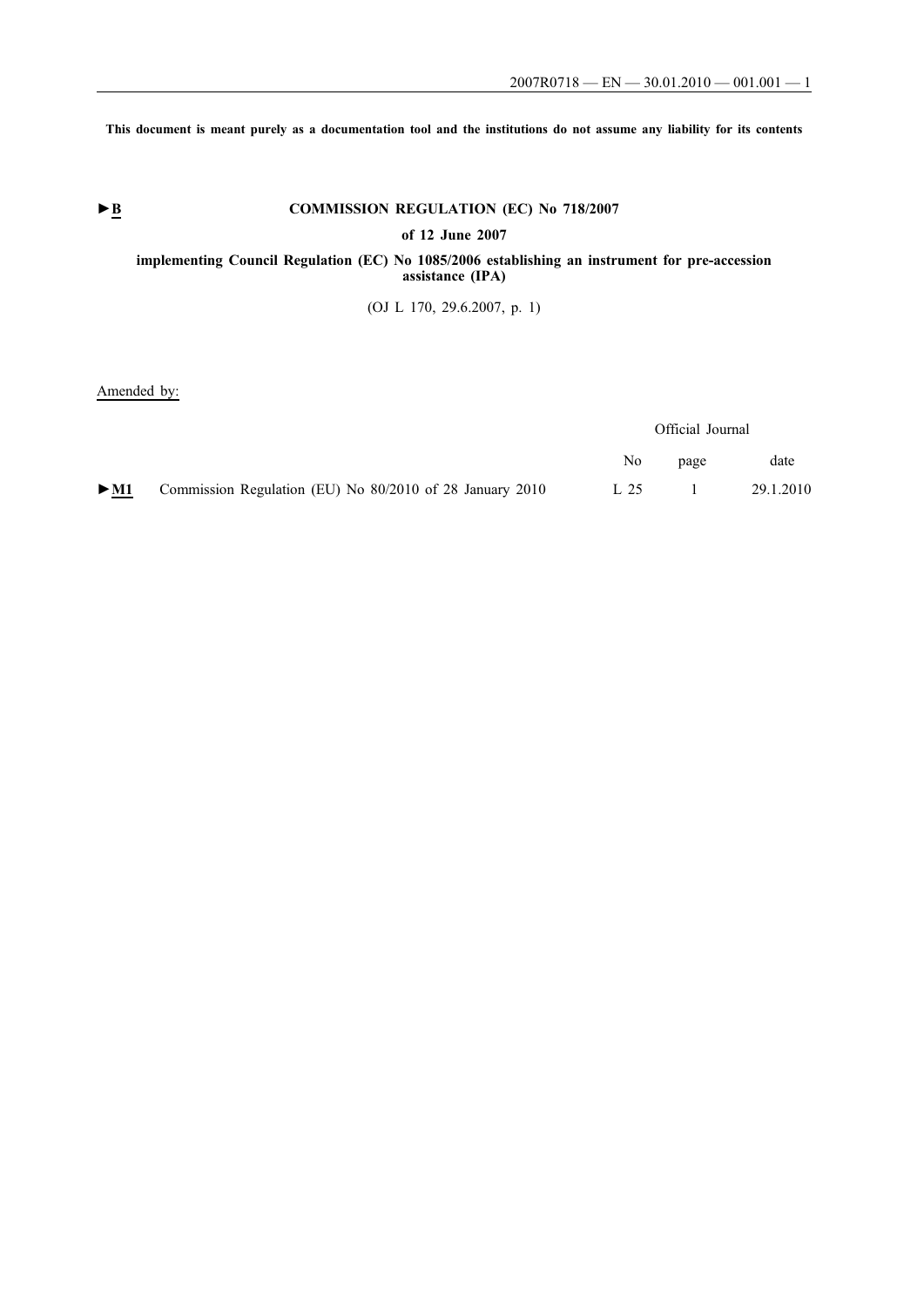# **COMMISSION REGULATION (EC) No 718/2007**

## **of 12 June 2007**

## **implementing Council Regulation (EC) No 1085/2006 establishing an instrument for pre-accession assistance (IPA)**

#### CONTENTS

| Part I      | Common provisions                                                          |
|-------------|----------------------------------------------------------------------------|
| Title I     | Principles and general framework for assistance                            |
| Chapter I   | Subject matter and principles                                              |
| Chapter II  | General framework for implementation                                       |
| Title II    | Common rules for implementation                                            |
| Chapter I   | Principles                                                                 |
| Chapter II  | Management and control systems                                             |
| Section 1   | Decentralised management                                                   |
| Section 2   | Other forms of management                                                  |
| Chapter III | Financial contribution by the European Community                           |
| Chapter IV  | Financial management                                                       |
| Section 1   | Budgetary commitments                                                      |
| Section 2   | Rules for decentralised management                                         |
| Section 3   | Rules for centralised and joint management                                 |
| Chapter V   | Evaluation and monitoring                                                  |
| Chapter VI  | Publicity, visibility                                                      |
| Part II     | Specific provisions                                                        |
| Title I     | Transition assistance and institution building component                   |
| Chapter I   | Object of assistance and eligibility                                       |
| Chapter II  | Programming                                                                |
| Chapter III | Implementation                                                             |
| Section 1   | Framework for implementation and principles                                |
| Section 2   | Financial management                                                       |
| Section 3   | Evaluation and monitoring                                                  |
| Title II    | Cross-border cooperation component                                         |
| Chapter I   | Object of assistance and eligibility                                       |
| Chapter II  | Programming                                                                |
| Section 1   | Programmes                                                                 |
| Section 2   | Operations                                                                 |
| Chapter III | Implementation                                                             |
| Section 1   | General provisions                                                         |
| Section 2   | Cross-border programmes between beneficiary countries and<br>Member States |
| Section 3   | Cross-border programmes among beneficiary countries                        |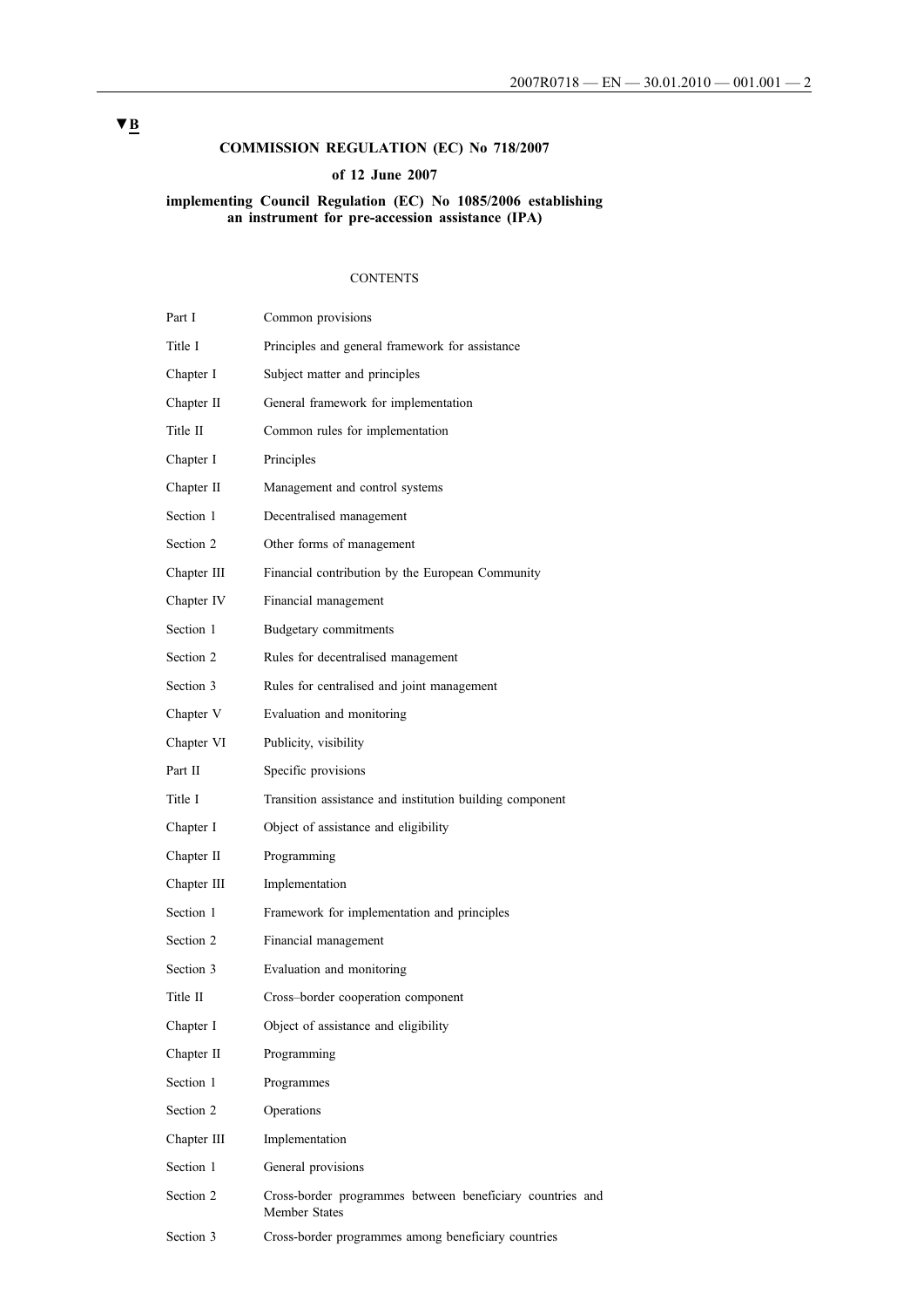| Title III   | Regional development and human resources development<br>components            |  |  |  |  |  |
|-------------|-------------------------------------------------------------------------------|--|--|--|--|--|
| Chapter I   | Object of assistance and eligibility                                          |  |  |  |  |  |
| Section 1   | Regional development component                                                |  |  |  |  |  |
| Section 2   | Human resources development component                                         |  |  |  |  |  |
| Chapter II  | Programming                                                                   |  |  |  |  |  |
| Chapter III | Implementation                                                                |  |  |  |  |  |
| Section 1   | General rules                                                                 |  |  |  |  |  |
| Section 2   | Financial management                                                          |  |  |  |  |  |
| Section 3   | Evaluation and monitoring                                                     |  |  |  |  |  |
| Title IV    | Rural development component                                                   |  |  |  |  |  |
| Chapter I   | Object of assistance and eligibility                                          |  |  |  |  |  |
| Section 1   | Object of assistance                                                          |  |  |  |  |  |
| Section 2   | General requirements on eligibility and aid intensities                       |  |  |  |  |  |
| Section 3   | Eligibility and specific requirements for assistance under<br>Priority Axis 1 |  |  |  |  |  |
| Section 4   | Eligibility and specific requirements under Priority Axis 2                   |  |  |  |  |  |
| Section 5   | Eligibility and specific requirements under Priority Axis 3                   |  |  |  |  |  |
| Section 6   | Technical assistance                                                          |  |  |  |  |  |
| Chapter II  | Programming                                                                   |  |  |  |  |  |
| Chapter III | Implementation                                                                |  |  |  |  |  |
| Section 1   | Principles and financial management                                           |  |  |  |  |  |
| Section 2   | Evaluation and monitoring                                                     |  |  |  |  |  |
| Part III    | Final provisions                                                              |  |  |  |  |  |
| Annex       | Accreditation criteria                                                        |  |  |  |  |  |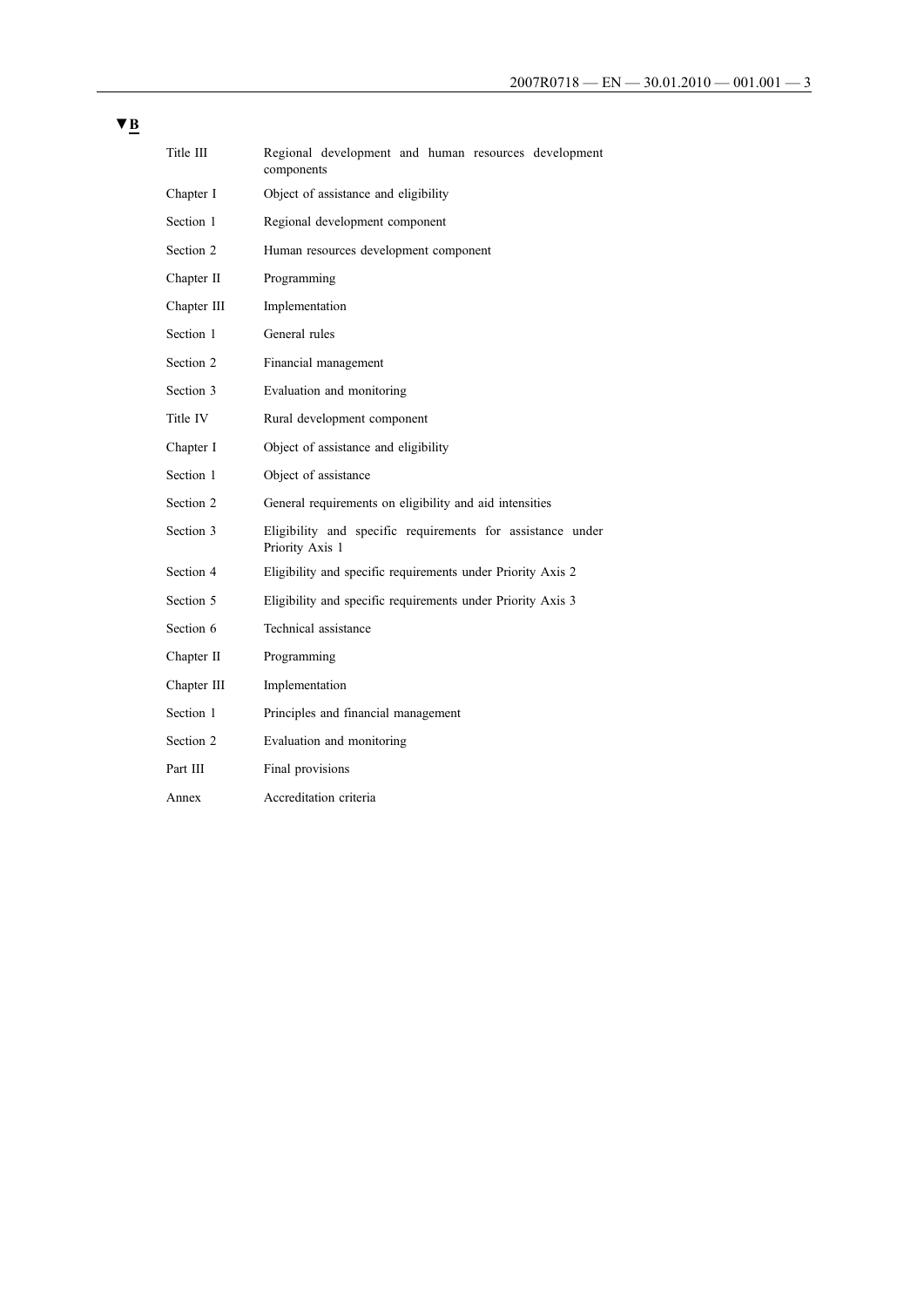THE COMMISSION OF THE EUROPEAN COMMUNITIES,

Having regard to the Treaty establishing the European Community,

Having regard to Council Regulation (EC) No 1085/2006 of 17 July 2006 establishing an instrument for pre-accession assistance  $(IPA)$   $(1)$ and in particular Article 3(3) thereof,

Whereas:

- (1) The purpose of Regulation (EC) No 1085/2006 (hereinafter referred to as 'the IPA Regulation') is to provide pre-accession assistance to beneficiary countries and support them in their transition from Annex II to Annex I of that Regulation and through to membership of the European Union.
- (2) Given that the IPA Regulation is the sole pre-accession instrument for the 2007 to 2013 period, the rules for the programming and delivery of assistance within the framework of that Regulation should be streamlined and brought together in one single implementing regulation covering all five components established in the IPA Regulation (hereinafter referred to as 'the IPA components').
- (3) To ensure coherence, coordination and efficiency, especially in the context of the action plan of the Commission towards an Integrated Internal Control Framework, common rules for the implementation of assistance under the IPA Regulation are required for all five IPA components. The specific features of the individual IPA components should nevertheless be taken into account.
- (4) Differences in the socio-economic, cultural and political contexts within beneficiary countries should also be taken into account. since such differences give rise to a need for a specific approach and differentiated support depending upon a country's status as candidate or potential candidate country, political and economic context, needs, and absorption and management capacities.
- (5) Assistance granted under the IPA Regulation should be in conformity with Community policies and actions in the field of external assistance.
- (6) Assistance should fall within the scope laid down in Article 2 of the IPA Regulation. It should be targeted to support a wide range of institution building measures in all beneficiary countries. It should strengthen democratic institutions and the rule of law, reform public administration, carry out economic reforms, respect human and minority rights, encourage gender equality and non-discrimination, promote civil rights and the development of civil society, support advanced regional cooperation and reconciliation and reconstruction, and contribute to sustainable development and poverty reduction, as well as to a high level of environmental protection in these countries.
- (7) Assistance for candidate countries should additionally focus on the adoption and implementation of the full *acquis communautaire*, and compliance with the accession criteria; it should also help prepare candidate countries for the programming, management and implementation of the European Regional Development Fund, Cohesion Fund, European Social Fund and Rural Development that will be made available to them upon accession.
- (8) Assistance for potential candidate countries should promote a degree of alignment with the *acquis communautaire* and approximation with the Accession criteria, as well as operations of a similar nature to those which will be available for candidate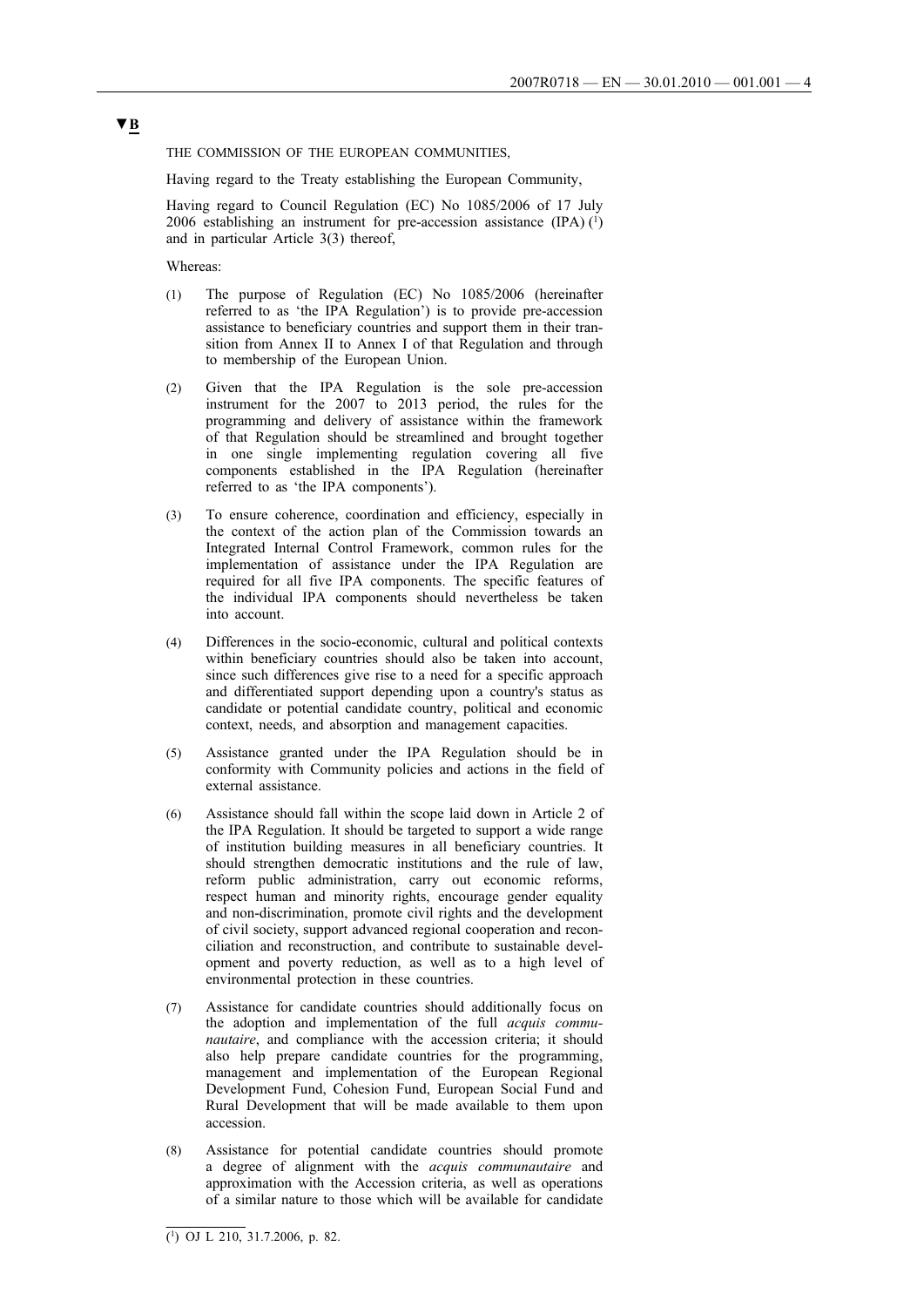countries under the IPA components concerning regional development, human resources development and rural development.

- (9) In order to guarantee consistency, complementarity and concentration of assistance, the coherence and coordination of actions carried out in a given country under the different IPA components should be ensured at the multi-annual planning level provided for by Article 6 of the IPA Regulation.
- (10) The Commission and the beneficiary countries should sign framework agreements in order to lay down the principles for their cooperation under this Regulation.
- (11) It needs to be made clear which of the management methods laid down in Council Regulation (EC, Euratom) No 1605/2002 of 25 June 2002 on the Financial Regulation applicable to the general budget of the European Communities (1) shall apply in relation to each of the components as provided for under the IPA Regulation.
- (12) In particular, as the IPA Regulation provides for assistance in the context of the pre-accession process, decentralised management of funds should be applied, where possible, in its implementation, with a view to enhancing ownership of the management of assistance by the beneficiary countries. It should, however, be possible to apply centralised, joint and shared management where appropriate.
- (13) In the event of decentralised management, the respective roles of and requirements from the Commission and the beneficiary countries need to be made clear. The provisions relating to the beneficiary countries should be included in the framework, sectoral or financing agreements.
- (14) It is necessary to lay down detailed rules for the financial management of funds under the IPA Regulation according to which management method is to be applied to the implementation of the assistance. The obligations of the beneficiary countries in this respect should be laid down in the framework, sectoral or financing agreements.
- (15) In addition to the general evaluation of the IPA Regulation as provided for in Article 22 thereof, assistance under the said regulation should be monitored and evaluated regularly. The programmes should in particular be subject to evaluation by specific monitoring committees, and the overall implementation of assistance under the IPA Regulation should be supervised on a regular basis.
- (16) The visibility of the IPA assistance programmes and their impact on the citizens of the beneficiary countries is essential to ensure public awareness of EU action and to create a consistent image of the measures concerned in all beneficiary countries, in line with the action plan of the Commission 'Communicating Europe', the white paper of the Commission on a European communication policy and the enlargement communication strategy for 2005 to 2009.
- (17) As the IPA Regulation applies from 1 January 2007, the Commission rules for the implementation of that Regulation should apply from 1 January 2007 as well.
- (18) The provisions laid down in this Regulation are in accordance with the opinion of the IPA Committee,

HAS ADOPTED THIS REGULATION:

<sup>(1)</sup> OJ L 248, 16.09.2002, p. 1. Regulation as amended by Regulation (EC, Euratom) No 1995/2006 (OJ L 390, 30.12.2006, p. 1).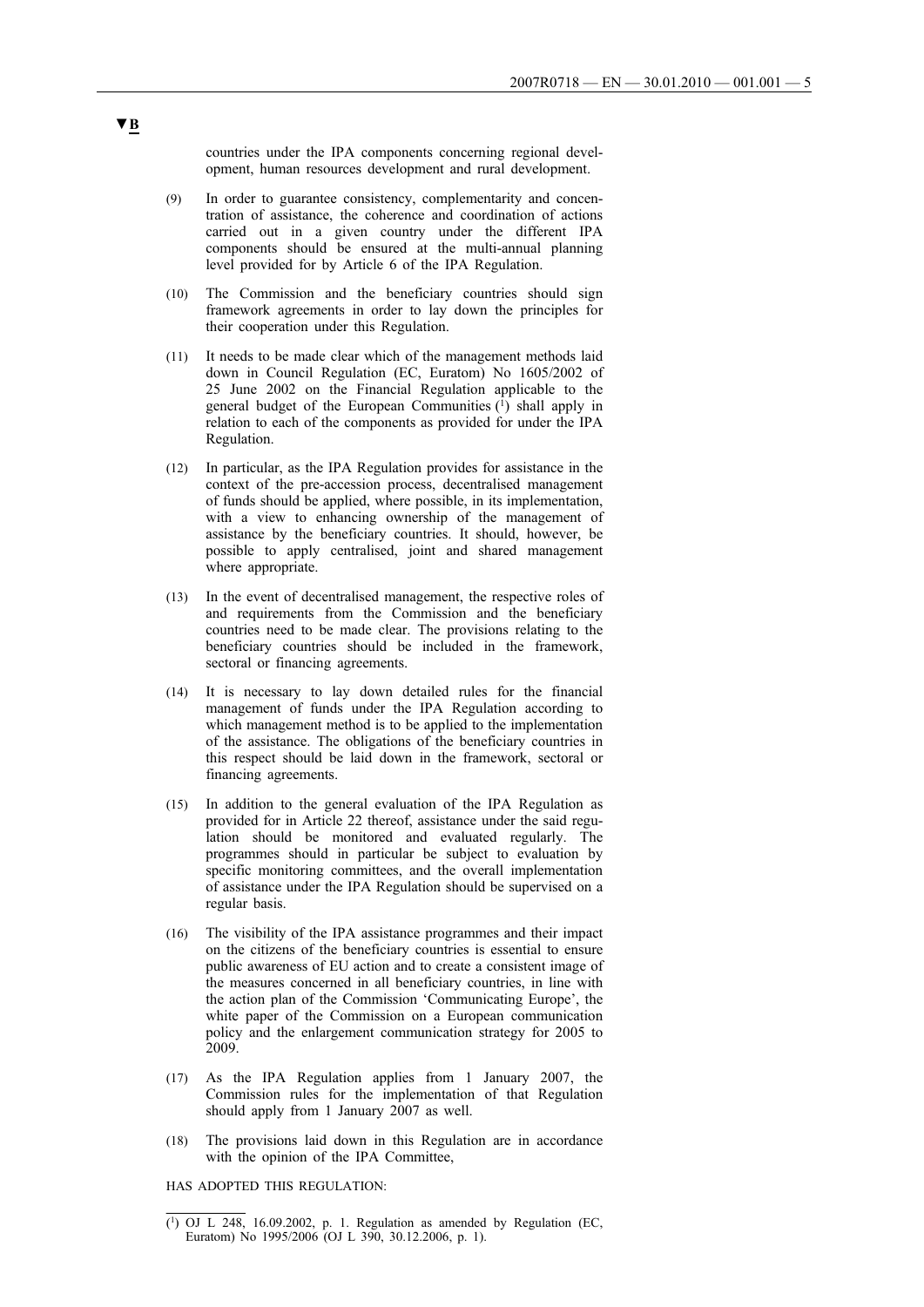### PART I

## **COMMON PROVISIONS**

### TITLE I

## **PRINCIPLES AND GENERAL FRAMEWORK FOR ASSISTANCE**

## *CHAPTER I*

## *Subject matter and principles*

#### *Article 1*

## **Subject matter**

This Regulation lays down the implementing rules governing the provision by the Community of pre-accession assistance established by Council Regulation (EC) No 1085/2006 (IPA), the 'IPA Regulation'.

#### *Article 2*

#### **Definitions**

For the purposes of this Regulation, the following definitions shall apply:

- 1. 'beneficiary country': any country listed in either of the annexes I and II to the IPA Regulation;
- 2. 'enlargement package': set of documents presented each year to the Council and the European Parliament by the Commission, the strategic and political part of which consists of the revisions, where appropriate, of the accession partnerships and the European partnerships, the regular reports established by country and the Commission's strategy paper. A multi-annual indicative financial framework completes the package;
- 3. 'framework agreement': agreement concluded between the Commission and the beneficiary country and applying to all IPA components, laying down the principles of the cooperation of the beneficiary country and the Commission under this Regulation;
- 4. 'sectoral agreement': an agreement relating to a specific IPA component drawn up, where appropriate, between the Commission and the beneficiary country, and setting out the relevant provisions to be respected which are not contained in the country specific framework agreement or financing agreements;
- 5. 'financing agreement': annual or multi–annual agreement concluded between the Commission and the beneficiary country, following a Commission financing decision approving the Community contribution to a programme or an operation falling within the scope of this Regulation;
- 6. 'irregularity': any infringement of a provision of applicable rules and contracts resulting from an act or an omission by an economic operator which has, or would have, the effect of prejudicing the general budget of the European Union by charging an unjustified item of expenditure to the general budget;
- 7. 'financial year': from 1 January to 31 December;
- 8. 'final beneficiary': body or firm, whether public or private, responsible for initiating or initiating and implementing operations. In the context of aid schemes, final beneficiaries are public or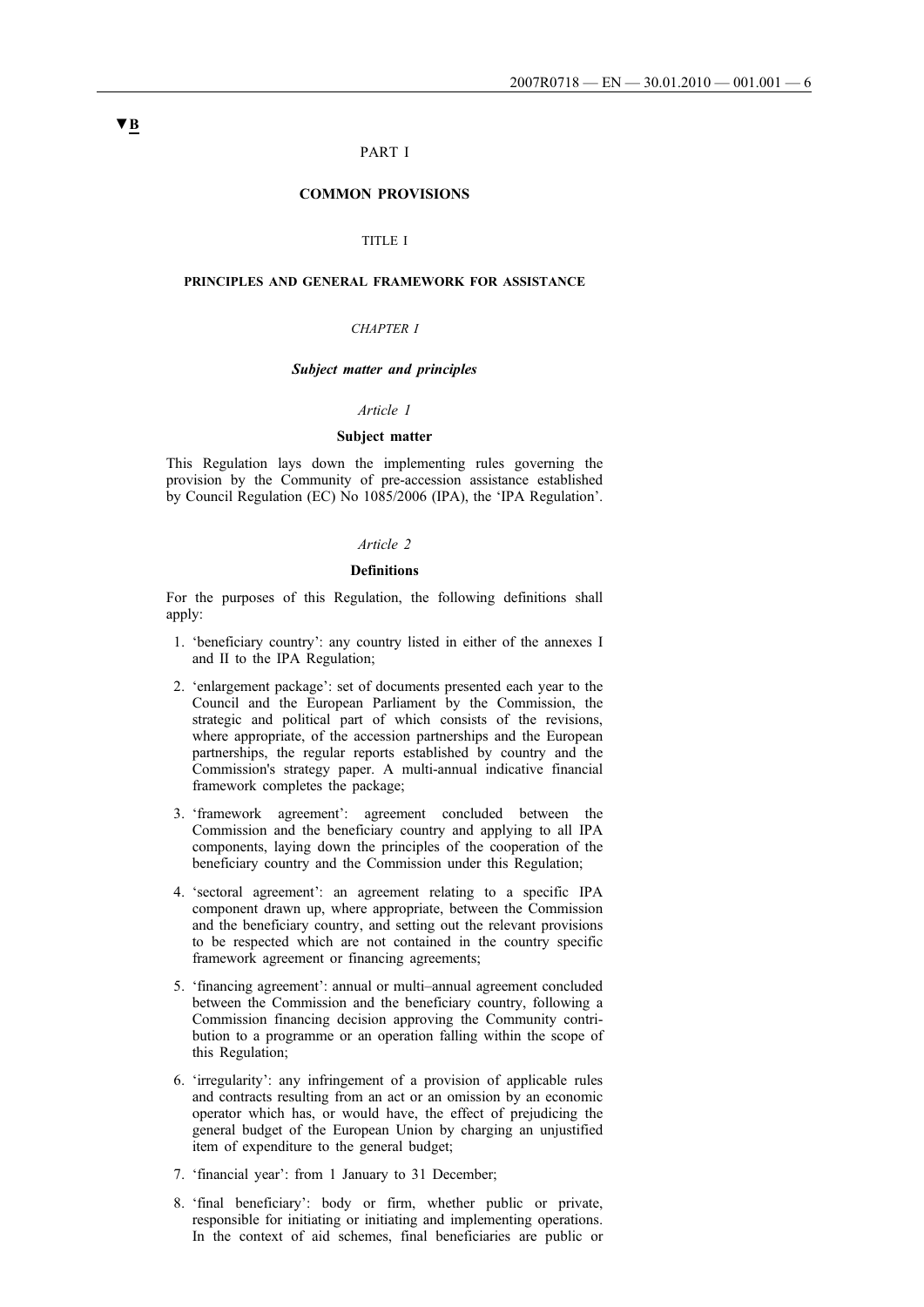private firms carrying out an individual project and receiving public aid;

- 9. 'Community contribution': the part of the eligible expenditure which is financed by the Community;
- 10. 'euro account': interest bearing bank account opened by the national fund in a financial or treasury institution, on behalf of the beneficiary country and under its responsibility, to receive payments from the Commission;
- 11. 'public expenditure': any public contribution to the financing of operations whose origin is the European Community or the budget of the public authorities of the beneficiary country and any contribution to the financing of operations whose origin is the budget of public law bodies or associations of one or more regional or local authorities or public law bodies;
- 12. 'total expenditure': the public expenditure and any private contribution to the financing of operations.

#### *Article 3*

### **Principles of assistance**

The Commission shall ensure that the following principles apply in relation to assistance under the IPA Regulation:

- Assistance granted shall respect the principles of coherence, complementarity, coordination, partnership and concentration.
- Assistance shall be coherent with EU policies and shall support alignment to the *acquis communautaire*.
- Assistance shall comply with the budgetary principles laid down in the Council Regulation (EC, Euratom) No 1605/2002.
- Assistance shall be consistent with the needs identified in the enlargement process and absorption capacities of the beneficiary country. It shall also take account of lessons learned.
- The ownership of the programming and implementation of assistance by the beneficiary country shall be strongly encouraged and adequate visibility of EU intervention shall be ensured.
- Operations shall be properly prepared, with clear and verifiable objectives, which are to be achieved within a given period.
- Any discrimination based on sex, racial or ethnic origin, religion or belief, disability, age or sexual orientation shall be prevented during the various stages of the implementation of assistance.
- The objectives of pre-accession assistance shall be pursued in the framework of sustainable development and the Community promotion of the goal of protecting and improving the environment.

## *Article 4*

## **Priorities for assistance**

Assistance for a given beneficiary country shall be based on the priorities identified in the following documents, where they exist:

- the European partnership,
- the accession partnership,
- the national programme for the adoption of the *acquis*,
- the reports and strategy paper contained in the annual enlargement package of the Commission,
- the stabilisation and association agreement,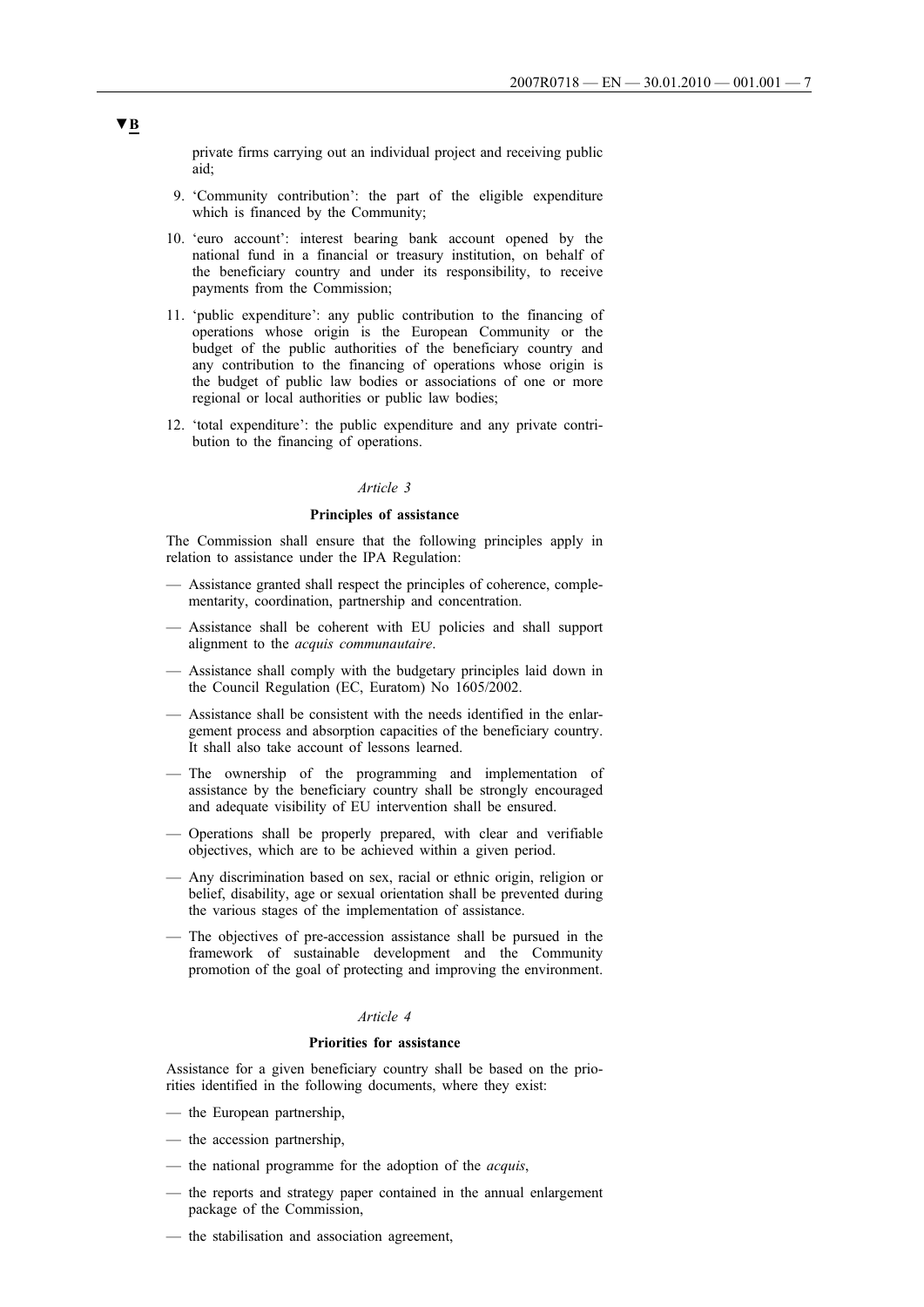— the negotiation framework.

Account shall also be taken of the priorities set out in the national strategies where they are compatible with the pre-accession objectives and scope as laid down in the IPA Regulation.

#### *CHAPTER II*

## *General framework for implementation*

## *Article 5*

### **Multi-annual indicative planning documents**

1. The multi-annual indicative planning document shall ensure the necessary coherence and complementarity between the IPA components in a given beneficiary country. In particular, it shall reflect the principles set out in Article 9.

In accordance with the provisions of Article  $20(3)$  of the IPA Regulation and in the context of the consultation laid down in Article 6(1) of that Regulation, the Commission shall endeavour to allow sufficient time for the relevant stakeholders, including Member States, to provide their comments on the document.

3. Multi-annual indicative planning documents shall include, for each country concerned:

- (a) a general background, including a brief description of the consultation process with and within the beneficiary country;
- (b) a description of the European Union cooperation objectives in the country concerned;
- (c) a consolidated assessment of the challenges, needs and relative importance of the priorities for assistance;
- (d) an overview of past and ongoing European Union cooperation, including an analysis of needs and absorption capacity and lessons learned, and the relevant activities of other donors, where this information is available;
- (e) for each component, a description of how the consolidated assessment as referred to in point (c) above is translated into strategic choices and a description of the major areas selected for assistance in the country concerned, and of the results anticipated;
- (f) indicative financial allocations for the major areas of intervention under each IPA component.

4. Regional and horizontal programmes may be covered by separate and specific multi-beneficiary multi-annual indicative planning documents.

## *Article 6*

#### **Multi-annual or annual programmes**

1. Multi-annual indicative planning documents shall be implemented through multi-annual or, depending on the component, annual programmes, as laid down in Article 7 of the IPA Regulation.

2. Multi-annual programmes or annual programmes shall consist in documents submitted by the beneficiary country, or prepared by the Commission in the case of regional and horizontal programmes, and adopted by the Commission. Programmes shall present a coherent set of priority axes, any appropriate measures or operations and a description of the financial contribution which are needed in order to implement the strategies defined in the multi-annual indicative planning documents.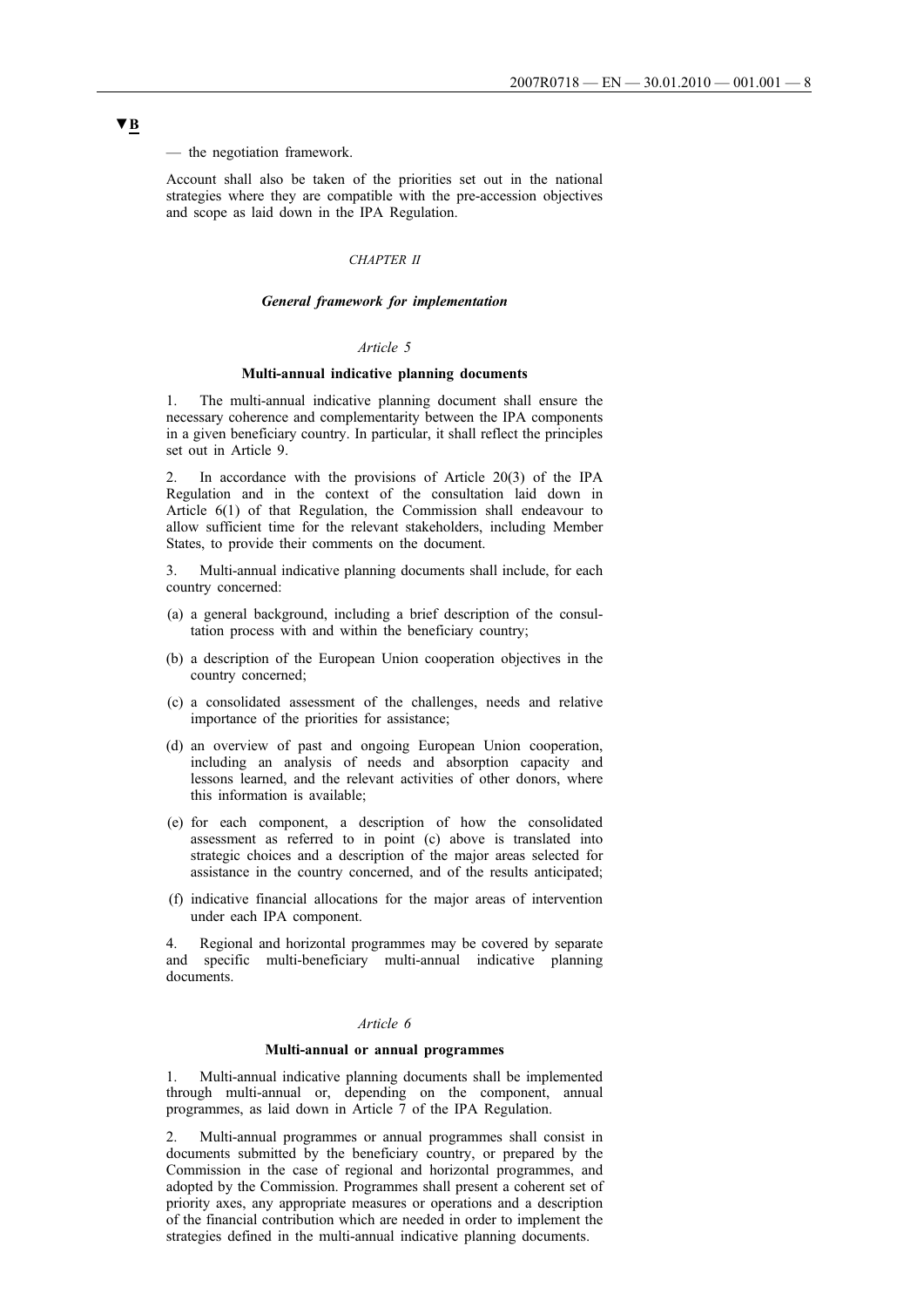Programmes are subdivided into priority axes, each of which defines a global objective to attain, and which, depending on the IPA component considered, shall be implemented through measures, which may be subdivided into operations, or directly through operations.

Operations shall comprise a project or a group of projects implemented by the Commission, or initiated or initiated and implemented by one or more final beneficiaries, allowing achievement of the goals of the measure and/or the priority axis to which it relates.

3. In line with Article 20 of the IPA Regulation, the relevant stakeholders, including Member States, shall be consulted in the process of programming, in accordance with the provisions laid down in Part II. The Commission and/or the beneficiary country shall endeavour to allow sufficient time for the interested parties to provide their comments in this context.

#### *Article 7*

## **Framework agreements and sectoral agreements**

The Commission and the beneficiary country shall conclude a framework agreement, in order to set out and agree on the rules for cooperation concerning EC financial assistance to the beneficiary country. Where necessary, the framework agreement may be complemented by a sectoral agreement, or sectoral agreements, covering component specific provisions.

2. Assistance under the IPA Regulation can only be granted to the beneficiary country after the framework agreement referred to in paragraph 1 has been concluded and has entered into force.

Where a sectoral agreement has been concluded with the beneficiary country, assistance under the IPA Regulation can only be granted, under the IPA component concerned by the sectoral agreement, after the entry into force of the framework agreement and the sectoral agreement.

By way of derogation from the first subparagraph, where no framework agreement is concluded or where the framework agreement in force concluded under Council Regulations (EEC) No 3906/89 (1), (EC) No 1267/1999 (<sup>2</sup>), (EC) No 1268/1999 (<sup>3</sup>), (EC) No 2500/2001 (<sup>4</sup>) or (EC) No  $2666/2000$  (<sup>5</sup>) does not lay down the minimum provisions listed in paragraph 3, those minimum provisions shall be set down in the financing agreements.

The framework agreement shall lay down, in particular, the provisions concerning:

- (a) the general rules for Community financial assistance;
- (b) the establishment of the structures and authorities needed for management and mentioned in Articles 21, 32 and 33 and any other relevant specific bodies;
- (c) the common responsibilities of the aforementioned structures, authorities and bodies, in conformity with the principles set out in Articles 22, 23, 24, 25, 26, 28 and 29;
- (d) control requirements and conditions for:
	- (i) the accreditation and the monitoring of the accreditation of the national authorising officer by the competent accrediting officer, in conformity with the principles set out in Articles 11, 12 and 15;

<sup>(1)</sup> OJ L 375, 23.12.1989, p. 11.

<sup>(2)</sup> OJ L 161, 26.6.1999, p. 73.

<sup>(3)</sup> OJ L 161, 26.06.1999, p. 87.

<sup>(4)</sup> OJ L 342, 27.12.2001, p. 1.

<sup>(5)</sup> OJ L 306, 07.12.2000, p. 1.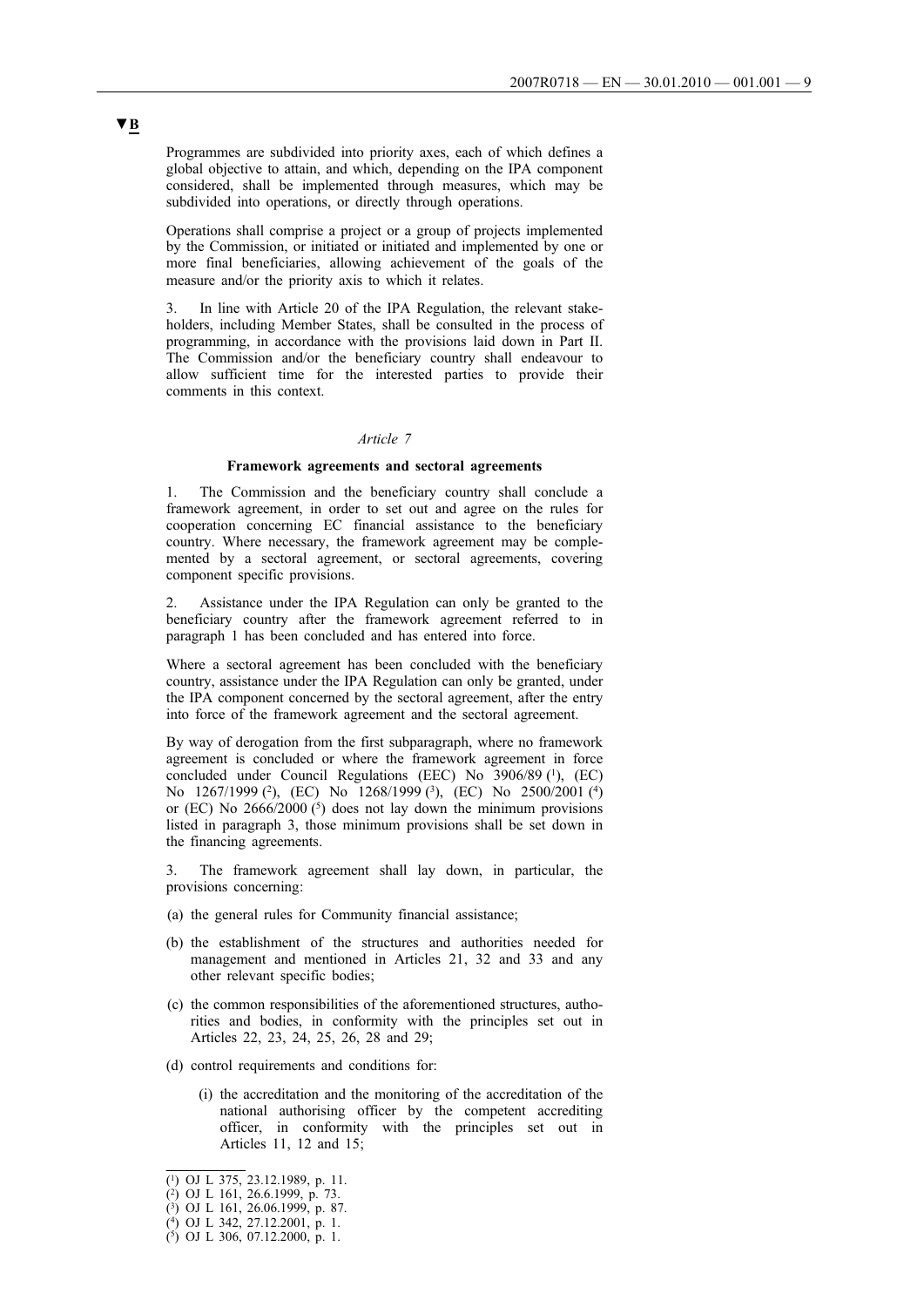- (ii) the accreditation and the monitoring of the accreditation of the operating structure by the national authorising officer, in conformity with the principles set out in Articles 11, 13 and 16;
- (iii) the conferral of management powers by the Commission, in conformity with the principles set out in Articles 11, 14 and 17;
- (e) the establishment of an annual statement of assurance by the national authorising officer, as set out in Article 27;
- (f) procurement rules, in conformity with Regulation (EC, Euratom) No 1605/2002 and Commission Regulation (EC, Euratom) No 2342/2002 (<sup>1</sup>) laying down detailed rules for the implementation of Regulation (EC, Euratom) No 1605/2002;
- (g) the closure of programmes as set down in Articles 47 and 56,
- (h) the definitions of irregularity in conformity with Article 2, of fraud, and that of active and passive corruption, in keeping with those contained in Community legislation; the obligation of the beneficiary country to take appropriate preventive measures against active and passive corruption, anti-fraud measures and corrective actions; the rules for recovery of funds in case of irregularity or fraud;
- (i) recoveries and financial corrections and adjustments, in conformity with Articles 49 and 50;
- (j) the rules for supervision, control and audit by the Commission and the European Court of Auditors;
- (k) the rules on taxes, customs duties and other fiscal charges;
- (l) information and publicity requirements.

4. A sectoral agreement related to a specific IPA component and complementing the framework agreement may, where appropriate, be concluded. Without prejudice to the arrangements laid down in the framework agreement, it shall include detailed and specific provisions for the management, evaluation and control of the component concerned.

5. In a given beneficiary country, the framework agreement shall apply to all financing agreements as provided for in Article 8.

Where it exists, the sectoral agreement related to a given component shall apply to all the financing agreements concluded in the framework of that component.

#### *Article 8*

#### **Financing decisions and agreements**

1. The Commission decisions adopting multi-annual or annual programmes shall meet the requirements necessary to constitute financing decisions in accordance with Article 75(2) of Regulation (EC, Euratom) No 1605/2002.

2. Where required by the financing decision, the Commission and the beneficiary country concerned shall conclude a financing agreement. Financing agreements may be concluded on an annual or multi-annual basis in accordance with Article 39.

3. Each programme forms an integral part of the financing agreement.

 $\overline{(^1)}$  OJ L 357, 31.12.2002, p. 1.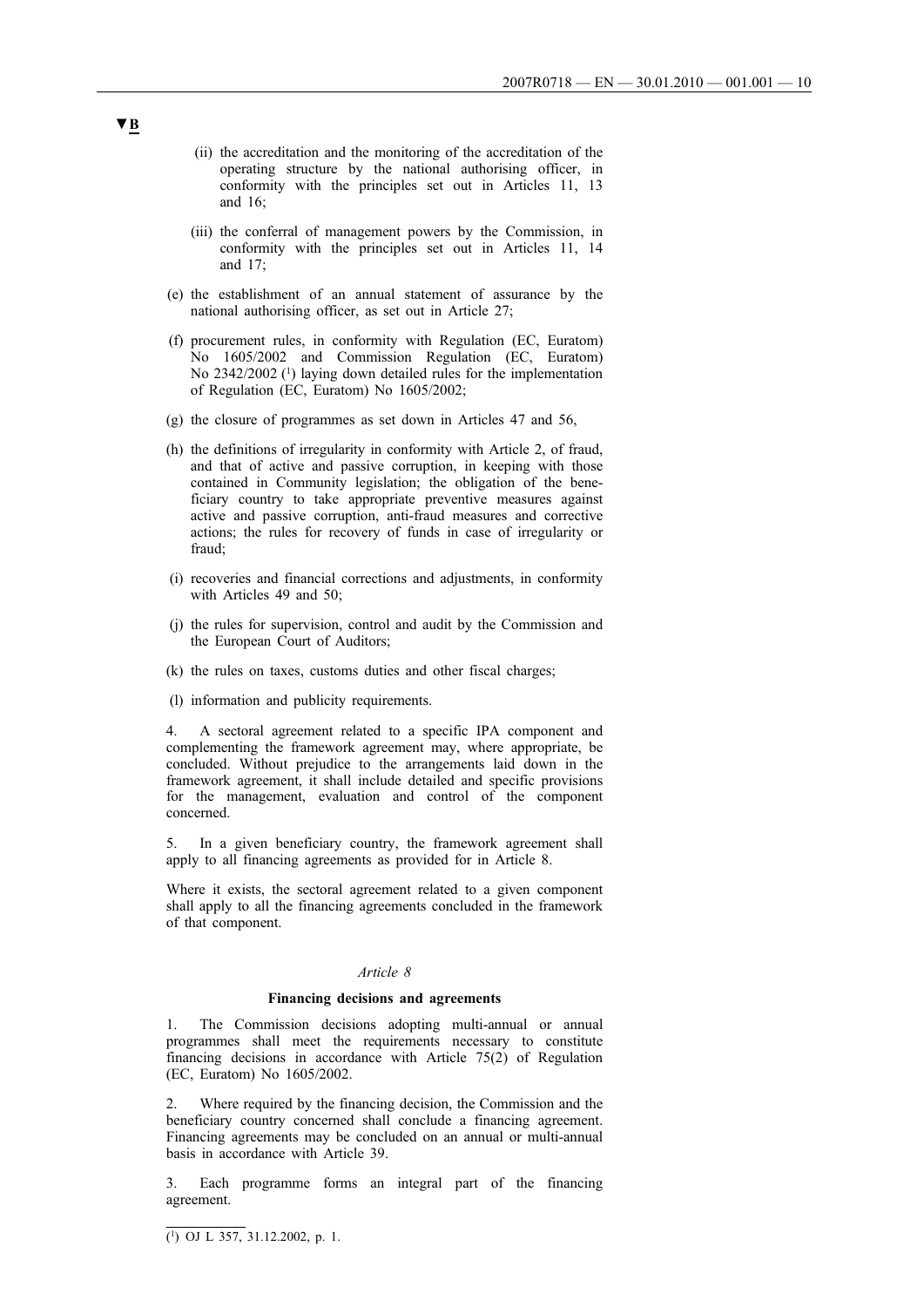- 4. Financing agreements shall lay down:
- (a) provisions by which the beneficiary country accepts the assistance of the Community and agrees to the rules and procedures concerning disbursement related to such assistance;
- (b) the terms on which the assistance is managed, including the relevant methods and responsibilities for implementing the annual or multi-annual programme and/or operations;

## **▼M1**

(c) provisions relating to the establishment and regular updating, by the beneficiary country, of a road map with indicative benchmarks and time limits to achieve decentralisation without *ex ante* controls by the Commission as referred to in Articles 14 and 18; these provisions are only required for those components or programmes where the Commission Decision of the conferral of management powers as referred to in Article 14 provides for *ex ante* controls to be performed by the Commission.

## **▼B**

### TITLE II

## **COMMON RULES FOR IMPLEMENTATION**

## *CHAPTER I*

## *Principles*

## *Article 9*

#### **Coherence of implementation of assistance**

Assistance under the IPA Regulation shall be consistent and coordinated within and between the IPA components, both at planning and programming levels.

2. Any overlap between actions covered by different components shall be avoided and no expenditure shall be financed under more than one operation.

#### *Article 10*

### **General principles for implementation of assistance**

1. Unless otherwise provided for in paragraph 2, 3 and 4, decentralised management, where the Commission confers the management of certain actions on the beneficiary country, while retaining overall final responsibility for general budget execution in accordance with Article 53c of Regulation (EC, Euratom) No 1605/2002 and the relevant provisions of the EC Treaties, shall apply to the implementation of assistance under the IPA Regulation.

For the purposes of assistance under the IPA Regulation, decentralised management shall cover at least tendering, contracting and payments.

In the event of decentralised management, operations shall be implemented in accordance with the provisions laid down in Article 53c of Regulation (EC, Euratom) No 1605/2002.

2. Centralised management as defined in Article 53a of Regulation (EC, Euratom) No 1605/2002 may be used under the transition assistance and institution building component, in particular for regional and horizontal programmes, and under the cross-border cooperation component. It may also be used for technical assistance under any of the IPA components.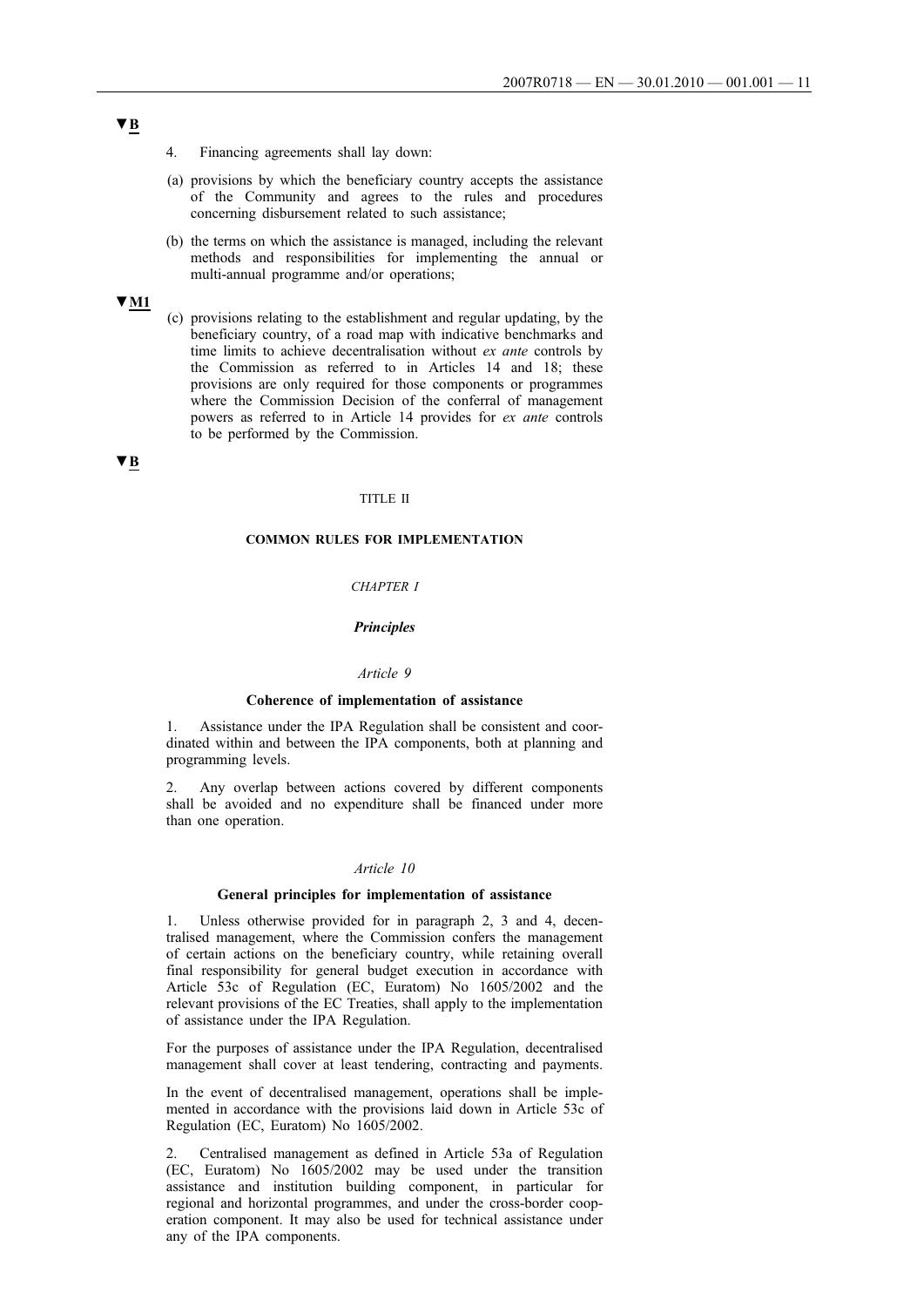Under centralised management, operations shall be implemented in accordance with the provisions laid down in Articles 53(a), 53a and 54 to 57 of Regulation (EC, Euratom) No 1605/2002.

3. Joint management, as defined in Article 53d of Regulation (EC, Euratom) No 1605/2002 may be used under the transition assistance and institution building component, in particular for regional and horizontal programmes, for programmes involving international organisations.

In the event of joint management with international organisations, operations shall be implemented in accordance with the provisions laid down in Articles 53(c) and 53d of Regulation (EC, Euratom) No 1605/2002.

4. Shared management as defined in Article 53b of Regulation (EC, Euratom) No 1605/2002 may be used under the cross-border cooperation component, for cross-border programmes involving Member States.

Under shared management with a Member State, operations shall be implemented in accordance with the provisions laid down in Articles 53(b), 53b and Title II of Part two of Regulation (EC, Euratom) No 1605/2002.

## *CHAPTER II*

### *Management and control systems*

## Section 1

## **Decentralised management**

#### Sub-section 1

## **Accreditation and conferral of management powers**

#### *Article 11*

#### **Common requirements**

1. Before deciding to confer management powers relating to a component, a programme or a measure on the beneficiary country, the Commission shall satisfy itself that the country concerned meets the conditions referred to in Article 56(2) of Regulation (EC, Euratom) No 1605/2002, in particular as regards the management and control systems established, and that the accreditations as laid down in Articles 12 and 13 are in force.

2. For that purpose, the management and control systems set up in the beneficiary country shall provide for effective controls in at least the areas set out in the Annex. Provisions on other areas which have been laid down in the sectoral or financing agreements shall apply in addition to this Regulation.

3. Where specific persons have been given responsibility for an activity in relation to the management, implementation and control of programmes, the beneficiary country shall enable such persons to exercise the duties associated with that responsibility, including in cases where there is no hierarchical link between them and the bodies participating in that activity. The beneficiary country shall, in particular, provide those persons with the authority to establish, through formal working arrangements between them and the bodies concerned:

(a) an appropriate system for the exchange of information, including the power to require information and a right of access to documents and staff on the spot if necessary;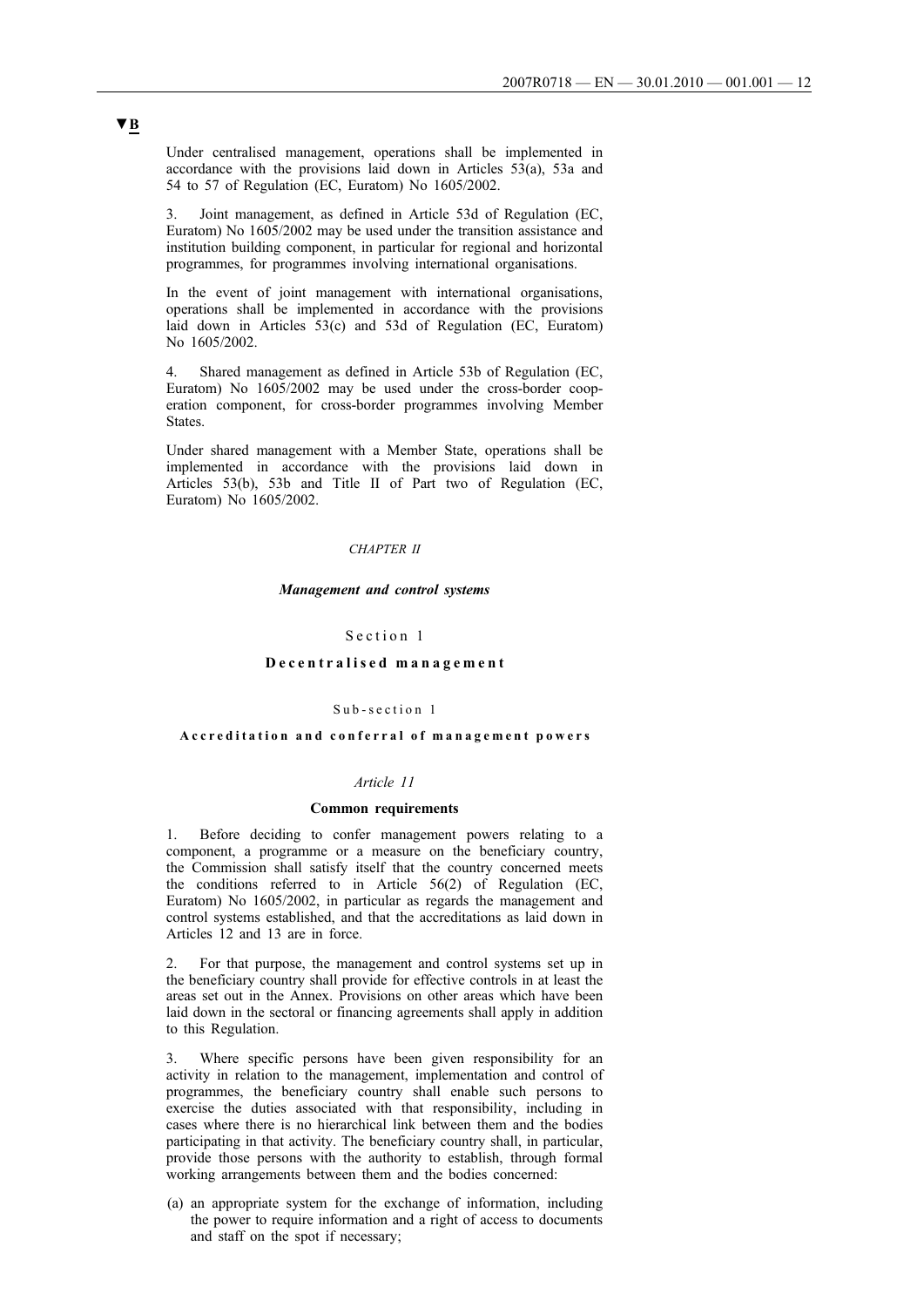(b) the standards to be met;

(c) the procedures to be followed.

4. Any other component specific requirements which have been established in sectoral agreements or the financing agreements shall apply in addition to this Regulation.

### *Article 12*

## **Accreditation of the national authorising officer and the national fund**

1. The competent accrediting officer as referred to in Article 24 shall be responsible for the accreditation of the national authorising officer described in Article 25, both as the head of the national fund in accordance with Article 25(2)(a) and with regard to his capacity to fulfil the responsibilities laid down in Article  $25(2)(b)$ . The accreditation of the national authorising officer shall cover the national fund described in Article 26.

2. Prior to accrediting the national authorising officer, the competent accrediting officer shall satisfy himself that the applicable requirements set out in Article 11 are fulfilled, supported by an audit opinion drawn up by an external auditor functionally independent from all actors in the management and control systems. The audit opinion shall be based on examinations conducted according to internationally accepted auditing standards.

3. The competent accrediting officer shall notify the Commission of the accreditation of the national authorising officer, not later than the notification of the accreditation of the first operating structure as described in Article 13(3). The competent accrediting officer shall provide all relevant supporting information required by the Commission.

The competent accrediting officer shall immediately inform the Commission of any changes concerning the national authorising officer or the national fund. Where a change affects the national authorising officer or the national fund in relation to the applicable requirements as set out in Article 11, the competent accrediting officer shall send to the Commission an assessment of the consequences of such a change on the validity of the accreditation. Where such a change is significant, the competent accrediting officer shall also notify the Commission of his decision concerning the accreditation.

## *Article 13*

## **Accreditation of the operating structure**

The national authorising officer shall be responsible for the accreditation of the operating structures as referred to in Article 28.

2. Prior to accrediting an operating structure, the national authorising officer shall satisfy himself that the requirements set out in Article 11 are fulfilled by the operating structure concerned. This assurance shall be supported by an audit opinion drawn up by an external auditor functionally independent from all actors in the management and control systems. The audit opinion shall be based on examinations conducted according to internationally accepted auditing standards.

3. The national authorising officer shall notify the Commission of the accreditation of the operating structures and shall provide all relevant supporting information required by the Commission, including a description of the management and control systems.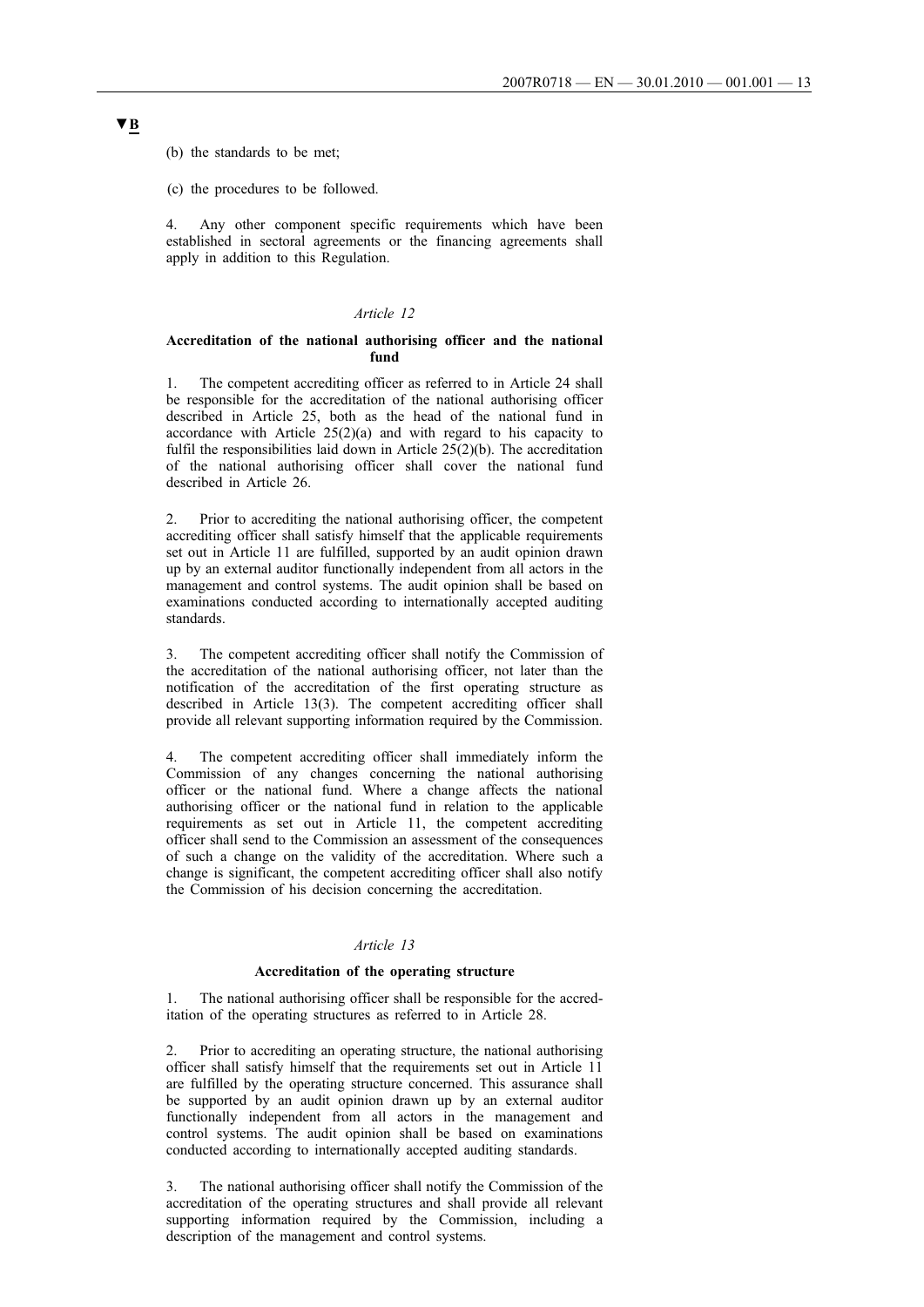## **Conferral of management powers by the Commission**

1. Before the conferral of management powers, the Commission shall review the accreditations referred to in Articles 12 and 13 and examine the procedures and structures of any of the bodies or authorities concerned within the beneficiary country. This may include on-thespot verifications by its services or subcontracted to an audit firm.

2. The Commission may, in its decision to confer management powers, set further conditions, with a view to ensuring that the requirements referred to in Article 11 are met. These further conditions must be fulfilled within a fixed period determined by the Commission for the conferral of management powers to remain effective.

3. The Commission Decision on the conferral of management powers shall lay down the list of the *ex ante* controls, if any, to be performed by the Commission on the tendering of contracts, launch of calls for proposals and the award of contracts and grants. This list may vary with the component or the programme. The *ex ante* controls shall apply, depending on the component or programme, until the Commission allows for decentralised management without *ex ante* controls as referred to in Article 18.

4. The Commission Decision may lay down provisions concerning the suspension or withdrawal of the conferral of management powers in relation to specific bodies or authorities.

#### *Article 15*

## **Withdrawal or suspension of the accreditation of the national authorising officer and the national fund**

1. After the conferral of management powers by the Commission, the competent accrediting officer shall be responsible for monitoring the continuing fulfilment of all the requirements for this accreditation to be maintained and shall inform the Commission of any significant change related thereto.

2. If any of the applicable requirements set out in Article 11 are not, or are no longer, fulfilled, the competent accrediting officer shall either suspend or withdraw the accreditation of the national authorising officer, and shall immediately inform the Commission of his decision and of the reasons for his decision. The competent accrediting officer shall assure himself that those requirements are again fulfilled before restoring the accreditation. This assurance shall be supported by an audit opinion as specified in Article 12(2).

3. Where the accreditation of the national authorising officer is withdrawn or suspended by the competent accrediting officer, the provisions of this paragraph shall apply.

The Commission shall cease to make transfers of funds to the beneficiary country during the period when the accreditation is not in force.

During the period when the accreditation is not in force, all the euro accounts or the euro accounts for the components concerned shall be blocked and no payment made by the National Fund from those euros accounts which are blocked shall be considered eligible for Community funding.

Without prejudice to any other financial corrections, the Commission may make financial corrections as laid down in Article 49 against the beneficiary country in respect of its past non-compliance with the requirements for the conferral of management powers.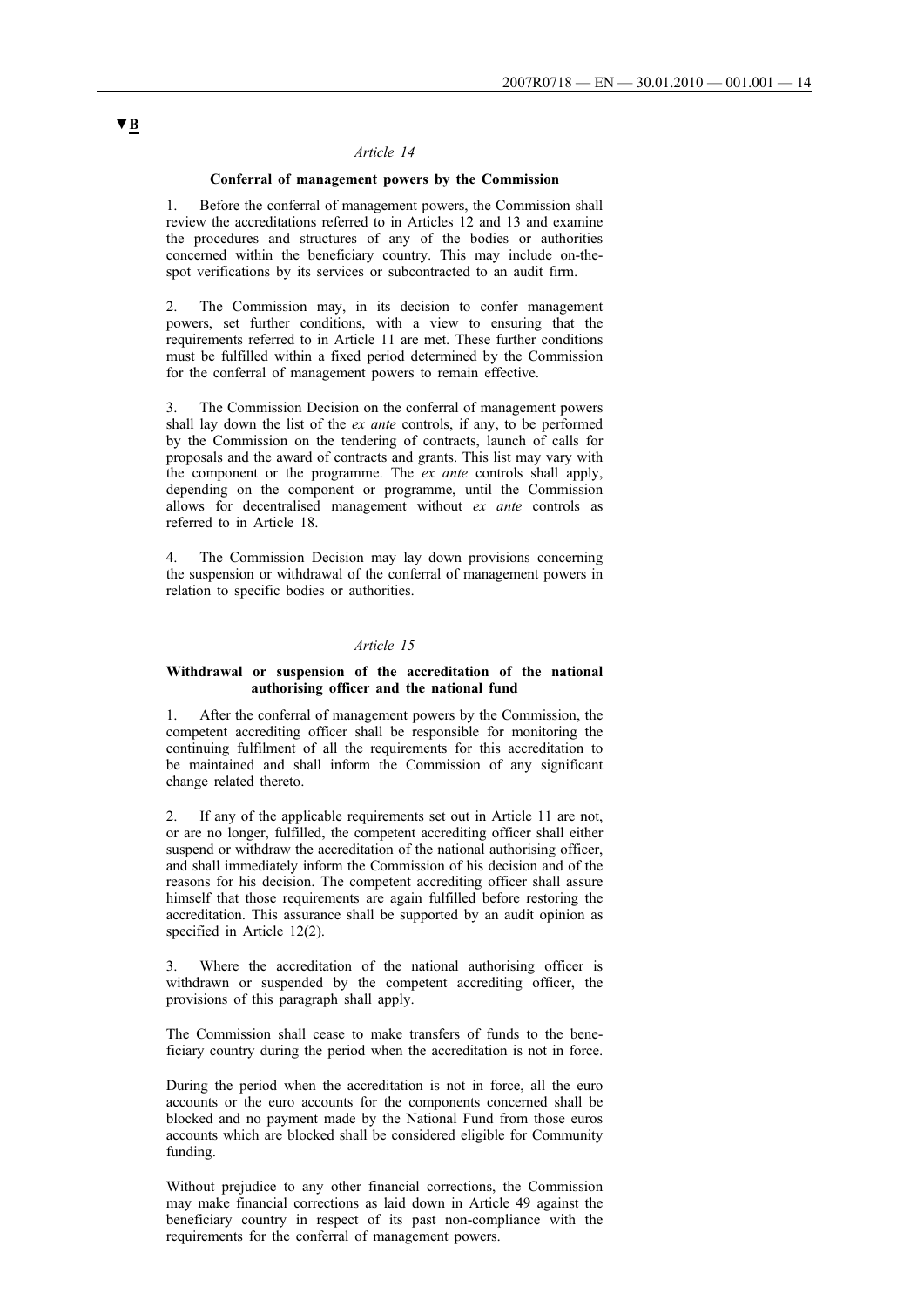## **Withdrawal or suspension of the accreditation of the operating structures**

1. After the conferral of management powers by the Commission, the national authorising officer shall be responsible for monitoring the continuing fulfilment of all the requirements for this accreditation to be maintained and shall inform the Commission and the competent accrediting officer of any significant change related thereto.

2. If any of the requirements set out in Article 11 are not, or are no longer, fulfilled, the national authorising officer shall either suspend or withdraw the accreditation of the operating structure concerned, and shall immediately inform the Commission and the competent accrediting officer of his decision and of the reasons for his decision.

The national authorising officer shall assure himself that those requirements are again fulfilled before restoring the accreditation concerned. This assurance shall be supported by an audit opinion as referred to in Article 13(2).

Where the accreditation of an operating structure is withdrawn or suspended by the national authorising officer, the provisions of this paragraph shall apply.

The Commission shall make no transfers to the beneficiary country of funds relating to programmes or operations implemented by the operating structure concerned while its accreditation is suspended or withdrawn.

Without prejudice to any other financial corrections, the Commission may make financial corrections as laid down in Article 49 against the beneficiary country in respect of its past non-compliance with the requirements and conditions for the conferral of management powers.

No new legal commitments made by the operating structure concerned shall be considered eligible during the period when the accreditation is not in force.

The national authorising officer shall be responsible for taking any appropriate safeguard measures regarding payments made or contracts signed by the operating structure concerned.

## *Article 17*

#### **Withdrawal or suspension of conferral of management powers**

1. The Commission shall monitor compliance with the requirements set out in Article 11.

2. Irrespective of the decision by the competent accrediting officer to maintain, suspend or withdraw the accreditation of the national authorising officer, or of the decision by the national authorising officer to maintain, suspend or withdraw the accreditation of the operating structure, the Commission may withdraw or suspend the conferral of management powers at any time, in particular in the event that any of the requirements mentioned in Article 11 are not, or no longer, fulfilled.

3. Where the conferral of management powers is withdrawn or suspended by the Commission, the provisions of this paragraph shall apply.

The Commission shall cease to make transfers of funds to the beneficiary country.

Without prejudice to any other financial corrections, the Commission may make financial corrections as laid down in Article 49 against the beneficiary country in respect of its past non-compliance with the requirements for the conferral of management powers.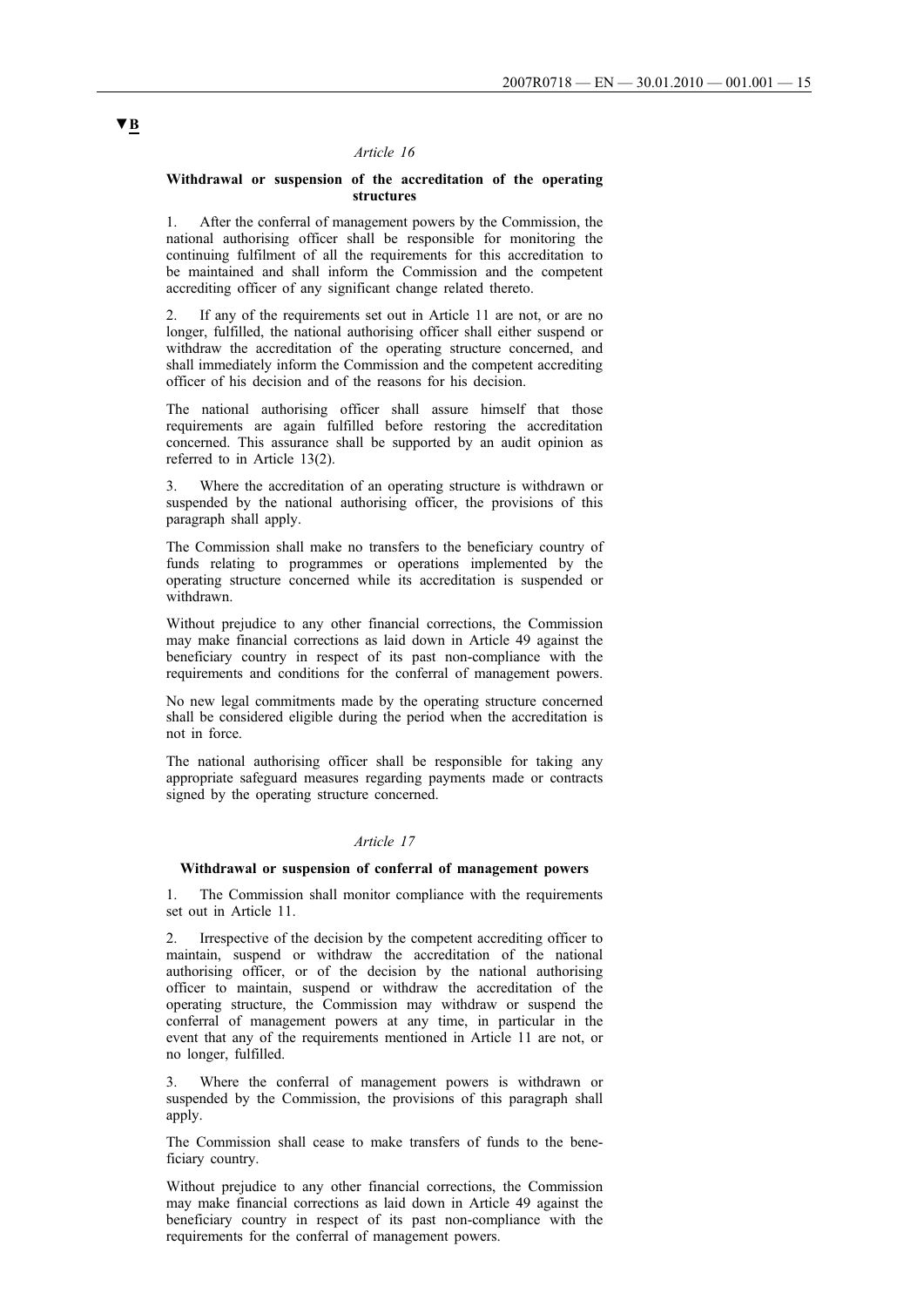The Commission may lay down other consequences of such a suspension or withdrawal in a specific Commission Decision.

## *Article 18*

### **Decentralisation without** *ex ante* **controls by the Commission**

1. Decentralisation without *ex ante* controls by the Commission shall be the objective for the implementation of all IPA components where assistance is implemented on a decentralised basis in accordance with Article 10. The timing for attainment of this objective may vary depending on the IPA Component concerned.

2. Before dispensing with the *ex ante* controls laid down in the Commission Decision on conferral of management powers, the Commission shall satisfy itself of the effective functioning of the management and control system concerned in accordance with the relevant Community and national rules.

3. In particular, the Commission shall monitor the implementation, by the beneficiary country, of the roadmap included in the financing agreement as laid down in Article 8(4)(c), which may refer to a phased waiver of different types of *ex ante* controls.

The Commission shall take due account of the results achieved by the beneficiary country in this context, in particular in the provision of assistance and in the negotiation process.

## *Article 19*

#### **Anti-fraud measures**

1. Beneficiary countries shall ensure investigation and effective treatment of suspected cases of fraud and irregularities and shall ensure the functioning of a control and reporting mechanism equivalent to that referred to in Commission Regulation (EC) No 1828/2006 (1). In the case of suspected fraud or irregularity, the Commission shall be informed without delay.

2. Furthermore, beneficiary countries shall take any appropriate measure to prevent and counter any active or passive corruption practices at any stage of the procurement procedure or grant award procedure or during the implementation of corresponding contracts.

#### *Article 20*

## **Audit trail**

The national authorising officer shall ensure that all the relevant information is available to ensure at all times a sufficiently detailed audit trail. This information shall include documentary evidence of the authorisation of payment applications, of the accounting and payment of such applications, and of the treatment of advances, guarantees and debts.

### Sub-section 2

#### **Structures and authorities**

#### *Article 21*

#### **Designation**

1. The beneficiary country shall designate the following different bodies and authorities:

(a) a national IPA coordinator,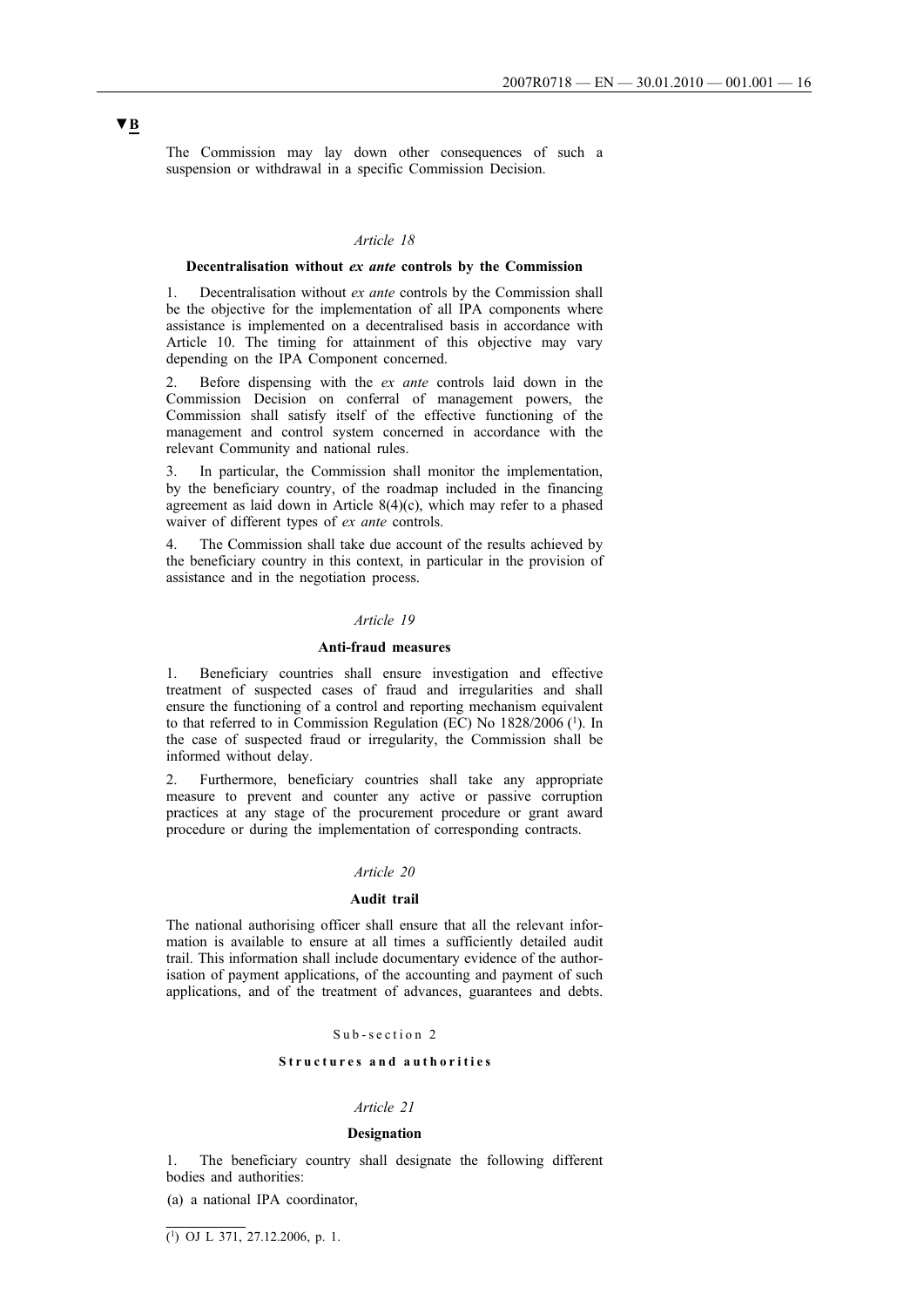- (b) a strategic coordinator for the regional development component and the human resources development component,
- (c) a competent accrediting officer,
- (d) a national authorising officer,
- (e) a national fund,
- (f) an operating structure by IPA component or programme,
- (g) an audit authority.

2. The beneficiary country shall ensure that appropriate segregation of duties applies to the bodies and authorities under points (a) to (g) of paragraph 1, in accordance with Article 56(2) of Regulation (EC, Euratom) No 1605/2002.

3. The Commission shall confer management powers on the beneficiary country, in accordance with Article 14 of this Regulation, only after the bodies and authorities referred to in paragraph 1 have been designated and put in place.

### *Article 22*

### **Functions and responsibilities of the national IPA coordinator**

1. A national IPA coordinator shall be appointed by the beneficiary country. He shall be a high-ranking official in the government or the state administration of the beneficiary country, who shall ensure the overall coordination of assistance under the IPA Regulation.

- 2. He shall, in particular:
- (a) ensure partnership between the Commission and the beneficiary country, and a close link between the general accession process and the use of assistance under the IPA Regulation;
- (b) bear overall responsibility for:
	- the coherence and coordination of the programmes provided under this Regulation,
	- the annual programming for the transition assistance and institution building component at national level,
	- the coordination of the participation of the beneficiary country in the relevant cross-border programmes, both with Member States and with other beneficiary countries, as well as in the transnational, interregional or sea basins programmes under other Community instruments. The national IPA coordinator may delegate the tasks relating to this coordination to a cross-border cooperation coordinator,
- (c) draw up and, after examination by the IPA monitoring committee, submit the IPA annual and final reports on implementation as defined in Article 61(3) to the Commission with a copy to the national authorising officer.

## *Article 23*

## **Functions and responsibilities of the strategic coordinator**

1. A strategic coordinator shall be appointed by the beneficiary country to ensure the coordination of the regional development component and human resources development component under the responsibility of the national IPA coordinator. The strategic coordinator shall be an entity within the state administration of the beneficiary country, with no direct involvement in the implementation of components concerned.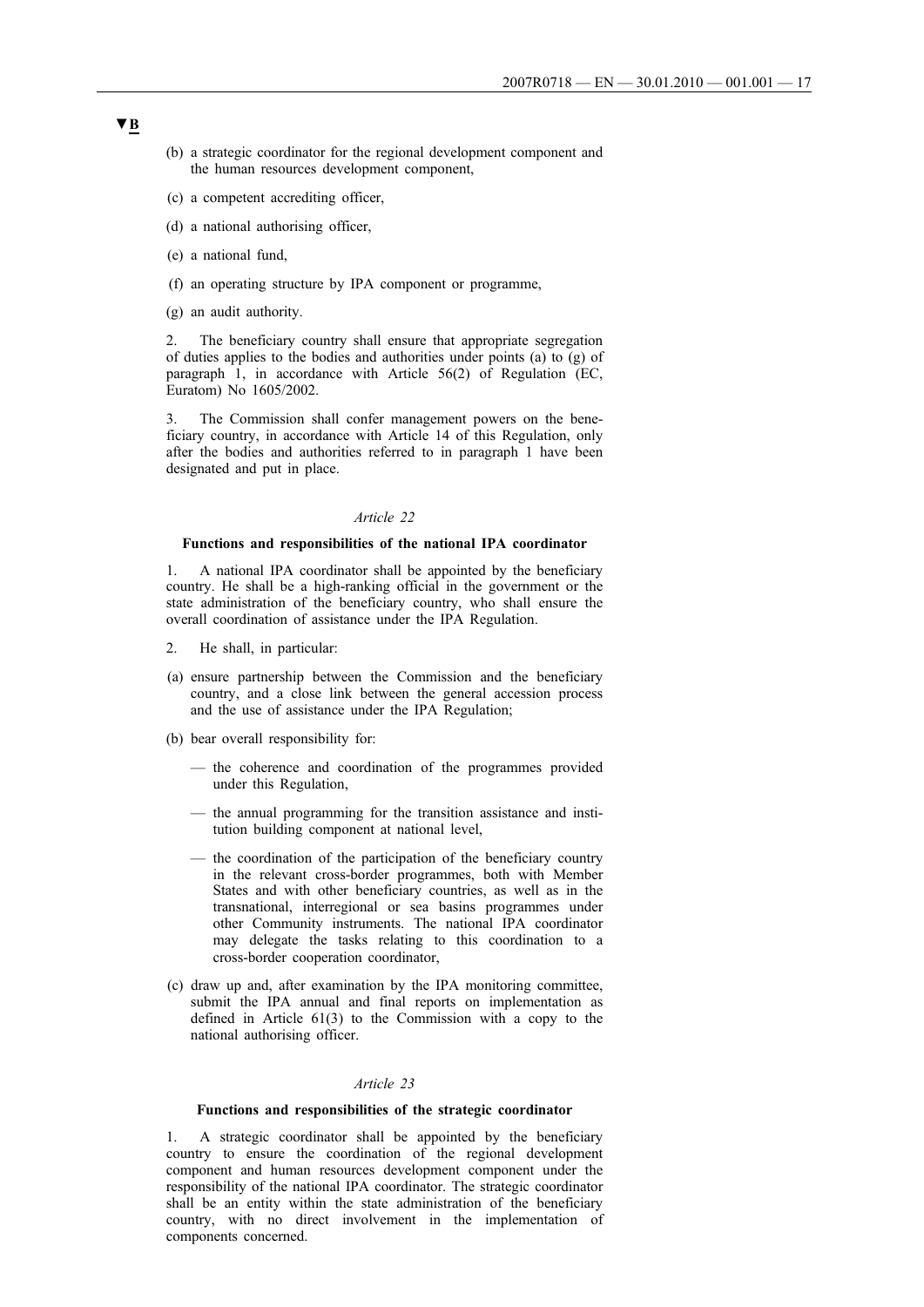- 2. The strategic coordinator shall, in particular:
- (a) coordinate assistance granted under the regional development component and the human resources development component;
- (b) draft the strategic coherence framework as defined in Article 154;
- (c) ensure coordination between sectoral strategies and programmes.

#### **Responsibilities of the competent accrediting officer**

1. A competent accrediting officer shall be appointed by the beneficiary country. He shall be a high-ranking official in the government or the state administration of the beneficiary country.

2. The competent accrediting officer shall be responsible for issuing, monitoring and suspending or withdrawing the accreditation of the national authorising officer and the national fund, in accordance with Articles 12 and 15.

#### *Article 25*

## **Functions and responsibilities of the national authorising officer**

1. A national authorising officer shall be appointed by the beneficiary country. He shall be a high-ranking official in the government or the state administration of the beneficiary country.

- 2. The national authorising officer shall:
- (a) as the head of the national fund, bear overall responsibility for the financial management of EU funds in the beneficiary country; he shall be responsible for the legality and regularity of the underlying transactions;
- (b) be responsible for the effective functioning of management and control systems under the IPA Regulation.

3. For the purposes of paragraph 2(a), the national authorising officer shall in particular fulfil the following tasks:

- (a) provide assurance about the regularity and legality of underlying transactions;
- (b) draw up and submit to the Commission certified statements of expenditure and payment applications; the national authorising officer shall bear overall responsibility for the accuracy of the payment application and for the transfer of funds to the operating structures and/or final beneficiaries;
- (c) verify the existence and correctness of the co-financing elements;
- (d) ensure the identification and immediate communication of any irregularity;
- (e) make the financial adjustments required in connection with irregularities detected, according to the provisions of Article 50;
- (f) be the contact point for financial information sent between the Commission and the beneficiary country.

4. For the purposes of paragraph 2(b), the national authorising officer shall in particular fulfil the following tasks:

- (a) be responsible for issuing, monitoring and suspending or withdrawing the accreditation of the operating structures;
- (b) ensure the existence and effective functioning of systems of management of assistance under the IPA Regulation;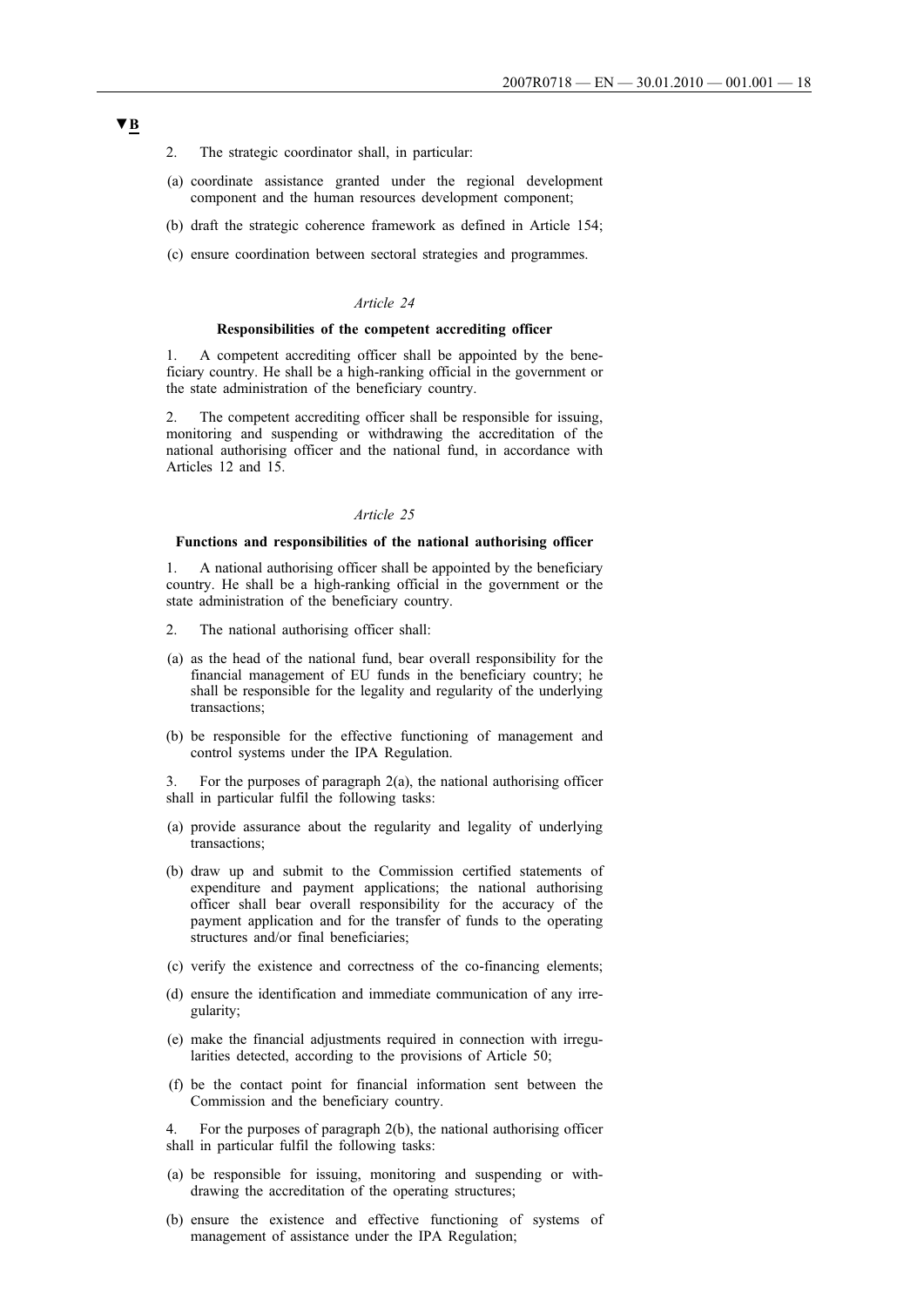- (c) ensure that the system of internal control concerning the management of funds is effective and efficient;
- (d) report on the management and control systems;
- (e) ensure that a proper reporting and information system is functioning;
- (f) follow-up the findings of audit reports from the audit authority, in accordance with Article 30(1);
- (g) immediately notify the Commission, with a copy of the notification to the competent accrediting officer, of any significant change concerning the management and control systems.

5. Pursuant to the responsibilities laid down in paragraphs 2(a) and (b), the national authorising officer shall draw up an annual statement of assurance, as defined in Article 27.

### *Article 26*

## **The national fund**

The national fund shall be a body located in a state level Ministry of the beneficiary country with central budgetary competence. The national fund shall act as a central treasury and be in charge of tasks of financial management of assistance under the IPA Regulation, under the responsibility of the national authorising officer.

It shall in particular be in charge of organising the bank accounts, requesting funds from the Commission, authorising the transfer of funds received from the Commission to the operating structures or to the final beneficiaries, and the financial reporting to the Commission.

## *Article 27*

#### **Statement of assurance by the national authorising officer**

1. In accordance with Article 25(5), the national authorising officer shall make an annual management declaration, which shall take the form of a statement of assurance to be presented to the Commission by 28 February each year. He shall forward a copy of the statement of assurance to the competent accrediting officer.

2. The statement of assurance shall be based on the national authorising officer's actual supervision of the management and control systems throughout the financial year.

The statement of assurance shall be drawn up as specified in the framework agreement, and shall include:

- (a) a confirmation of the effective functioning of the management and control systems;
- (b) a confirmation regarding the legality and regularity of underlying transactions;
- (c) information concerning any changes in systems and controls, and elements of supporting accounting information.

4. If the confirmations required in accordance with points (a) and (b) of paragraph 3 are not available, the national authorising officer shall inform the Commission of the reasons and potential consequences, as well as of the actions being taken to remedy the situation and to protect the interests of the Community. He shall forward a copy of this information to the competent accrediting officer.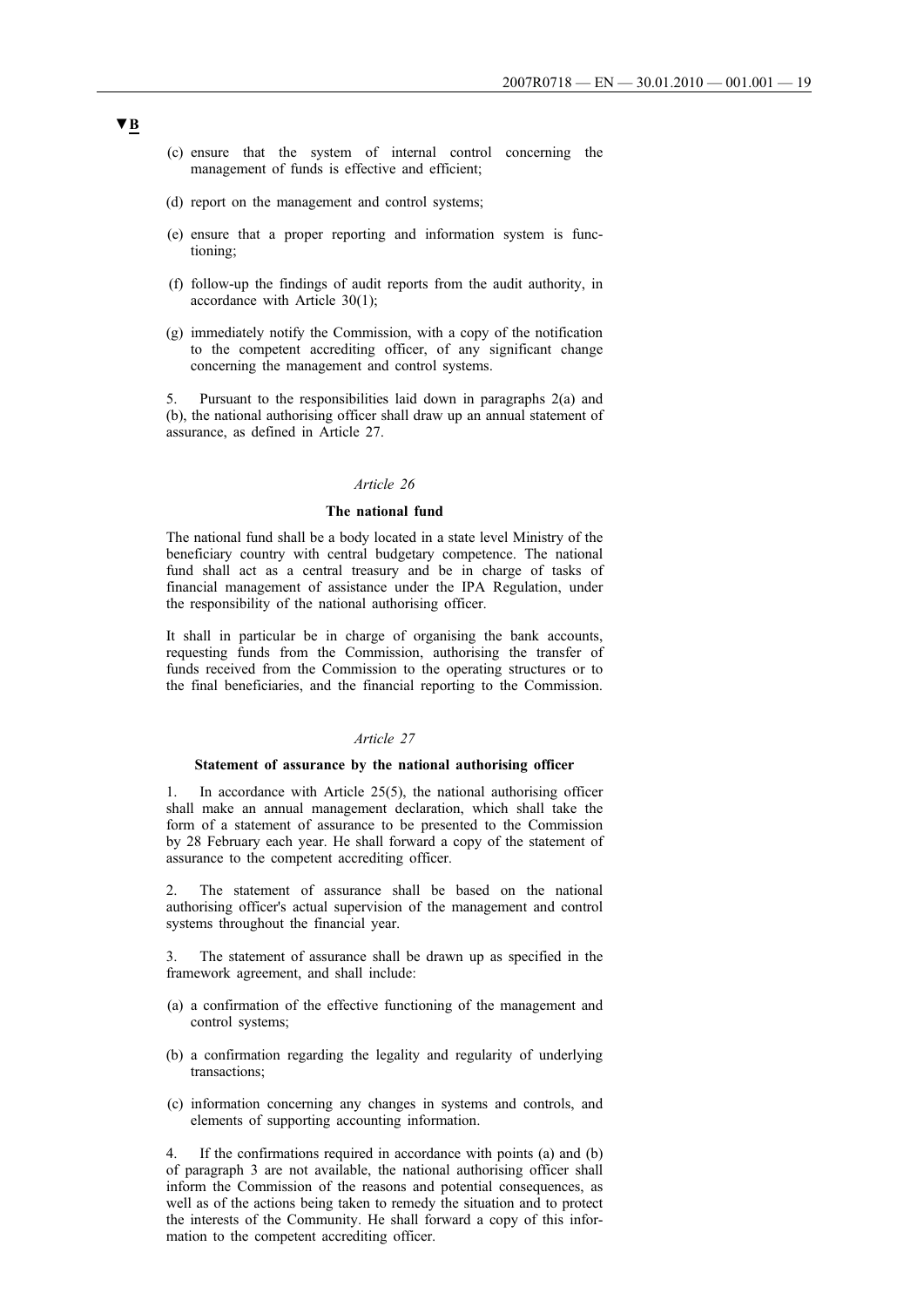## **Functions and responsibilities of the operating structure**

1. For each IPA component or programme, an operating structure shall be established to deal with the management and implementation of assistance under the IPA Regulation.

The operating structure shall be a body or a collection of bodies within the administration of the beneficiary country.

2. The operating structure shall be responsible for managing and implementing the programme or programmes concerned in accordance with the principle of sound financial management. For those purposes, it shall carry out a number of functions that include:

- (a) drafting the annual or multi-annual programmes;
- (b) monitoring programme implementation and guiding the work of the sectoral monitoring committee as defined in Article 59, notably by providing the documents necessary for monitoring the quality of implementation of the programmes;
- (c) drawing up the sectoral annual and final implementation reports defined in Article 61(1) and, after their examination by the sectoral monitoring committee, submitting them to the Commission, to the national IPA coordinator and to the national authorising officer;
- (d) ensuring that operations are selected for funding and approved in accordance with the criteria and mechanisms applicable to the programmes, and that they comply with the relevant Community and national rules;
- (e) setting up procedures to ensure the retention of all documents required to ensure an adequate audit trail, in accordance with Article 20;
- (f) arranging for tendering procedures, grant award procedures, the ensuing contracting, and making payments to, and recovery from, the final beneficiary;
- (g) ensuring that all bodies involved in the implementation of operations maintain a separate accounting system or a separate accounting codification;
- (h) ensuring that the national fund and the national authorising officer receive all necessary information on the procedures and verifications carried out in relation to expenditure;
- (i) setting up, maintaining and updating the reporting and information system;
- (j) carrying out verifications to ensure that the expenditure declared has actually been incurred in accordance with applicable rules, the products or services have been delivered in accordance with the approval decision, and the payment requests by the final beneficiary are correct. These verifications shall cover administrative, financial, technical and physical aspects of operations, as appropriate;
- (k) ensuring internal audit of its different constituting bodies;
- (l) ensuring irregularity reporting;
- (m) ensuring compliance with the information and publicity requirements.

3. The heads of the bodies constituting the operating structure shall be clearly designated and shall be responsible for the tasks assigned to their respective bodies, in accordance with Article 11(3).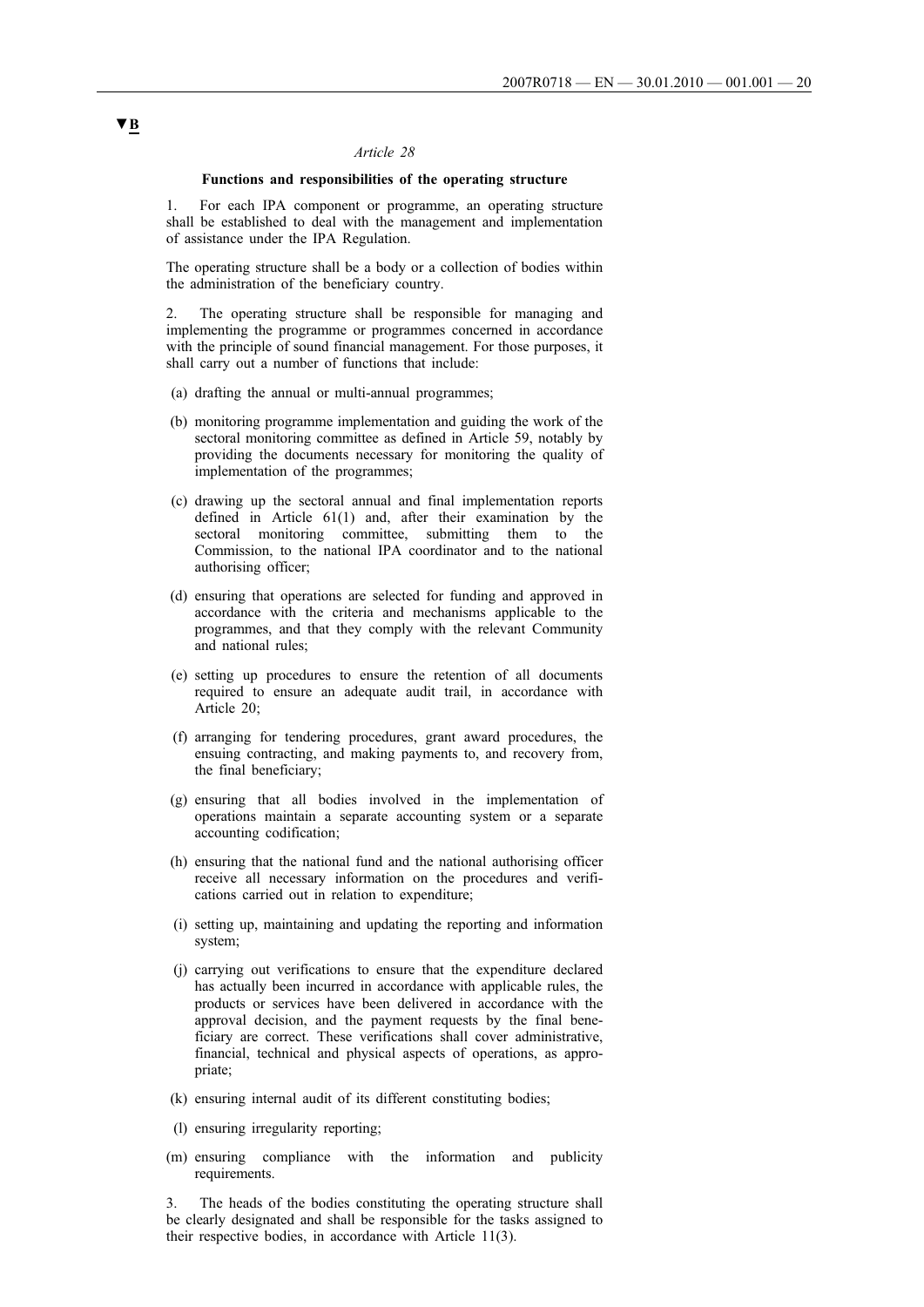## **Functions and responsibilities of the audit authority**

1. An audit authority, functionally independent from all actors in the management and control systems and complying with internationally accepted audit standards, shall be designated by the beneficiary country. The audit authority shall be responsible for verifying the effective and sound functioning of the management and control systems.

2. The audit authority, under the responsibility of its head, shall in particular:

- (a) during the course of each year, establish and fulfil an annual audit work plan which encompasses audits aimed at verifying:
	- the effective functioning of the management and control systems,
	- the reliability of accounting information provided to the Commission.

The audit work shall include audits of an appropriate sample of operations or transactions, and an examination of procedures.

The annual audit work plan shall be submitted to the national authorising officer and the Commission before the start of the year in question.

- (b) submit the following:
	- an annual audit activity report following the model to be found in the framework agreement, setting out the resources used by the audit authority, and a summary of any weaknesses found in the management and control systems or in transaction findings from the audits carried out in accordance with the annual audit work plan during the previous 12 month period, ending on 30 September of the year concerned. The annual audit activity report shall be addressed to the Commission, the national authorising officer, and the competent accrediting officer, by 31 December each year. The first such report shall cover the period from the entry into force of this regulation up until 30 November 2007,
	- an annual opinion following the model set out in the framework agreement as to whether the management and control systems functions effectively and conforms to the requirements of this Regulation and/or any other agreements between the Commission and the beneficiary country. This opinion shall be addressed to the Commission, the national authorising officer, and the competent accrediting officer. It shall cover the same period and have the same deadline as the annual audit activity report,
	- an opinion on any final statement of expenditure submitted to the Commission by the national authorising officer, for the closure of any programme or of any part thereof. Where appropriate, the final statement of expenditure may include payment applications in the form of accounts submitted annually. The opinion on any final statement of expenditure shall follow the model provided in annex to the framework agreement. It shall address the validity of the final payment application and the accuracy of the financial information, and, where appropriate, be supported by a final audit activity report. It shall be sent to the Commission and to the competent accrediting officer, at the same time as the relevant final statement of expenditure submitted by the national authorising officer, or at least within three months of the submission of that final statement of expenditure.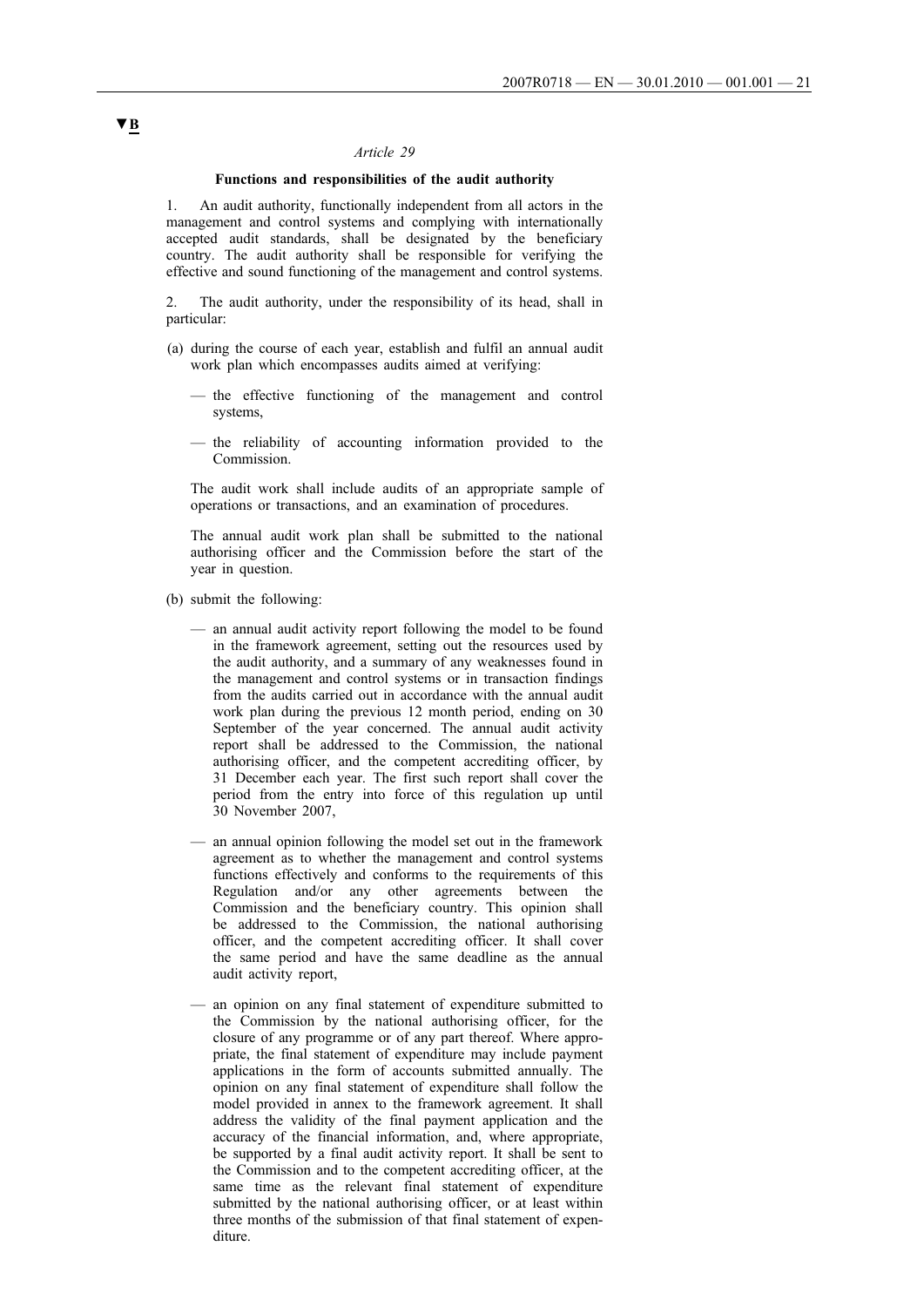Further specific requirements for the annual audit work plan and/or the reports and opinions mentioned in paragraph (b) may be set out in the sectoral or financing agreements.

With regard to the methodology for the audit work, reports and audit opinions required by this Article, the audit authority shall comply with international standards on auditing, in particular as regards the areas of risk assessment, audit materiality and sampling. That methodology may be complemented by any further guidance and definitions from the Commission, notably in relation to an appropriate general approach to sampling, confidence levels and materiality.

### *Article 30*

### **Follow-up of the audit authority reports**

1. Following receipt of the reports and opinions referred to in the first and second indents of Article 29 (2) (b), the national authorising officer shall:

- (a) decide whether any improvements to the management and control systems are required, record the decisions in that respect and ensure the timely implementation of those improvements;
- (b) make any necessary adjustments to the payment applications to the Commission.

2. The Commission may decide either to take follow-up action itself in response to the reports and opinions, for example by initiating a financial correction procedure, or to require the beneficiary country to take action, while informing the national authorising officer and the competent accrediting officer of its decision.

## **▼M1**

#### *Article 31*

## **Specific bodies**

Within the overall framework defined by the structures and authorities as set out in Article 21, the functions described in Article 28 may be grouped and assigned to specific bodies within or outside the operating structures designated. This grouping and assignation shall respect the appropriate segregation of duties imposed by Regulation (EC, Euratom) No 1605/2002 and ensure that the final responsibility for the functions described in the said Article shall remain with designated operating structure. Such a structure shall be formalised in written agreements and shall be subject to accreditation by the national authorising officer and the conferral of management by the Commission.

# **▼B**

## Section 2

## **Other forms of management**

### *Article 32*

## **Structures and authorities for centralised or joint management**

1. In the event of centralised or joint management, the beneficiary country shall designate a national IPA coordinator, who shall act as the representative of the beneficiary country vis-à-vis the Commission. He shall ensure that a close link is maintained between the Commission and the beneficiary country, with regard both to the general accession process and to EU pre-accession assistance under IPA.

The national IPA coordinator shall also be responsible for coordinating the beneficiary country's participation in the relevant cross-border programmes, both with Member States and with other beneficiary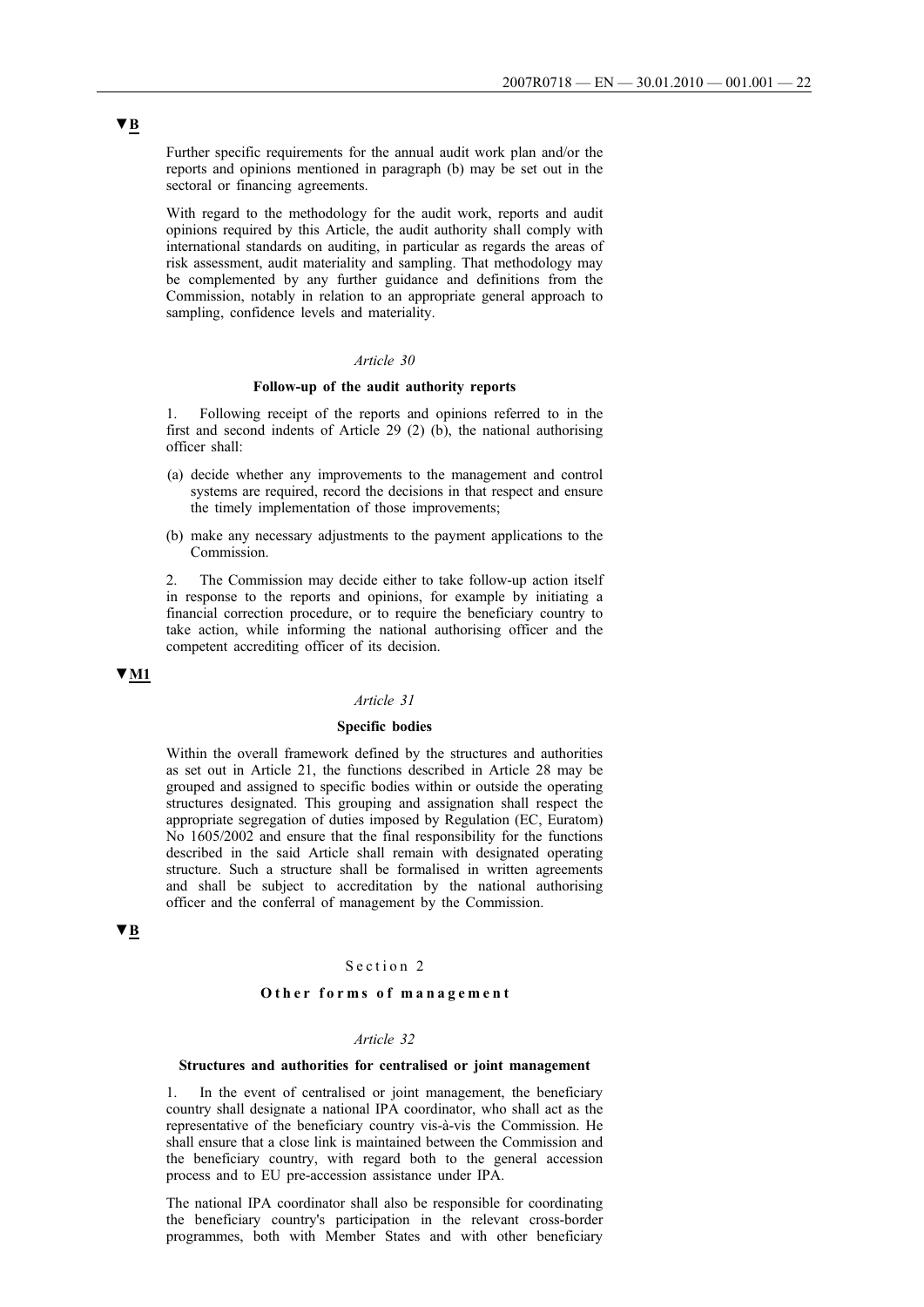countries, as well as in the transnational, interregional or sea basins programmes under other Community instruments. He may delegate the tasks relating to this latter responsibility to a cross-border cooperation coordinator.

2. In the case of the cross-border cooperation component, operating structures shall be designated and put in place by the beneficiary country, in accordance with the provisions of Article 139.

## *Article 33*

#### **Structures and authorities for shared management**

In the case of cross–border programmes implemented through shared management with a Member State, the following structures shall be put in place in one of the Member States participating in the cross–border programme, as set out in Article 102:

- a single managing authority,
- a single certifying authority,
- a single audit authority.

## *CHAPTER III*

## *Financial contribution by the European Community*

## *Article 34*

### **Eligibility of expenditure**

1. In the event of decentralised management, notwithstanding accreditations by the competent accrediting officer and the national authorising officer, contracts and addenda signed, expenditure incurred and payments made by the national authorities shall not be eligible for funding under the IPA Regulation prior to the conferral of management on the concerned structures and authorities by the Commission, unless otherwise provided in paragraph 2.

The final date for the eligibility of expenditure shall be laid down in Part II or in the financing agreements where necessary.

2. Technical assistance to support the setting up of management and control systems may be eligible prior to the initial conferral of management, for expenditure incurred after 1 January 2007.

## **▼M1**

Launch of calls for proposals or calls for tenders may also be eligible prior to the initial conferral of management and after 1 January 2007, subject to this initial conferral of management being in place within the time limits defined in a reserve clause to be inserted in the operations or calls concerned, and, except for the rural development component, subject to the prior approval of the documents concerned by the Commission. The calls for proposal or calls for tender concerned may be cancelled or modified depending on the decision on conferral of management.

## **▼B**

3. **►M1** Unless otherwise provided for under the specific provisions laid down under each IPA component, the following expenditure shall not be eligible under the IPA Regulation: ◄

- (a) taxes, including value added taxes;
- (b) customs and import duties, or any other charges;
- (c) purchase, rent or leasing of land and existing buildings;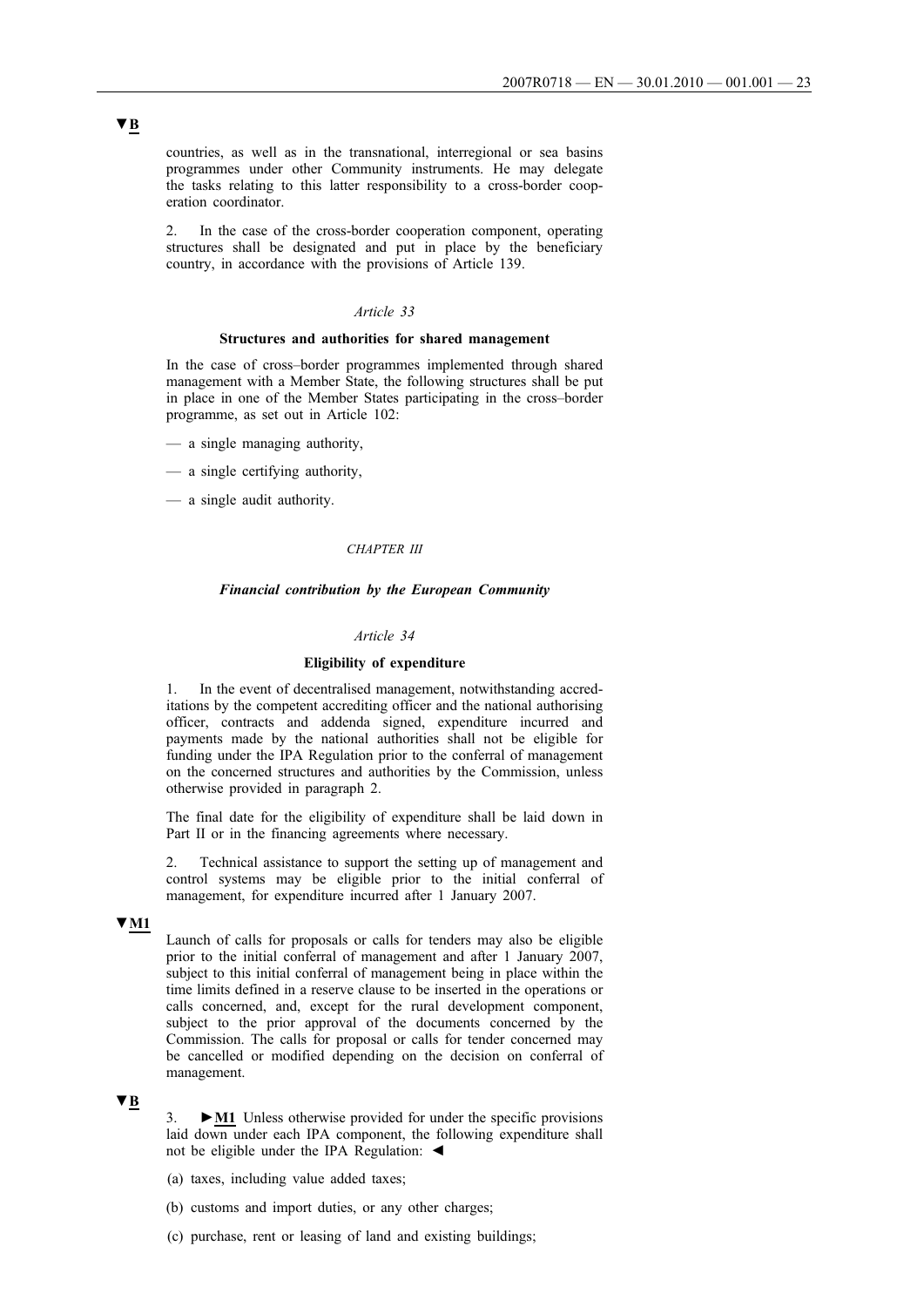- (d) fines, financial penalties and expenses of litigation;
- (e) operating costs;
- (f) second hand equipment;
- (g) bank charges, costs of guarantees and similar charges;
- (h) conversion costs, charges and exchange losses associated with any of the component specific euro accounts, as well as other purely financial expenses;
- (i) contributions in kind.

4. Expenditure financed under this Regulation shall not be the subject of any other financing under the Community budget.

#### *Article 35*

## **Treatment of receipts**

1. Receipts for the purposes of this Regulation include revenue earned by an operation, during the period of its co-financing, from sales, rentals, services, enrolment fees or other equivalent receipts with the exception of:

- (a) receipts generated throughout the economic lifetime of the co-financed investments in the case of investment in firms;
- (b) receipts generated within the framework of a financial engineering measure, including venture capital and loan funds, guarantee funds, leasing;
- (c) where applicable, contributions from the private sector to the co-financing of operations, which shall be shown alongside public contribution in the financial tables of the programme.

2. Receipts as defined in paragraph 1 represent income which shall be deducted from the amount of eligible expenditure for the operation concerned. No later than the closure of the programme, such receipts shall be deducted from the relevant operation's eligible expenditure in their entirety or pro-rata, depending on whether they were generated entirely or only in part by the co-financed operation.

- 3. This Article shall not apply to:
- the rural development component,

### **▼M1**

#### *Article 36*

#### **Property of interests**

Any interest earned on any of the component-specific euro accounts opened by the national fund in the event of decentralised management remains the property of the beneficiary country. Interest generated by the financing by the Community of a programme shall be posted exclusively to that programme, being regarded as a resource for the beneficiary country in the form of a national public contribution, and shall be declared to the Commission, at the time of the final closure of the programme.

## **▼B**

#### *Article 37*

## **Community financing**

1. The financial contribution from the Community towards expenditure under the multi- annual or annual programmes shall be determined in accordance with the allocations proposed in the

<sup>—</sup> the regional development component.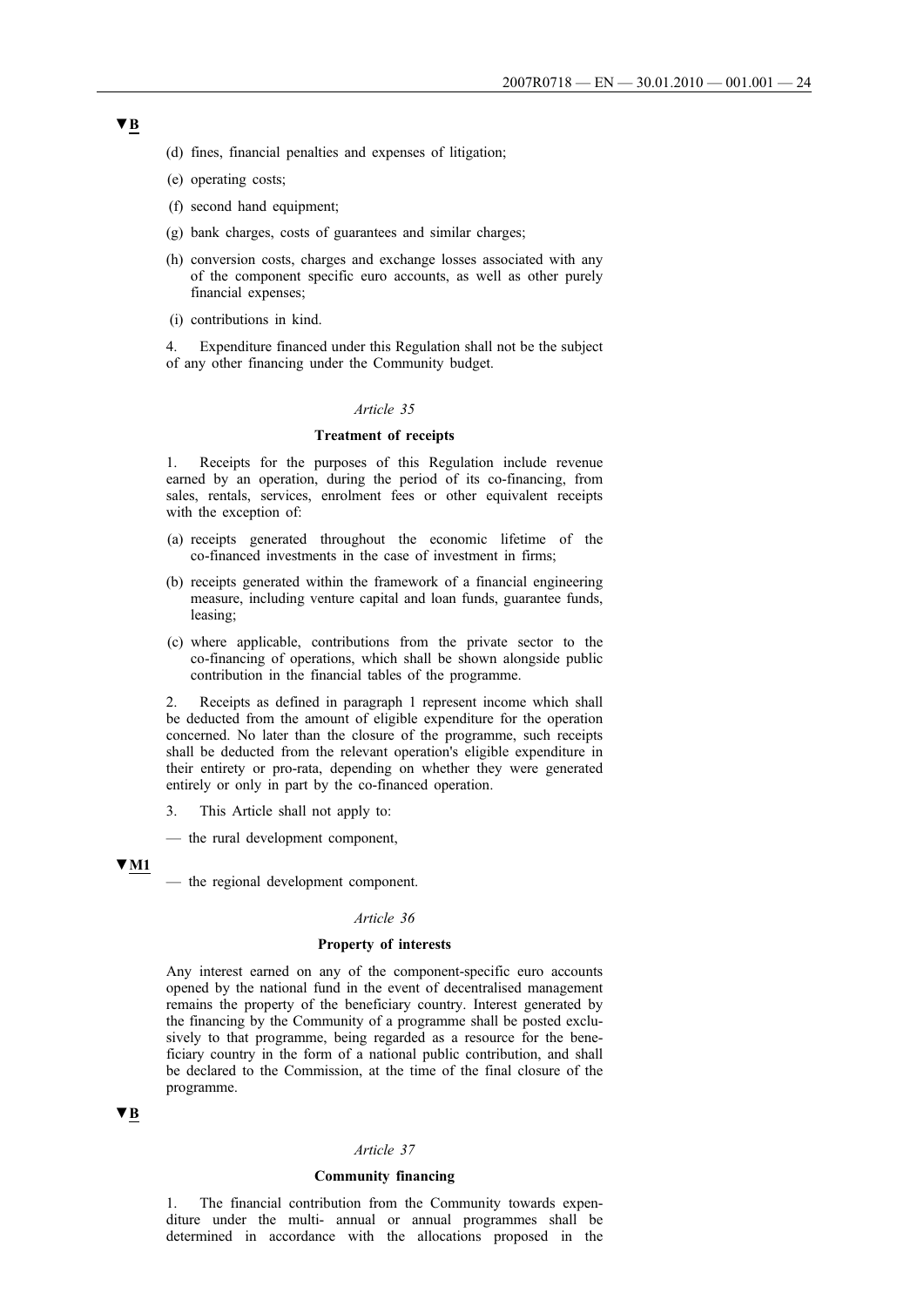# **▼B**

multi-annual indicative financial framework under Article 5 of the IPA Regulation.

## **▼M1**

2. All operations receiving assistance under the various IPA components shall require national and Community contributions, unless otherwise provided for under the specific provisions laid down under each IPA component.

# **▼B**

## *Article 38*

### **Aid intensities and rate of Community contribution**

1. The Community contribution shall be calculated in relation to the eligible expenditure as defined in Part II for each IPA component.

2. Financing decisions adopting the annual or multi-annual programmes for each IPA component shall set the maximum indicative amount of the Community contribution and the subsequent maximum rate for each priority axis.

## *CHAPTER IV*

#### *Financial management*

## Section 1

## **Budgetary commitments**

#### *Article 39*

#### **Principles**

1. A budgetary commitment corresponding to the amount of the legal commitment, which shall take the form of a financing agreement with the beneficiary country concerned, shall be adopted on the basis of financing decisions adopting annual programmes.

2. Financing decisions adopting multi-annual programmes may provide for the conclusion of multi-annual legal commitments which shall take the form of financing agreements with the beneficiary country concerned.

The budgetary commitment corresponding to the amount of the legal commitment may in such cases be broken down over several years into annual instalments, where the financing decision so provides and taking account of the multi-annual indicative financial framework. The corresponding financing decision and financing agreement shall set out this breakdown in appropriate financial tables.

## Section 2

## **Rules for decentralised management**

#### *Article 40*

#### **Payments**

1. Payment by the Commission of the Community contribution shall be made within the limits of the funds available. In the case of multi-annual programmes, each payment shall be posted to the earliest open budget commitments of the IPA component concerned.

2. Payments shall take the form of pre-financing, interim payments and payment of the final balance.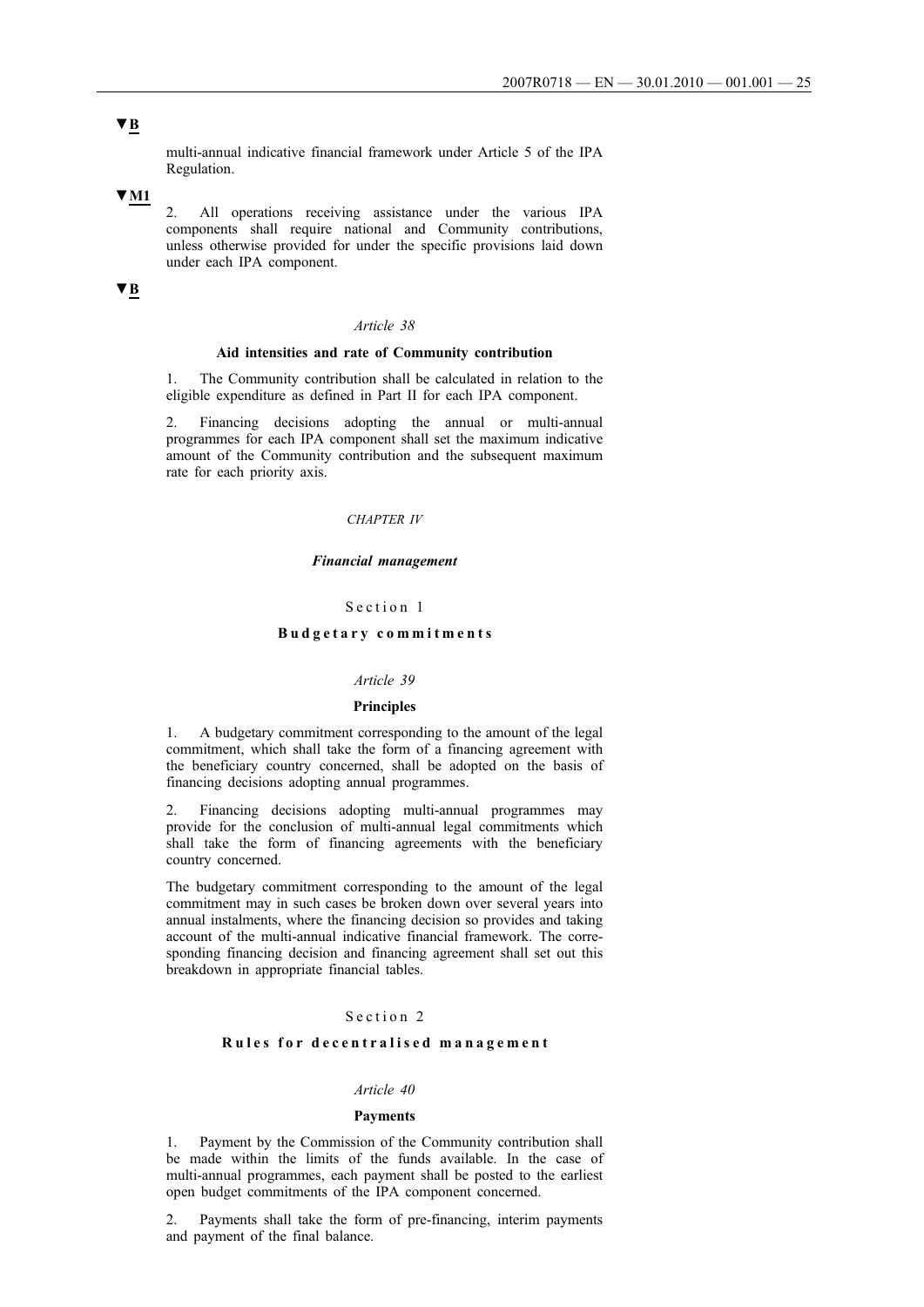3. By 28 February each year, the beneficiary country shall send to the Commission a forecast of its likely payment applications for the financial year concerned and for the subsequent financial year, in relation to each IPA component or programme. The Commission may ask for an update of the forecast as appropriate.

4. Exchange of information concerning financial transactions between the Commission and the authorities and structures referred to in Article 21 shall, where appropriate, be made by electronic means, using procedures agreed upon between the Commission and the beneficiary country.

5. The combined total of pre-financing and interim payments shall not exceed 95 % of the Community contribution as set out in the financial table of each programme.

6. When the ceiling referred to in paragraph 5 is reached, the national authorising officer shall continue transmitting to the Commission any certified statement of expenditure, as well as information about the amounts recovered.

## **▼M1**

7. Amounts set out in the programme submitted by the beneficiary country, in certified statements of expenditure, in payment applications and in expenditure mentioned in the implementation reports, shall be denominated in euro. Beneficiary countries shall convert the amounts of expenditure incurred in national currency into euro using the monthly accounting rate of the euro established by the Commission for the month during which the expenditure was registered in the accounts of the national fund or the operating structure concerned, as appropriate.

## **▼B**

8. Payments by the Commission to the national fund shall be made to the euro account, in accordance with the provisions laid down in Articles 41, 42, 43, 44 and 45 and in the framework, sectoral or financing agreements. One euro account shall be opened for each of the IPA programmes concerned, or, as appropriate, IPA components, and shall be used exclusively for transactions relating to that programme or component.

9. Beneficiary countries shall ensure that the final beneficiaries receive the total amount of the public contribution in due time and in full. No specific charge or other charge with equivalent effect shall be levied which would reduce these amounts for the final beneficiaries.

10. The expenditure may be covered by Community financing only if it has been incurred and paid by the final beneficiary. Expenditure paid by final beneficiaries shall be substantiated by receipted invoices or accounting documents of equivalent probative value or other relevant documents, where, according to the programme, assistance is not a function of expenditure. Expenditure must have been certified by the national authorising officer.

### *Article 41*

### **Acceptability of applications for payment**

In order for the Commission to approve a payment application, the minimum requirements set out in Articles  $42(1)$ ,  $43(1)$  and  $45(1)$  must be fulfilled.

## *Article 42*

## **Pre-financing**

In the case of a payment application for a pre-financing payment, the minimum requirements referred to in Article 41 are the following:

(a) the national authorising officer has notified to the Commission the opening of the euro account concerned;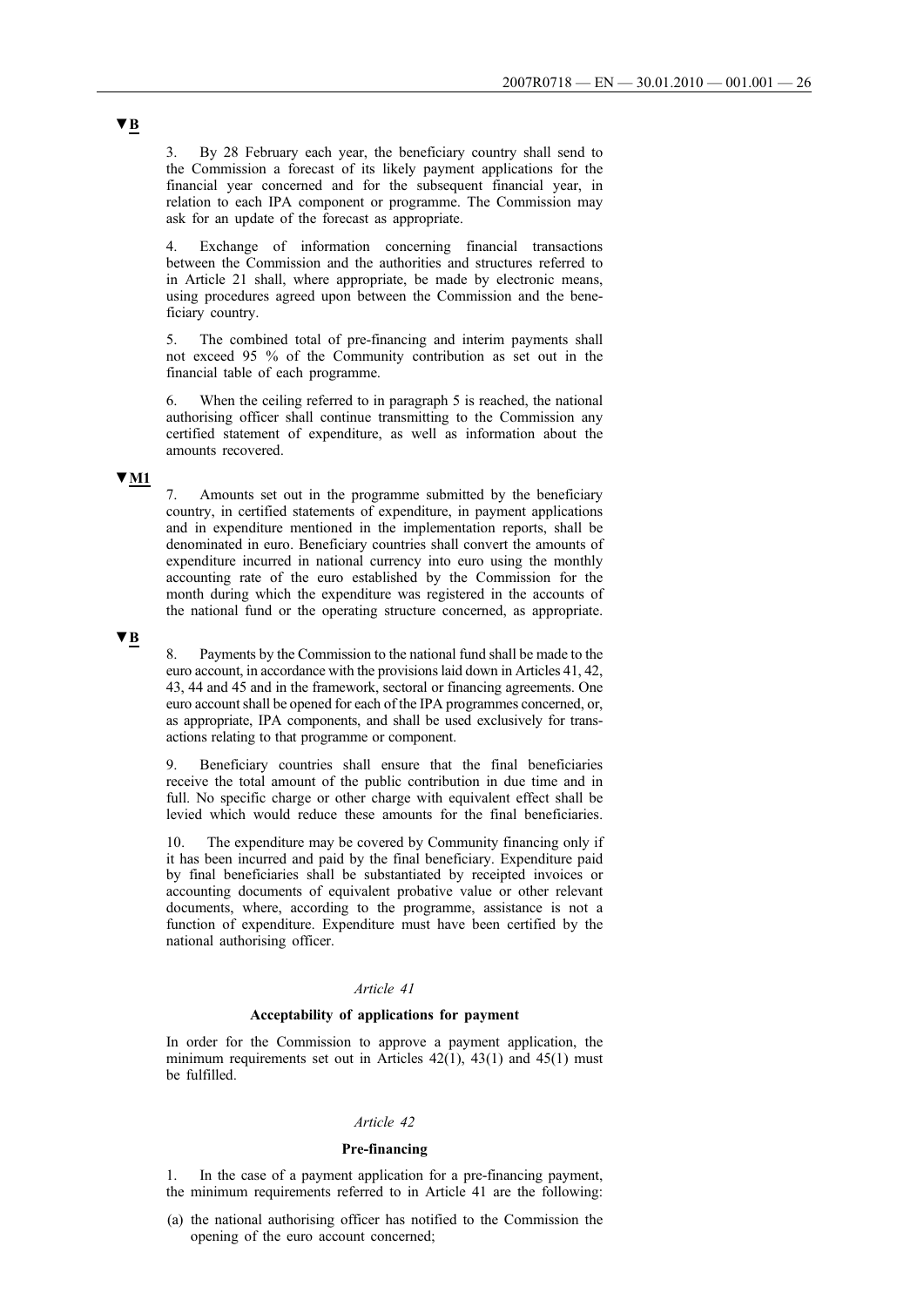- (b) the accreditations delivered by the competent accrediting officer and the national authorising officer are in force and the conferral of management by the Commission remains valid;
- (c) the relevant financing agreement has entered into force.

2. Pre-financing payments shall represent a given percentage of the Community contribution to the programme concerned, as specified in Part II of this Regulation. In the event of multi-annual programmes, the pre-financing may be split between several financial years.

3. The total amount paid as pre-financing shall be reimbursed to the Commission if no payment application for the programme concerned is sent within 15 months of the date on which the Commission pays the first pre-financing amount. The Community contribution to the programme concerned shall not be affected by such reimbursement.

4. The total pre-financing amount shall be cleared at the latest when the programme is closed. Throughout the lifetime of the programme, the national authorising officer shall use the pre-financing payment only to pay the Community contribution to expenditure in compliance with this Regulation.

## *Article 43*

#### **Interim payments**

1. In the case of a payment application for an interim payment, the minimum requirements referred to in Article 41 are the following:

- (a) the national authorising officer has sent to the Commission a payment application and a statement of expenditure relating to the payment in question; the statement of expenditure shall be certified by the national authorising officer;
- (b) the ceilings for Community assistance under each priority axis, as laid down in the Commission financing decision, have been respected;
- (c) the operating structure has sent to the Commission the sectoral annual implementation reports as referred to Article 61(1), including the most recent one;
- (d) the audit authority has sent to the Commission, in accordance with the first and second indent of Article 29(2)(b), the most recent annual audit activity report and opinion on the conformity of the management and control systems in place with the requirements of this Regulation and/or those of any agreement between the Commission and the beneficiary country;
- (e) the accreditations delivered by the competent accrediting officer and the national authorising officer are in force, and the conferral of management by the Commission remains valid.

If one or more of the conditions mentioned in this paragraph are not met, the beneficiary country shall, when so requested by the Commission and within the time limit fixed by the Commission, take the necessary steps to remedy the situation.

2. If it appears that the rules applicable have not been complied with or that Community funds have been improperly used, the Commission may reduce interim payments to the beneficiary country or temporarily suspend them, in accordance with the provisions of Article 46. It shall inform the beneficiary country accordingly.

3. The suspension or reduction of interim payments shall comply with the principle of proportionality and shall be without prejudice to the decisions of conformity and clearance-of-account decisions and financial corrections.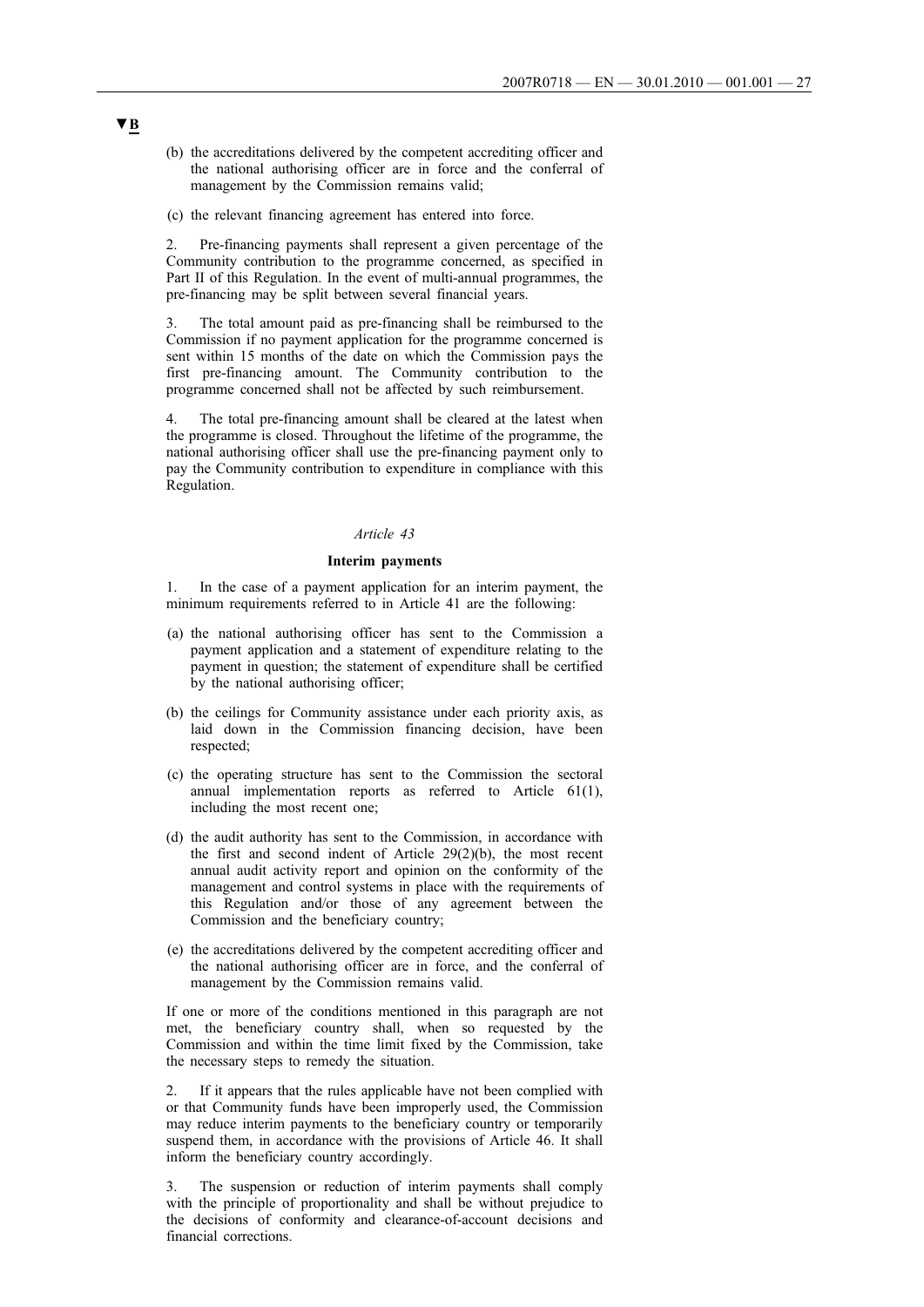## **Calculation of payments**

Payments shall be calculated on the basis of the Community contribution to the financing of the operations concerned, up to the amount obtained by applying the co-financing rate laid down for each priority axis in the financing decision to the eligible expenditure, subject to the maximum Community contribution attached to each priority axis.

## *Article 45*

## **Payment of the final balance**

1. In the case of the payment of the final balance, the deadline set down in Article 166 of Regulation (EC, Euratom) No 1605/2002 shall apply and the minimum requirements referred to in Article 41 are the following:

- (a) the national authorising officer has sent to the Commission a final payment application and a final statement of expenditure; the final statement of expenditure shall be certified by the national authorising officer;
- (b) the operating structure has sent to the Commission the sectoral final reports for the programme concerned, as referred to in Article 61(1);
- (c) the audit authority has sent to the Commission, in accordance with the third indent of Article 29(2)(b), an opinion on any final statement of expenditure, supported by a final activity report;
- (d) the accreditations delivered by the competent accrediting officer and the national authorising officer are in force and the conferral of management by the Commission remains valid.

2. That part of budget commitments referring to multi-annual programmes still open on 31 December 2017, for which the documents referred to in paragraph 1 have not been transmitted to the Commission by 31 December 2018, shall be automatically de-committed.

#### *Article 46*

## **Suspension of payments**

1. All or part of the payments may be suspended by the Commission where:

- (a) there is a serious deficiency in the management and control system of the programme which affects the reliability of the procedure for certification of payments and for which corrective measures have not been taken; or
- (b) expenditure in a certified statement of expenditure is linked to a serious irregularity which has not been corrected; or
- (c) clarifications are needed regarding the information contained in the declaration of expenditure.

The beneficiary country shall be given the opportunity to present its observations within a period of two months before the Commission decides on a suspension in accordance with paragraph 1.

3. The Commission shall end the suspension when the beneficiary country has taken the necessary measures to remedy the deficiency, irregularity or lack of clarity referred to in paragraph 1.

If those measures have not been taken by the beneficiary country, the Commission may decide to cancel all or part of the Community contribution to the programme in accordance with Article 51.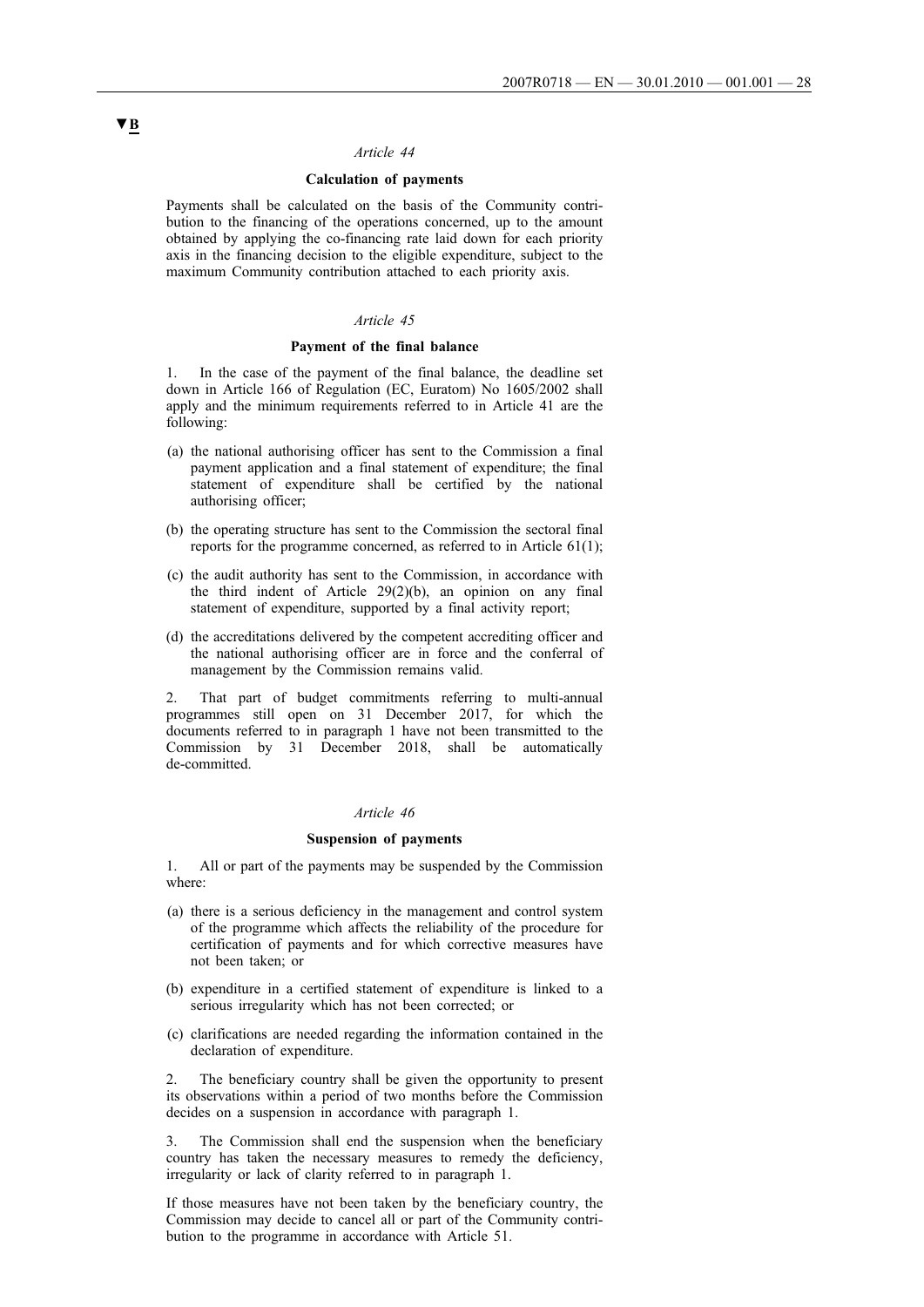## **Closure of a programme**

1. After an application for final payment has been received by the Commission, a programme is considered closed as soon as one of the following occurs:

- payment of the final balance due by the Commission,
- issuance of a recovery order by the Commission,

## **▼M1**

— de-commitment of the final balance of the budgetary commitment by the Commission.

## **▼B**

2. The closure of a programme does not prejudice the Commission's right to undertake a financial correction at a later stage.

3. The closure of a programme does not affect the obligations of the beneficiary country to continue to retain related documents, in accordance with Article 48.

## *Article 48*

## **Retention of documents**

All documents related to a given programme shall be retained by the beneficiary country for at least three years after the closure of the programme. This period shall be interrupted either in the case of legal proceedings or at the duly motivated request of the Commission.

#### *Article 49*

## **Financial corrections**

1. In order to ensure that the funds are used in accordance with the applicable rules, the Commission shall apply clearance-of-accounts procedures or financial correction mechanisms in accordance with Articles 53b(4) and 53c(2)of Regulation (EC, Euratom) No 1605/2002 and as detailed in the framework or, where they exist, sectoral agreements.

- 2. A financial correction may arise following:
- (a) identification of a specific irregularity, including fraud; or
- (b) identification of a weakness or deficiency in the management and control systems of the beneficiary country.

3. If the Commission finds that expenditure under the programmes covered by this Regulation has been incurred in a way that has infringed applicable rules, it shall decide what amounts are to be excluded from Community financing.

4. The calculation and establishment of any such corrections, as well as the related recoveries, shall be made by the Commission, following the criteria and procedures provided for in Articles 51, 52 and 53. Other provisions on financial corrections which have been set down in sectoral or financing agreements shall apply in addition to this Regulation.

## *Article 50*

### **Financial adjustments**

# **▼M1**

1. The national authorising officer, who bears in the first instance the responsibility for investigating irregularities, shall make the financial adjustments where irregularities or negligence are detected in operations or programmes, by cancelling all or part of the Community contribution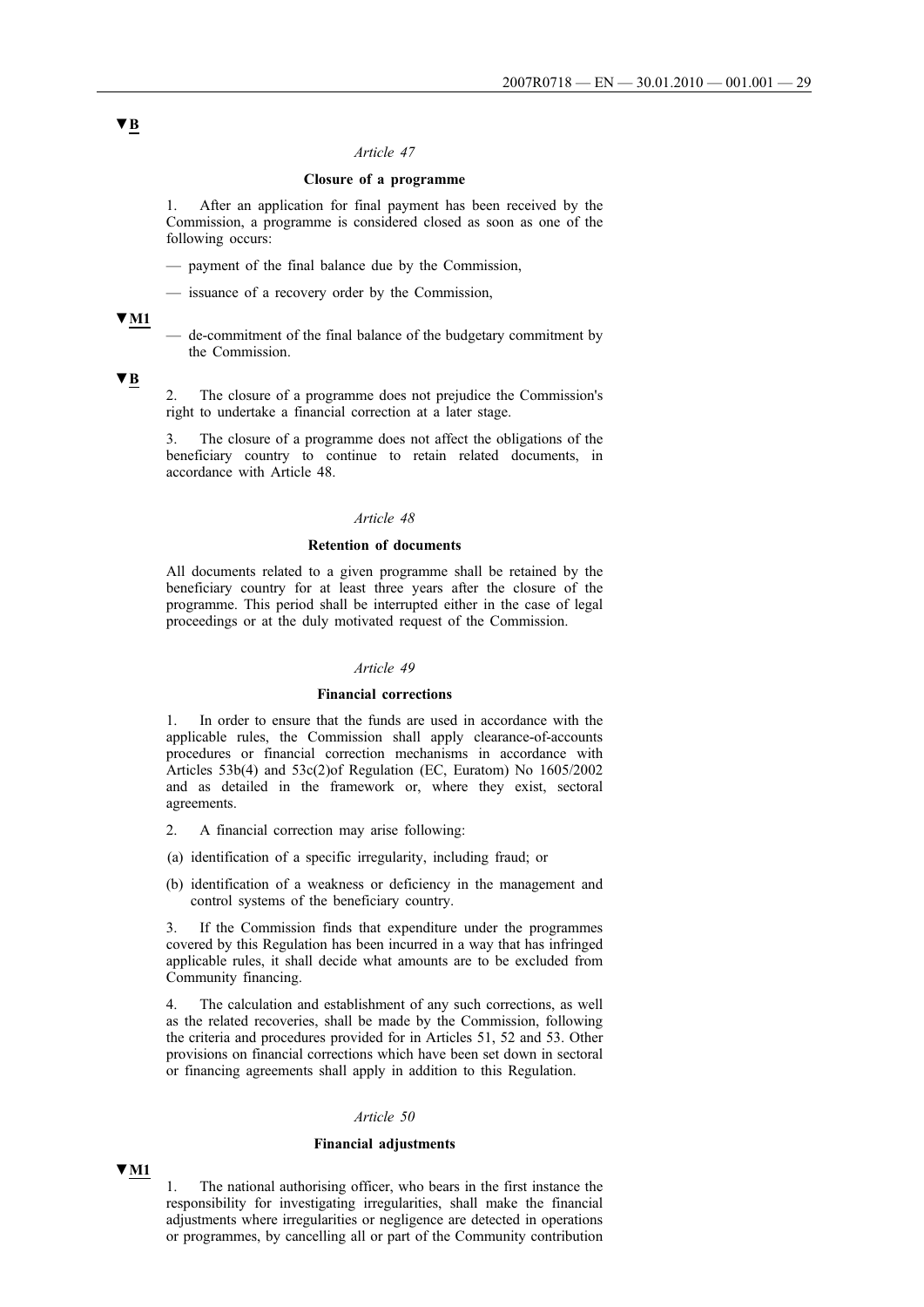to the operations or the programmes concerned. The national authorising officer shall take into account the nature and gravity of the irregularities and the financial loss to the Community contribution.

2. In case of an irregularity, the national authorising officer shall recover the Community contribution paid to the final beneficiary in accordance with national recovery procedures.

# **▼B**

### *Article 51*

### **Criteria for financial corrections**

1. The Commission may make financial corrections, by cancelling all or part of the Community contribution to a programme, in the situations referred to in Article 49(2).

Where individual cases of irregularity are identified, the Commission shall take into account the systemic nature of the irregularity to determine whether a flat-rate or extrapolated financial correction should be applied.

3. The Commission shall, when deciding the amount of a correction, take into account the nature and gravity of the irregularity and/or the extent and financial implications of the weaknesses or the deficiencies found in the management and control system in the programme concerned.

## *Article 52*

## **Procedure for financial correction**

1. Before taking a decision on a financial correction, the Commission shall inform the national authorising officer of its provisional conclusions and requesting his comments within two months.

Where the Commission proposes a financial correction on the basis of extrapolation or at a flat rate, the beneficiary country shall be given the opportunity to establish the actual extent of the irregularity, through an examination of the documentation concerned. In agreement with the Commission, the beneficiary country may limit the scope of this examination to an appropriate proportion or sample of the documentation concerned. Except in duly justified cases, the time allowed for this examination shall not exceed a period of two months after the two-month period referred to in the first subparagraph.

The Commission shall take account of any evidence supplied by the beneficiary country within the time limits mentioned in paragraph 1.

The Commission shall endeavour to take a decision on the financial correction within six months after opening the procedure as set out in paragraph 1.

#### *Article 53*

#### **Repayment**

1. Any repayment to the general budget of the European Union shall be effected before the due date indicated in the recovery order drawn up in accordance with Article 72 of Regulation (EC, Euratom) No 1605/2002. The due date shall be the last day of the second month following the issuing of the order.

2. Any delay in repayment shall give rise to interest on account of late payment, starting on the due date and ending on the date of actual payment. The rate of such interest shall be one-and-a-half percentage points above the rate applied by the European Central Bank in its main refinancing operations on the first working day of the month in which the due date falls.

# **▼M1**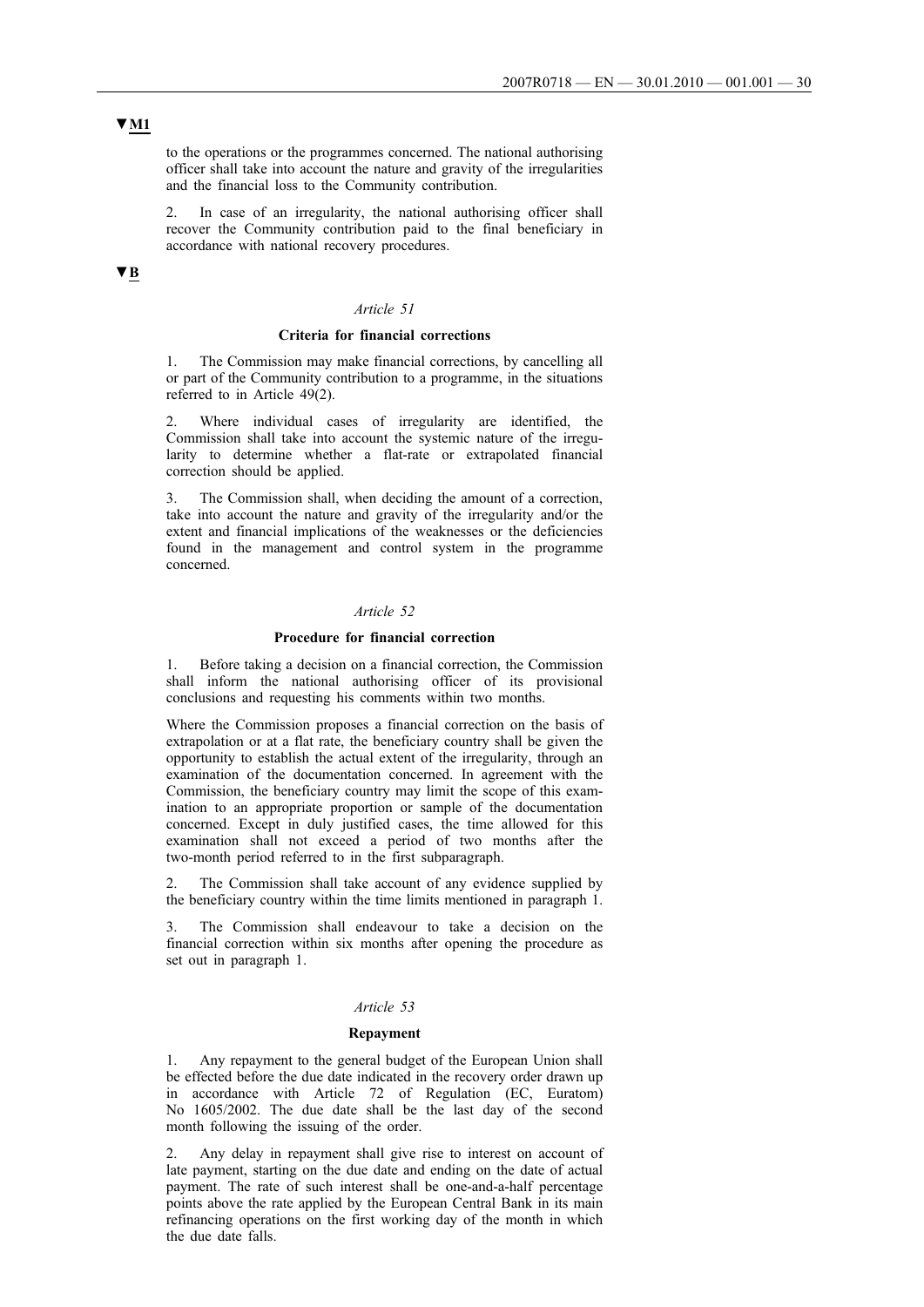## **Re-use of Community contribution**

1. The resources from the Community contribution cancelled according to Article 49 shall be paid to the Community Budget, including interest thereon.

2. The contribution cancelled or recovered in accordance with Article 50 may not be re-used for the operation or operations that were the subject of the recovery or the adjustment, nor, where the recovery or adjustment is made for a systemic irregularity, for existing operations within the whole or part of the priority axis in which the systemic irregularity occurred.

## Section 3

## **Rules for centralised and joint management**

### *Article 55*

#### **Payments**

1. Payment of the Community contribution by the Commission shall be made within the limits of the funds available.

2. In accordance with Article 81 of Regulation (EC, Euratom) No 1605/2002, payments shall be made on production of proof that the relevant operation is in accordance with the provisions of the IPA Regulation, this Regulation, the contract or the grant.

3. The appropriations needed to cover expenditure as indicated in the annual programmes shall be made available through one or more of the following actions: payment of the entire amount due; pre-financing; one or more interim payments; and payment of the balance of the amounts due.

4. Payments by the Commission shall be made whenever possible in euro to a euro account.

#### *Article 56*

### **Closure of a programme**

1. A programme is closed when all the contracts and grants funded by this programme have been closed.

2. After a final payment application has been received, a contract or grant is considered closed as soon as one of the events referred to in Article 47(1) occurs.

3. The closure of a contract or grant does not prejudice the Commission's right to undertake a financial correction at a later stage.

### *CHAPTER V*

## *Evaluation and monitoring*

#### *Article 57*

#### **Evaluation**

1. Evaluations shall aim to improve the quality, effectiveness and consistency of the assistance from Community funds and the strategy and implementation of the programmes.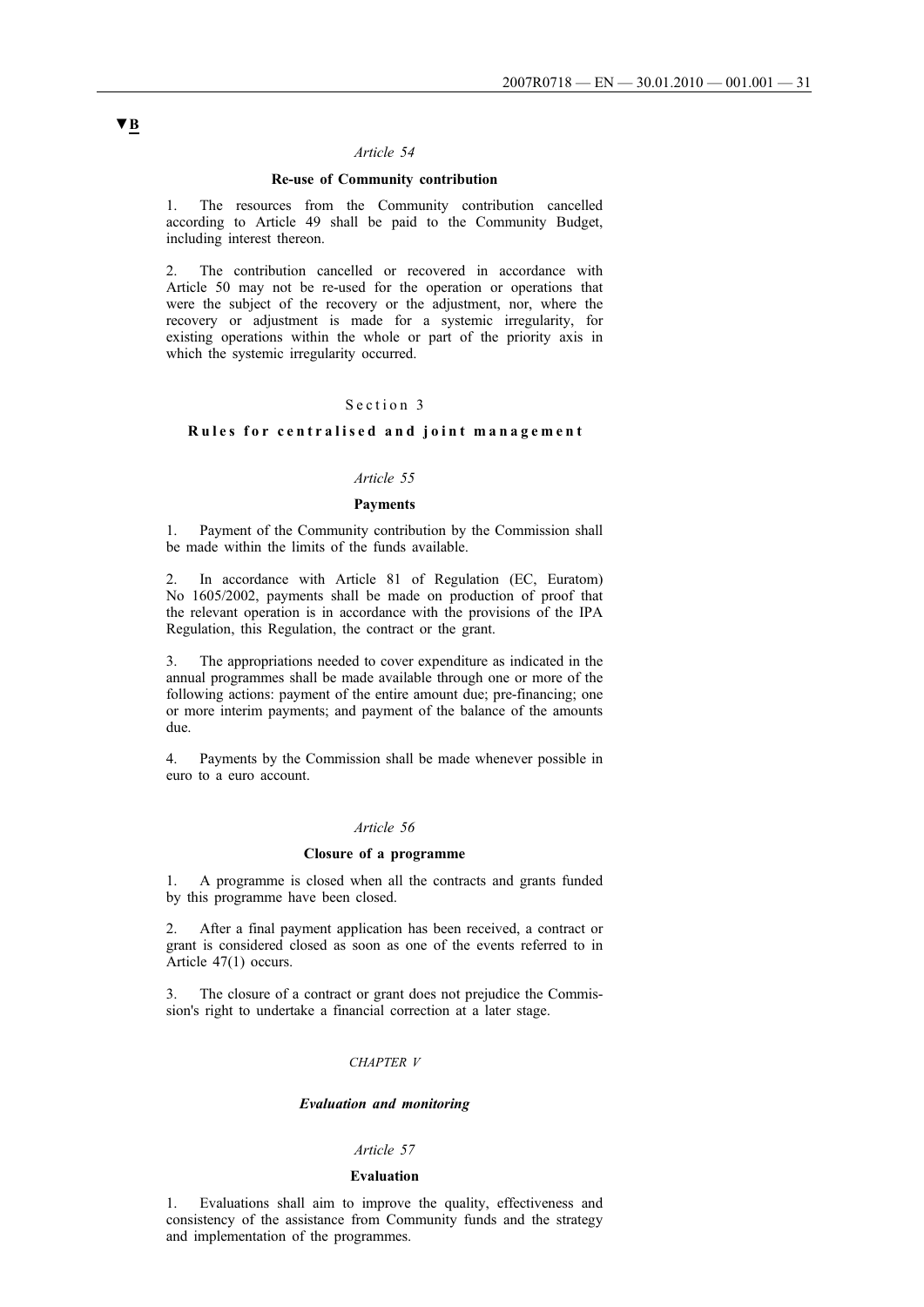2. Multiannual indicative planning documents, as described in Article 5, shall be subject to *ex-ante* evaluation, carried out by the Commission.

# **▼B**

3. The Commission may also carry out strategic evaluations.

## **▼M1**

4. Programmes shall be subject to *ex-ante* evaluations, as well as interim and/or *ex-post* evaluations, as appropriate, in accordance with the specific provisions laid down under each IPA component in Part II of this Regulation and in accordance with Article 21 of Regulation (EC, Euratom) No 2342/2002.

7. The results of evaluations shall be taken into account in the programming and implementation cycle.

## **▼B**

 $\overline{\phantom{a}}$ 

8. The Commission shall develop evaluation methods, including quality standards and using objective and measurable indicators.

## *Article 58*

## **Monitoring in the case of decentralised management**

## **▼M1**

In the case of decentralised management, the beneficiary country shall, within six months after the entry into force of the first financing agreement, set up an IPA monitoring committee, in agreement with the national IPA coordinator and the Commission, to ensure coherence and coordination in the implementation of the IPA components.

# **▼B**

2. The IPA monitoring committee shall satisfy itself as to the overall effectiveness, quality and coherence of the implementation of all programmes and operations towards meeting the objectives set out in the financing agreements as well as in the multi-annual indicative planning documents. For this purpose, it shall base itself on the elements given by the sectoral monitoring committees, as provided for in Article 59(3).

The IPA monitoring committee may make proposals to the Commission, the national IPA coordinator and the national authorising officer for any actions to ensure the coherence and coordination between the programmes and operations implemented under the different components, as well as for any cross-component corrective measures needed to ensure the achievement of the global objectives of the assistance provided, and to enhance its overall efficiency. It may also make proposals to the relevant sectoral monitoring committee(s) for decisions on any corrective measures to ensure the achievements of programme objectives and enhance the efficiency of assistance provided under the programmes or IPA component(s) concerned.

The IPA monitoring committee shall adopt its internal rules of procedure in compliance with a monitoring committee mandate established by the Commission, and within the institutional, legal and financial framework of the beneficiary country concerned.

5. Unless otherwise provided in the monitoring committee mandate set out by the Commission, the provisions of this paragraph shall apply.

The IPA monitoring committee shall include among its members representatives of the Commission, the national IPA coordinator, the national authorising officer, representatives of the operating structures, and the strategic coordinator.

A representative of the Commission and the national IPA coordinator shall co-chair the IPA monitoring committee meetings.

# **▼M1**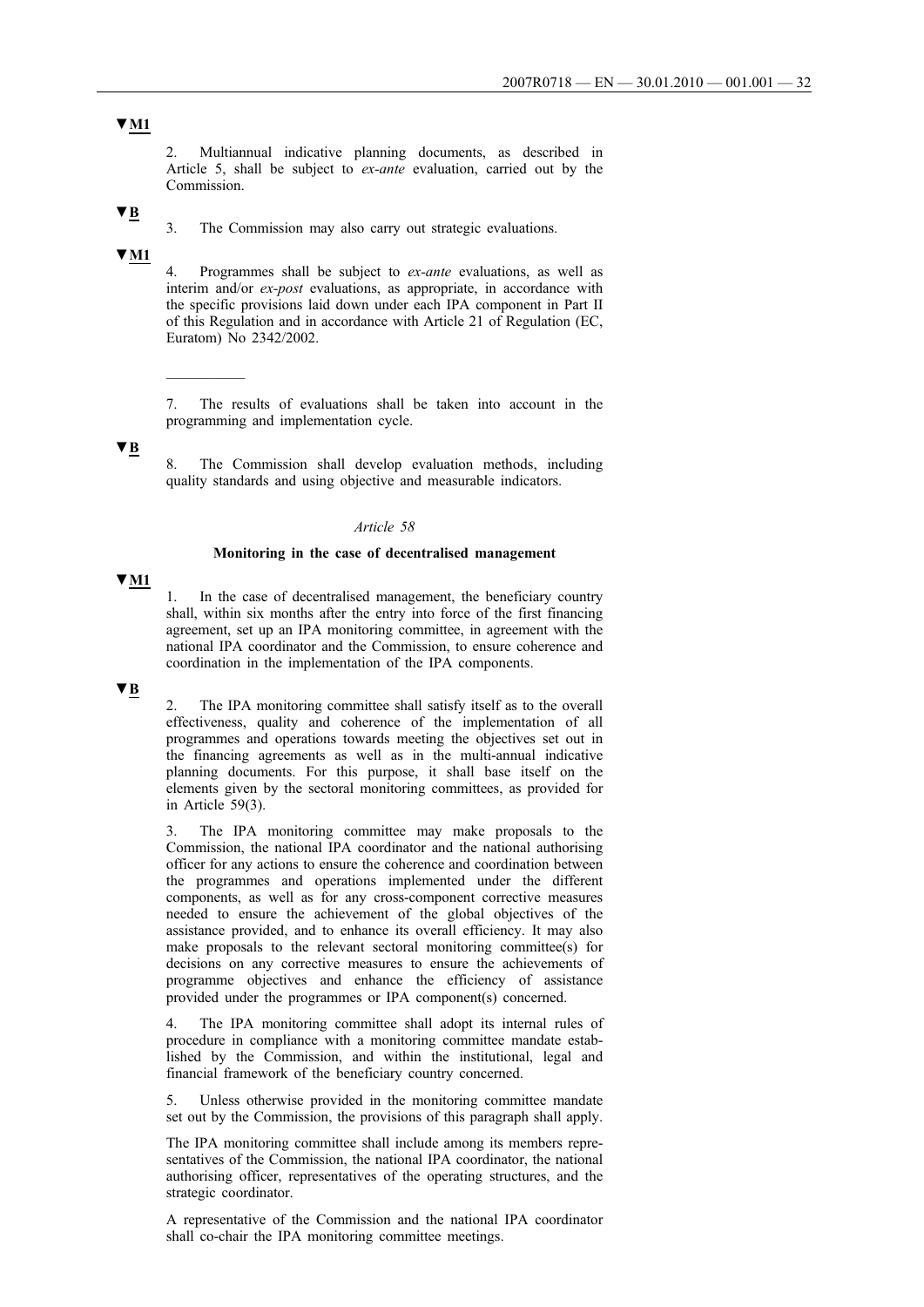The IPA monitoring committee shall meet at least once a year. Intermediate meetings may also be convened, in particular on a thematic basis.

#### *Article 59*

## **Sectoral monitoring committees in the case of decentralised management**

## **▼M1**

The IPA monitoring committee shall be assisted by sectoral monitoring committees set up under the IPA components within six months after the entry into force of the first financing agreement, in accordance with the specific provisions laid down in Part II. The sectoral monitoring committees shall be attached to programmes or components. They may include representatives of civil society, where appropriate.

## **▼B**

2. Each sectoral monitoring committee shall satisfy itself as to the effectiveness and quality of the implementation of the programmes and operations concerned, in accordance with the specific provisions laid down for each component in Part II, and for the related sectoral and/or financing agreements. It may make proposals to the Commission and the national IPA coordinator, with a copy to the national authorising officer, for decisions on any corrective measures to ensure the achievements of programme objectives and enhance the efficiency of the assistance provided.

3. The sectoral monitoring committees shall report to the IPA monitoring committee. They shall provide the IPA monitoring committee in particular with information relating to:

- (a) the progress made in implementing the programmes, by priority axis and, where relevant, by measures or operations; this shall include the results achieved, financial implementation indicators, and other factors and shall be established with a view to improving the implementation of the programmes;
- (b) any aspects of the functioning of the management and control systems raised by the audit authority, the national authorising officer or the competent accrediting officer.

# **▼M1**

### *Article 60*

## **Monitoring in the case of centralised and joint management**

In the case of centralised and joint management, the Commission may undertake any actions it deems necessary to monitor the programmes concerned. In the case of joint management, these actions may be carried out jointly with the international organisation(s) concerned. The national IPA coordinator may be associated with the monitoring actions.

## **▼B**

### *Article 61*

### **Annual and final reports on implementation**

1. The operating structures shall draw up a sectoral annual report and a sectoral final report on the implementation of the programmes for which they are responsible, in compliance with the procedures defined in Part II for each IPA component.

The sectoral annual reports on implementation shall cover the financial year. The sectoral final reports on implementation shall cover the whole period of implementation and may include the last sectoral annual report.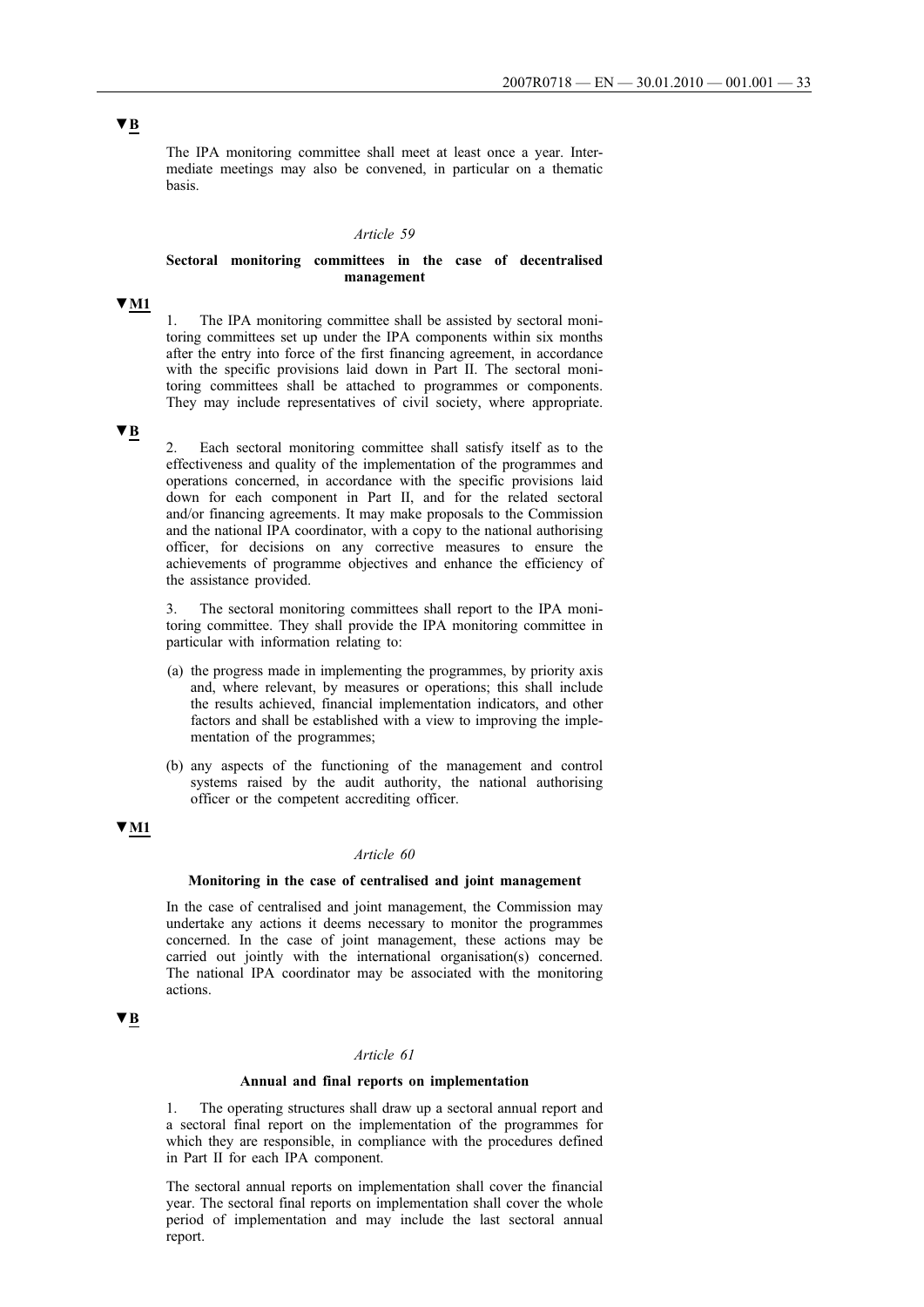2. The reports referred to in paragraph 1 shall be sent to the national IPA coordinator, the national authorising officer and to the Commission, after examination by the sectoral monitoring committees.

3. On the basis of the reports referred to in paragraph 1, the national IPA coordinator shall send to the Commission and the national authorising officer, after examination by the IPA monitoring committee, annual and final reports on the implementation of assistance under the IPA Regulation.

4. The annual report on implementation referred to in paragraph 3, which shall be sent by 31 August each year and for the first time in 2008, shall synthesise the different sectoral annual reports issued under the different components and shall include information about:

- (a) progress made in implementing Community assistance, in relation to the priorities set up in the multi-annual indicative planning document and the different programmes;
- (b) financial implementation of Community assistance.

5. The final report on the implementation as referred to in paragraph 3 shall cover the whole period of implementation and may include the latest annual report mentioned in paragraph 4.

## *CHAPTER VI*

#### *Publicity, visibility*

### *Article 62*

### **Information and publicity**

1. In the case of centralised and joint management, information on programmes and operations shall be provided by the Commission, with the assistance of the national IPA coordinator as appropriate. In the case of decentralised management, and in all cases for programmes or part of programmes under the cross-border cooperation component not implemented through shared management, the beneficiary country and the national IPA coordinator shall provide information on and publicise programmes and operations. In the case of shared management, the Member States, the beneficiary countries and the managing authority as referred to in Article 103, shall provide information on and publicise programmes and operations. The information shall be addressed to the citizens and beneficiaries, with the aim of highlighting the role of the Community and ensuring transparency.

## **▼M1**

2. In the case of decentralised management, the operating structures shall be responsible for organising the publication of the list of the final beneficiaries, the names of the operations and the amount of Community funding allocated to operations. They shall ensure that the final beneficiary is informed that the acceptance of funding is also an acceptance of their inclusion in the list of final beneficiaries published. Any personal data included in this list shall be processed in accordance with the requirements of Regulation (EC) No 45/2001 of the European Parliament and the Council  $(1)$ .

## **▼B**

3. In accordance with Article 90 of Regulation (EC, Euratom) No 1650/2002, the Commision shall publish the relevant information on the contracts. The Commission shall publish the results of the tender procedure in the *Official Journal of the European Union*, on the EuropeAid website and in any other appropriate media, in accordance with the applicable contract procedures for Community external actions.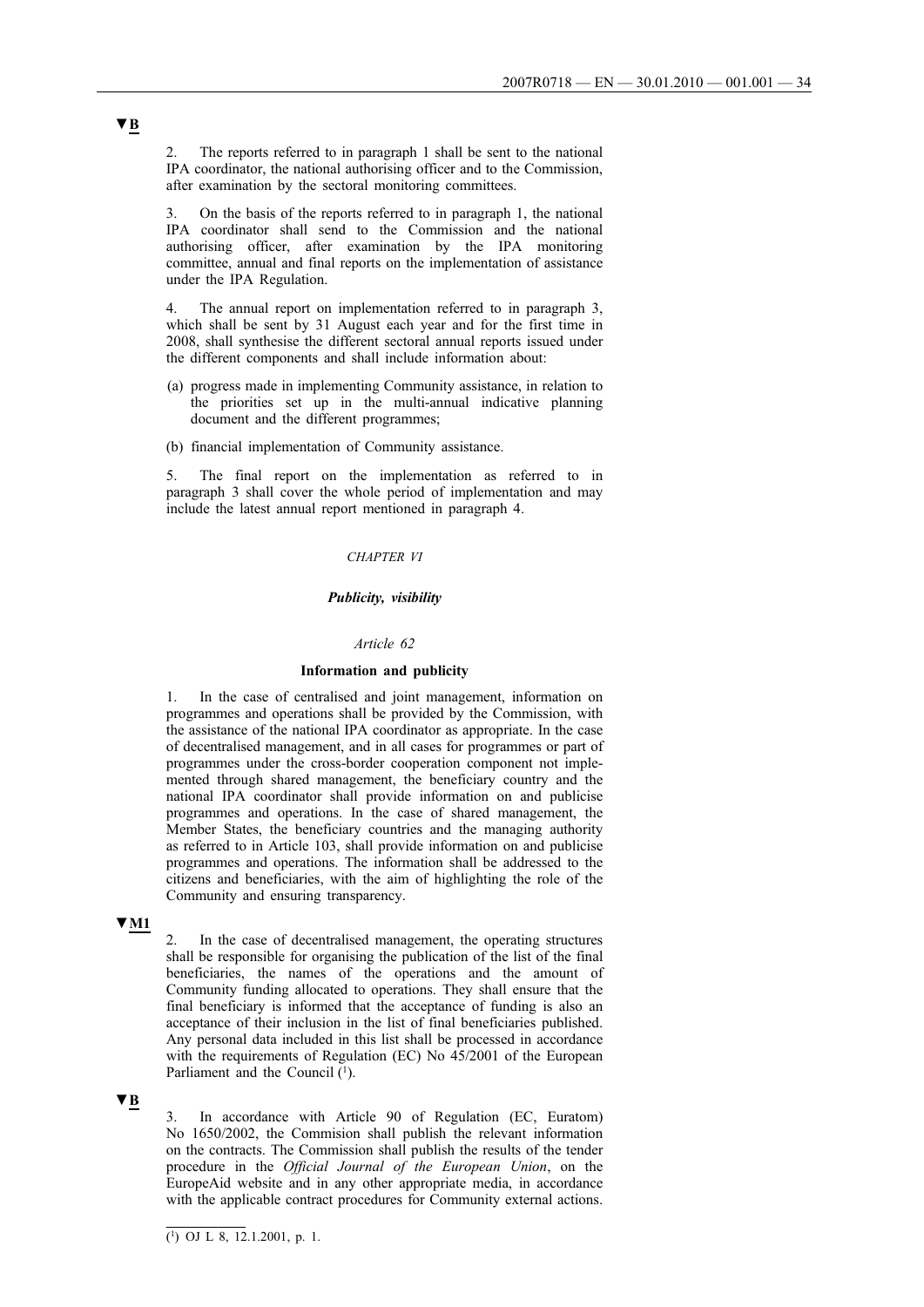## **Visibility**

1. The Commission and the relevant national, regional or local authorities of the beneficiary countries shall agree on a coherent set of activities to make available, and publicise, in the beneficiary countries, information about assistance under the IPA Regulation.

The procedures for implementing such activities shall be specified in the sectoral or financing agreements.

2. Implementation of the activities referred to in paragraph 1 shall be the responsibility of the final beneficiaries, and shall be funded from the amount allocated to the relevant programmes or operations.

## PART II

### **SPECIFIC PROVISIONS**

## TITLE I

#### **TRANSITION ASSISTANCE AND INSTITUTION BUILDING COMPONENT**

#### *CHAPTER I*

#### *Object of assistance and eligibility*

### *Article 64*

#### **Areas of assistance**

1. Assistance under this component may be granted to the beneficiary countries in particular in the following areas:

- (a) strengthening of democratic institutions and the rule of law;
- (b) promotion and protection of the fundamental rights and freedoms contained in the European Charter of Fundamental Rights;
- (c) public administration reform;
- (d) reform in the field of justice and home affairs, such as reform of the legal system, the police, the prosecution, the judiciary, the penitentiary systems, and the customs and border control system, with particular emphasis on improving the fight against corruption, organised crime, terrorism, and illegal migration, and establishing information systems linked to these areas;
- (e) modernisation of the regulatory framework, including support for investment to equip key institutions whose infrastructures or capacity to monitor and enforce legislation need strengthening;
- (f) establishment or reinforcement of financial control systems;
- (g) strengthening of the market economy, notably by helping self-organisation of economic actors and directly supporting economic activity, including through assistance to the private sector and help in industrial restructuring, as well as diversifying the economy, modernising key sectors and improving specific areas;
- (h) development of civil society and dialogue between the government and non-governmental bodies to promote democracy, the rule of law, human rights, respect for and protection of minorities, as well as civil society dialogue;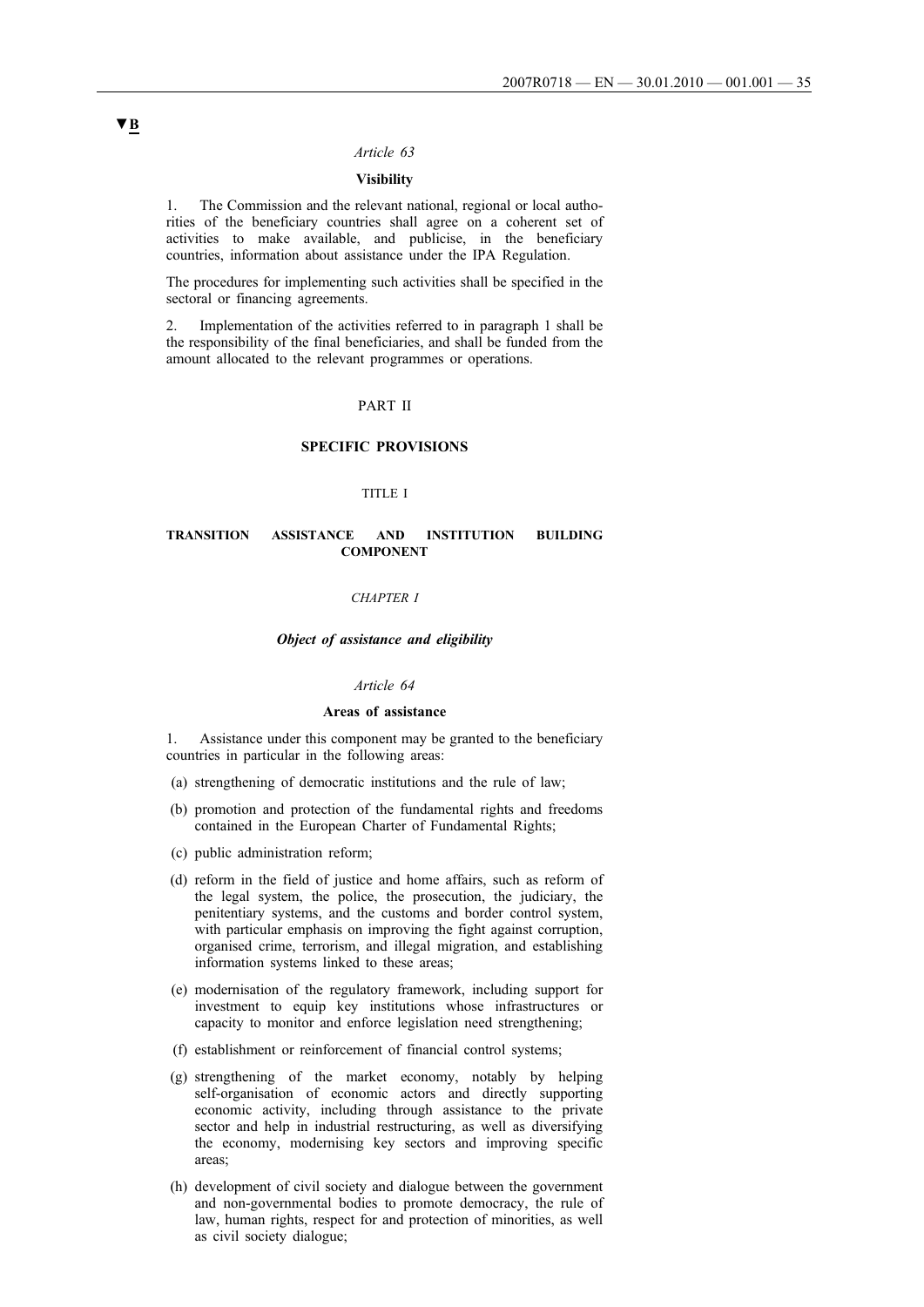- (i) establishment of social dialogue as an element of good governance and to promote fair and just working conditions;
- (j) promotion of minority integration, reconciliation and confidence-building measures on all levels of society;
- (k) environmental policy, based on a high level of protection, promotion of the polluter-pays principle, sustainable utilisation of natural resources, energy efficiency, renewable sources and the progressive adoption of the Community policy in all areas including climate change;
- (l) improvement of access to financial facilities for small and mediumscale enterprises and public administrations;
- (m) institution building in the field of nuclear safety, radioactive waste management and radiation protection, in line with the *acquis communautaire* and European Union best practices;
- (n) support for participation in community programmes, notably those aimed at increasing awareness of European citizenship, and preparation for participation in Community agencies.

In addition to the areas covered in paragraph 1, assistance may also be granted under this component to beneficiary countries listed in Annex II to the IPA Regulation, for the following areas:

- (a) in accordance with Article 2(3)(b) of the IPA Regulation, social, economic and territorial development including, *inter alia*, investments in the areas of regional development, human resources development, and rural development;
- (b) removal of obstacles to social inclusion and support for inclusive labour markets, in particular through actions aiming at improving living standards, fighting against unemployment and empowering human resources;
- (c) support to productive sector and services and to the improvement of business-related infrastructures;
- (d) adaptation, reform or, where appropriate, establishment of educational systems and professional training systems;
- (e) improvement of access to, and interconnections of, transport, information, energy and other networks;
- (f) reform of health care systems;
- (g) improvement of information and communication systems.

## **▼M1**

On a case-by-case basis, the Commission may decide to grant assistance under this component for the above areas to beneficiary countries listed in Annex I to the IPA Regulation that have not yet been conferred management powers referred to Article 14.

## **▼B**

## *Article 65*

## **Forms of assistance**

1. Assistance under this component may, in particular, be provided through:

- (a) administrative cooperation measures for the purpose of training and information exchange involving public-sector experts dispatched from Member States or international organisations, in particular through twinning, twinning light and TAIEX;
- (b) technical assistance;
- (c) investments in the regulatory infrastructure, including independent external multilateral institutions, in particular to support alignment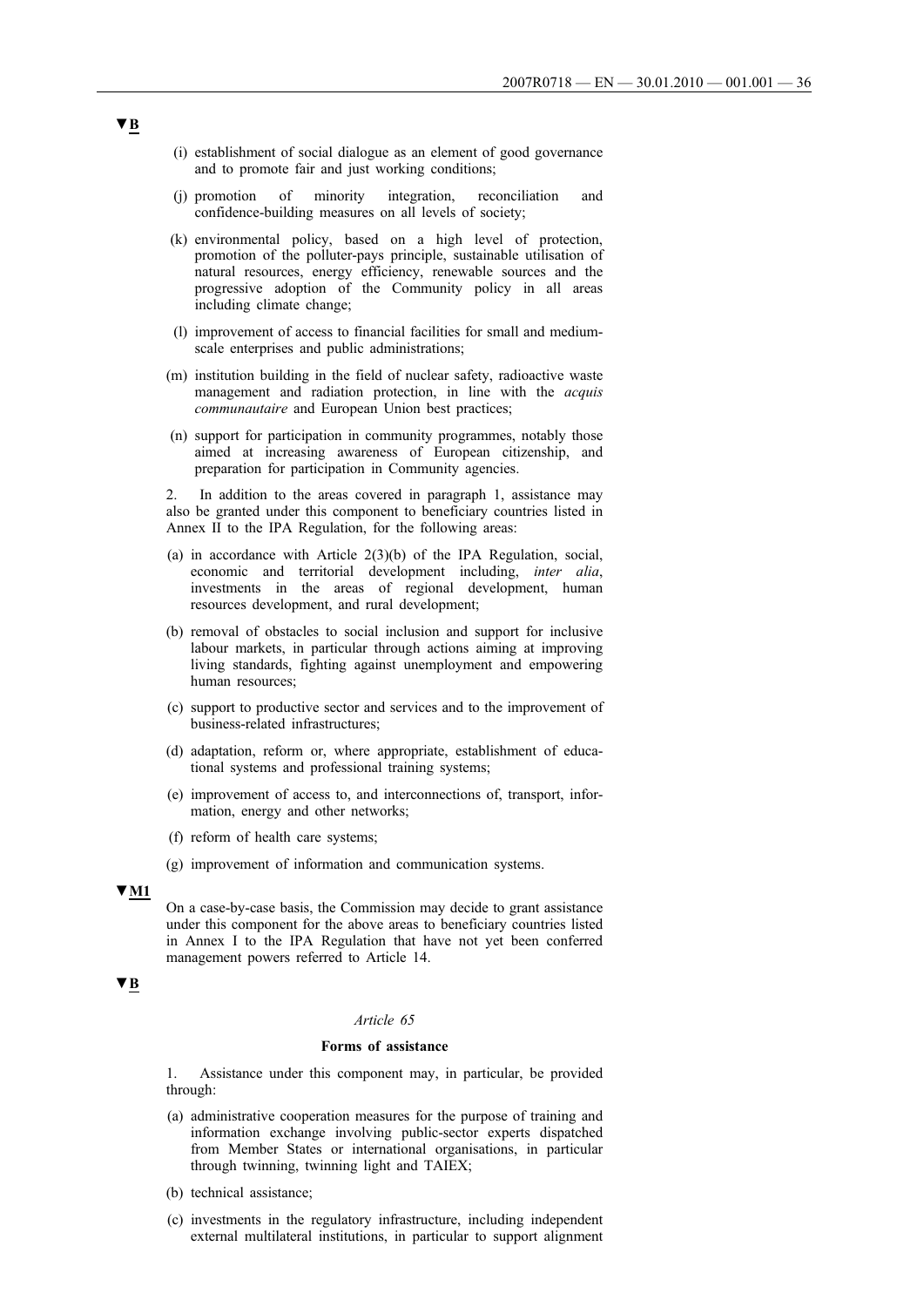with European Union norms and standards. This shall be aimed at key regulatory institutions and made on the basis of a clear strategy for public administrative reform and alignment with the *acquis*;

- (d) grant schemes;
- (e) project preparation facilities;
- (f) implementation of finance facilities in cooperation with financial institutions;
- (g) budgetary support, in accordance with the provisions of Article 15(1) of the IPA Regulation.

2. For beneficiary countries listed in Annex II to the IPA Regulation, assistance under this component may also be provided through measures and actions of a similar nature as those foreseen under the regional development, human resources development and rural development components, including investment type operations.

3. Assistance may also be used to cover the costs of the Community's contribution to international missions, initiatives or organisations active in the interest of the beneficiary country, including administrative costs.

#### *Article 66*

## **Eligibility of expenditure**

1. Expenditure under this component shall be eligible if it has been incurred after the procurements, contracts and grants have been signed, except in the cases explicitly provided for in Regulation (EC, Euratom) No 1605/2002.

2. In addition to the rules set out in Article 34(3), the following expenditure shall not be eligible:

- (a) any leasing costs;
- (b) depreciation costs.

3. By way of derogation from Article 34(3), it shall be decided on a case by case basis whether the following expenditure is eligible:

- (a) operating costs, including rental costs, exclusively related to the period of co-financing of the operation;
- (b) value added taxes, if the following conditions are fulfilled:
	- (i) the value added taxes are not recoverable by any means;
	- (ii) it is established that they are borne by the final beneficiary, and
	- (iii) they are clearly identified in the project proposal;

### **▼M1**

(c) costs relating to a bank guarantee or comparable surety to be lodged by the final beneficiary of a grant.

# **▼B**

#### *Article 67*

# **Aid intensities and rate of Community contribution**

1. For the purposes of this component, the eligible expenditure as referred to in Article 38(1) shall be based on the public expenditure in the case of decentralised management, and on the total expenditure in the case of centralised and joint management.

2. In the case of decentralised management, in addition to the general rules set out in Articles 37 and 38, this paragraph shall apply to assistance under this component.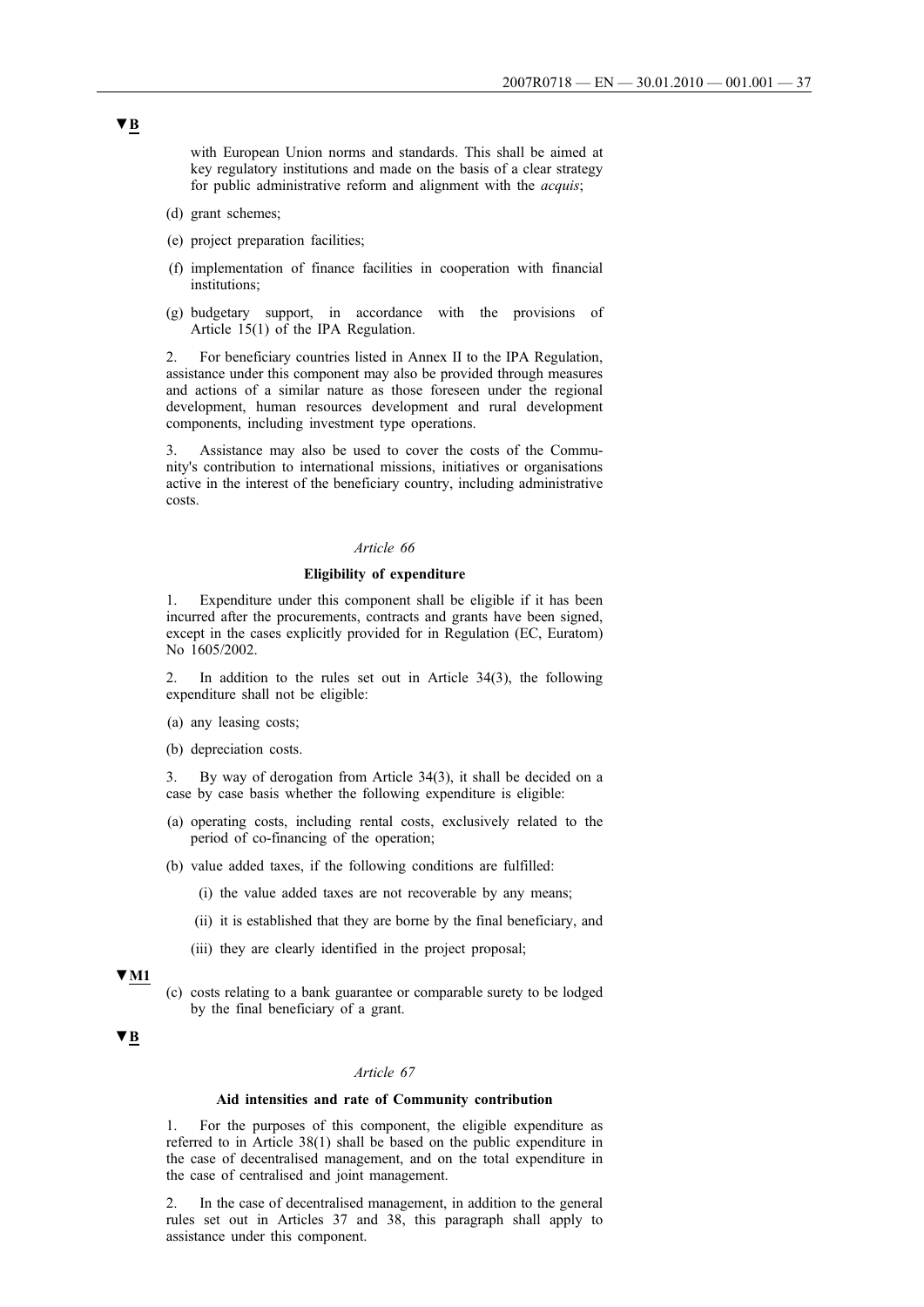In the event of grants, final beneficiaries may be required to contribute to the operation's eligible costs. In the case of an investment operation, the Community contribution shall not exceed **►M1** 85 % ◄ of the public expenditure, the other **►M1** 15 % ◄ being provided from public funds in the beneficiary country. In exceptional and duly justified cases, however, the Community contribution can exceed **►M1** 85 % ◄ of the public expenditure.

Institution building activities shall require a degree of co-financing by the final beneficiary and/or public funds in the beneficiary country. In duly justified cases, however, institution building activities may be financed up to 100 % by Community funds.

Assistance provided through administrative cooperation measures as referred to in Article  $65(1)(a)$  may be funded 100 % by Community funds.

3. In the event of centralised or joint management, the Commission shall decide the rate of the Community contribution, which may amount to 100 % of the eligible expenditure.

# *CHAPTER II*

# *Programming*

# *Article 68*

#### **Programming framework**

**►M1** Assistance under this component shall in principle take the form  $of: \blacksquare$ 

- national programmes,
- regional and horizontal programmes and facilities.

## *Article 69*

#### **National programmes**

**▼M1**

National programmes shall be adopted by the Commission on the basis of proposals from the beneficiary country, which shall take into account the principles and priorities set out in the multiannual indicative planning documents referred to in Article 5. Proposals shall in particular list the priority axes to be covered in the beneficiary country concerned, which may include the areas of assistance laid down in Article 64.

2. Beneficiary countries' proposals shall be selected through transparent procedures, including consultation of the relevant stakeholders while proposals are being drafted.

3. Each year, following discussions between the Commission and the beneficiary country about their proposals, project fiches shall be submitted to the Commission by the beneficiary country. The project fiches shall set out clearly the priority axes, the envisaged operations and their chosen implementing methods. Financing proposals shall be prepared by the Commission in view of the project fiches.

# **▼B**

4. Financing proposals shall be adopted by means of a financing decision, in accordance with Article 8.

5. A financing agreement as provided for in Article 8 shall be concluded by the Commission and the beneficiary country.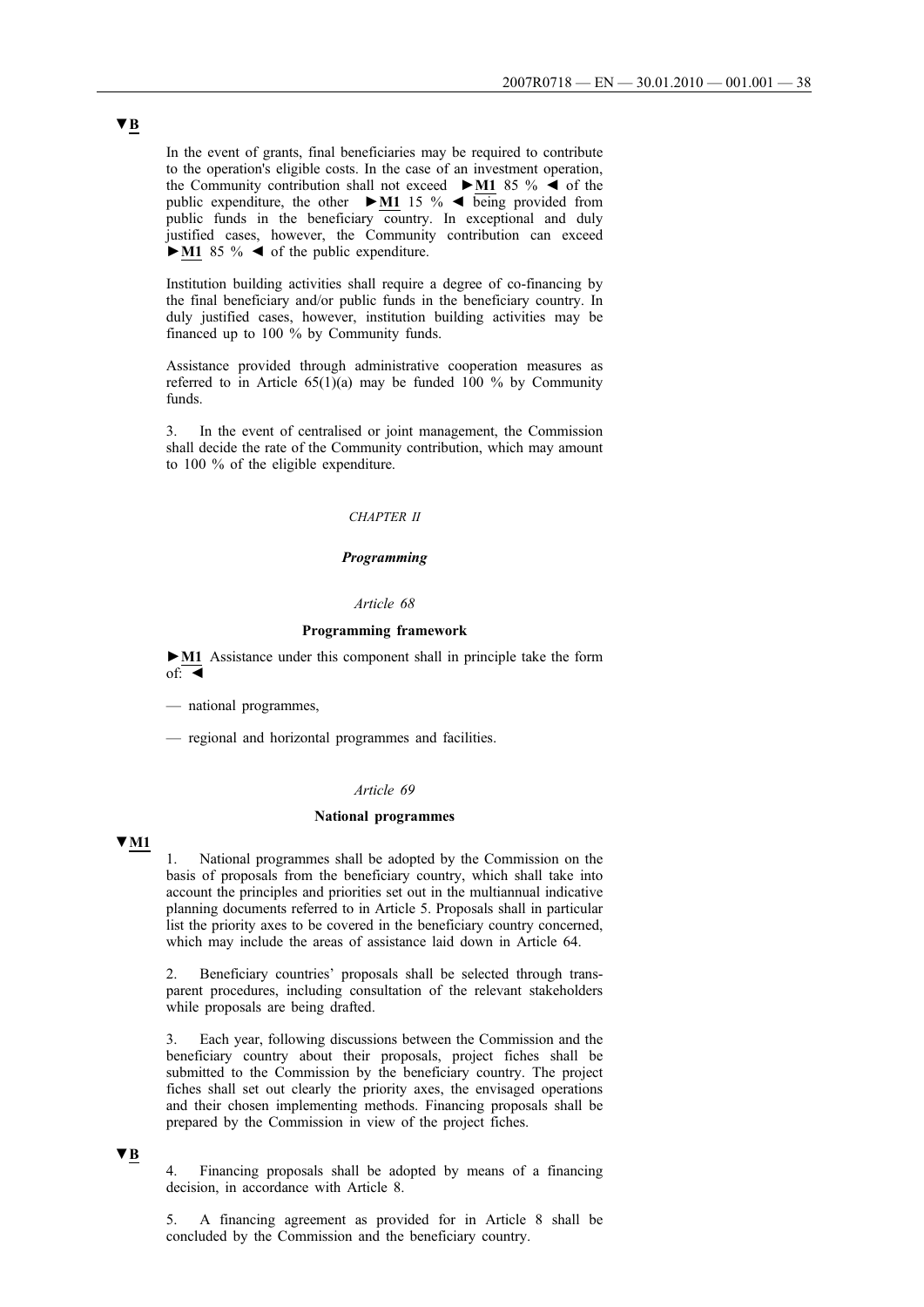## *Article 70*

### **Participation in Community programmes within national programmes**

1. Assistance may be granted to support the participation of beneficiary countries in Community programmes. The participation shall be set down in the national programmes.

2. The total funds given in Community support for participation in Community programmes shall not exceed the limit set down in the national programme.

3. The participation of beneficiary countries in Community programmes shall follow the specific terms and conditions set out for each such programme in the memorandum of understanding to be concluded by the Commission and the beneficiary country, in accordance with the agreements establishing the general principles for participation of the beneficiary countries in Community programmes. It shall include provisions on both the total amount of the beneficiary country's contribution and the amount funded by assistance under the IPA regulation.

#### *Article 71*

#### **Participation in Community agencies within national programmes**

1. Assistance may be granted to support the participation of the beneficiary countries in Community agencies. The participation shall be set down in the national programmes.

2. The beneficiary countries may be invited to participate on an *ad hoc* basis in the work of various Community agencies. The costs of their participation may be funded by assistance provided under the IPA Regulation in a similar way to that applicable to participation in Community programmes.

## *Article 72*

### **Regional and horizontal programmes**

1. The Commission shall draw up regional and horizontal programmes, in full coherence and coordination with national programmes, on the basis of the relevant multi-annual indicative planning documents and in consultation with the relevant stakeholders.

The regional and horizontal programmes shall be designed to promote regional cooperation and to strengthen multi-country exchanges in the beneficiary countries, and to support initiatives encouraging beneficiary countries to cooperate in areas of common interest.

# **▼M1**

3. The regional programmes shall cover beneficiary countries in the Western Balkans. The programmes shall in particular target reconciliation, reconstruction and political cooperation in the Region.

# **▼B**

4. Horizontal programmes shall cover some or all beneficiary countries in areas of common interest where assistance can be implemented more effectively and economically through such programmes than through national programmes.

5. Under the regional and horizontal programmes, assistance may be granted in areas such as project preparation facility, support to civil society, customs, support for small and medium-scale enterprises, municipal finance facilities and municipal infrastructure, statistics, nuclear safety, information and communication.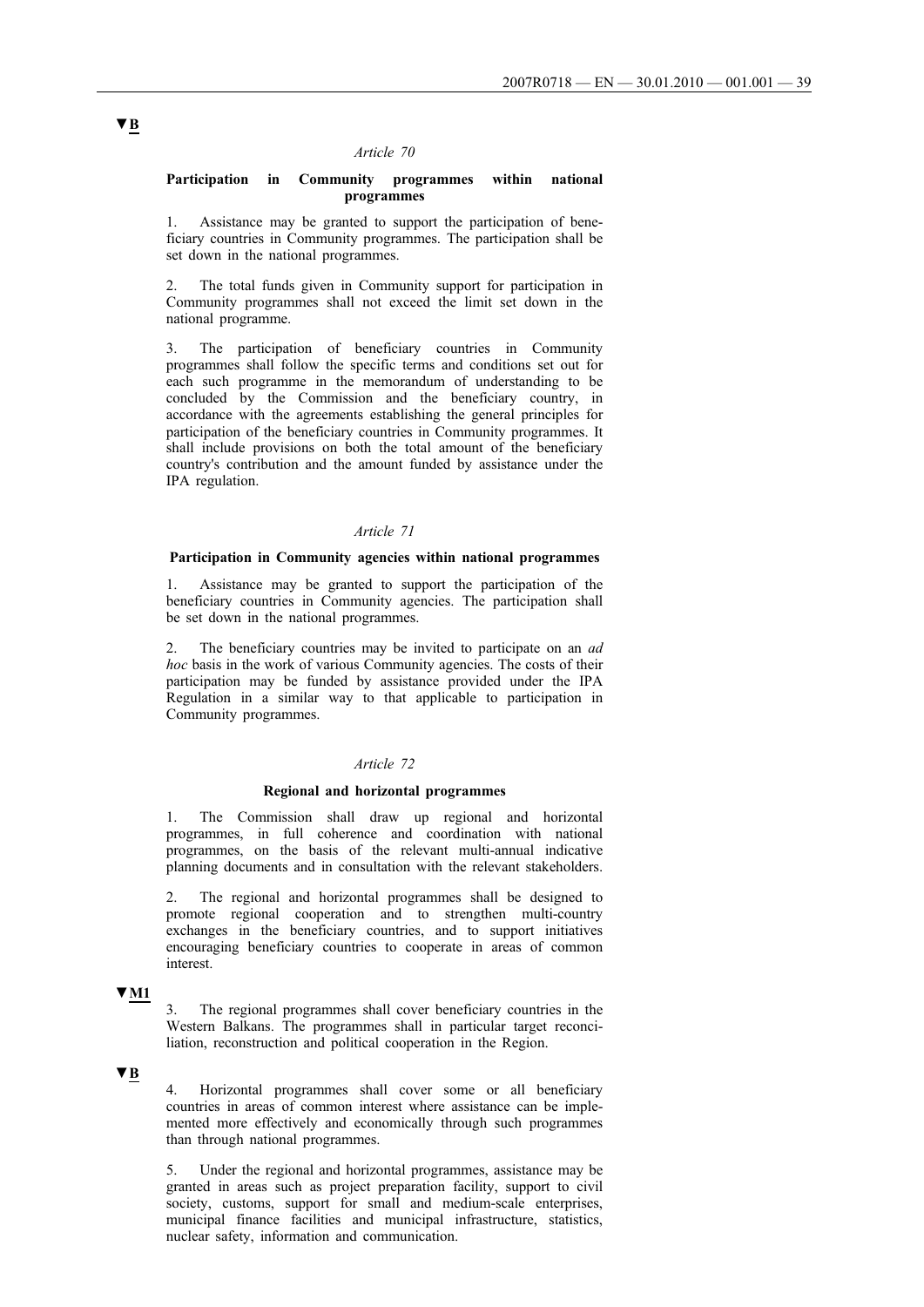#### *CHAPTER III*

#### *Implementation*

#### Section 1

# **Framework for implementation and principles**

# *Article 73*

#### **General principles**

1. Assistance under this component shall be granted through centralised, decentralised or joint management, in accordance with Articles 53 of Regulation (EC, Euratom) No 1605/2002.

The objective shall be decentralised management where national programmes are concerned.

# **▼M1**

3. Regional and horizontal programmes shall be implemented by the Commission on a centralised basis or by joint management with international organisations as defined by Article 53d of Regulation (EC, Euratom) No 1605/2002.

# **▼B**

#### *Article 74*

### **Structure and authorities in the event of centralised and joint management**

In the event of centralised or joint management, the national IPA coordinator shall be the sole contact person of the Commission, in accordance with Article 32.

### *Article 75*

#### **Structure and authorities in the event of decentralised management**

Where, in the event of decentralised management, in accordance with Article 22(2)(b), the national IPA coordinator exercises his responsibility for the programming of this component at national level, he shall carry out the following tasks:

### **▼M1**

(a) organise the preparation of the proposals as referred to in Article 69,

**▼B**

- (b) elaborate and present to the Commission the project fiches referred to in Article 69,
- (c) monitor the technical execution of the national programmes.

2. **►M1** With reference to Article 28, the operating structure shall include one or more implementing agencies, which shall be established within the national administration of the beneficiary country or under its direct control. ◄

The national authorising officer shall, after consulting the national IPA coordinator, designate programme authorising officers to head the implementing agencies.

The programme authorising officers shall be officials within the state administration of the beneficiary country. They shall be responsible for the activities carried out by the implementing agencies in accordance with Article 28.

3. Programme authorising officers shall designate officials within the national administration as senior programme officers. Under the overall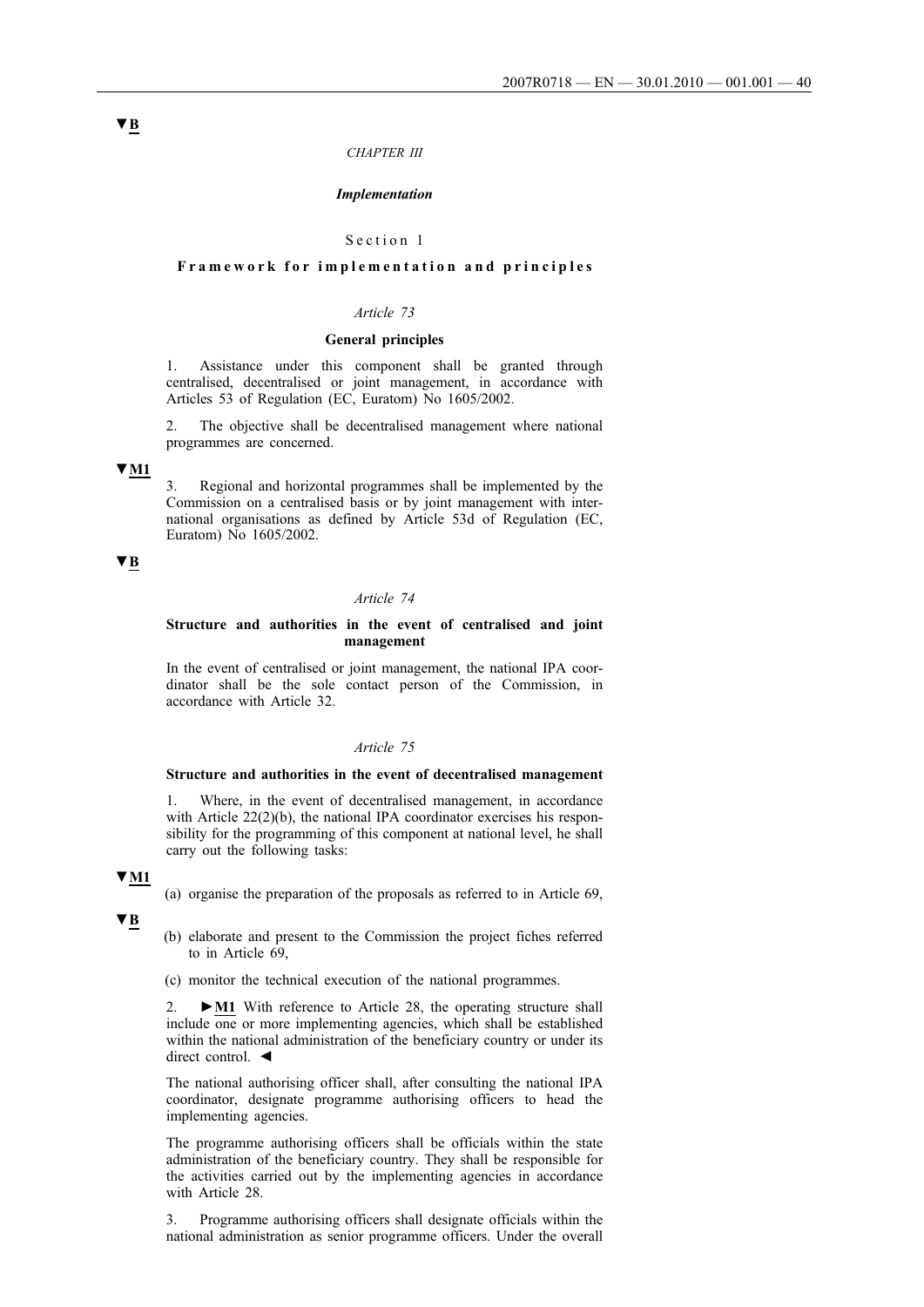responsibility of the programme authorising officer concerned, senior programme officers shall carry out the following tasks:

- (a) be responsible for the technical aspect of the operations within line ministries.
- (b) assist the programme authorising officers in the good and timely preparation and implementation of operations at technical level,
- (c) be in charge of the coordination within each priority axis set down in the beneficiary country's project proposal.

## *Article 76*

# **Accreditation of the operating structure and conferral of management powers**

1. Where Community funds have been managed by existing national bodies in the beneficiary countries under Regulation (EEC) No 3906/89 or Regulation (EC) No 2500/2001 prior to the date of entry into force of this Regulation, those bodies (hereinafter referred to as the 'existing national bodies') shall manage funds under the transition assistance and institution building component, until the Commission adopts a Decision on conferral of management powers.

2. In no case the existing national bodies can manage funds under the transition assistance and institution building component without a conferral of management powers under this Regulation for more than one year from the entry into force of this Regulation.

3. The Commission shall decide whether to confer management powers on the existing national bodies in particular having regard to the list of deviations submitted in accordance with paragraph 4 and the decision taken by the national authorising officer in accordance with paragraph 5.

4. The national authorising officer shall carry out an assessment of the operating structure, which include the existing national bodies, with regard to the requirements referred to in Article 11. In particular, he shall establish a list of any requirements under this Regulation, as set out in Article 11, which the operating structure does not comply with, based on an opinion of an external auditor functionally independent from all actors in the management and control system.

The list of deviations shall be sent to the Commission at the latest four months after the entry into force of this Regulation.

Where the non-compliance referred to in paragraph 4 is deemed to be compatible with the efficient and effective functioning of the operating structures, the national authorising officer may decide to accredit the bodies concerned under this Regulation.

At the latest five months after the entry into force of this Regulation, he shall send to the Commission a decision relating to the accreditation of the bodies concerned. This decision shall include a roadmap, with time bound objectives, laying down the steps to be taken to remedy the non-compliance as set out in the list referred to in paragraph 4. The roadmap shall be agreed with the Commission.

6. Where the non-compliance referred to in paragraph 4 is not deemed to be compatible with the efficient and effective functioning of an operating structure, the national authorising officer shall proceed to establish an accreditation for the operating structure concerned, in accordance with the provisions of Article 13.

7. In the event the Commission decides to confer management powers on the existing national bodies under this Regulation, the Commission Decision may lay down further conditions on the national authorities. In the event of further conditions, the Commission shall set a time limit for compliance by the national authorities for the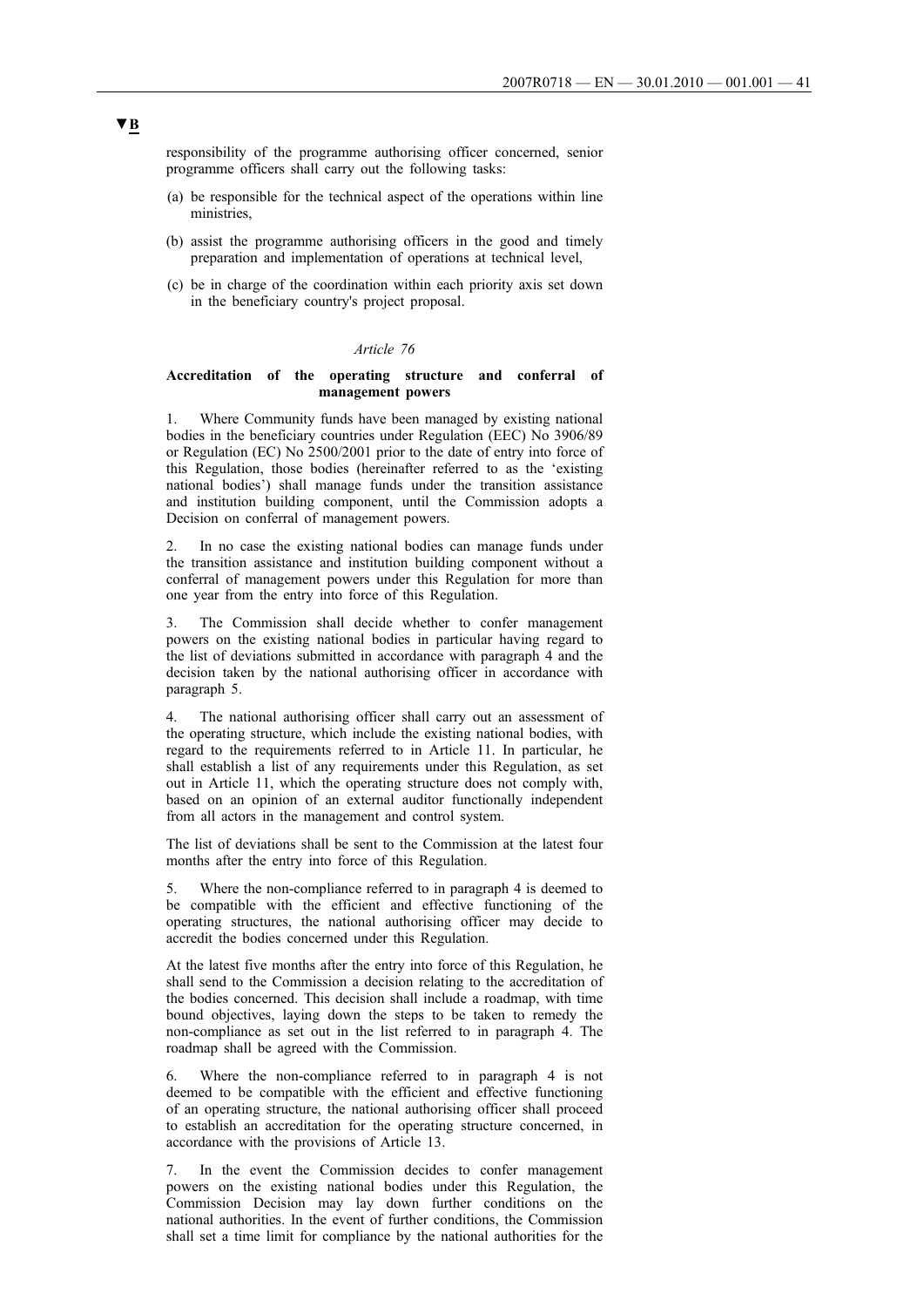conferral of management powers to remain effective. The Commission Decision shall also lay down the list of *ex ante* controls as referred to in Articles 14(3).

8. Irrespective of the national authorising officer's decision, the Commission may decide to maintain, suspend, or withdraw the conferral of management powers on any of the bodies concerned at any time.

9. At all stages, the national authorising officer shall ensure that all the information required by the Commission is provided by the beneficiary country.

# *Article 77*

#### **Implementation principles in the event of twinning projects**

1. Twinning projects shall be set up in the form of a grant, whereby the selected Member State administrations agree to provide the requested public sector expertise against the reimbursement of the expenses thus incurred.

The grant may in particular provide for the long term secondment of an official assigned to provide full time counsel to the administration of the beneficiary country as resident twinning advisor.

The twinning grant shall be established in accordance with relevant provisions of Part One, Title VI on grants of Regulation (EC, Euratom) No 1605/2002 and Commission Regulation (EC, Euratom) No 2342/2002.

2. A twinning manual including notably a system of fixed rates and prices for the reimbursement of the provided public sector expertise by the selected Member State administrations shall be established by the Commission and updated regularly.

# **▼M1**

#### *Article 78*

# **Implementation principles in the event of participation in Community programmes and agencies**

In the case of participation in Community programmes and agencies, implementation shall consist in the payment, to the programme and agency budget, of the part of the financial contribution of the beneficiary country which is financed under IPA. The payment shall be made by the national fund in the case of decentralised management and by ministries or other public bodies concerned in the beneficiary countries in the case of centralised management. In the latter case, there will be no pre-financing payments of the Community contribution by the Commission.

# **▼B**

# Section 2

# **Financial management**

#### *Article 79*

### **Payments under decentralised management**

1. By way of derogation from Article 40(6), when the ceiling of 95 % is reached, the national authorising officer shall only submit a new certified statement of expenditure and information about the amounts recovered when he requests the payment of the final balance.

2. Pre-financing shall in principle represent 50 % of the Community contribution to the programme concerned. It may be paid in yearly instalments. The rate of 50 % may be raised if the national authorising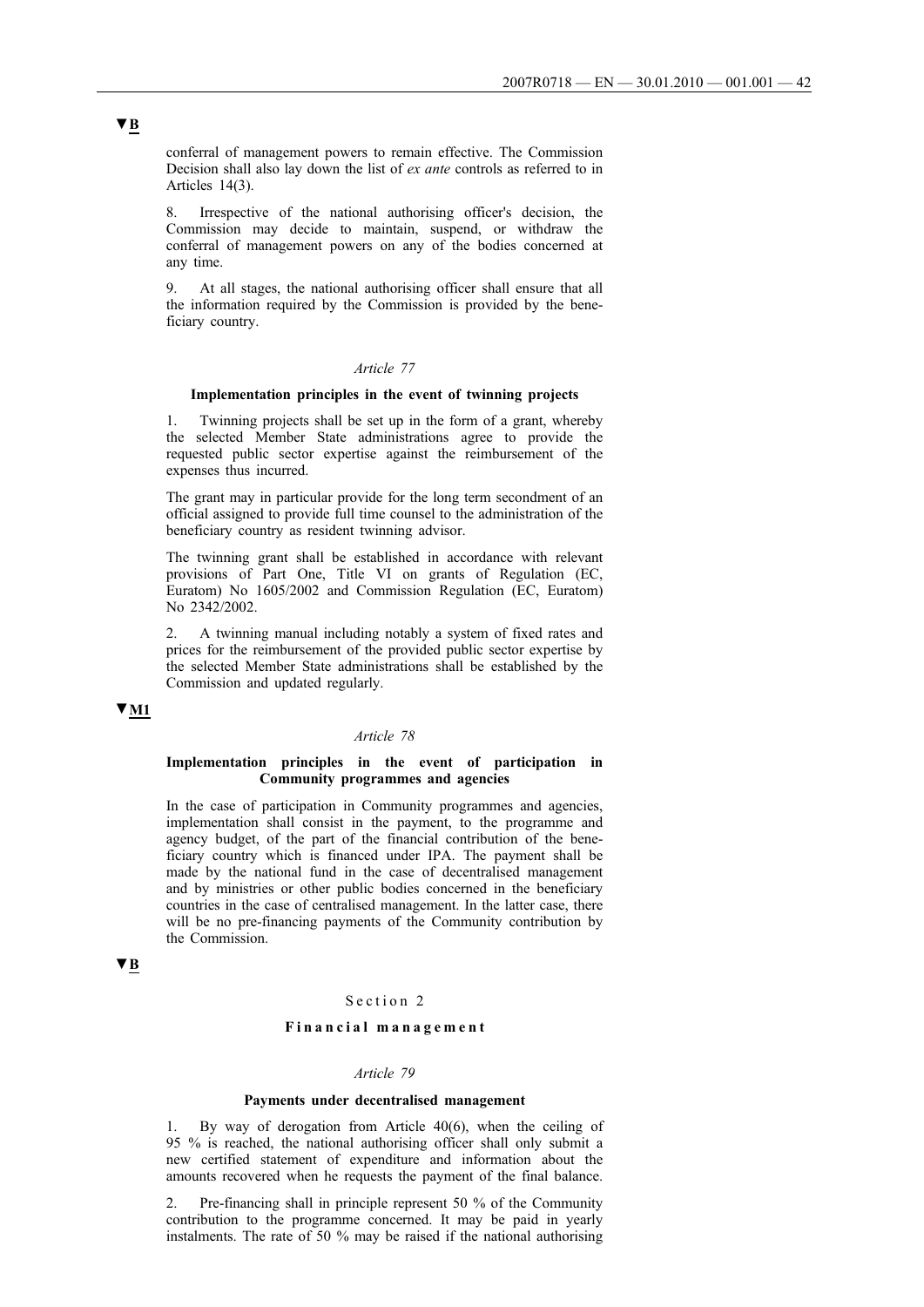officer demonstrates that the resulting amount will not cover the pre-financing of the contracts and grants signed at national level.

3. The amount to be pre-financed shall be calculated as the sum of the estimate of the amount to be contracted by year, and the actual amount for which contractual obligations have been entered into in the previous years. With the exception of that concerning participation in Community programmes and agencies, pre-financing shall only be paid once the first call for tender or call for proposals is launched.

4. The payments for the participation in Community programmes and agencies may amount to 100 % of the Community contribution relating to this participation.

# *Article 80*

# **Retention of documents**

By way of derogation from Article 48, written records of the entire procurement, grant award and contracting procedure under this component shall be retained by the operating structure for a period of at least seven years from the payment of the balance of the contract.

### *Article 81*

#### **Property of interest**

By way of derogation from Article 36, interest generated by the financing by the Community of a programme shall be declared to the Commission whenever a payment application is submitted to the Commission.

## Section 3

### **Evaluation and monitoring**

# **▼M1**

# *Article 82*

#### **Evaluation**

1. Programmes under the transition assistance and institution building component shall be subject to *ex-ante* as well as interim and/or *ex-post* evaluation, in accordance with Article 57.

2. Prior to the conferral of management powers on the beneficiary country, all evaluations shall be carried out by the Commission.

After the conferral of management powers, the beneficiary country shall be responsible for carrying out interim evaluation, as appropriate, without prejudice to the Commission's rights to perform any ad-hoc evaluations it deems necessary.

Responsibility for *ex-ante* and *ex-post* evaluations shall remain with the Commission even after the conferral of management powers, without prejudice to the beneficiary country's right to carry out any such evaluations as it deems necessary.

3. In line with Article 22 of the IPA Regulation, the relevant evaluation reports shall be sent to the IPA Committee for discussion.

# **▼B**

## *Article 83*

#### **Monitoring**

1. In the event of decentralised management, in accordance with Article 59, the national IPA coordinator shall establish a sectoral moni-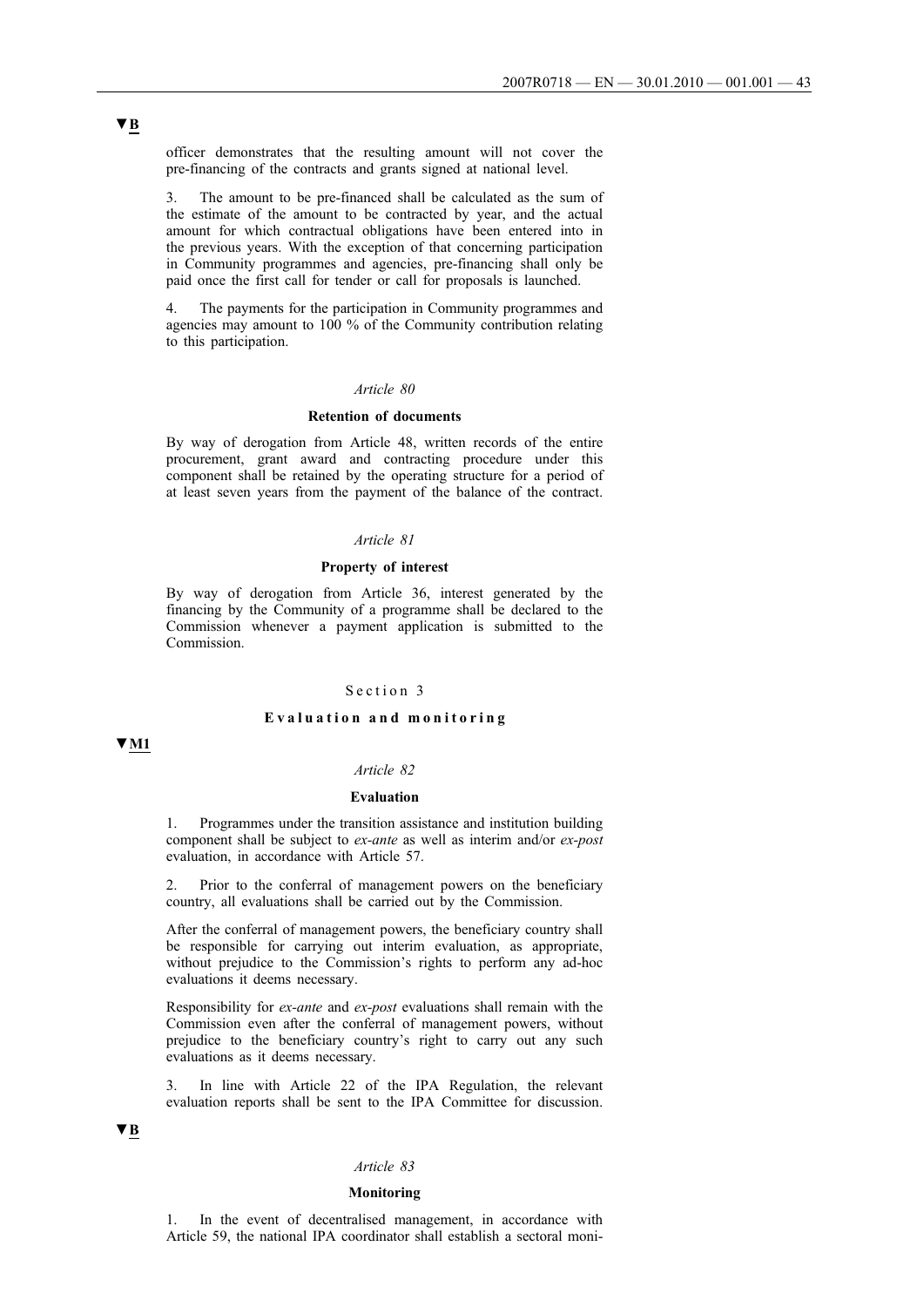toring committee for the transition assistance and institution building component, hereinafter referred to as the 'TAIB committee'.

The TAIB committee shall meet at least twice a year, at the initiative of the beneficiary country or the Commission. It shall draw up its rules of procedure, in compliance with a sectoral monitoring committee mandate set out by the Commission, and within the institutional, legal and financial framework of the beneficiary country concerned. It shall adopt these rules of procedure in agreement with the national IPA coordinator, the national authorising officer and the IPA monitoring committee.

3. The TAIB committee shall be chaired by the national IPA coordinator. Its members shall include the national authorising officer, the programme authorising officers and, where appropriate, other representatives of the operating structure, representatives of the Commission, as well as, where appropriate, representatives of international financial institutions and civil society, designated by the beneficiary country in agreement with the Commission.

4. In accordance with Article 59(2), the TAIB committee shall satisfy itself as to the effectiveness and quality of the programmes and operations concerned by, in particular:

- (a) reviewing implementation status reports detailing financial and operational progress of the programmes;
- (b) reviewing the achievement of objectives and results of the programmes;
- (c) reviewing procurement plans as well as relevant evaluation recommendations;
- (d) discussing problematic issues and operations;
- (e) proposing corrective actions as appropriate;
- (f) reviewing the cases of fraud and irregularities and present the measures taken to recover the funds and to avoid the recurrence of similar cases;
- (g) reviewing the annual audit work plan prepared by the audit authority and the findings and recommendations of the audits carried out.

5. The TAIB committee shall monitor all ongoing programmes under this component. In the case of, inter alia, investment operations, transfer of assets or privatisations, the beneficiary country shall monitor the programmes until their closure and shall notify the TAIB committee of any changes to the results of these programmes that significantly affect their impact, sustainability and ownership.

6. The TAIB committee may be assisted by sectoral monitoring sub-committees, set up by the beneficiary country to monitor programmes and operations of this component, grouped by monitoring sectors. Sub-committees shall report to the TAIB committee. They shall draw up and adopt their internal rules of procedure, in compliance with a mandate to be set out by the Commission.

#### *Article 84*

#### **Sectoral annual and final reports on implementation**

1. In the event of decentralised management, the operating structure shall send the Commission, the national IPA coordinator and the national authorising officer a sectoral annual report by 30 June each year.

2. A sectoral final report shall be submitted to the Commission, the national IPA coordinator and the national authorising officer at the latest 6 months after the closure of the programme. The sectoral final report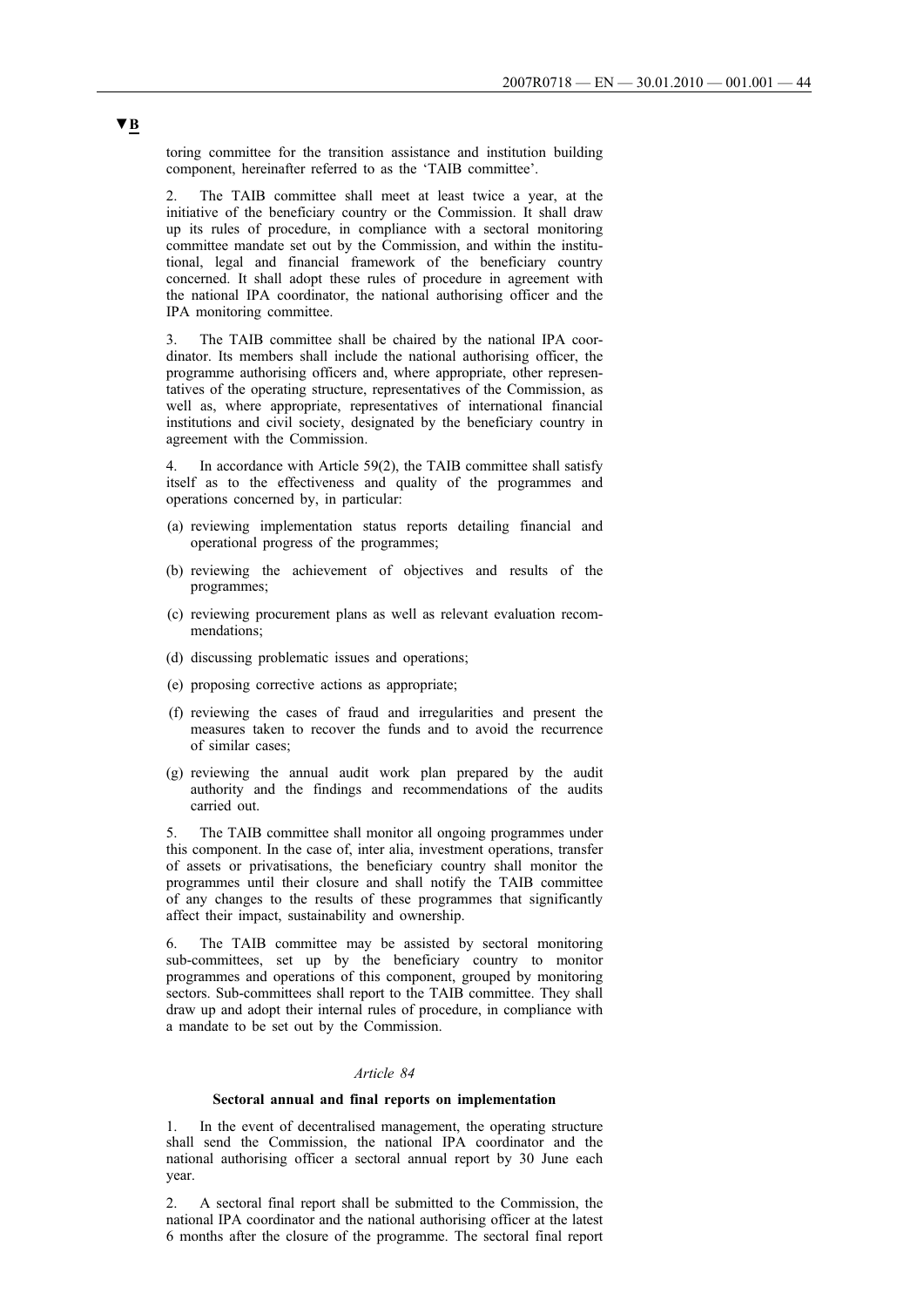shall cover the whole period of implementation and include the last sectoral annual report.

3. The sectoral reports shall be examined by the TAIB committee prior to their transmission to the Commission, the national IPA coordinator and the national authorising officer.

- 4. The sectoral reports shall include the following information:
- (a) quantitative and qualitative elements about the progress made in implementing the programme, priority axes or operations, in relation to specific, verifiable targets;
- (b) detailed information about the financial implementation of the programme;
- (c) information on the steps taken by the operating structure or the TAIB committee to ensure the quality and effectiveness of implementation, in particular:
	- (i) the monitoring and evaluation measures, including data collection arrangements;
	- (ii) a summary of any significant problems encountered in implementing the programme and any subsequent measures taken;
	- (iii) the use made of technical assistance;
- (d) information on the activities to provide information on and publicise the programme, in accordance with Article 62.

#### TITLE II

## **CROSS***–***BORDER COOPERATION COMPONENT**

### *CHAPTER I*

### *Object of assistance and eligibility*

#### *Article 85*

#### **Additional definitions for the cross-border cooperation component**

For the purpose of this Title, in addition to the definitions provided in Article 2, 'participating countries' shall mean Member States and/or beneficiary countries which participate in a cross–border programme under this component.

### *Article 86*

#### **Areas and forms of assistance**

1. The cross-border cooperation component shall provide assistance to the following:

- (a) cross–border cooperation between one or more Member States and one or more beneficiary countries;
- (b) cross-border cooperation between two or more beneficiary countries.

2. The Community assistance under paragraph 1 shall be aimed at strengthening cross-border cooperation through joint local and regional initiatives, combining both external aid and economic and social cohesion objectives. In particular, the cooperation shall pursue one or more of the following broad objectives:

(a) promoting sustainable economic and social development in the border areas;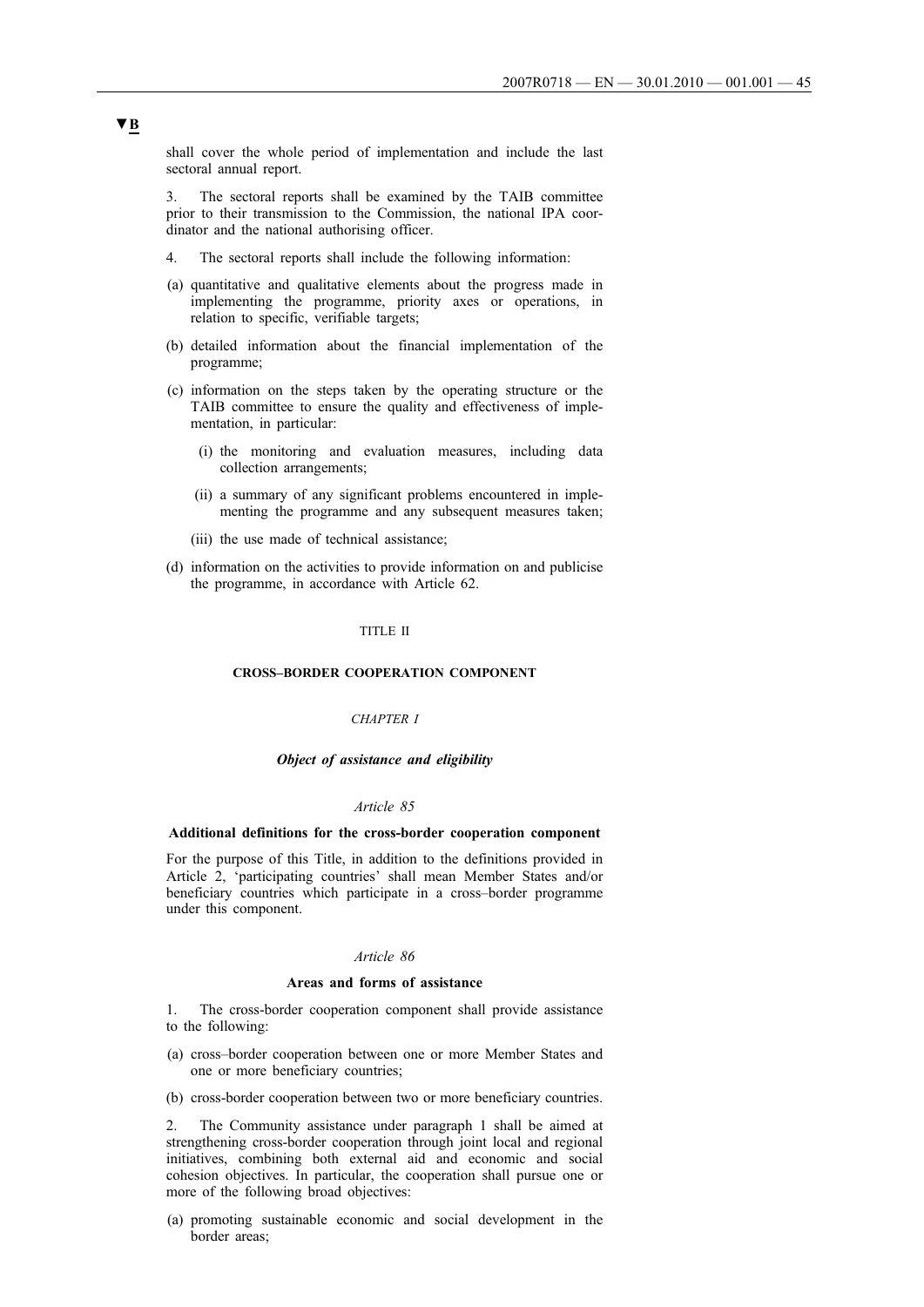- (b) working together to address common challenges in fields such as environment, natural and cultural heritage, public health and the prevention of and fight against organised crime;
- (c) ensuring efficient and secure borders;
- (d) promoting joint small scale actions involving local actors from the border regions.
- 3. The objectives referred to in paragraph 2 may in particular be pursued by:
- (a) encouraging entrepreneurship, in particular, the development of small and medium-sized enterprises, tourism, culture, and cross-border trade;
- (b) encouraging and improving the joint protection and management of natural and cultural resources as well as the prevention of natural and technological risks;
- (c) supporting links between urban and rural areas;
- (d) reducing isolation through improved access to transport, information and communication networks and services, and cross-border water, waste and energy systems and facilities;
- (e) developing collaboration, capacity and joint use of infrastructures, in particular in sectors such as health, culture, tourism and education;
- (f) promoting legal and administrative cooperation;
- (g) ensuring efficient border management, facilitating legal trade and passage while securing borders against smuggling, trafficking, organised crime, communicable diseases and illegal migration, including transit migration;
- (h) encouraging cross-border contact at regional and local level, enhancing exchanges and deepening economic, social, cultural and educational cooperation between local communities;
- (i) promoting the integration of cross-border labour markets, local employment initiatives, gender equality and equal opportunities, training and social inclusion;
- (j) promoting the sharing of human resources and facilities for research and technology development.

### **▼M1**

4. The cross-border cooperation component may also support, where appropriate, the participation of eligible regions of the beneficiary countries in transnational and interregional programmes under the European territorial cooperation objective of the Structural Funds and in multilateral sea basin programmes under Regulation (EC) No 1638/2006 of the European Parliament and of the Council (1). The rules governing the participation of beneficiary countries in the above programmes shall be established in the relevant programming documents and/or in the relevant financing agreements, as appropriate.

# **▼B**

#### *Article 87*

### **Partnership**

The provisions of Article 11(1) and (2) of Council Regulation (EC) No 1083/2006 (2) shall apply *mutatis mutandis* to Member States and to beneficiary countries in the context of the cross-border cooperation referred to in Article 86(1).

<sup>(1)</sup> OJ L 310, 9.11.2006, p. 1.

<sup>(2)</sup> OJ L 210, 31.7.2006, p. 25.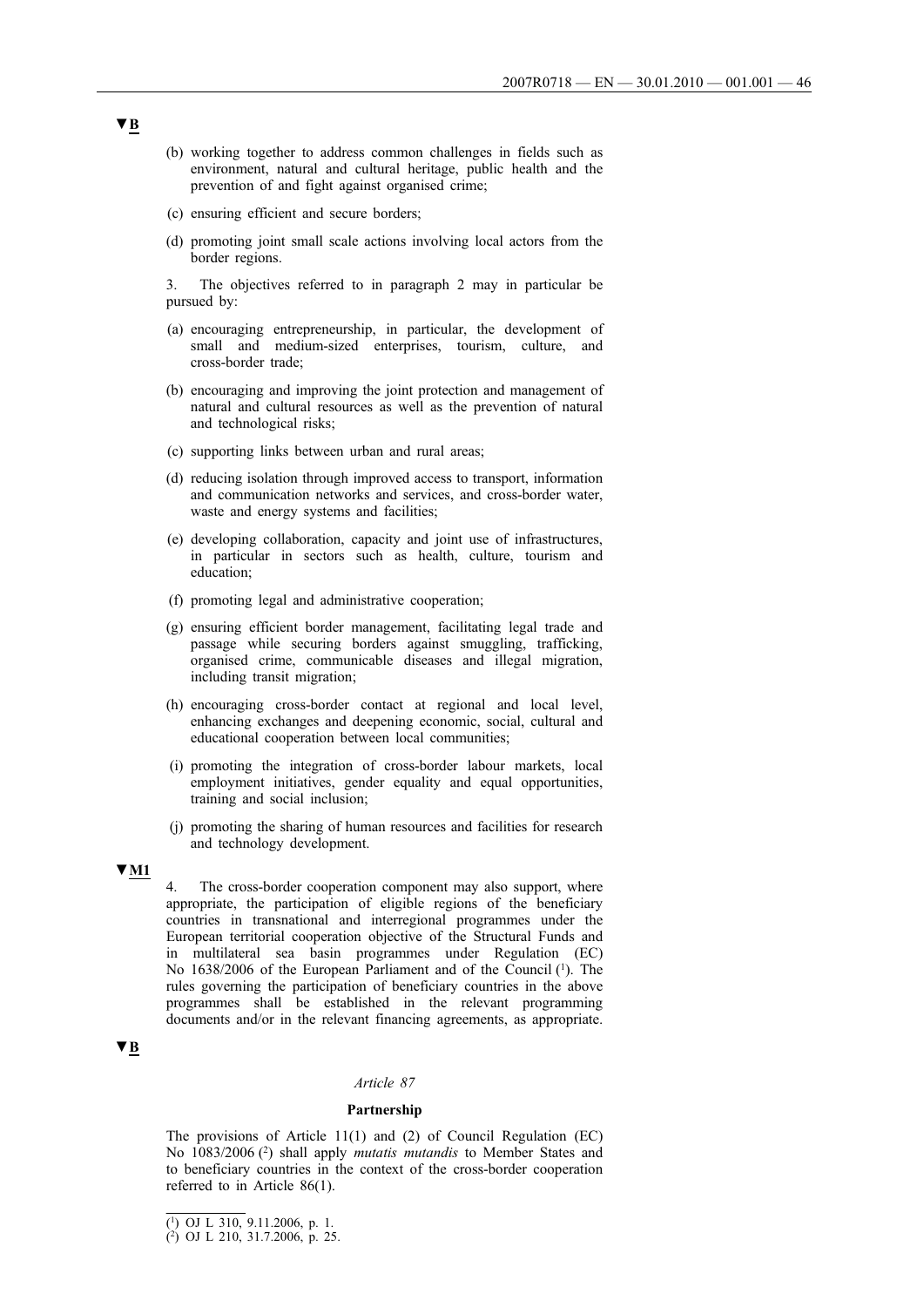## *Article 88*

# **Territorial eligibility**

1. For the purposes of cross-border cooperation as referred to in Article  $86(1)(a)$ , the eligible areas for financing shall be as follows:

- (a) NUTS level 3 regions or, in the absence of NUTS classification, equivalent areas along land borders between the Community and the beneficiary countries;
- (b) NUTS level 3 regions or, in the absence of NUTS classification, equivalent areas along maritime borders between the Community and the beneficiary countries separated, as a general rule, by a maximum of 150 kilometres, taking into account potential adjustments needed to ensure the coherence and continuity of the cooperation action.

Immediately following the entry into force of this Regulation, the Commission shall adopt the list of the eligible regions in the Community and in the beneficiary countries. This list shall be valid from 1 January 2007 to 31 December 2013.

2. For the purposes of cross-border cooperation as referred to in Article 86(1)(b), the eligible areas for financing shall be as follows:

- (a) NUTS level 3 regions or, in the absence of NUTS classification, equivalent areas along land borders between beneficiary countries;
- (b) NUTS level 3 regions or, in the absence of NUTS classification, equivalent areas along maritime borders between beneficiary countries separated, as a general rule, by a maximum of 150 kilometres, taking into account potential adjustments needed to ensure the coherence and continuity of the cooperation action.

The list of eligible regions shall be included in the relevant cross-border programmes referred to in Article 94.

3. For the purposes of participation in the programmes referred to in Article 86(4), the eligible regions of the beneficiary countries shall be established in the relevant programming document, as appropriate.

# *Article 89*

#### **Eligibility of expenditure**

1. Expenditure under this component shall be eligible if it has actually been paid between 1 January 2007 and 31 December of the third year following the last budgetary commitment, for operations or part of operations implemented within Member States, and incurred after the signature of the financing agreement for operations or part of operations implemented within beneficiary countries.

In addition to the rules set out in Article  $34(3)$ , the following expenditure shall not be eligible:

(a) interest on debt;

# $\Psi$ **M1**

**▼B**

By way of derogation from Article 34(3), the following expenditure shall be eligible:

- (a) value added taxes, if the following conditions are fulfilled:
	- (i) they are not recoverable by any means;
	- (ii) it is established that they are borne by the final beneficiary; and
	- (iii) they are clearly identified in the project proposal.
- (b) charges for transnational financial transactions;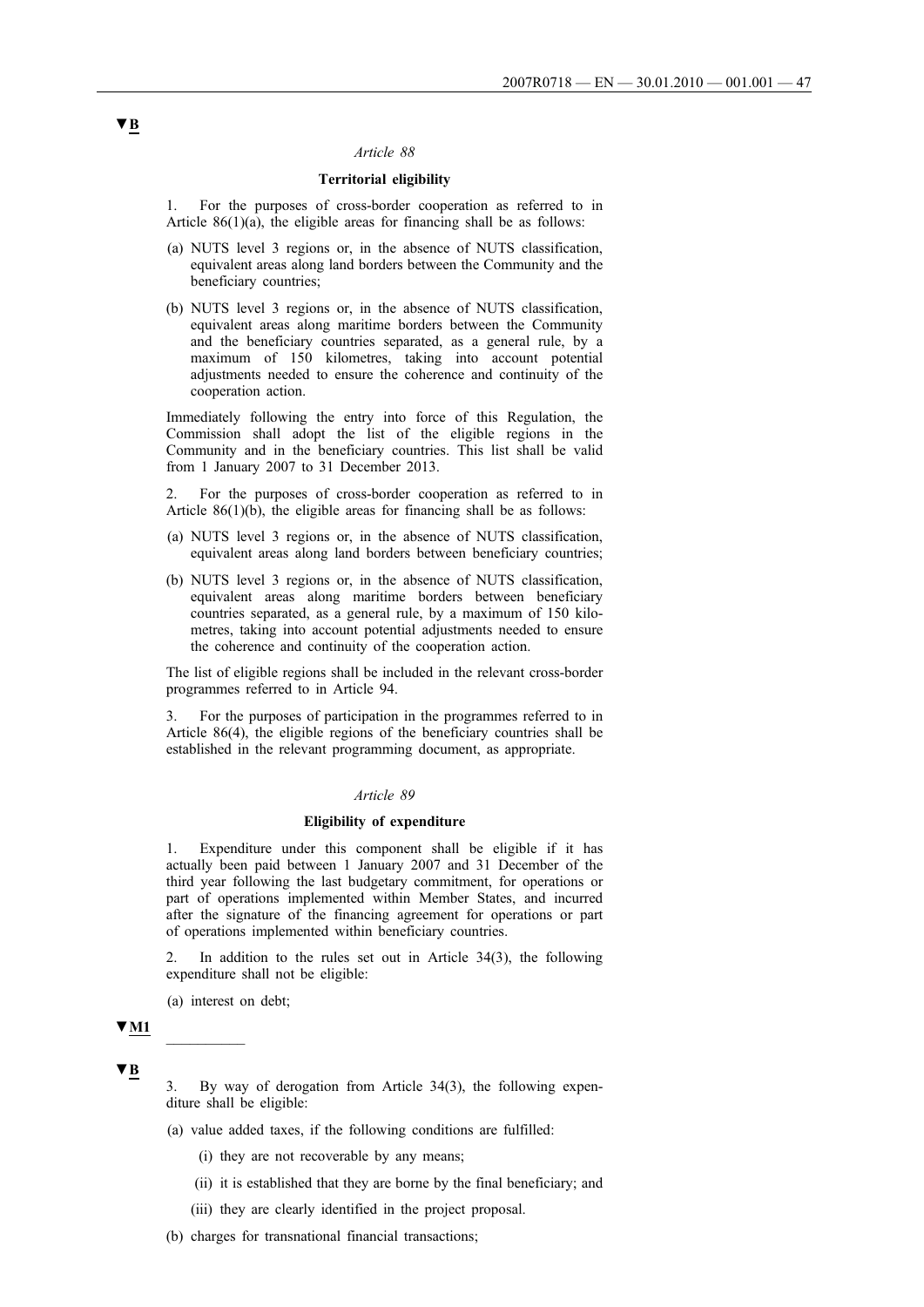- (c) where the implementation of an operation requires a separate account or accounts to be opened, the bank charges for opening and administering the accounts;
- (d) legal consultancy fees, notarial fees, costs of technical or financial experts, and accountancy or audit costs, if they are directly linked to the co-financed operation and are necessary for its preparation or implementation;
- (e) the cost of guarantees provided by a bank or other financial institutions, to the extent that the guarantees are required by national or Community legislation;
- (f) overheads, provided they are based on real costs attributable to the implementation of the operation concerned. Flat-rates based on average costs may not exceed 25 % of those direct costs of an operation that can affect the level of overheads. The calculation shall be properly documented and periodically reviewed:

# **▼M1**

(g) The purchase of land for an amount up to 10  $\%$  of the eligible expenditure of the operation concerned.

### **▼B**

In addition to the technical assistance for the cross-border programme referred to Article 94, the following expenditure paid by public authorities in the preparation or implementation of an operation shall be eligible:

- (a) the costs of professional services provided by a public authority other than the final beneficiary in the preparation or implementation of an operation;
- (b) the costs of the provision of services relating to the preparation and implementation of an operation provided by a public authority that is itself the final beneficiary and which is executing an operation for its own account without recourse to other outside service providers if they are additional costs and relate either to expenditure actually and directly paid for the co-financed operation.

The public authority concerned shall either invoice the costs referred to in point (a) of this paragraph to the final beneficiary or certify those costs on the basis of documents of equivalent probative value which permit the identification of real costs paid by that authority for that operation.

The costs referred to in point (b) of this paragraph must be certified by means of documents which permit the identification of real costs paid by the public authority concerned for that operation.

5. Without prejudice to the provisions of paragraphs 1 to 4, further rules on eligibility of expenditure may be laid down by the participating countries in the cross-border programme.

### *Article 90*

## **Aid intensities and rate of Community contribution**

1. For the purposes of this component, the eligible expenditure as referred to in Article 38(1) shall be based either on the public expenditure or on the total expenditure, as agreed by the participating countries and laid down in the cross-border programme.

The Community contribution for cross-border programmes at the level of priority axis shall not exceed the ceiling of 85 % of the eligible expenditure.

3. The Community contribution for each priority axis shall not be less than 20 % of the eligible expenditure.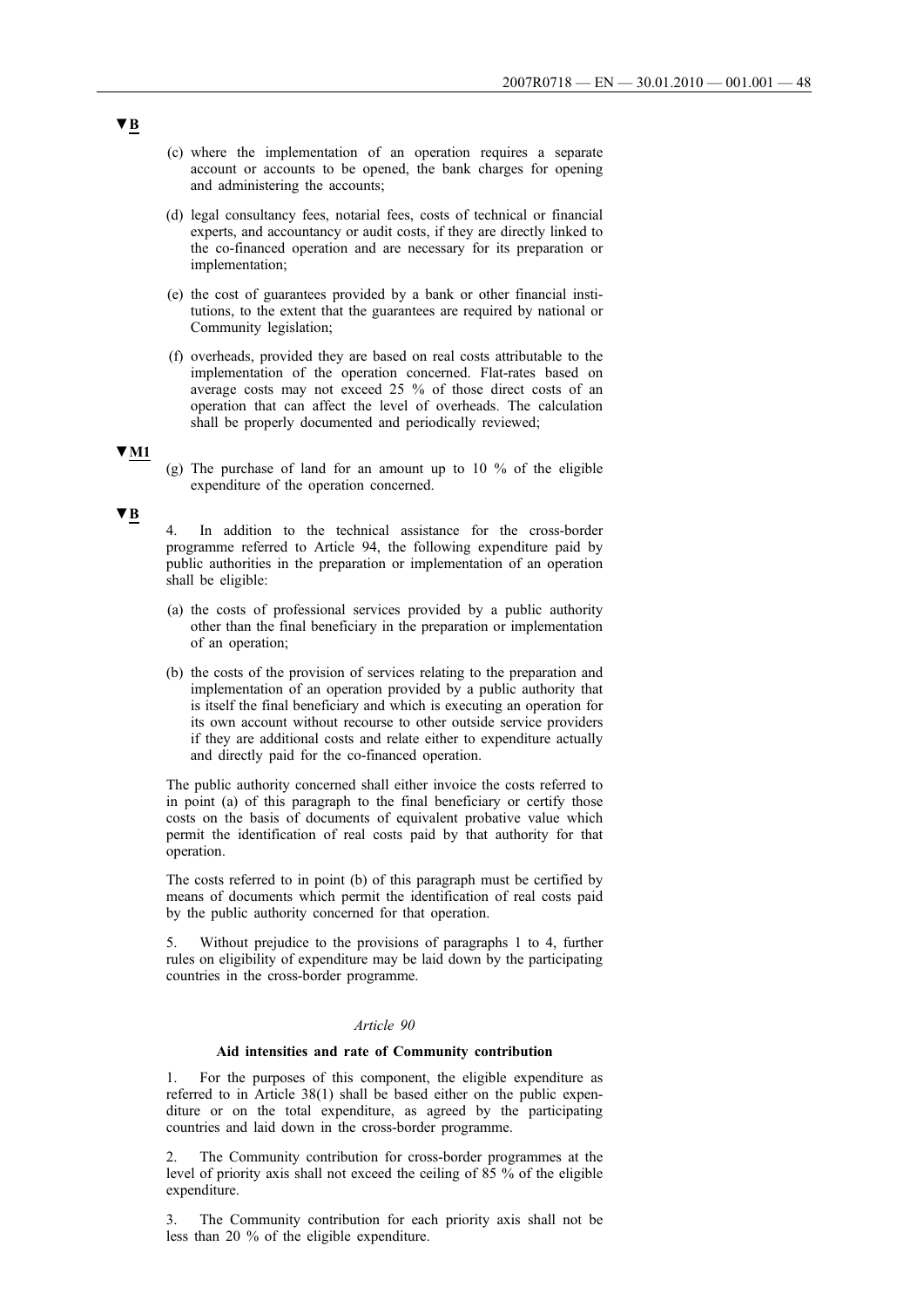4. No operation shall benefit from a higher co-financing rate than the one relating to the priority axis concerned.

5. During the period of eligibility referred to in paragraph 1 of Article 89, in addition to the provisions of Article  $34(\overline{4})$ :

- (a) an operation may receive Community assistance under only one cross-border programme at a time;
- (b) an operation shall not receive assistance to a value greater than the total allocated public expenditure.

6. For State aid to enterprises in the meaning of Article 87 of the Treaty, public aid granted under cross-border programmes shall observe the ceilings on State aid.

#### *CHAPTER II*

#### *Programming*

Section 1

# **Programmes**

### *Article 91*

## **Preparation and approval of cross-border programmes**

1. Assistance to the cross-border cooperation referred to in Article 86(1) shall in principle be granted within the framework of multi-annual programmes for cross-border cooperation, hereinafter referred to as the 'cross-border programmes'.

2. Cross-border programmes shall be drawn up for each border or group of borders by an appropriate grouping at NUTS level 3 regions or, in the absence of NUTS classification, equivalent areas.

3. Each cross-border programme shall be jointly drawn up by the participating countries, in cooperation with the partners referred to in Article 11 of Regulation (EC) No 1083/2006.

4. The participating countries shall jointly submit a proposal for a cross-border programme to the Commission, containing all the elements referred to in Article 94.

5. The Commission shall appraise the proposed cross-border programme to determine whether it contains all the elements referred to in Article 94 and whether it contributes to the goals and priorities of the relevant multi-annual indicative planning document(s) referred to in Article 5.

Where the Commission considers that a cross-border programme does not contain all the elements referred to in Article 94 or is not in line with the goals and priorities of the multi-annual indicative planning document(s), it may invite the participating countries to provide all necessary additional information and, where appropriate, to revise the proposed programme accordingly.

6. The Commission shall adopt the cross-border programme by decision.

#### *Article 92*

#### **Financing agreements**

1. For cross-border programmes concerning the cooperation referred to in Article 86(1)(a), multi-annual financing agreements shall be concluded between the Commission and each of the beneficiary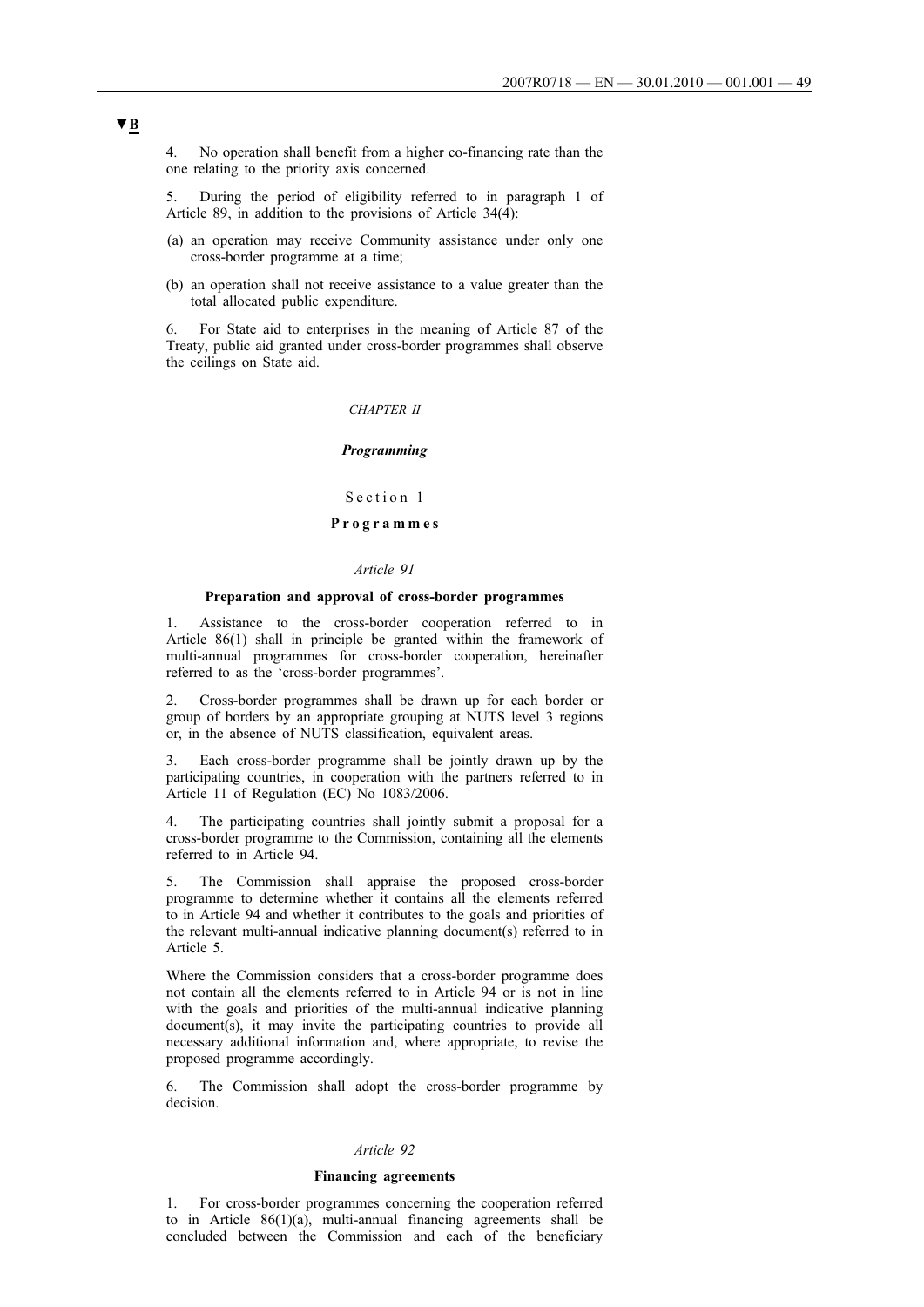countries participating in the programme, on the basis of the decision referred to in Article 91(6).

### **▼M1**

Where the cross-border programme is implemented under the transitional arrangements referred to in Article 99, annual or multiannual financing agreements shall be concluded between the Commission and each of the beneficiary countries participating in the programme. Each such financing agreement shall cover the Community contribution for the beneficiary country and the year(s) concerned, as specified in the financing plan referred to in Article 99(2).

2. For cross-border programmes concerning the cooperation referred to in Article 86(1)(b), annual or multiannual financing agreements shall be concluded between the Commission and each of the beneficiary countries participating in the programme on the basis of the decision referred to in Article 91(6). Each such financing agreement shall cover the Community contribution for the beneficiary country and the year(s) concerned, as specified in the financing plan referred to in Article 94(2), second subparagraph.

# **▼B**

## *Article 93*

### **Revision of cross-border programmes**

1. At the initiative of the participating countries or that of the Commission in agreement with the participating countries, cross-border programmes may be re-examined and, if necessary, the remainder of the programme revised, in one or more of the following cases:

- (a) in order to update the financing plan, according to the revision of the multi-annual indicative financial framework referred to in Article 5 of the IPA Regulation;
- (b) following significant socio-economic changes;
- (c) in order to take greater or different account of major changes in Community, national or regional priorities;
- (d) in the light of the evaluation referred to in Article 109 or Article 141;
- (e) following implementation difficulties;
- (f) following the termination of transitional arrangements referred to in Article 100 or any other modification of the implementing provisions, including the transition in the beneficiary countries from centralised to decentralised management.

The Commission shall adopt the revised cross-border programme by decision and a new financing agreement(s) as mentioned in Article 92 shall be concluded accordingly. Where relevant, the provisions of Article 9(3) of the IPA Regulation shall apply.

### *Article 94*

## **Content of cross-border programmes**

1. Each cross-border programme shall contain the following information:

- (a) a list of the eligible areas covered by the programme in accordance with Article 88, including the flexibility areas as referred to in Article 97;
- (b) an analysis of the situation of the eligible cooperation areas in terms of strengths and weaknesses and the medium term needs and objective deriving from that analysis;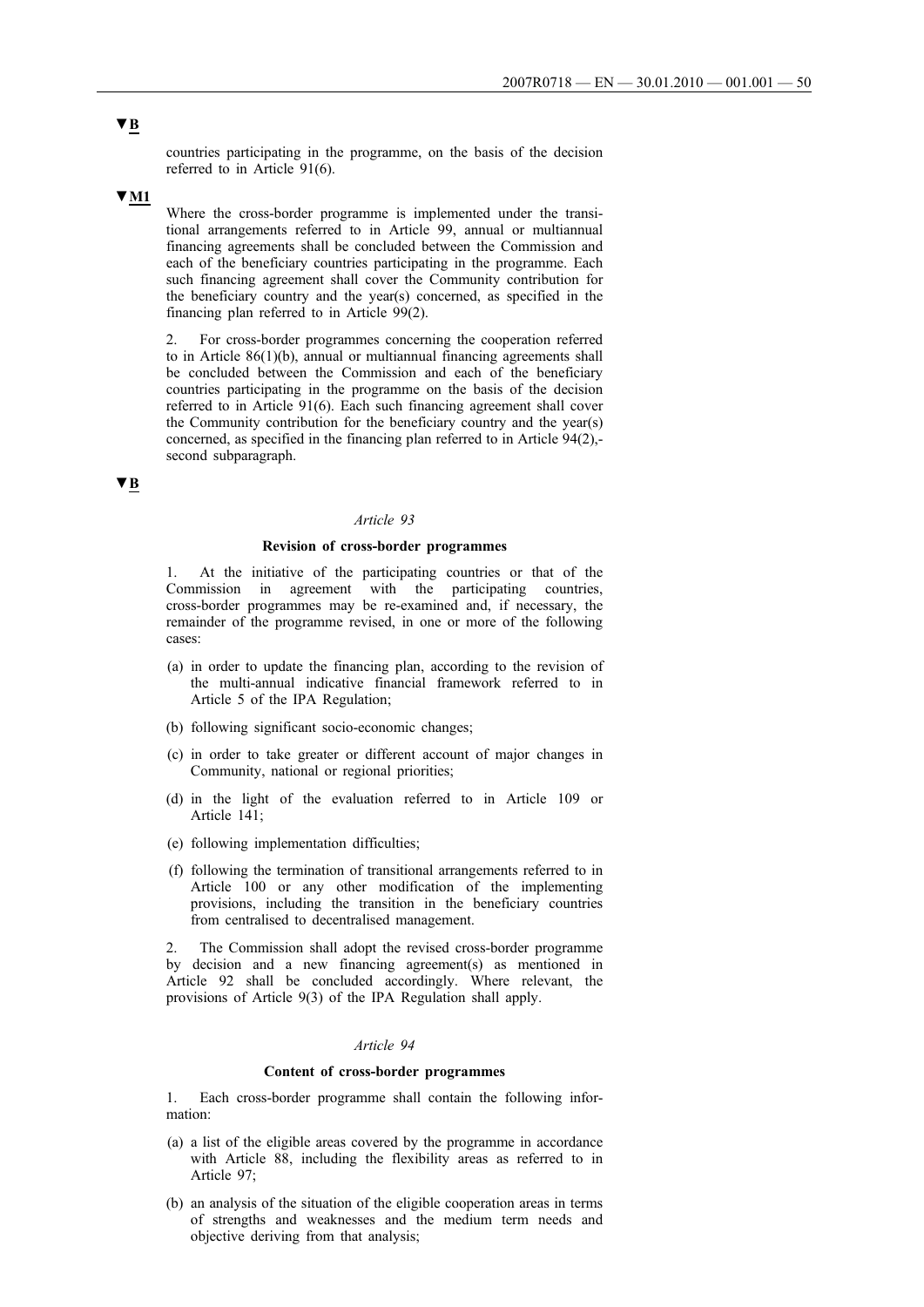- (c) a description of the cooperation strategy and the priorities and measures chosen for assistance, having regard to the relevant multi-annual indicative planning document(s) of the beneficiary country(ies) and other relevant national and regional strategic documents, as well as the results from the *ex ante* evaluation referred to in Article 109 or in Article 141;
- (d) information on the priority axes, the related measures and their specific targets. Those targets shall be quantified using a limited number of indicators for output and results, taking into account the proportionality principle. The indicators shall make it possible to measure the progress in relation to the baseline situation and the effectiveness of the targets implementing the priorities;
- (e) the rules on eligibility of expenditure referred to in Article 89;
- (f) a specific technical assistance priority axis covering the preparatory, management, monitoring, evaluation, information and control activities related to the implementation of the programme, together with activities to reinforce the administrative capacity for implementing the programme, up to a maximum of 10 % of the Community contribution allocated to the programme. In exceptional cases, as agreed by the Commission and the participating countries, an amount above 10 % of the Community contribution for the programme may be allocated to this priority;
- (g) information on complementarity with measures financed by other IPA components or other Community instruments, where relevant;
- (h) the implementing provisions for the cross-border programme, including:
	- (i) designation by the participating countries of the structures and authorities stipulated in Article 102 and, where applicable, Article 139;
	- (ii) a description of the monitoring and evaluation systems;

**▼M1**

- (iii) as applicable, information about the competent body for receiving the payments made by the Commission and the body or bodies responsible for making payments to the final beneficiaries;
- **▼B**
- (iv) as applicable, a definition of the procedures for the mobilisation and circulation of financial flows in order to ensure their transparency;
- (v) the elements aimed at ensuring the publicity and the information of the cross-border programme as referred to in Article 62;
- (vi) as applicable, a description of the procedures agreed between the Commission and the participating countries for the exchange of computerised data.

2. Furthermore, the cross-border programmes concerning cooperation referred to under Article 86(1)(a), shall contain a single financing plan based on the multi-annual indicative financial framework with no breakdown by participating countries, comprising a table specifying for each year covered by the multi-annual indicative financial framework and for each priority axis, the amount of the Community contribution and its rate, as well as the amount financed by the national counterparts.

The cross-border programmes concerning cooperation referred to under Article 86(1)(b) shall contain a financing plan based on the multi-annual indicative financial framework comprising a table for each participating country specifying for each year covered by the multi-annual indicative financial framework and for each priority axis, the amount of the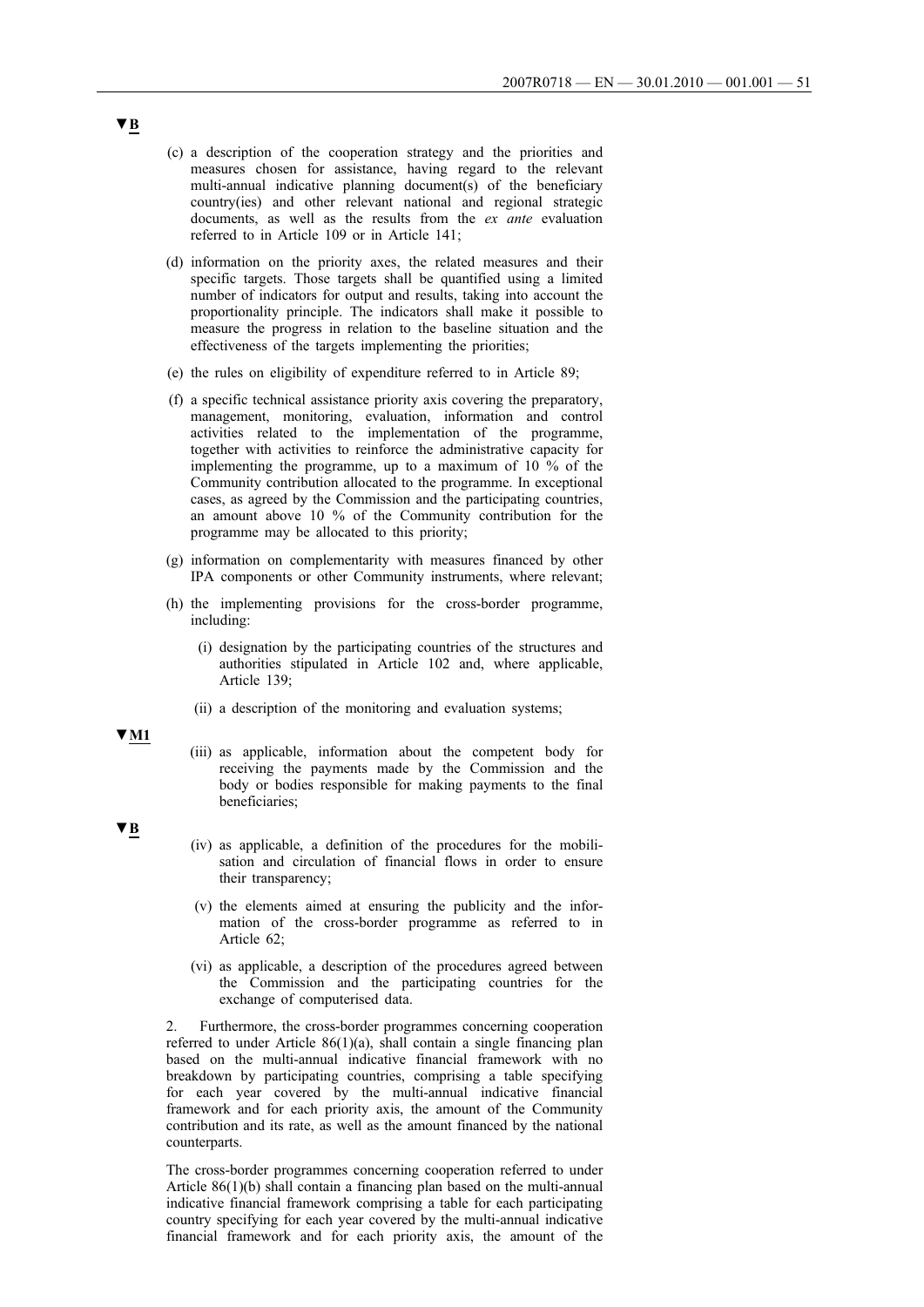Community contribution and its rate, as well as, where appropriate, the amount financed by the national counterparts.

# Section 2

# **Operations**

# *Article 95*

### **Selection of operations**

1. Cross-border programmes shall finance joint operations which have been jointly selected by the participating countries through a single call for proposals covering the whole eligible area.

# **▼M1**

Participating countries may also identify joint operations outside calls for proposals. In that event, the joint operation shall be specifically mentioned in the cross-border programme or, if it is coherent with the priorities or measures of the cross-border programme, shall be identified any time after the adoption of the programme in a decision taken by the joint monitoring committee referred to in Article 110 or in Article 142.

## **▼B**

2. Operations selected for cross-border programmes shall include final beneficiaries from at least two participating countries which shall cooperate in at least one of the following ways for each operation: joint development, joint implementation, joint staffing and joint financing.

# **▼M1**

3. For cross-border programmes concerning cooperation referred to under Article 86(1)(a), operations selected shall include final beneficiaries from at least one of the participating Member States and one of the participating beneficiary countries.

# **▼B**

4. The selected operations fulfilling the above-mentioned conditions may be implemented in a single country provided that they deliver a clear cross-border benefit.

5. Each programme shall establish eligibility rules for the selection of operations which prevent a duplication of efforts among different cross-border programmes, being under the IPA or other Community instruments.

# **▼M1**

#### *Article 96*

### **Responsibilities of the lead beneficiary and the other final beneficiaries**

1. For cross-border programmes concerning the cooperation referred to under Article 86(1)(a), the final beneficiaries of an operation shall appoint a lead beneficiary among themselves prior to the submission of the proposal for the operation. The lead beneficiary shall be established in one of the participating countries and shall assume the following responsibilities:

- (a) it shall lay down the arrangements for its relations with the final beneficiaries participating in the operation in an agreement comprising, inter alia, provisions guaranteeing the sound financial management of the funds allocated to the operation, including the arrangements for recovering amounts unduly paid;
- (b) it shall be responsible for ensuring the implementation of the entire operation;
- (c) it shall be responsible for transferring the Community contribution to the final beneficiaries participating in the operation;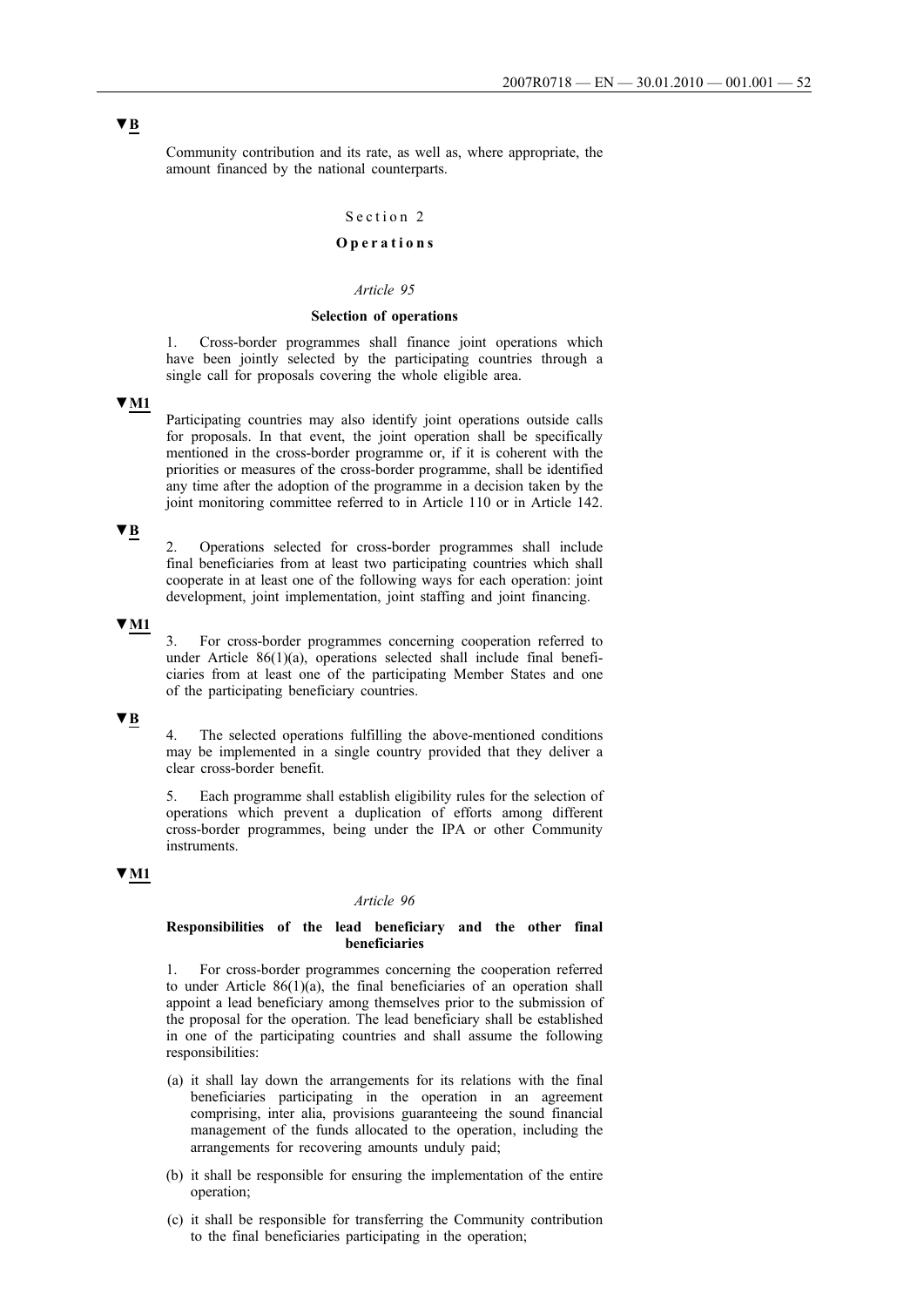- (d) it shall ensure that the expenditure presented by the final beneficiaries participating in the operation has been paid for the purpose of implementing the operation and corresponds to the activities agreed between the final beneficiaries participating in the operation;
- (e) it shall verify that the expenditure presented by the final beneficiaries participating in the operation has been validated by the controllers referred to in Article 108.

2. For cross-border programmes concerning cooperation referred to under Article 86(1)(a) implemented under the transitional arrangements laid down in Article 99:

- (a) the final beneficiaries of an operation in the participating Member States shall appoint a lead beneficiary among themselves prior to the submission of the proposal for the operation. The lead beneficiary shall be established in one of the participating Member States and shall assume the responsibilities under points (a) to (e) of paragraph 1 for the part of the operation taking place in the Member States;
- (b) the final beneficiaries of an operation in each participating beneficiary country shall appoint a lead beneficiary among themselves prior to the submission of the proposal for the operation. The lead beneficiaries shall be established in the respective participating beneficiary country and shall assume the responsibilities listed under points (a) to (d) of paragraph 1 for the part of the operation taking place in the respective country.

The lead beneficiaries of the participating Member States and beneficiary countries shall ensure a close coordination of the implementation of the operation.

3. For cross-border programmes concerning cooperation referred to under Article  $86(1)(b)$ , the final beneficiaries of an operation in each participating beneficiary country shall appoint a lead beneficiary among themselves prior to the submission of the proposal for an operation. The lead beneficiaries shall be established in the respective participating beneficiary country and shall assume the responsibilities listed under points (a) to (d) of paragraph 1 for the part of the operation taking place in the respective country.

The lead beneficiaries of the participating beneficiary countries shall ensure a close coordination of the implementation of the operation.

4. Each final beneficiary participating in the operation is responsible for irregularities in the expenditure which it has declared.

# **▼B**

## *Article 97*

### **Special conditions governing the location of operations**

1. In duly justified cases, Community funding may finance expenditure incurred in implementing operations or parts of operations up to a limit of 20 % of the amount of the Community contribution to the cross-border programme in NUTS level 3 regions or, in the absence of NUTS classification, equivalent areas, adjacent to the eligible areas for that programme. In exceptional cases as agreed between the Commission and the participating countries, this flexibility may be extended to the NUTS level 2 regions or, in the absence of NUTS classification, equivalent areas in which the eligible areas are located.

**▼M1**

At project level, in exceptional cases, expenditure incurred outside the programme area as defined in the first subparagraph, may be eligible, if the project could only achieve its objectives with that expenditure.

# **▼M1**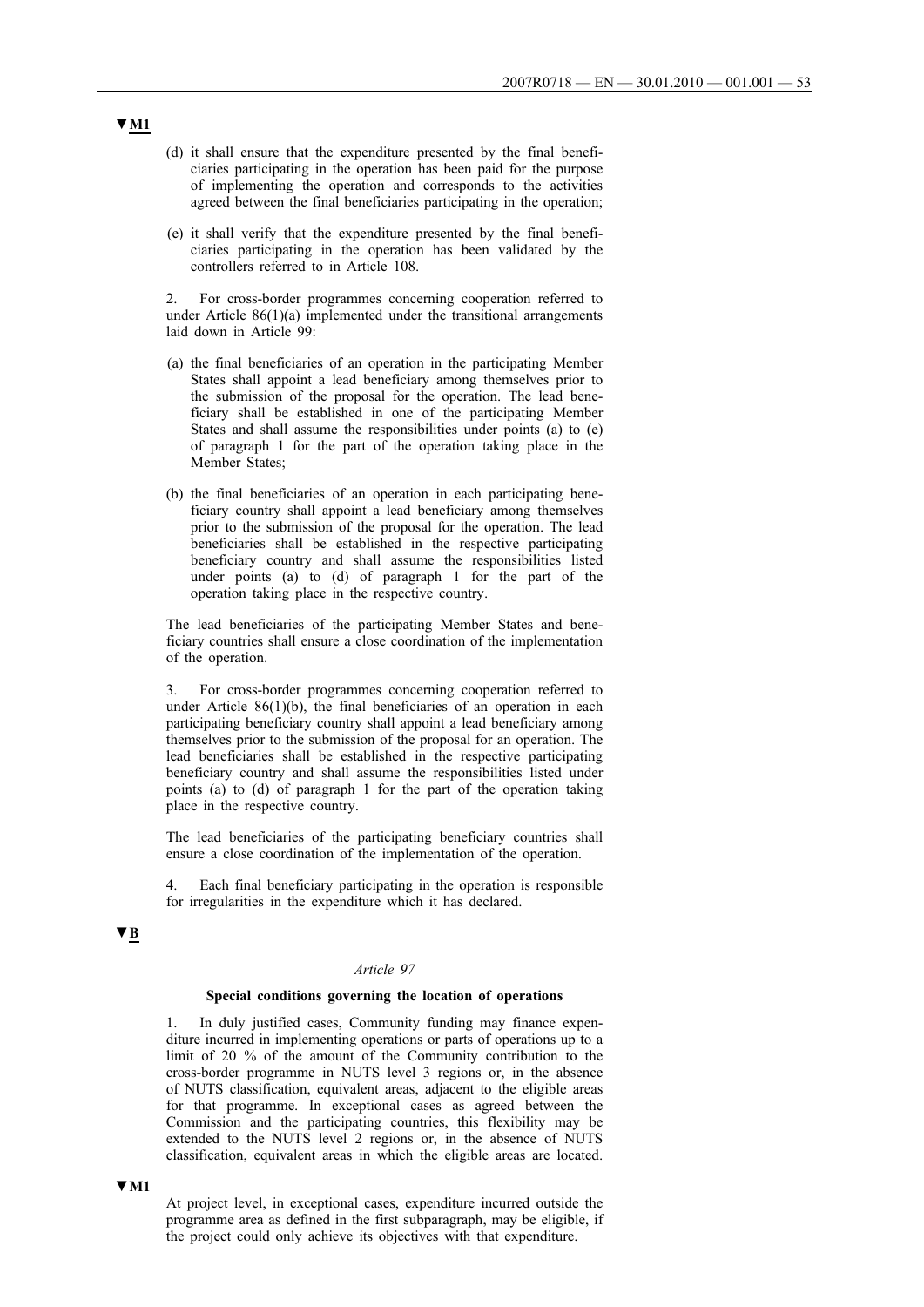The participating countries of each programme shall ensure the legality and regularity of these expenditures.

The selection of operations outside the eligible area as referred to under paragraph 1 shall be confirmed:

- (a) by the managing authority referred to in Article 102 for programmes or part of programmes implemented in shared management with Member States:
- (b) by the operating structures referred to in Article 28 for programmes or part of programmes implemented in beneficiary countries under decentralised management;
- (c) by the Commission for programmes or part of programmes implemented in beneficiary countries under centralised management.

# *CHAPTER III*

#### *Implementation*

## Section 1

# **General provisions**

#### *Article 98*

# **Implementing modalities**

1. For cross-border cooperation referred to under Article 86(1)(a), the programmes shall in principle be implemented through shared management with Member States by the authorities referred to in Article 102 bearing responsibility for the implementation of the cross-border programme in the participating Member States and beneficiary countries.

To this end, the Member States and beneficiary countries participating in a cross-border programme must be able to implement the whole of the programme in the entire eligible territory according to the provisions referred to in Section 2 of this Chapter.

Prior to the adoption of the cross-border programme in accordance with Article 91(6), the Commission may request from the participating countries any information it deems necessary to ascertain the capacity of the authorities referred to in Article 102 to comply with the obligations set under Section 2 of this Chapter.

Where Member States and beneficiary countries participating in a cross-border programme are not yet ready to implement the entire programme according to these modalities, the transitional arrangements laid down in Article 99 shall apply.

2. For cross-border cooperation referred to under Article 86(1)(b), the programmes shall be implemented under centralised or decentralised management in accordance with Article 53 of Regulation (EC, Euratom) No 1605/2002, with respectively the Commission or the national authorising officer and the operating structures in each participating country bearing responsibility for the implementation of the programme in the respective country.

In this context, the cross-border programmes shall be implemented according to the provisions referred to in Section 3 of this Chapter.

For cross-border cooperation referred to under Article 86(1)(b), for all beneficiary countries the objective shall be decentralised management.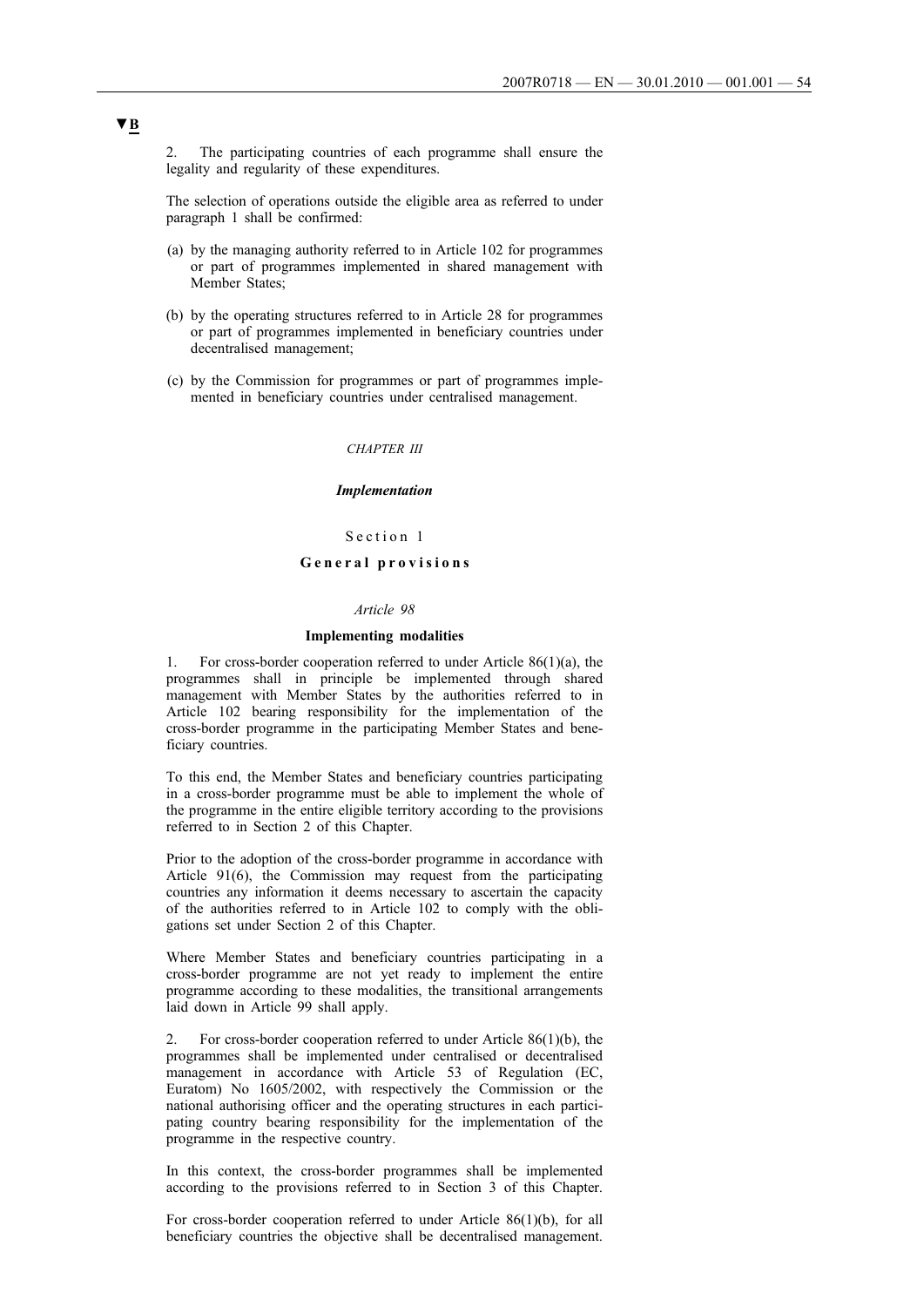# *Article 99*

# **Transitional arrangements**

1. For cross-border cooperation referred to under Article 86(1)(a) where the participating countries are not yet ready to implement the entire cross-border programme in shared management with Member States according to the provisions laid down in Section 2 of this Chapter, the programme shall be implemented according to the transitional arrangements laid down in this Article.

2. The financing plan included in the cross-border programme referred to in the first subparagraph of Article 94(2) shall contain:

(a) a table covering all participating Member States, and

(b) a table for each of the participating beneficiary countries.

3. The part of the cross-border programme concerning the participating Member States shall be implemented according to the provisions referred to in Section 2 of this Chapter.

The part of the cross-border programme concerning the participating beneficiary countries shall be implemented according to the provisions referred to in Section 3 of this Chapter, with the exception of Article 142. The provisions concerning the joint monitoring committee of Article 110 shall apply.

4. The implementing provisions contained in the cross-border programme as referred to in Article 94(1)(h) shall differentiate between the modalities applying to participating Member States and those applying to participating beneficiary countries.

5. Following the selection of joint operations in accordance with the provisions of Article 95, the managing authority shall issue a grant to the lead beneficiary of the participating Member States.

In the event of decentralised management, the operating structures in the participating beneficiary countries shall issue grants to the lead beneficiaries of their respective countries.

In the event of centralised management, the Commission shall issue a grant to the lead beneficiary in each participating beneficiary country.

### *Article 100*

#### **Termination of transitional arrangements**

1. When the participating countries are ready to switch to implementation through shared management in accordance with paragraph 1 of Article 98, they shall submit to the Commission a revised cross-border programme which shall include a single financing plan based on the multi-annual indicative financial framework for the following three years, together with a revised description of the management and control systems accompanied by a revised report and opinion in accordance with Article 117.

The Commission shall re-examine the cross-border programme and appraise the documents submitted in accordance with Article 117. It shall decide whether to adopt a new decision amending the programme so that it may be implemented under the arrangements referred to in Article 98(1).

2. The budgetary commitments for the part of the programme concerning the participating beneficiary countries which were taken during the transitional arrangements shall continue to be implemented according to the provisions referred to in Article 99.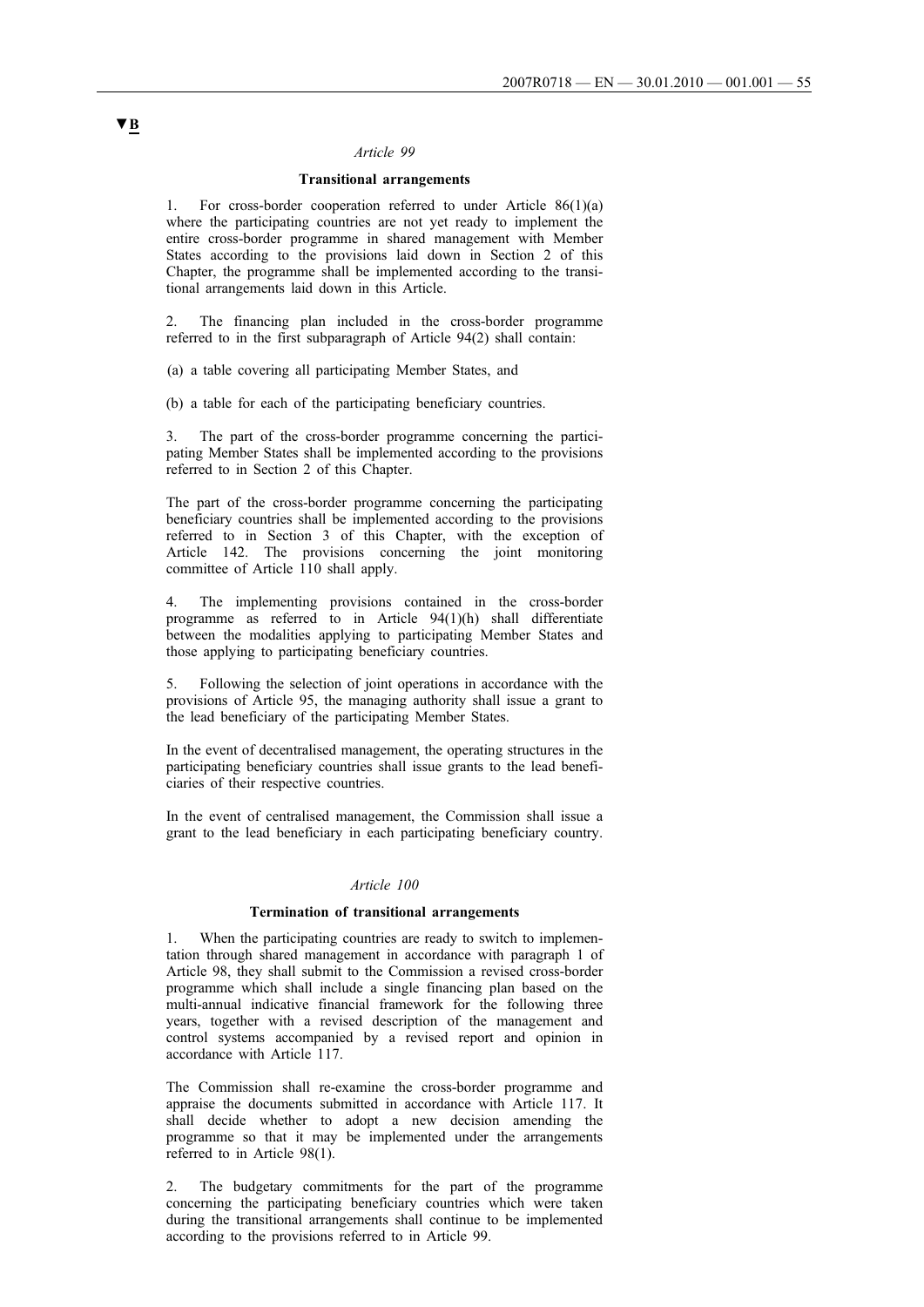## Section 2

## **Cross-border programmes between beneficiary countries and Member States**

#### Sub-section 1

## **Management and control systems**

# *Article 101*

# **General principles**

The management and control systems of cross-border programmes set up by participating countries shall provide for:

- (a) the definition of the functions of the bodies concerned in management and control and the allocation of functions within each body;
- (b) compliance with the principle of separation of functions between and within such bodies;
- (c) procedures for ensuring the correctness and regularity of expenditure declared under the cross-border programme;
- (d) reliable accounting, monitoring and financial reporting systems in computerised form;
- (e) a system of reporting and monitoring where the responsible body entrusts the execution of tasks to another body;
- (f) arrangements for auditing the functioning of the systems;
- (g) systems and procedures to ensure an adequate audit trail;
- (h) reporting and monitoring procedures for irregularities and for the recovery of amounts unduly paid.

#### *Article 102*

#### **Designation of authorities**

1. The countries participating in a cross-border programme shall appoint a single managing authority, a single certifying authority and a single audit authority, all to be located in one of the Member States participating in the cross-border programme. The certifying authority shall receive the payments made by the Commission and, as a general rule, shall make the payments to the lead beneficiary, in accordance with the provisions laid down in Article 104.

The managing authority, after consultation with the countries participating in the programme, shall set up a joint technical secretariat. The joint technical secretariat shall assist the managing authority and the joint monitoring committee referred to in Article 110 and, where appropriate, the audit authority and the certifying authority, in carrying out their respective duties.

The joint technical secretariat may have antennae established in other participating countries.

2. The audit authority for the cross-border programme shall be assisted by a group of auditors comprising a representative of each country participating in the cross-border programme carrying out the duties provided for in Article 105. The group of auditors shall be set up within three months of the decision approving the cross-border programme at the latest. It shall draw up its own rules of procedure. It shall be chaired by the audit authority for the cross-border programme.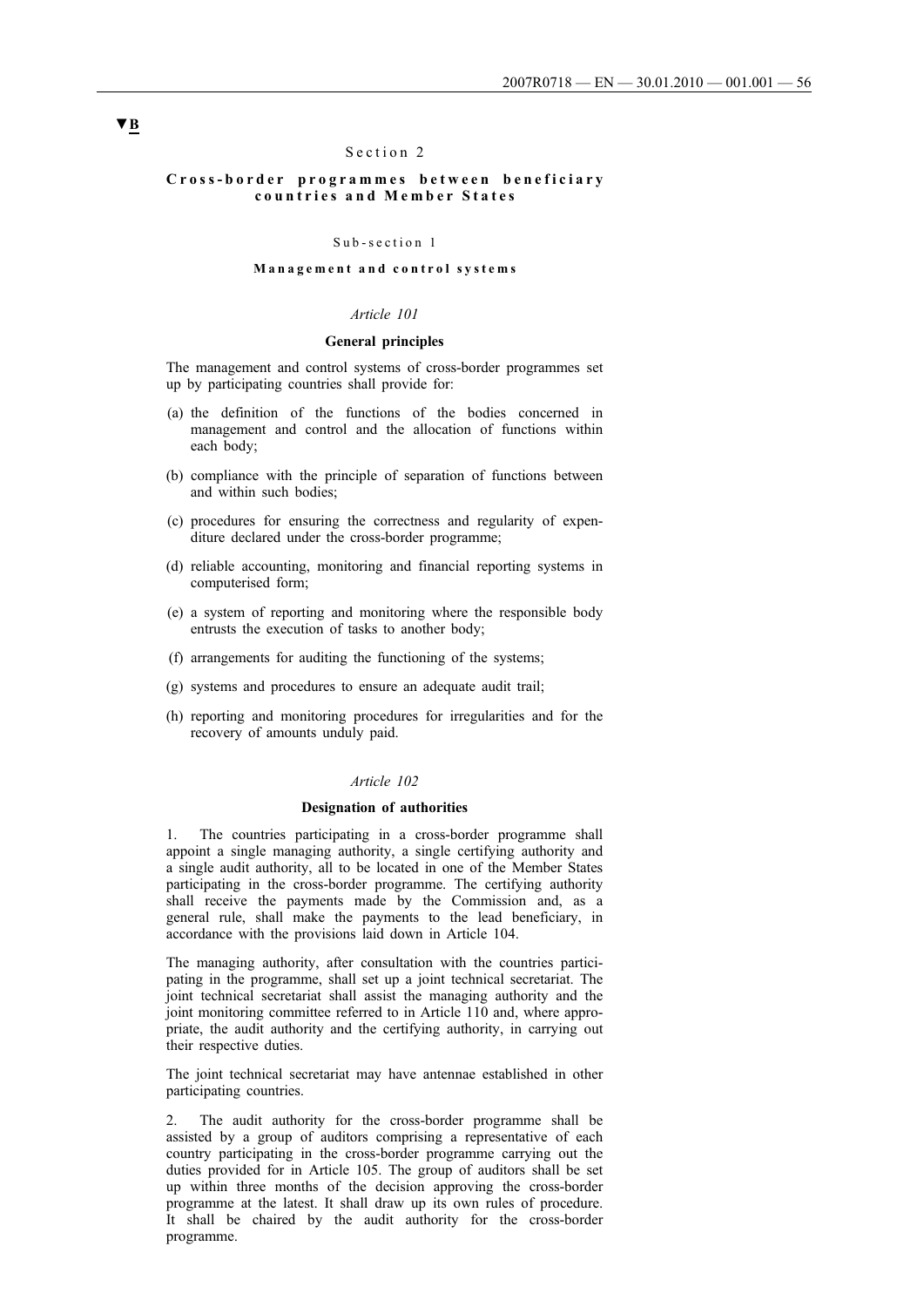The participating countries may decide by unanimity that the audit authority is authorised to carry out directly the duties provide for in Article 105 in the whole of the territory covered by the programme without the need for a group of auditors as defined in the first subparagraph.

The auditors shall be independent of the control system referred to in Article 108.

3. Each country participating in the cross-border programme shall appoint representatives to sit on the joint monitoring committee referred to in Article 110.

Where one or more of the tasks of a managing authority or certifying authority are performed by an intermediate body, the relevant arrangements shall be formally recorded in writing.

The provisions of this Regulation concerning the managing authority, the audit authority and the certifying authority shall apply to that intermediate body.

### *Article 103*

## **Functions of the managing authority**

1. The managing authority shall be responsible for managing and implementing the cross-border programme in accordance with the principle of sound financial management and in particular for:

- (a) ensuring that operations are selected for funding in accordance with the criteria applicable to the cross-border programme and that they comply with applicable Community and national rules for the whole of their implementation period;
- (b) ensuring that there is a system for recording and storing in computerised form accounting records of each operation under the cross-border programme and that the data on implementation necessary for financial management, monitoring, verifications, audits and evaluation are collected;

# **▼M1**

(c) verifying the regularity of expenditure. For this purpose, the relevant provisions of Article 13 of Regulation (EC) No 1828/2006 shall apply *mutatis mutandis*. The managing authority shall satisfy itself that the expenditure of each final beneficiary participating in an operation has been validated by the controller referred in Article 108;

# **▼B**

- (d) ensuring that the operations are implemented according to the public procurement provisions referred to in Article 121;
- (e) ensuring that final beneficiaries and other bodies involved in the implementation of operations maintain either a separate accounting system or an adequate accounting code for all transactions relating to the operation without prejudice to national accounting rules;
- (f) ensuring that the evaluations of cross-border programmes are carried out in accordance with Article 109;
- (g) setting up procedures to ensure that all documents regarding expenditure and audits required to ensure an adequate audit trail are held in accordance with the requirements of Article 134;
- (h) ensuring that the certifying authority receives all necessary information on the procedures and verifications carried out in relation to expenditure for the purpose of certification;
- (i) guiding the work of the joint monitoring committee and providing it with the documents required to permit the quality of the implemen-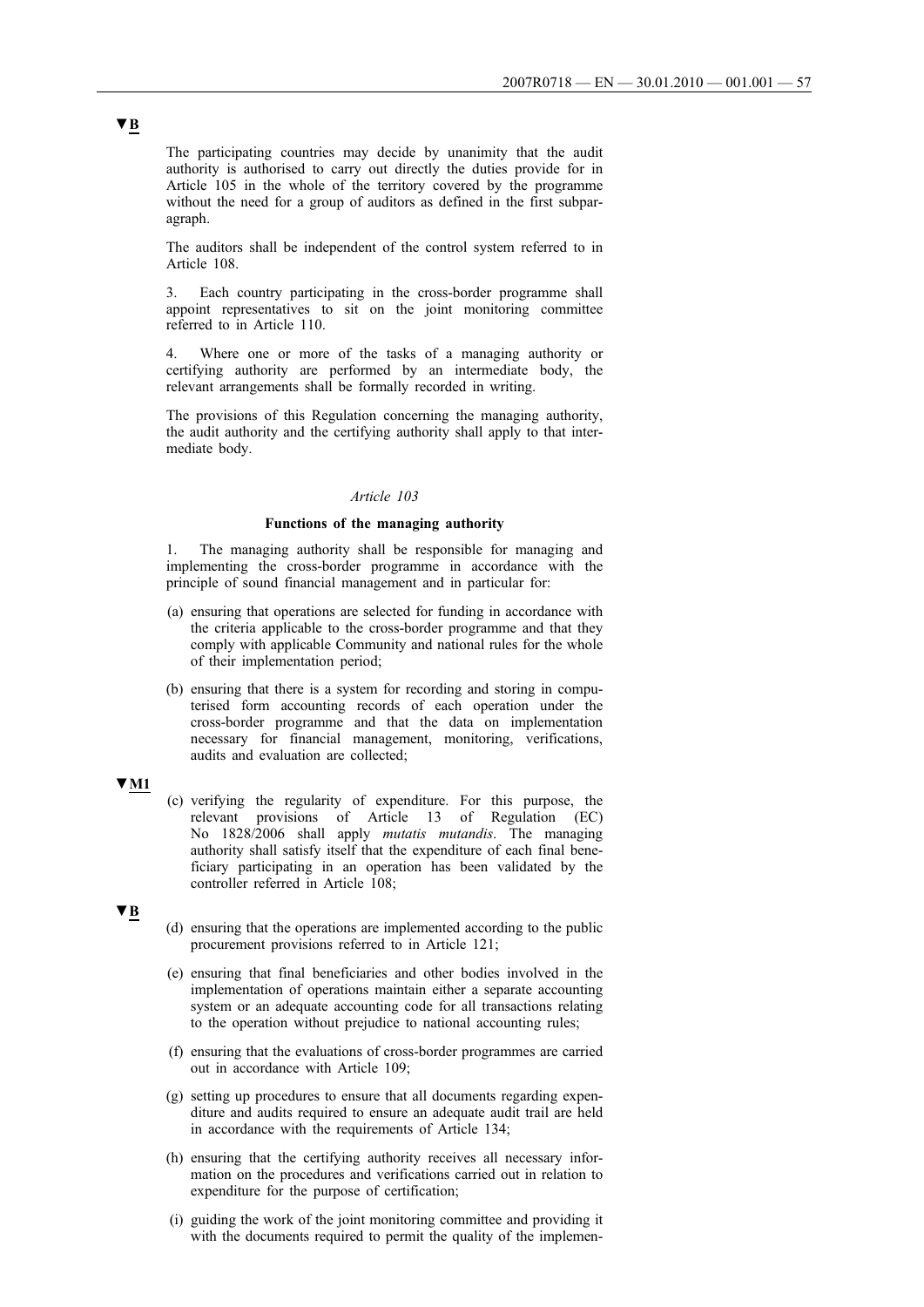tation of the cross-border programme to be monitored in the light of its specific goals;

- (j) drawing up and, after approval by the joint monitoring committee, submitting to the Commission the annual and final reports on implementation referred to in Article 112;
- (k) ensuring compliance with the information and publicity requirements laid down in Article 62.

2. The managing authority shall lay down the implementing arrangements for each operation, where appropriate in agreement with the lead beneficiary.

#### *Article 104*

#### **Functions of the certifying authority**

The certifying authority of a cross-border programme shall be responsible in particular for:

- (a) drawing up and submitting to the Commission certified statements of expenditure and applications for payment;
- (b) certifying that:
	- (i) the statement of expenditure is accurate, results from reliable accounting systems and is based on verifiable supporting documents;
	- (ii) the expenditure declared complies with applicable Community and national rules and has been incurred in respect of operations selected for funding in accordance with the criteria applicable to the programme and complying with Community and national rules;
- (c) ensuring for the purposes of certification that it has received adequate information from the managing authority on the procedures and verifications carried out in relation to expenditure included in statements of expenditure;
- (d) taking account for certification purposes of the results of all audits carried out by or under the responsibility of the audit authority;
- (e) maintaining accounting records in computerised form of expenditure declared to the Commission. The managing authorities and the audit authorities shall have access to this information. At the written request of the Commission, the certifying authority shall provide the Commission with this information, within ten working days of receipt of the request or any other agreed period for the purpose of carrying out documentary and on the spot checks;
- (f) keeping an account of amounts recoverable and of amounts withdrawn following cancellation of all or part of the contribution for an operation. Amounts recovered shall be repaid to the general budget of the European Union prior to the closure of the cross-border programme by deducting them from the next statement of expenditure;

# **▼M1**

- (g) sending the Commission, by 31 March each year, a statement identifying the following for each priority axis of the cross-border programme:
	- (i) the amounts withdrawn from statements of expenditure submitted during the preceding year following cancellation of all or part of the public contribution for an operation;
	- (ii) the amounts recovered which have been deducted from statements of expenditure submitted during the preceding year;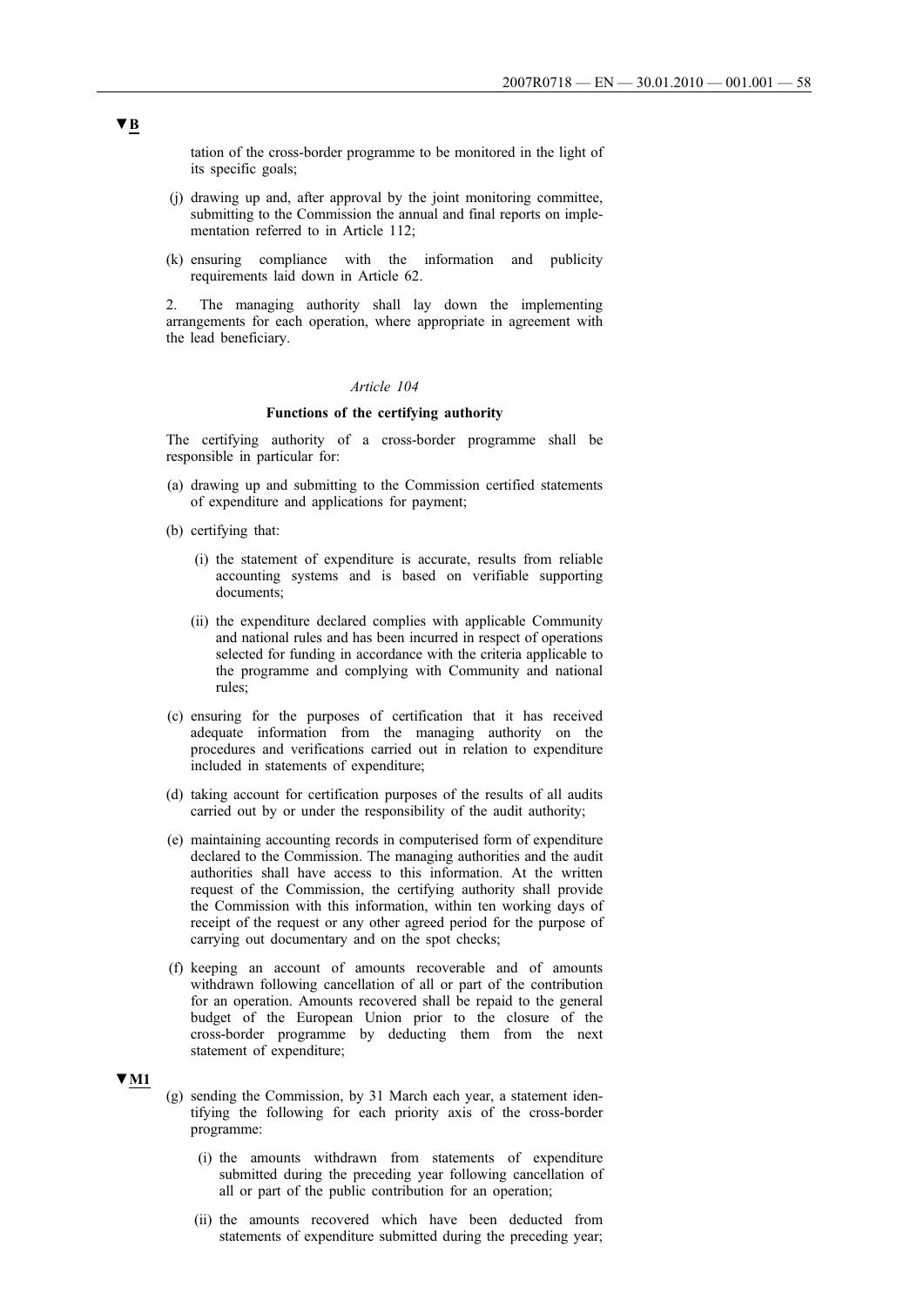- (iii) a statement of amounts to be recovered as at 31 December of the preceding year classified by the year in which recovery orders were issued;
- (iv) a list of amounts for which it was established during the preceding year that they cannot be recovered or which are not expected to be recovered, classified by the year in which the recovery orders were issued.

For the purposes of points (i), (ii) and (iii), aggregate amounts related to irregularities reported to the Commission under Article 28 of Regulation (EC) No 1828/2006, in accordance with Article 138(2) of this Regulation, shall be provided for each priority axis.

For the purposes of point (iv), any amount related to an irregularity reported to the Commission under Article 28 of Regulation (EC) No 1828/2006, in accordance with Article 138(2) of this Regulation, shall be identified by the reference number of that irregularity or by any other adequate method.

For each amount referred to in point (iv), the certifying authority shall indicate whether it requests the Community share to be borne by the general budget of the European Union.

If, within one year from the date of the submission of the statement, the Commission does not request information for the purposes of Article 114(2) of this Regulation, inform the participating countries in writing about its intention to open an enquiry in respect of that amount or request that the participating countries continue the recovery procedure, the Community share shall be borne by the general budget of the European Union.

The time limit of one year shall not apply in cases of suspected or established fraud.

# **▼B**

### *Article 105*

### **Functions of the audit authority**

The audit authority of a cross-border programme shall be functionally independent of the managing authority and the certifying authority and shall be responsible in particular for:

- (a) ensuring that audits are carried out to verify the effective functioning of the management and control system of the cross-border programme;
- (b) ensuring that audits are carried out on operations on the basis of an appropriate sample to verify expenditure declared;
- (c) by 31 December each year from the year following the adoption of the cross-border programme to the fourth year following the last budgetary commitment:
	- (i) submitting to the Commission an annual control report setting out the findings of the audits carried out during the previous twelve month period ending on 30 June of the year concerned and reporting any shortcomings found in the systems for the management and control of the programme. The first report, to be submitted by 31 December of the year following the adoption of the programme, shall cover the period from 1 January of the year of adoption to 30 June of the year following the adoption of the programme. The information concerning the audits carried out after 1 July of the fourth year following the last budgetary commitment shall be included in the final control report supporting the closure declaration referred to in point (d) of this paragraph. This

# **▼M1**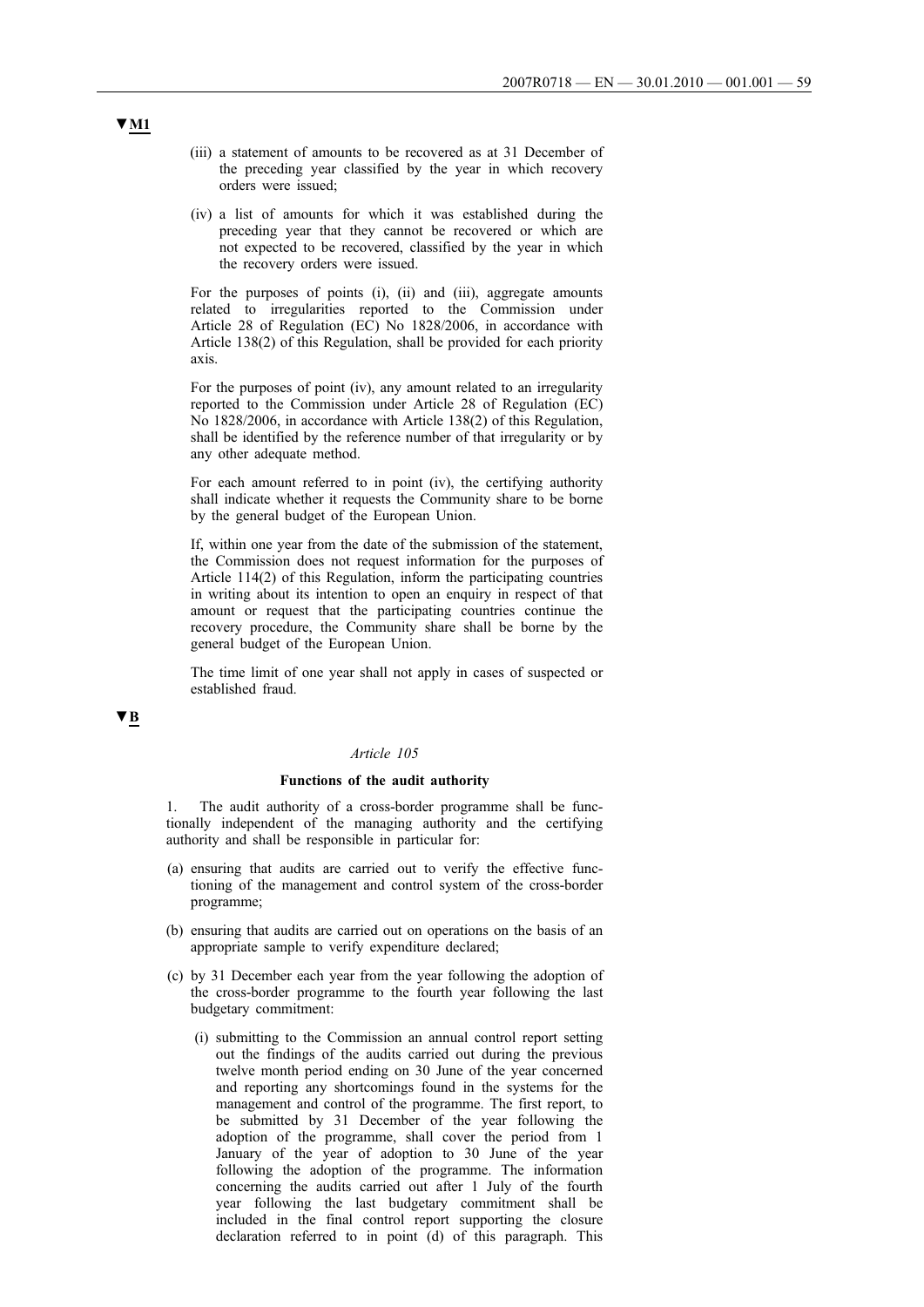report shall be based on the systems audits and audits of operations carried out under points (a) and (b) of this paragraph;

(ii) issuing an opinion, on the basis of the controls and audits that have been carried out under its responsibility, as to whether the management and control system functions effectively, so as to provide a reasonable assurance that statements of expenditure presented to the Commission are correct and as a consequence reasonable assurance that the underlying transactions are legal and regular.

When a common system applies to several IPA cross-border programmes, the information referred to in point (i) may be grouped in a single report, and the opinion and declaration issued under point (ii) may cover all the cross-border programmes concerned;

(d) submitting to the Commission at the latest by **►M1** 31 March ◄ of the fifth year following the last budgetary commitment a closure declaration assessing the validity of the application for payment of the final balance and the legality and regularity of the underlying transactions covered by the final statement of expenditure, which shall be supported by a final control report. This closure declaration shall be based on all the audit work carried out by or under the responsibility of the audit authority.

2. The audit authority shall ensure that the audit work takes account of internationally accepted audit standards.

3. Where the audits and controls referred to in paragraph 1 points (a) and (b) are carried out by a body other than the audit authority, the audit authority shall ensure that such bodies have the necessary functional independence.

4. If weaknesses in management or control systems or the level of irregular expenditure detected do not allow the provision of an unqualified opinion for the annual opinion referred to in paragraph 1 point (c) or in the closure declaration referred to in paragraph 1 point (d), the audit authority shall give the reasons and estimate the scale of the problem and its financial impact.

# *Article 106*

#### **Audit trail**

For the purposes of the audits referred to in Article 105(1)(b), an audit trail shall be considered adequate where, for the cross-border programme concerned, it complies with the following criteria:

- (a) it permits the aggregate amounts certified to the Commission to be reconciled with the detailed accounting records and supporting documents held by the certifying authority, managing authority, intermediate bodies and lead beneficiaries as regards operations co-financed under the cross-border programme;
- (b) it permits verification of payment of the public contribution to the lead beneficiary and each final beneficiary;
- (c) it permits verification of application of the selection criteria established by the joint monitoring committee for the cross-border programme;
- (d) it contains, in respect of each operation, the technical specifications and financing plan, documents concerning the grant approval, documents relating to public procurement procedures, progress reports and reports on verifications and audits carried out.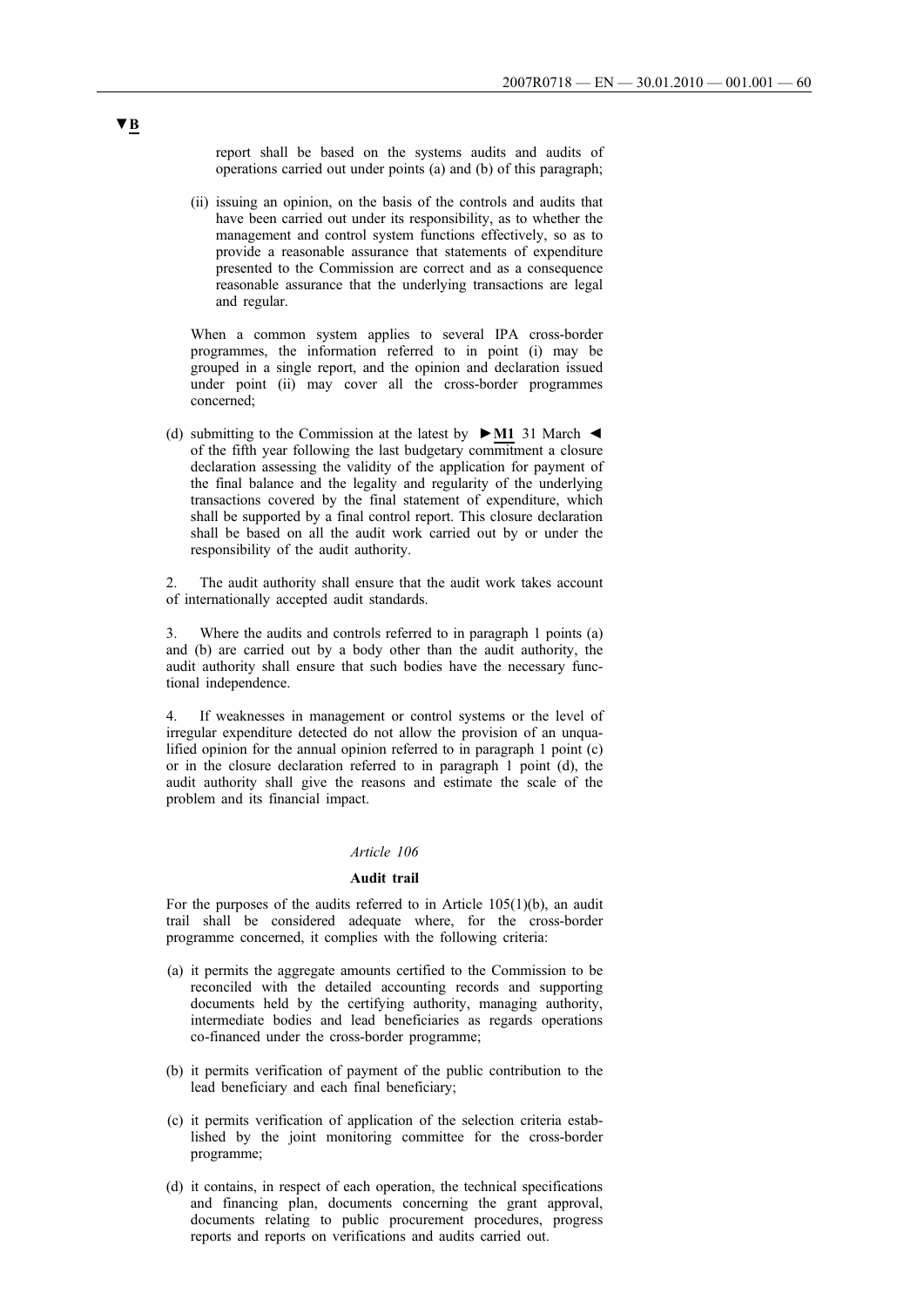## *Article 107*

## **Audits of operations**

1. The audits referred to in Article 105(1)(b) shall be carried out each twelve-month period from 1 July of the year following the adoption of the cross-border programme on a sample of operations selected by a method established or approved by the audit authority in agreement with the Commission.

The audits shall be carried out on the spot on the basis of documentation and records held by the final beneficiary.

The participating countries shall ensure the appropriate repartition of those audits over the implementation period.

- 2. The audits shall verify that the following conditions are fulfilled:
- (a) the operation meets the selection criteria for the cross-border programme and has been implemented in accordance with the approval decision and fulfils any applicable conditions concerning its functionality and use or the objectives to be attained;
- (b) the expenditure declared corresponds to the accounting records and supporting documents held by the final beneficiary;
- (c) the expenditure declared by the final beneficiary is in compliance with Community and national rules;
- (d) the public contribution has been paid to the final beneficiary in accordance with Article 40(9).

3. Where problems detected appear to be systemic in nature and therefore entail a risk for other operations under the cross-border programme, the audit authority shall ensure that further examination is carried out, including additional audits where necessary, to establish the scale of such problems. The necessary preventive and corrective action shall be taken by the relevant authorities.

4. No less than 5 % of the total expenditure declared by lead beneficiaries and certified to the Commission in the final statement of expenditure shall be audited in accordance with paragraph 2 before the closure of a cross-border programme.

#### *Article 108*

#### **Control system**

In order to validate the expenditure, each participating country shall set up a control system making it possible to verify the delivery of the products and services co-financed, the soundness of the expenditure declared for operations or parts of operations implemented on its territory, and the compliance of such expenditure and of related operations, or parts of those operations, with Community, when relevant, and its national rules.

For this purpose each participating country shall designate the controllers responsible for verifying the legality and regularity of the expenditure declared by each final beneficiary participating in the operation. Participating countries may decide to designate a single controller for the whole programme area.

Where the verification of the delivery of the products and services co-financed can be carried out only in respect of the entire operation, such verification shall be performed by the controller of the participating country where the lead beneficiary is located or by the managing authority.

### **▼M1**

2. Each participating country shall ensure that the expenditure can be validated by the controllers within a period of three months from the date of its submission by the final beneficiary to the controllers.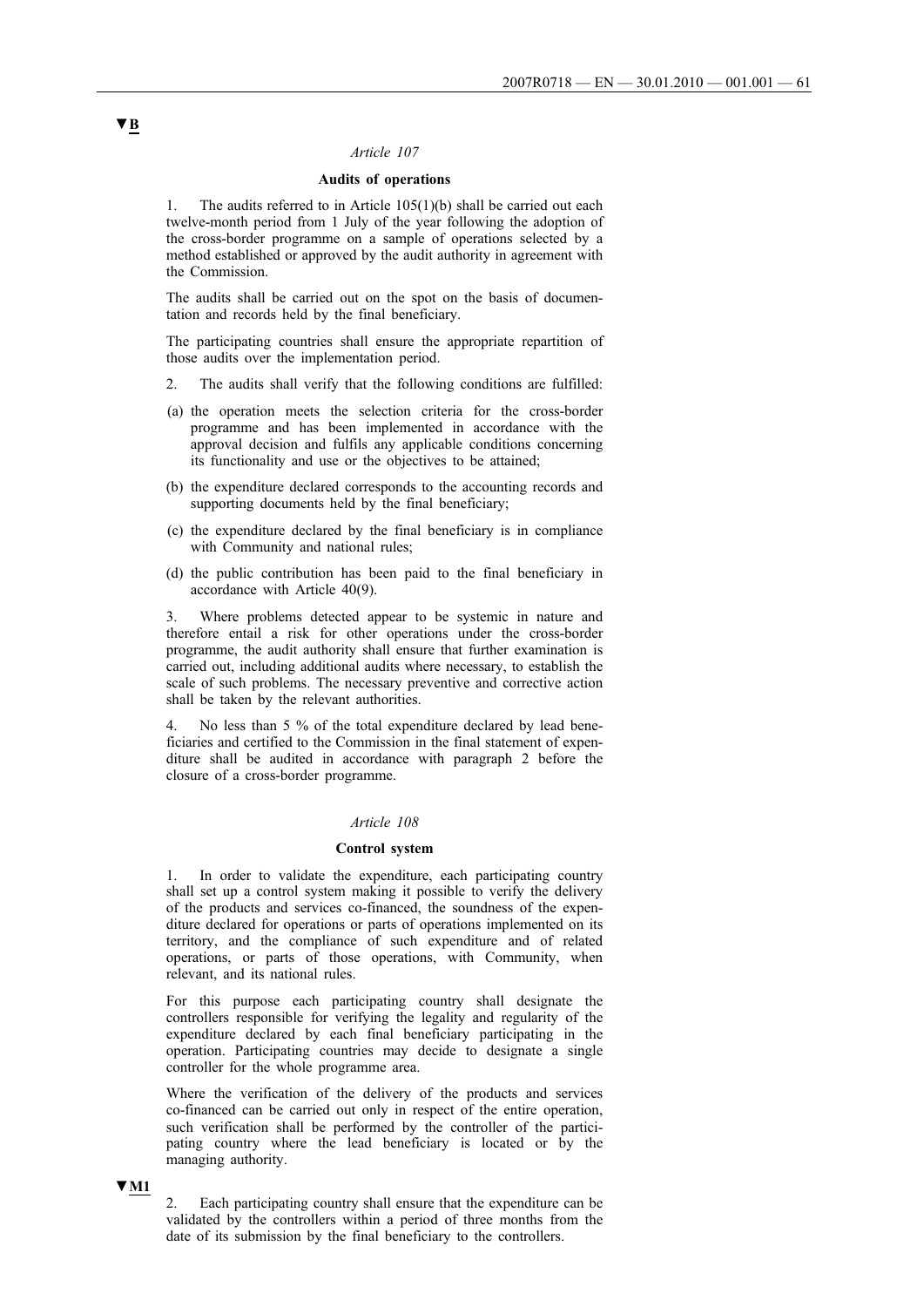#### Sub-section 2

### **Evaluation and monitoring**

# *Article 109*

# **Evaluation**

1. Evaluation shall aim to improve the quality, effectiveness and consistency of the assistance from the Community funds and the strategy and implementation of cross-border programmes while taking account of the objective of sustainable development and of the relevant Community legislation concerning environmental impact and strategic environmental assessment.

2. Participating countries shall jointly carry out an *ex ante* evaluation covering each cross-border programme.

*Ex ante* evaluations shall aim to optimise the allocation of budgetary resources under cross-border programmes and improve programming quality. They shall identify and appraise the disparities, gaps and potential for development, the goal to be achieved, the results expected, the quantified targets, the coherence with the relevant multi-annual indicative planning documents(s), the Community value-added, the lessons drawn from the previous programming and the quality of the procedures for implementation, monitoring, evaluation and financial management.

The *ex ante* evaluation shall be annexed to the cross-border programme.

3. During the programming period, participating countries shall carry out evaluations linked to the monitoring of the cross-border programme in particular where that monitoring reveals a significant departure from the goals initially set or where proposals are made for the revision of cross-border programme. The results shall be sent to the joint monitoring committee for the cross-border programme and to the Commission.

Where the results are conducive to a revision of the reminder of the programme as referred to in Article 93, they shall be discussed within the IPA Committee at the time of the submission of the revised cross-border programme.

4. Evaluations shall be carried out by experts or bodies, internal or external, functionally independent of the certifying and audit authorities referred to in Article 102. The results shall be published according to the applicable rules on access to documents.

5. Evaluation shall be financed from the budget for technical assistance referred to in Article 94(1)(f).

# *Article 110*

#### **Joint monitoring committee**

1. The participating countries shall set up a joint monitoring committee for each cross-border programme within three months from the date of the notification to the participating countries of the decision approving the cross-border programme.

The joint monitoring committees shall meet at least twice a year, at the initiative of the participating countries or of the Commission.

In the event of a cross-border programme implemented according to the transitional arrangements referred to in Article 99, for the beneficiary countries where the assistance is implemented on a decentralised basis, the joint monitoring committee fulfils the role of the sectoral monitoring committee referred to in Article 59.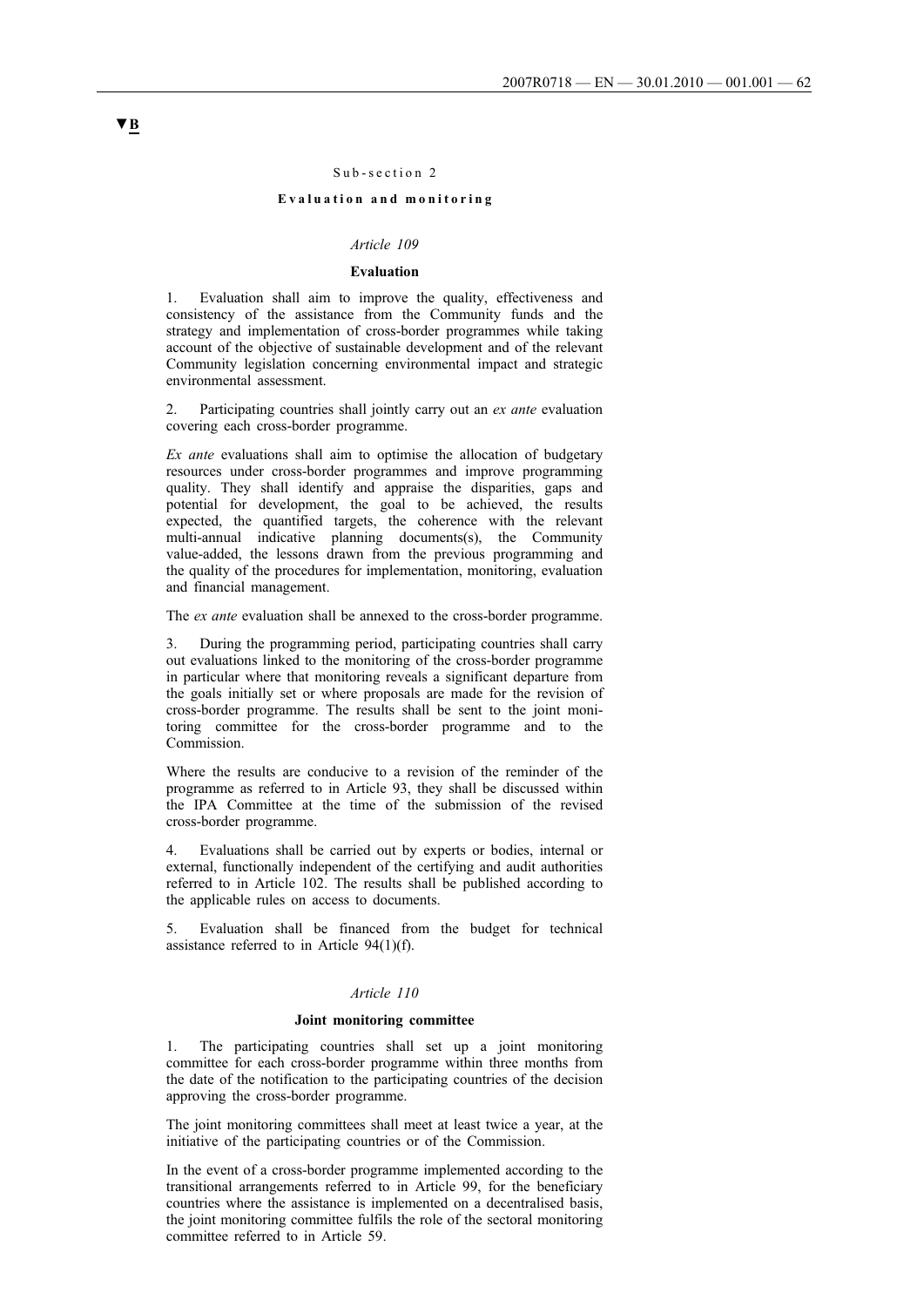2. Each joint monitoring committee shall draw up its rules of procedure within the institutional, legal and financial framework of the participating countries and in compliance with a joint monitoring committee mandate set out by the Commission, in order to exercise its missions in accordance with the present Regulation. It shall adopt them in agreement with the managing authority and, in the case of a programme implemented according to the transitional arrangements referred to in Article 99, in agreement with the national IPA coordinator(s) of the participating beneficiary country(ies).

3. The joint monitoring committee shall be chaired by a representative of one of the participating countries or the managing authority.

In deciding its composition in accordance with Article 102(3), the participating countries shall take due account of the provisions of Article 87.

4. The Commission shall participate in the work of the joint monitoring committee in an advisory capacity. A representative of the European Investment Bank and the European Investment Fund may participate in an advisory capacity for those cross-border programmes to which the European Investment Bank or the European Investment Fund makes a contribution.

5. The joint monitoring committee shall satisfy itself as to the effectiveness and quality of the implementation of the cross-border programme, in accordance with the following provisions:

- (a) it shall consider and approve the criteria for selecting the operations financed by the cross-border programme and approve any revision of those criteria in accordance with programming needs;
- (b) it shall periodically review progress made towards achieving the specific targets of the cross-border programme on the basis of documents submitted by the managing authority and, in the case of a programmes implemented according to the transitional arrangements referred to in Article 99, by the operating structures in the participating beneficiary countries;
- (c) it shall examine the results of implementation, particularly achievement of the targets set for each priority axis and the evaluations referred to in Article 57(4) and Article 109;
- (d) it shall consider and approve the annual and final reports on implementation referred to in Article 112 and, in the case of a programme implemented according to the transitional arrangements referred to in Article 99, it shall examine the reports referred to in Article 144;
- (e) it shall be informed of the annual control report, referred to in Article 105(1)(c) and, as applicable in the case of a programme implemented according to the transitional arrangements referred to in Article 99, of the annual audit activity report(s) referred to in Article 29(2)(b) first indent, and of any relevant comments the Commission may make after examining those reports;
- (f) it shall be responsible for selecting operations but may delegate this function to a steering committee reporting to it;
- (g) it may propose any revision or examination of the cross-border programme likely to make possible the attainment of the objectives referred to in Article 86(2) or to improve its management, including its financial management;
- (h) it shall consider and approve any proposal to amend the content of the cross-border programme.

### *Article 111*

#### **Arrangements for monitoring**

1. The managing authority and the joint monitoring committee shall ensure the quality of the implementation of the cross-border programme.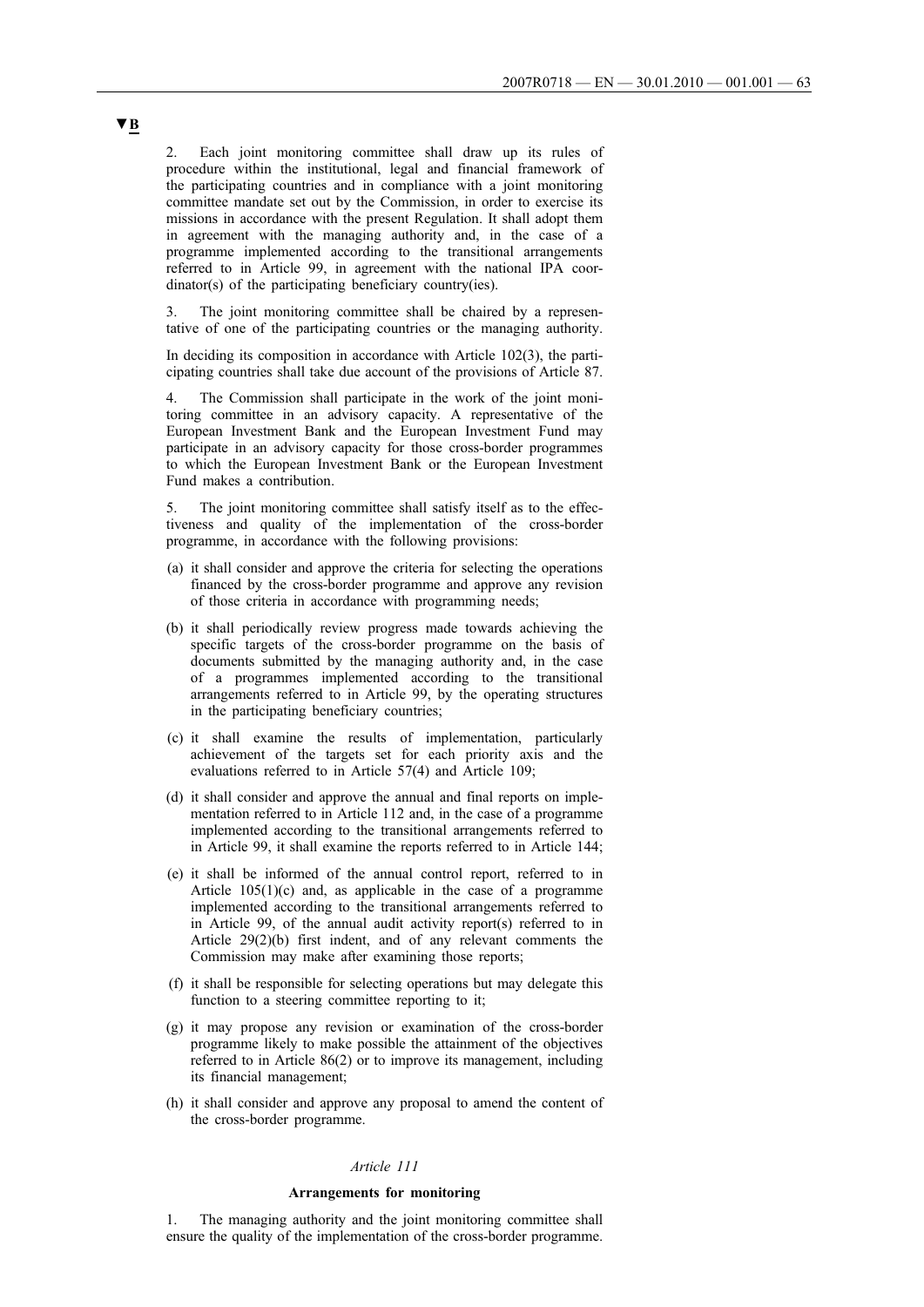2. The managing authority and the joint monitoring committee shall carry out monitoring by reference to financial indicators, as well as the indicators referred to in Article 94(1)(d).

3. Data exchange between the Commission and the authorities referred to in Article 102 for the purpose of monitoring shall be carried out electronically.

# *Article 112*

#### **Annual report and final report on implementation**

1. By 30 June each year at the latest, the managing authority shall submit to the Commission an annual report on the implementation of the cross-border programme approved by the joint monitoring committee. The first annual report shall be submitted in the second year following the adoption of the programme.

The managing authority shall submit a final report on the implementation of the cross border programme by **►M1** 31 March of the fifth year ◄ following the last budgetary commitment at the latest.

2. The reports referred to in paragraph 1 shall include the following information:

- (a) the progress made in implementing the cross-border programme and priorities in relation to their specific, verifiable targets, with a quantification, wherever and whenever they lend themselves to quantification, using the indicators referred to in Article 94(1)(d) at the level of the priority axis;
- (b) the financial implementation of the cross-border programme, detailing for each priority axis:

**▼M1**

(i) the expenditure paid out by the final beneficiary included in application for payments sent to the managing authority and the corresponding public contribution;

## **▼B**

- (ii) the total payments received from the Commission and quantification of the financial indicators referred to in Article 111(2); and
- (iii) the expenditure paid out by the body responsible for making payments to the beneficiaries;
- (c) the steps taken by the managing authority or the joint monitoring committee to ensure the quality and effectiveness of implementation, in particular:
	- (i) monitoring and evaluation measures, including data collection arrangements;
	- (ii) a summary of any significant problems encountered in implementing the cross-border programme and any measures taken, including the response to comments made under Article 113 where appropriate;
	- (iii) the use made of technical assistance;
- (d) the measures taken to provide information on and publicise the cross-border programme;
- (e) information about significant problems relating to the compliance with Community rules which have been encountered in the implementation of the cross-border programme and the measures taken to deal with them;
- (f) the use made of assistance which, following financial corrections as referred to in Article 138, has been made available to the managing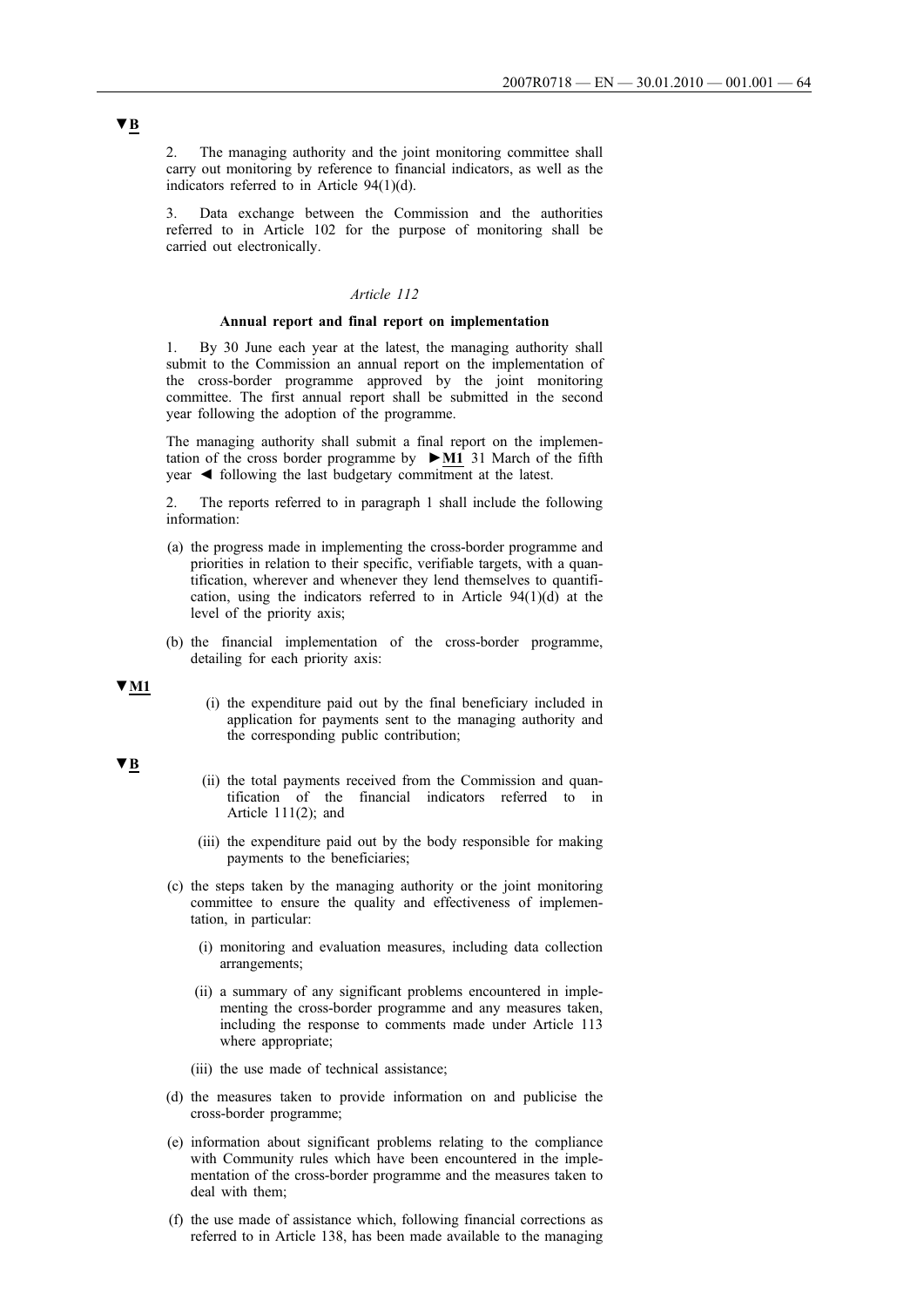authority or to another public authority during the period of implementation of the cross-border programme;

(g) in case of programmes implemented under the transitional arrangements referred to in Article 99, the progress made towards the implementation under shared management in the whole territory of the cross-border programme.

Where appropriate, the information referred to in points (a) to (g) of this paragraph may be provided in summary form.

Information referred to in points (c) and (f) need not be included if there has been no significant modification since the previous report.

3. The Commission shall inform the participating countries of its opinion on the content of an annual report on implementation submitted by the managing authority within three months from the date of receipt. For the final report on a cross-border programme, the time limit shall be a maximum of five months from the date of receipt of the report. If the Commission does not respond within the time limit laid down, the report shall be deemed to be accepted.

## *Article 113*

#### **Annual examination of programmes**

1. Every year, when the annual report on implementation referred to in Article 112 is submitted, the Commission and the managing authority shall examine the progress made in implementing the cross-border programme, the principal results achieved over the previous year, the financial implementation and other factors with a view to improving implementation.

Any aspects of the operation of the management and control system raised in the last annual control report, referred to in Article  $105(1)(c)(i)$ , may also be examined.

2. Following the examination referred to in paragraph 1, the Commission may make comments to the participating countries and the managing authority, which shall inform the joint monitoring committee thereof. The participating countries shall inform the Commission of the action taken in response to those comments.

## Sub-section 3

# **Responsibility of participating countries and of the Commission**

### *Article 114*

## **Management and control**

1. Participating countries shall be responsible for the management and control of cross-border programmes in particular through the following measures:

- (a) ensuring that management and control systems for cross-border programmes are set up in accordance with Articles 101 and 105 and function effectively;
- (b) preventing, detecting and correcting irregularities and recovering amounts unduly paid together with interest on late payments where appropriate. They shall notify these to the Commission, and keep the Commission informed of the progress of administrative and legal proceedings.

2. Without prejudice to the participating countries' responsibility for detecting and correcting irregularities and for recovering amounts unduly paid, the certifying authority shall ensure that any amount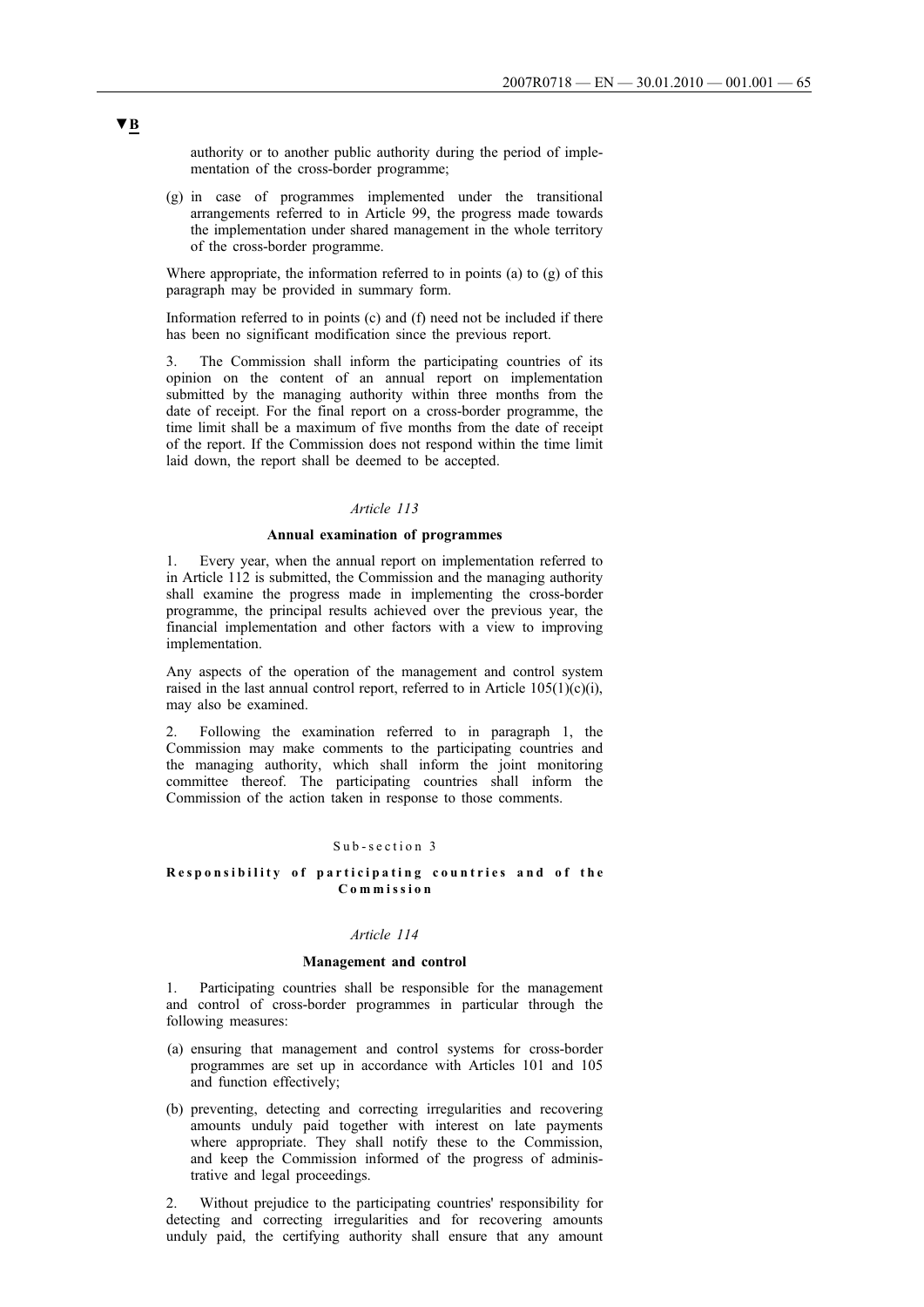paid as a result of an irregularity is recovered from the lead beneficiary. The final beneficiaries shall repay the lead beneficiary the amounts unduly paid in accordance with the agreement existing between them. If the lead beneficiary does not succeed in securing repayment from a final beneficiary, the participating country on whose territory the relevant final beneficiary is located shall reimburse the certifying authority the amount unduly paid to that final beneficiary.

### *Article 115*

#### **Description of management and control systems**

1. Before the payment of the pre-financing referred to in Article 128, the Member State on whose territory the managing authority is located shall submit to the Commission a description of the management and control systems, covering in particular the organisation and procedures of:

- (a) the managing and certifying authorities and intermediate bodies referred to in Article 102;
- (b) the audit authority and any other bodies carrying out audits under its responsibility as referred to in Article 102.

2. As regards the managing authority, the certifying authority and each intermediate body, the Member State referred to in paragraph 1 shall provide the Commission with the following information:

- (a) the description of the tasks entrusted to them;
- (b) the organisation chart of the body, the allocation of tasks between or within their departments, and the indicative number of posts allocated;
- (c) the procedures for selecting and approving operations;

#### **▼M1**

(d) the procedures by which final beneficiarie's applications for reimbursement are received, verified and validated, and the procedures by which payments to final beneficiaries are authorised, executed and entered in the accounts;

## **▼B**

- (e) the procedures by which statements of expenditure are drawn up, certified and submitted to the Commission;
- (f) reference to the written procedures established for the purposes of points  $(c)$ ,  $(d)$  and  $(e)$ ;
- (g) eligibility rules laid down by participating countries and applicable to the cross-border programme;
- (h) the system for keeping the detailed accounting records of operations under the cross-border programme.

3. As regards the audit authority and other bodies, the Member State referred to in paragraph 1 shall provide to the Commission the following information:

- (a) the description of their respective tasks and their interrelationship;
- (b) the organisation chart of the audit authority and of each of the bodies involved in carrying out audits concerning the cross-border programme, describing how their independence is ensured, the indicative number of posts attributed and the qualifications of the staff;
- (c) the procedures for monitoring the implementation of recommendations and corrective measures resulting from audit reports;
- (d) the procedure, where appropriate, for the supervision of the work of bodies involved in carrying out audits concerning the cross-border programme by the audit authority;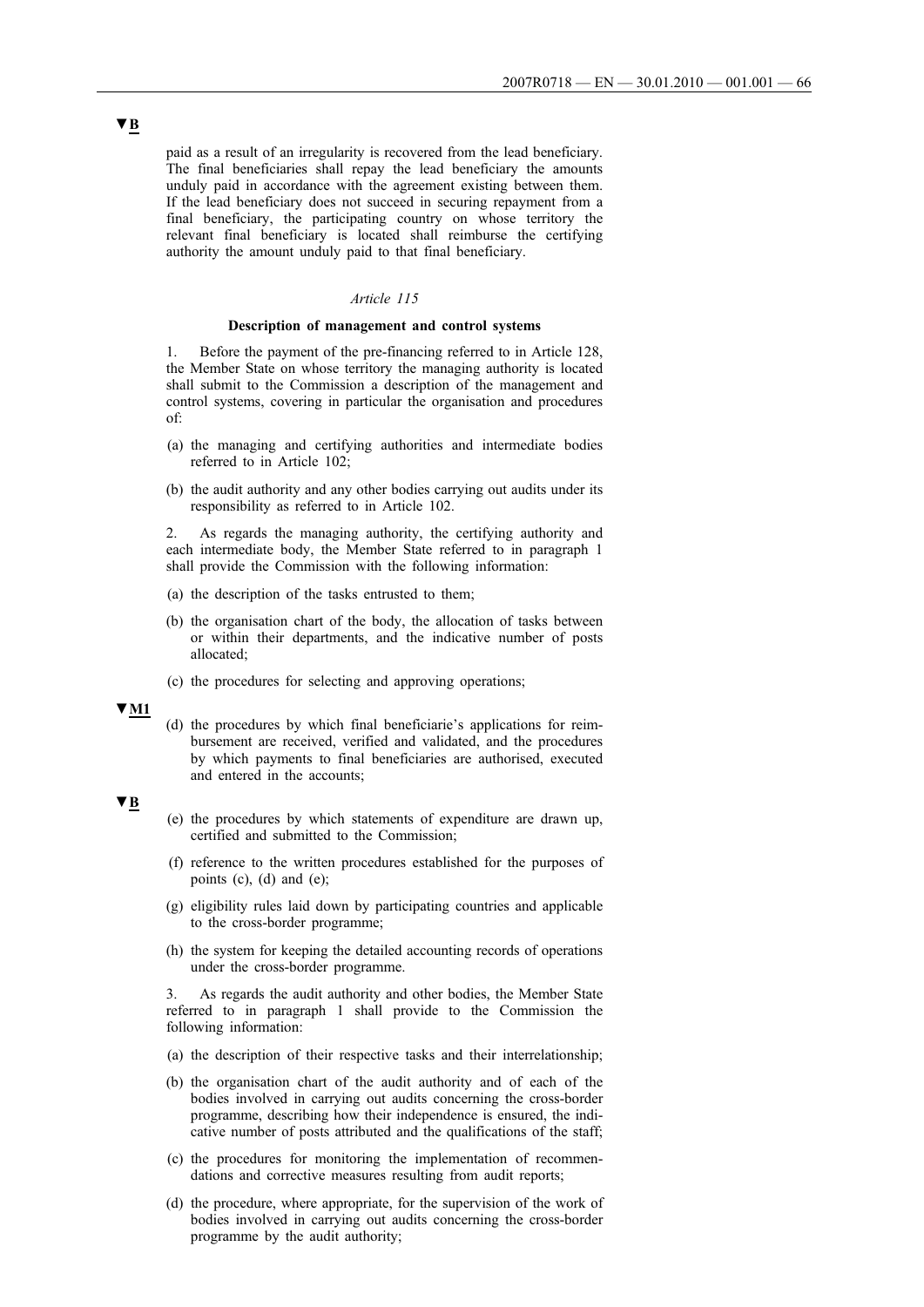(e) the procedures for the preparation of the annual control report and the closure declarations.

### *Article 116*

#### **Assessment of management and control systems**

1. The description referred to in Article 115 shall be accompanied by a report setting out the results of an assessment of the systems set up and giving an opinion on their compliance with Articles 101 and 105. If the opinion contains reservations, the report shall indicate the seriousness of the shortcomings. The participating country concerned shall inform the Commission of the corrective measures to be taken and the timetable for their implementation, and subsequently provide confirmation of the implementation of the measures and the withdrawal of the corresponding reservations.

2. The report and the opinion referred to in paragraph 1 are established by the audit authority or by a public or private body functionally independent of the managing and certifying authorities which shall carry out its work taking account of internationally accepted audit standards.

3. Where the management and control system concerned is essentially the same as that in place for assistance approved under Regulation (EC) No 1083/2006, account may be taken of the results of audits carried out by national and Community auditors in relation to that system for the purposes of establishing the report and opinion referred to in paragraph 1.

4. The report referred to in paragraph 1 shall be deemed to be accepted, and the pre-financing payment shall be made, in the following circumstances:

- (a) within two months of the date of receipt of the report when the opinion referred to above is without reservations and in the absence of observations by the Commission;
- (b) if the opinion contains reservations, upon confirmation to the Commission that corrective measures concerning key elements of the systems have been implemented, and the corresponding reservations withdrawn, and in the absence of observations by the Commission within two months of the date of confirmation.

#### *Article 117*

#### **Requirements at change over from transitional arrangements**

1. In the case of a cross-border programme implemented according to the transitional arrangements referred to in Article 99, when the participating countries are ready to switch to implementing modalities referred to in Article 98(1), they shall submit to the Commission a revised description of the management and control systems, accompanied by a revised report and opinion in accordance with Article 116(1).

Where the opinion contains reservations, the decision from the Commission modifying the programme may only be taken if the Commission has received confirmation that corrective measures concerning key elements of the systems have been implemented and the corresponding reservation withdrawn.

#### *Article 118*

#### **Conclusion and communication of arrangements between participating countries**

In addition to the information listed in Article 115(2) and (3), the description of the management and control system shall include the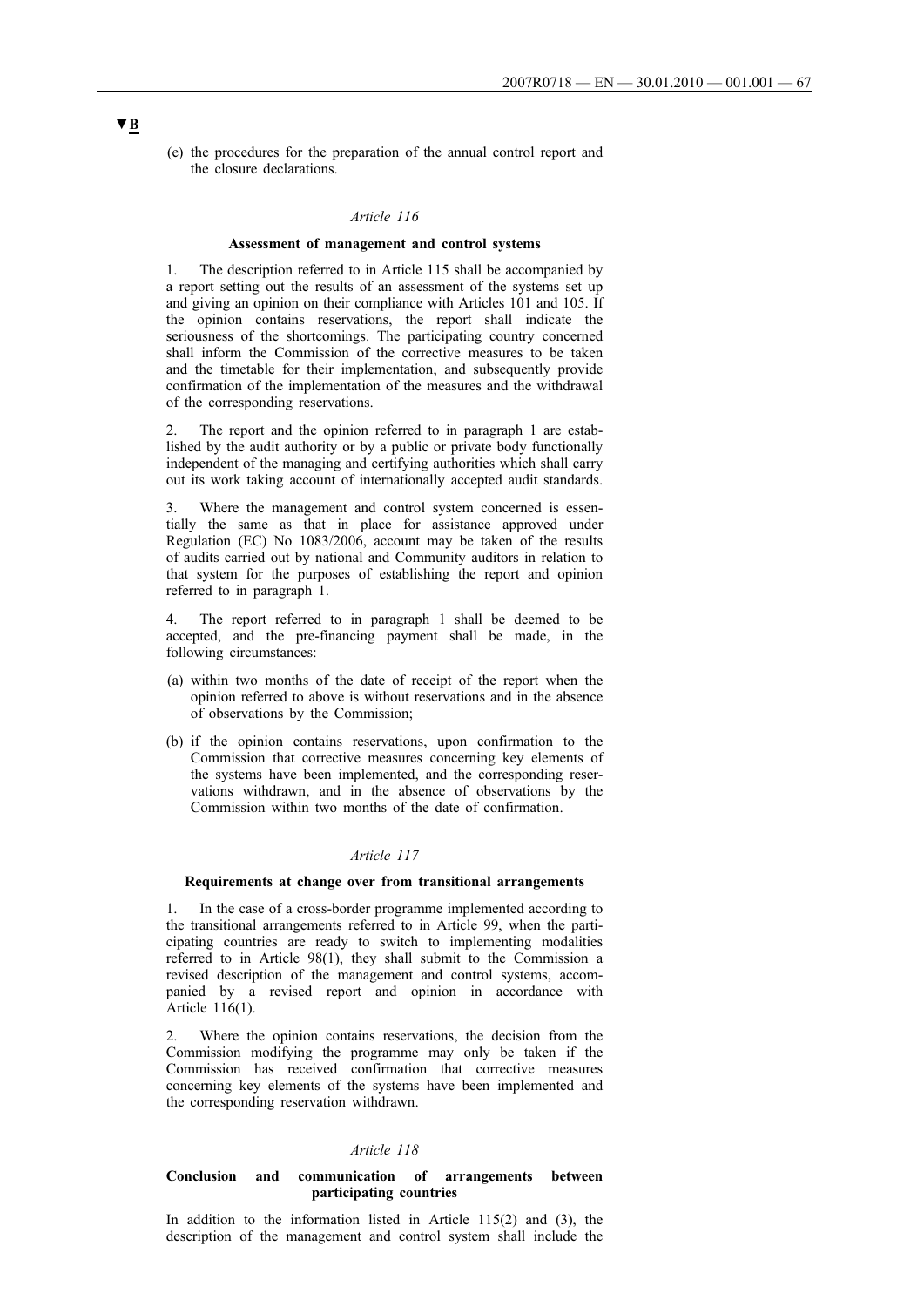arrangements agreed between participating countries to allow the managing authority, the certifying authority and the audit authority to exercise their duties arising from this Regulation and to ensure compliance by the participating countries with their obligations as regards the recovery of undue payments as set out in Article 114(2).

Those arrangements, together with the provisions concerning the rules and procedures for public procurements as referred to in Article 121, shall be included in a written agreement concluded between the participating countries and annexed to the description of the management and control systems referred to in Article 115.

# *Article 119*

#### **Responsibilities of the Commission**

1. The Commission shall satisfy itself, in accordance with the procedure laid down in Article 116, that the participating countries have set up management and control systems that comply with Articles 101 and 105 and, on the basis of the annual control reports and the annual opinion of the audit authority as referred to in Article  $105(1)(c)$  and its own audits, that the systems function effectively during the period of implementation of the cross-border programmes.

2. Without prejudice to audits carried out by participating countries, Commission officials or authorised Commission representatives may carry out on the spot audits to verify the effective functioning of the management and control systems, which may include audits on operations included in cross-border programmes, with a minimum of ten working days' notice, except in urgent cases. Officials or authorised representatives of the participating countries may take part in such audits.

Commission officials or authorised Commission representatives, duly empowered to carry out on-the-spot audits, shall have access to the books and all other documents, including documents and metadata drawn up or received and recorded on an electronic medium, relating to expenditure financed by Community funds.

Those powers of audit shall not affect the application of national provisions which reserve certain acts for agents specifically designated by national legislation.

3. The Commission may require a participating country to carry out an on-the-spot audit to verify the effective functioning of the systems or the correctness of one or more transactions. Commission officials or authorised Commission representatives may take part in such audits.

## *Article 120*

#### **Cooperation with the audit authorities**

The Commission and the audit authorities of cross-border programmes shall cooperate to coordinate their respective audit plans and audit methods and shall immediately exchange the results of audits carried out on management and control systems in order to make the best possible use of resources and to avoid unjustified duplication of work.

The Commission and the audit authorities shall meet on a regular basis, and at least once a year unless otherwise agreed between them, in order to examine together the annual control report and opinion presented under Article 105 and to exchange views on other issues relating to the improvement of the management and control of the cross-border programmes.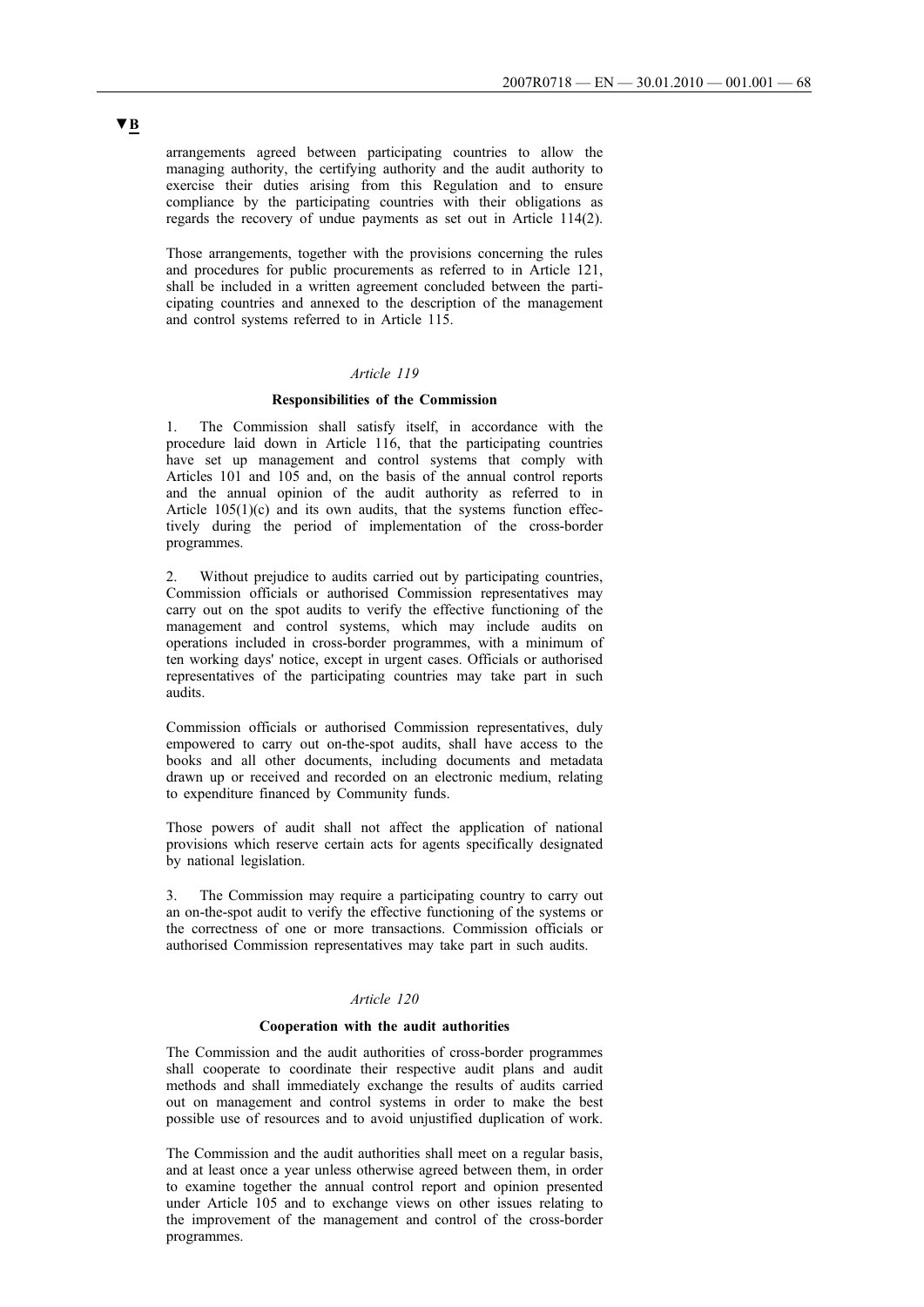### *Article 121*

## **Procurement**

# **▼M1**

1. For the award of service, supply and work contracts, the procurement procedures shall follow the provisions of Chapter 3 of Part 2, Title IV of Regulation (EC, Euratom) No 1605/2002 and Chapter 3 of Part 2, Title III of Regulation (EC, Euratom) No 2342/2002, as well as Commission Decision C(2007) 2034 on the rules and procedures applicable to service, supply and work contracts financed by the general budget of the European Communities for the purposes of cooperation with third countries, with the exclusion of Section II.8.2.

Those provisions shall apply in the whole area of the cross-border programme, both on the Member State's and on the beneficiary countries' territory.

# **▼B**

The provisions under paragraph 1 shall be included in the written agreement concluded between the participating countries as referred to in Article 118.

In the case of cross-border programmes implemented under transitional arrangements referred to in Article 99, paragraph 1 shall not apply to the part of programme implemented in the Member States' territory unless otherwise decided by the participating Member States.

#### Sub-section 4

#### **Financial management**

# *Article 122*

#### **Common rules for payments**

Payments by the Commission of the contribution from the Community funds shall be made in accordance with the budget appropriations. Each payment shall be posted to the earliest open budget commitments.

2. Payments shall take the form of pre-financing, interim payments and payment of the final balance. They shall be made to the body designated by the participating countries.

3. At the latest by 30 April each year, the certifying authority shall send the Commission a provisional forecast of its likely payment applications for the current financial year and the subsequent financial year.

4. All exchanges concerning financial transactions between the Commission and the authorities and bodies designated by the participating countries shall be made by electronic means. In cases of *force majeure*, and in particular of malfunction of the common computerised system or a lack of a lasting connection, the certifying authority may forward the statement of expenditure and the payment application in hard copy.

### *Article 123*

### **Common rules for calculating interim payments and payments of the final balance**

Interim payments and payments of the final balance shall be calculated by applying the co-financing rate for each priority axis to the eligible expenditure mentioned under that priority axis in each statement of expenditure certified by the certifying authority.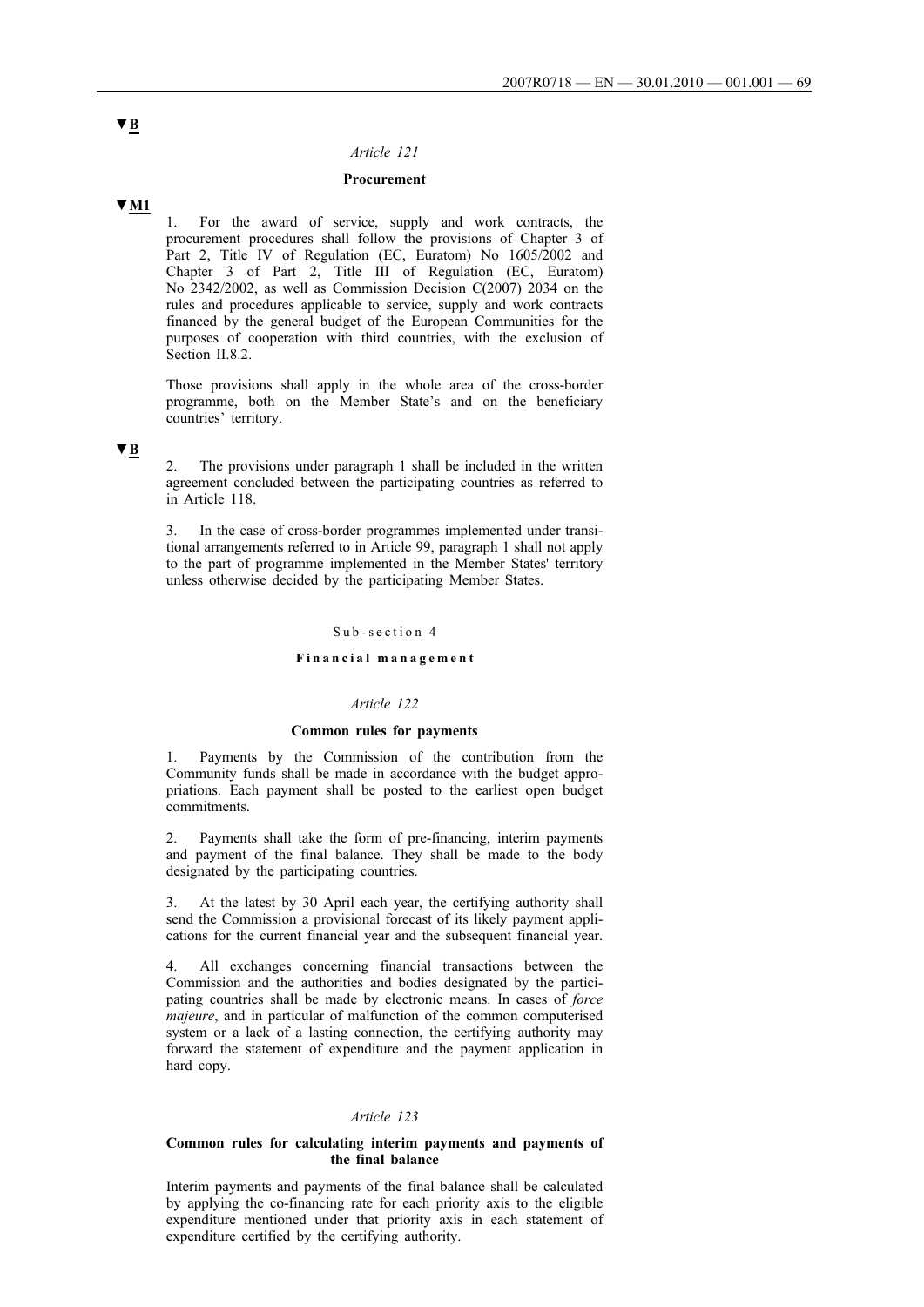However, the Community contribution through the interim payments and payments of the final balance shall not be greater than the public contribution and the maximum amount of assistance from the Community funds for each priority axis as laid down in the decision of the Commission approving the cross-border programme.

## *Article 124*

## **Statement of expenditure**

All statements of expenditure shall include, for each priority axis, the total amount of eligible expenditure, in accordance with Article 89 paid by final beneficiaries in implementing the operations and the corresponding public expenditure paid or due to be paid to the final beneficiaries according to the conditions governing the public expenditure. Expenditure paid by final beneficiaries shall be justified by receipted invoices or accounting documents of equivalent probative value.

# **▼M1**

Where the contribution from the Community funds is calculated with reference to public expenditure as provided for in Article 90(2), any information on expenditure other than public expenditure shall not affect the amount due as calculated on the basis of the payment request.

# **▼B**

# *Article 125*

# **Accumulation of pre-financing and of interim payments**

The provisions laid down in Article 40(5) apply *mutatis mutandis*.

# **▼M1**

### *Article 126*

#### **Wholeness of payment to final beneficiaries**

The provisions laid down in Article 40(9) apply *mutatis mutandis*.

# **▼B**

## *Article 127*

#### **Use of the euro**

1. Amounts set out in the submitted cross-border programmes of the participating countries, certified statements of expenditure, payment application and expenditure mentioned in the annual and final report on implementation shall be denominated in euro.

2. Commission decisions on cross-border programmes, Commission commitments and payments, shall be denominated and carried out in euro.

3. Lead beneficiaries for projects involving final beneficiaries in participating countries which have not adopted the euro as their currency on the date of the payment application shall convert into euro the amounts of expenditure incurred in national currency.

# **▼M1**

The amount shall be converted into euro using the monthly accounting exchange rate of the Commission in the month in which the expenditure was submitted by the final beneficiary to the controllers referred to in Article 108. This rate shall be published electronically by the Commission each month.

# **▼B**

4. When the euro becomes the currency of a participating country, the conversion procedure set out in paragraph 3 shall continue to apply to all expenditure recorded in the accounts by the certifying authority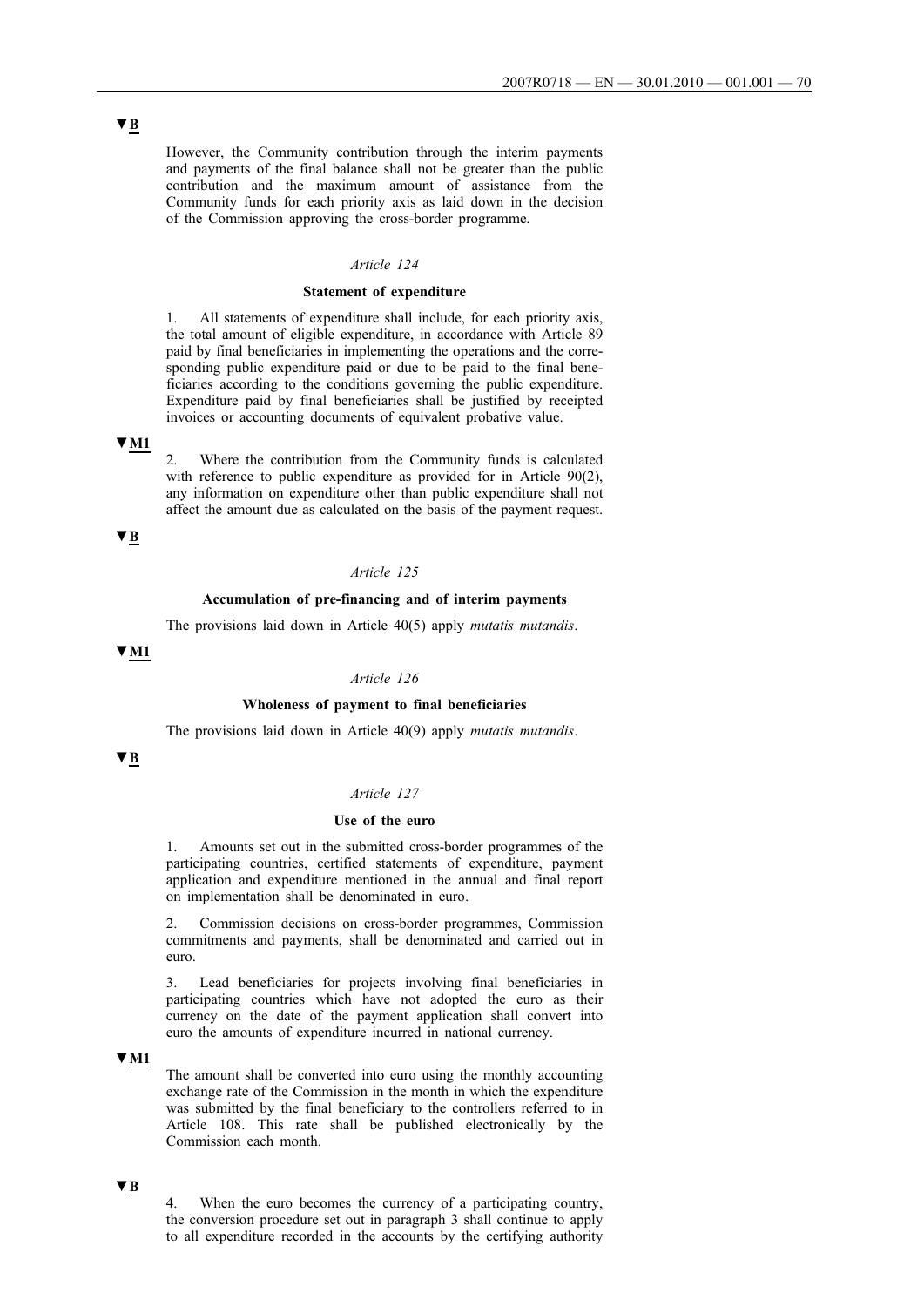before the date of entry into force of the fixed conversion rate between the national currency and the euro.

## *Article 128*

# **Pre-financing**

1. Following the Commission decision approving the cross-border programme, and upon acceptance of the report referred to in Article 116, a single pre-financing amount shall be paid by the Commission to the body designated by the participating countries.

The pre-financing amount shall amount to **►M1** 50 % ◄ of the first three budgetary commitments to the programme.

The pre-financing amount may be paid in two instalments, where necessary with regard to the availability of budgetary commitment.

2. The total amount paid as pre-financing shall be reimbursed to the Commission by the body designated by the participating countries if no payment application under the cross-border programme is sent within twenty-four months of the date on which the Commission pays the first instalment of the pre-financing amount.

# *Article 129*

# **Interest**

The provisions laid down in Article 36 apply *mutatis mutandis*.

#### *Article 130*

#### **Clearance**

The amount paid as pre-financing shall be totally cleared from the Commission accounts when the cross-border programme is closed in accordance with Article 133.

#### *Article 131*

#### **Acceptability of applications for interim payments**

1. Each interim payment made by the Commission shall be subject to the following conditions being met:

- (a) the Commission must have been sent a payment application and a statement of expenditure in accordance with Article 124;
- (b) no more than the maximum amount of assistance from the Community funds as laid down in the decision of the Commission approving the cross-border programme has been paid by the Commission during the whole period for each priority axis;
- (c) the managing authority must have sent the Commission the most recent annual implementation report in accordance with Article 112;
- (d) the absence of a reasoned opinion by the Commission in respect of an infringement under Article 226 of the Treaty, as regards the operation(s) for which the expenditure is declared in the payment application in question.

2. If one or more of the conditions referred to in paragraph 1 are not met, the participating countries and the certifying authority shall be informed by the Commission within a deadline of one month so that the necessary steps can be taken to remedy the situation.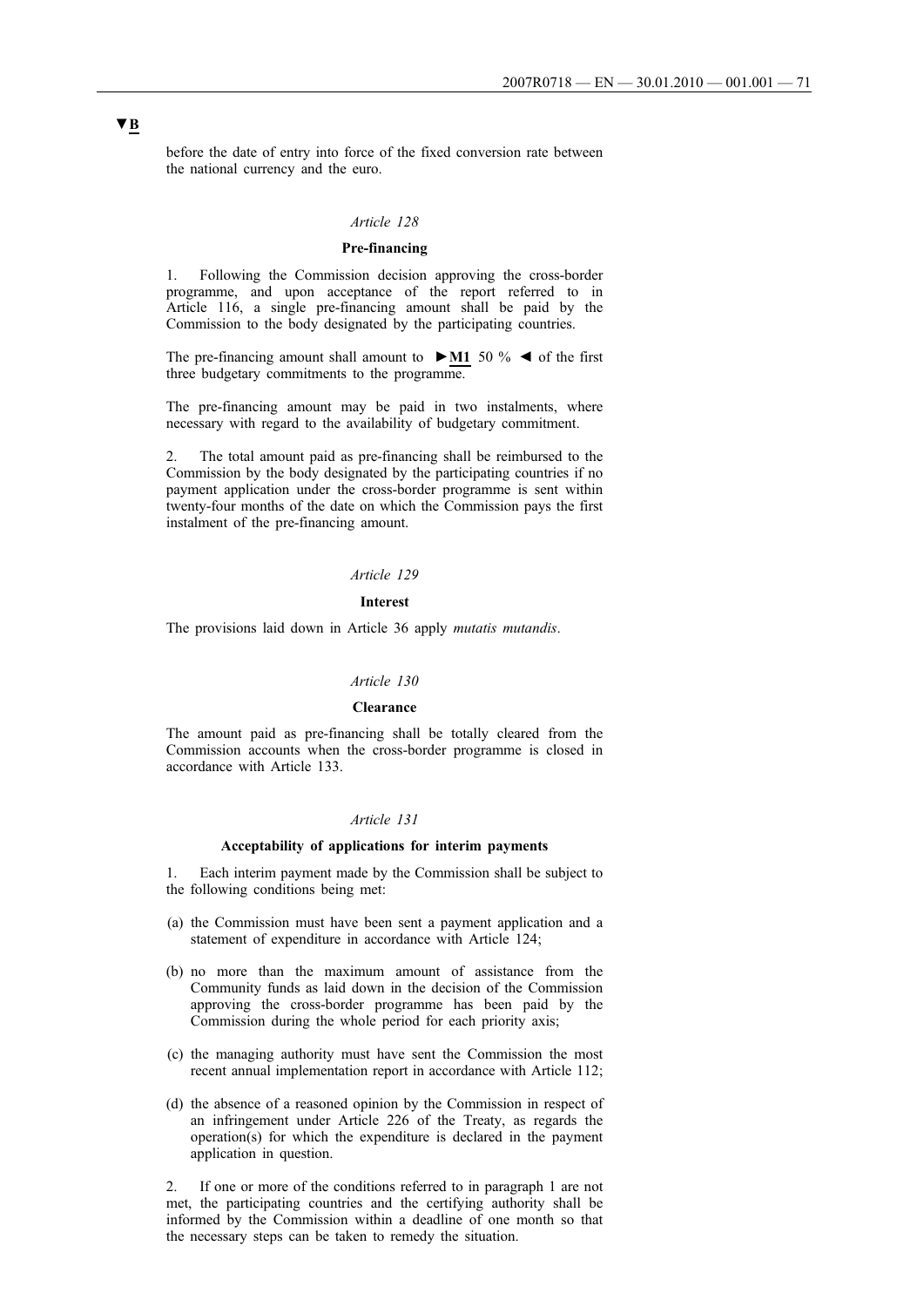#### *Article 132*

## **Date of presentation of applications for interim payment and payment delays**

1. The certifying authority shall send requests for interim payments for each cross-border programme to the Commission, as far as possible, on three separate occasions a year. For a payment to be made by the Commission in the current year, the latest date on which a payment application shall be submitted is 31 October.

2. Subject to available funding, and the absence of a suspension of payments in accordance with Article 136, the Commission shall make the interim payment no later than two months after the date on which a payment application meeting the above conditions referred to in Article 131 is registered with the Commission.

# *Article 133*

#### **Conditions for the payment of the final balance**

- 1. The Commission shall pay the final balance provided that:
- (a) the certifying authority has sent a payment application comprising the following documents by 31 March of the fifth year following the last budgetary commitment:
	- (i) an application for payment of the final balance and a statement of expenditure in accordance with Article 124;
	- (ii) the final implementation report for the cross-border programme, including the information set out in Article 112;
	- (iii) a closure declaration referred to in Article  $105(1)(d)$ ; and
- (b) there is no reasoned opinion by the Commission in respect of an infringement under Article 226 of the Treaty, as regards the operation(s) for which the expenditure is declared in the payment application in question.

2. Failure to send any of the documents referred to in paragraph 1 to the Commission shall automatically result in the de-commitment of the final balance, in accordance with Article 137.

3. The Commission shall inform the participating countries of its opinion on the content of the closure declaration within five months of the date of its receipt.

The closure declaration shall be deemed to be accepted in the absence of observations by the Commission within a deadline of five months.

4. Subject to available funding, the Commission shall pay the final balance within forty-five days from the later of the following dates:

- (a) the date on which it accepts the final report in accordance with Article 112; and
- (b) the date on which it accepts the closure declaration.

5. Without prejudice to paragraph 6, the balance of the budgetary commitment shall be de-committed twelve months following the payment of the final balance. The cross-border programme is considered closed as soon as one of the following events occurs:

- (a) the payment of the final balance determined by the Commission on the basis of the documents referred to in paragraph 1;
- (b) the sending of a debit note for sums unduly paid by the Commission to the participating countries in respect of the cross-border programme;
- (c) the de-commitment of the final balance of the budgetary commitment.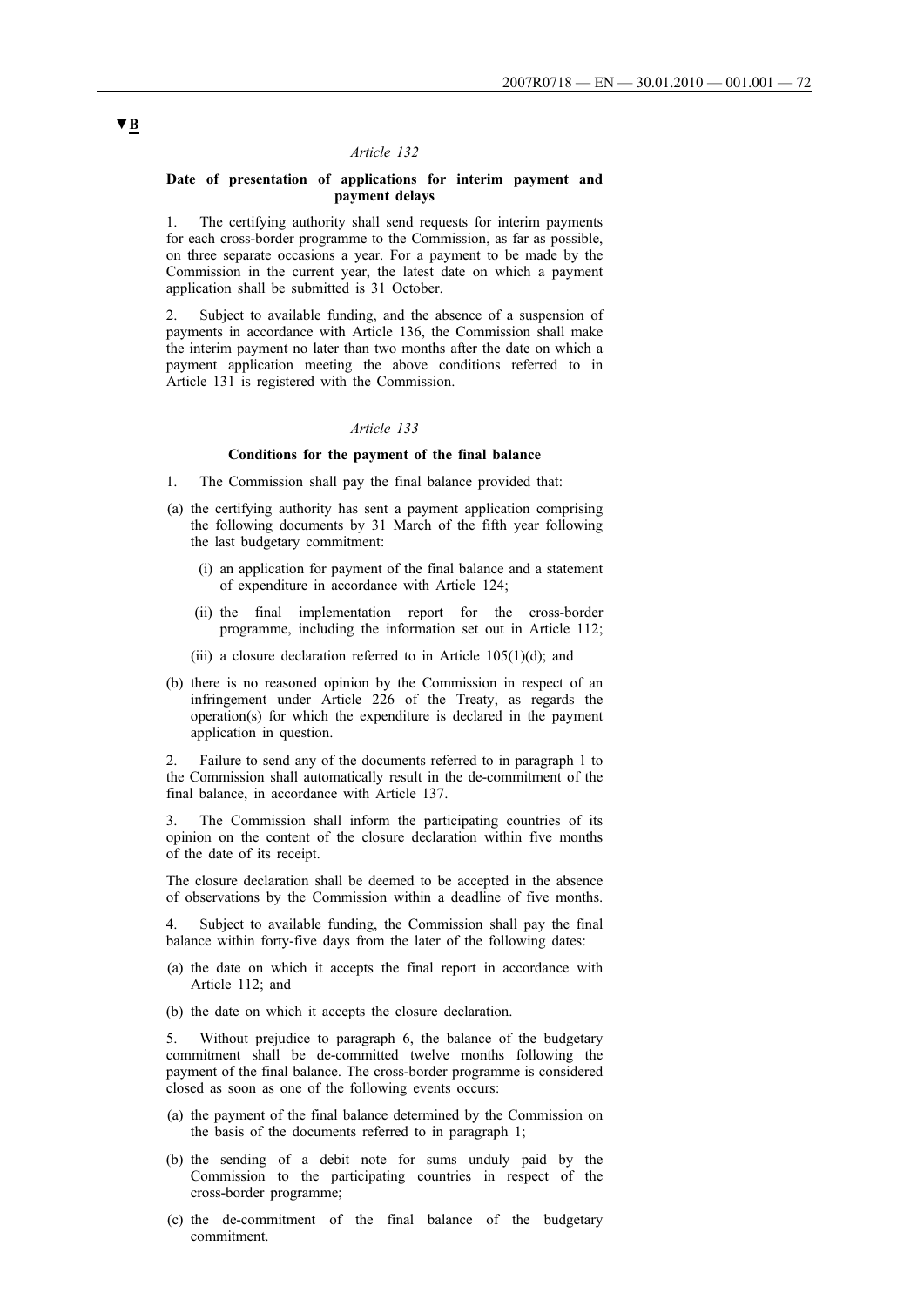The Commission shall inform the participating countries about the date of the closure of the cross-border programme within a deadline of two months.

6. Notwithstanding the results of any audits performed by the Commission or the European Court of Auditors, the final balance paid by the Commission for the cross-border programme can be amended within nine months of the date on which it is paid or, where there is a negative balance to be reimbursed by the participating countries, within nine months of the date on which the debit note is issued. Such amendment of the balance shall not affect the date of the closure of the cross-border programme as set out in paragraph 5.

### *Article 134*

### **Availability of documents**

1. Without prejudice to the rules governing State aid under Article 87 of the Treaty, the managing authority shall ensure that all the supporting documents regarding expenditure and audits on the cross-border programme concerned are kept available for the Commission and the Court of Auditors for a period of three years following the closure of a cross-border programme as defined in Article 133(5).

This period shall be interrupted either in the case of legal proceedings or at the duly motivated request of the Commission.

2. The documents shall be kept either in the form of the originals or in versions certified to be in conformity with the originals on commonly accepted data carriers.

3. The managing authority shall keep a record of the bodies holding the original supporting documents relating to expenditure and checks, comprising:

- (a) documents relating to specific expenditure incurred and declared payments made under the assistance and required for a sufficient audit trail including documents constituting proof of the actual delivery of products or services co-financed;
- (b) reports and documents relating to checks carried out by the bodies referred to in Article 102.

4. The managing authority shall ensure that the documents referred to in paragraph 1 are made available for inspection by, and extracts or copies thereof are supplied to, persons and bodies entitled thereto, including at least authorised staff of the managing authority, certifying authority, intermediate bodies and audit authority and authorised officials of the Community and their authorised representatives.

The following at least shall be considered as commonly accepted data carriers as referred to in paragraph 2:

- (a) photocopies of original documents;
- (b) microfiches of original documents;
- (c) electronic versions of original documents;
- (d) documents existing in electronic version only.

6. The procedure for certification of conformity of documents held on commonly accepted data carriers with the original document shall be laid down by the national authorities and shall ensure that the versions held comply with national legal requirements and can be relied on for audit purposes.

7. Where documents exist in electronic version only, the computer systems used must meet accepted security standards that ensure that the documents held comply with national legal requirements and can be relied on for audit purposes.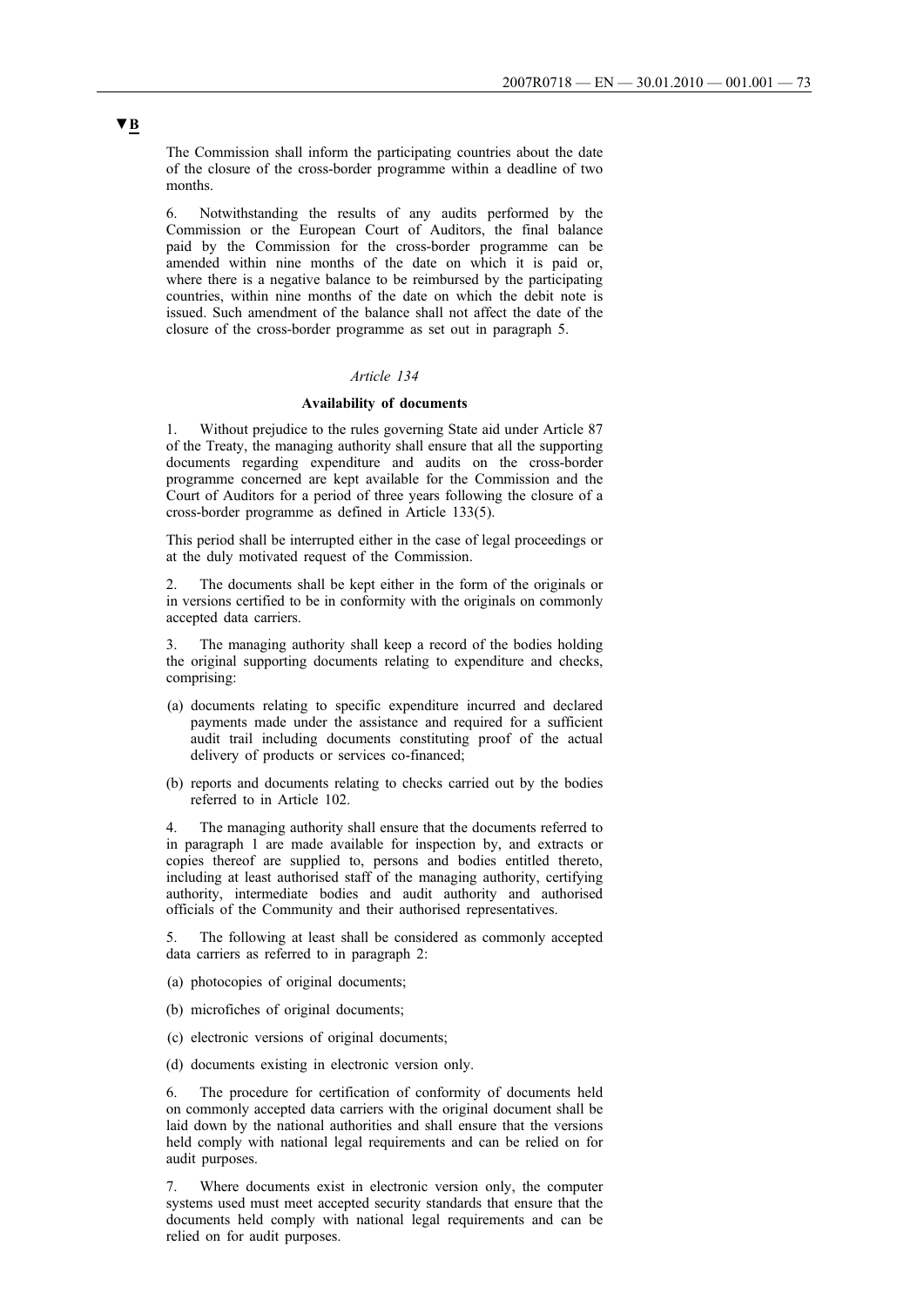### *Article 135*

## **Interruption of the payment deadline**

1. The payment deadline may be interrupted by the authorising officer by delegation within the meaning of Regulation (EC, Euratom) No 1605/2002 for a maximum period of six months if:

- (a) in a report of a national or Community audit body there is evidence to suggest a significant deficiency in the functioning of the management and control systems;
- (b) the authorising officer by delegation has to carry out additional verifications following information coming to his attention alerting him that expenditure in a certified statement of expenditure is linked to a serious irregularity which has not been corrected.

2. The participating countries and the certifying authority shall be informed immediately of the reasons for the interruption. The interruption shall be ended as soon as the necessary measures have been taken by the participating countries.

### *Article 136*

#### **Suspension of payments**

1. All or part of the interim payments at the level of priority axes or programmes may be suspended by the Commission where:

- (a) there is a serious deficiency in the management and control system of the programme which affects the reliability of the procedure for certification of payments and for which corrective measures have not been taken; or
- (b) expenditure in a certified statement of expenditure is linked to a serious irregularity which has not been corrected; or
- (c) there is a serious breach by participating countries of their obligations under Article 114.

2. The Commission may decide to suspend all or part of interim payments after having given the participating countries the opportunity to present their observations within a period of two months.

3. The Commission shall end suspension of all or part of interim payments when the participating countries have taken the necessary measures to enable the suspension to be lifted. Where the required measures have not been taken by the participating countries, the Commission may adopt the decision to cancel all or part of the Community contribution to the cross-border programme, in accordance with Article 138.

### *Article 137*

#### **Automatic de-commitment**

Automatic and final de-commitment of any portion of the budgetary commitment for a cross-border programme shall follow the rules laid down in paragraph 3 of Article 166 of Regulation (EC, Euratom) No 1605/2002.

#### *Article 138*

### **Financial corrections and irregularities**

1. For the purpose of financial corrections, the relevant provisions contained in Articles 98, 99, 100, 101 and 102 of Regulation (EC) No 1083/2006 shall apply *mutatis mutandis*.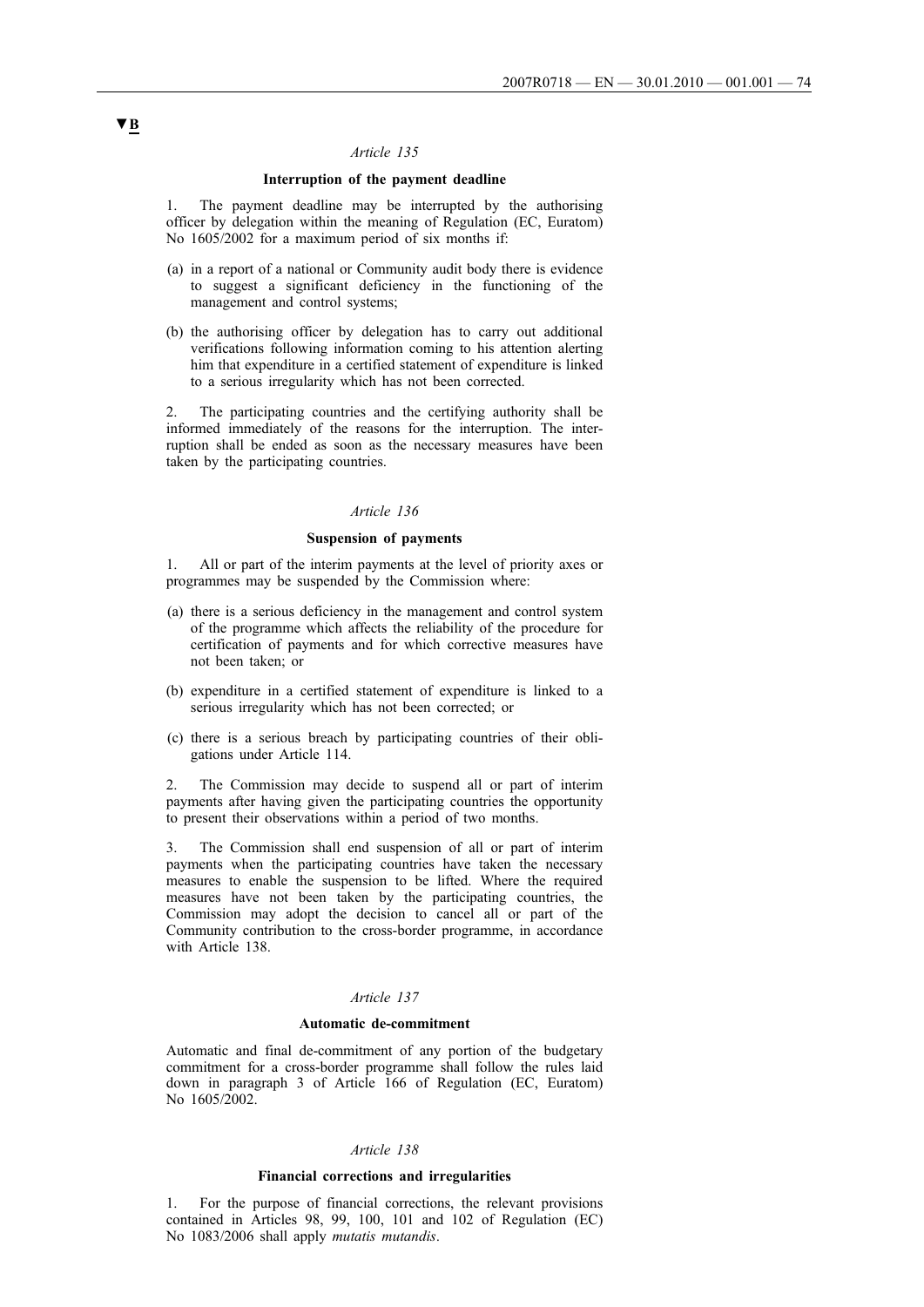2. For the purposes of irregularities, the relevant provisions contained in Articles 27 to 34 of Commission Regulation (EC) No  $1828/2006$  (<sup>1</sup>) setting out the rules for the implementation of Regulation (EC) No 1083/2006 and of Regulation (EC) No 1080/2006 of the European Parliament and of the Council shall apply *mutatis mutandis*.

## Section 3

## **Cross-border programmes among beneficiary countries**

#### Sub-section 1

## **Management and control systems**

### *Article 139*

### **Structures and authorities**

1. For each cross-border programme, each participating beneficiary country shall establish an operating structure for the part of the programme relating to the country concerned.

2. The duties of the operating structures shall include the preparation of the cross-border programmes in accordance with Article 91.

3. The operating structures of the participating beneficiary countries shall cooperate closely in the programming and implementation of the relevant cross-border programme.

4. For each cross-border programme among beneficiary countries, the relevant operating structures shall set up a joint technical secretariat to assist the operating structures and the joint monitoring committee referred to in Article 142 in carrying out their respective duties.

The joint technical secretariat may have antennae established in each participating countries.

5. In the event of decentralised management, the functions and responsibilities of the operating structures shall be, *mutatis mutandis,* those listed in Article 28. In addition, the following provisions shall apply:

- (a) The operating structures in each participating beneficiary country shall include one implementing agency which shall be established within the national administration or under its direct control.
- (b) The national authorising officer in each participating beneficiary country shall, after consulting the national IPA coordinator, designate a programme authorising officer to head the implementing agency.

The programme authorising officers shall be officials of the State administration of the beneficiary countries. He shall be responsible for the activities carried out by the implementing agency.

**▼M1**

(c) For the part of the cross-border programme concerning the respective country, the implementing agency shall undertake tendering, contracting, payments, accounting and financial reporting of the procurement of services, supplies and works and contracting, payments, accounting and financial reporting of grants.

**▼B**

Where relevant, the provisions laid down in Article 76 shall apply *mutatis mutandis*.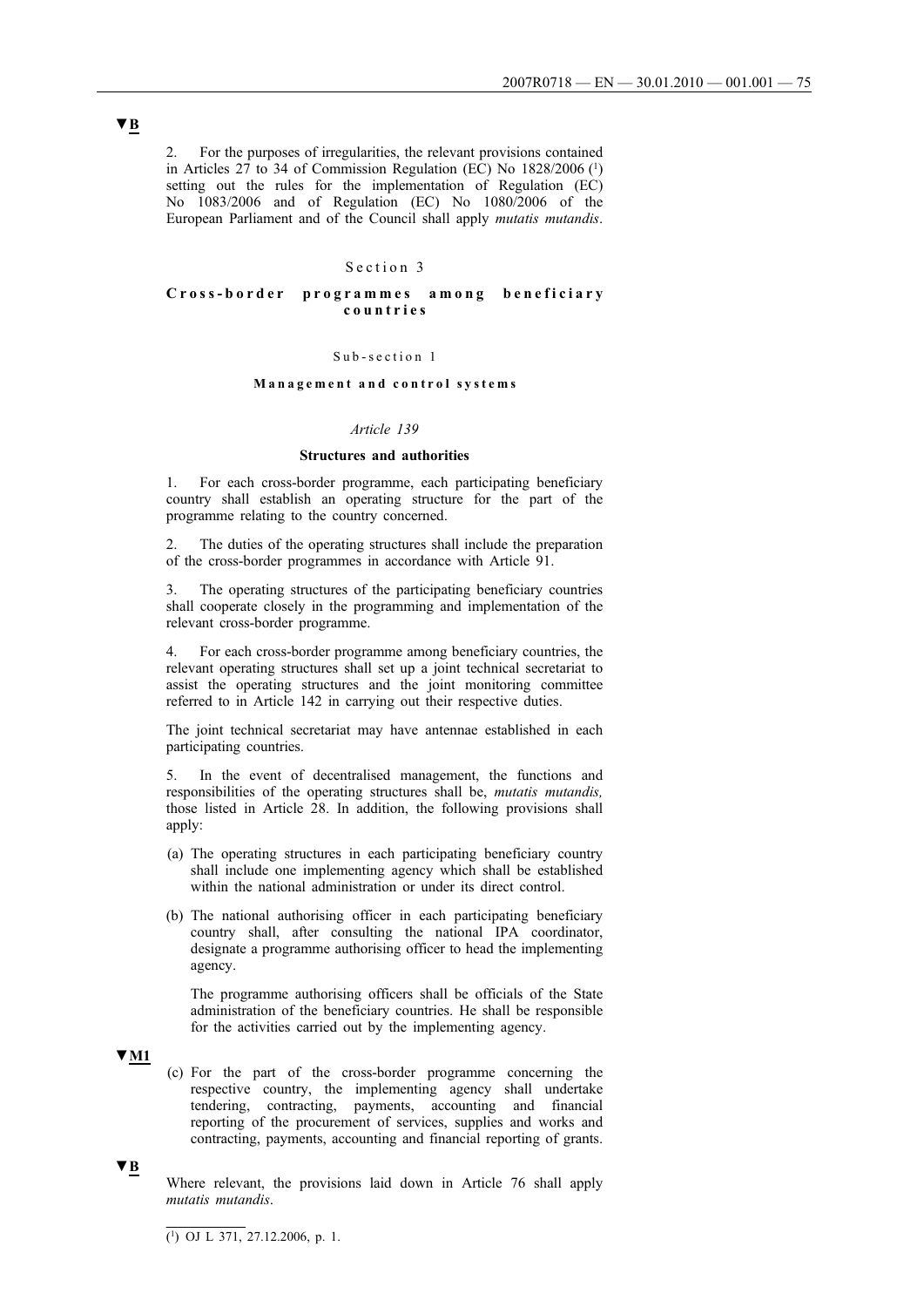6. In the event of centralised management, functions and responsibilities of the operating structures shall be defined in the relevant cross-border programmes.

# **▼B**

## *Article 140*

## **Role of the Commission in the selection of operations**

1. In the event of centralised management, the Commission shall:

**▼M1**

(a) approve the criteria for selecting the operations financed by the cross-border programme including those operations identified outside calls for proposals as referred to in Article 95(1);

**▼B**

- (b) endorse the calls for proposals and their application packs (Guidelines for applicants) prior to publication;
- (c) where relevant, endorse the composition of a steering committee entrusted with the selection of operations;
- (d) formally confirm the operations selected by the joint monitoring committee referred to in Article 142. In all cases, the Commission shall retain the right of final approval of an operation selected for financing.

2. In the event of decentralised management, the Commissions' right to exercise *ex ante* control of the selection of operations shall be defined in the Commission decision on conferral of management in accordance with Article 14(3).

### Sub-section 2

### **Evaluation and monitoring**

#### *Article 141*

## **Evaluation**

Article 109 shall apply *mutatis mutandis*. However, in the event of centralised management, the evaluations referred to in Article 109(3) shall be carried out under the responsibility of the Commission. In that event, the provisions referred to in Article 109(4) and Article 109(5) do not apply.

In the case of cross-border programmes among beneficiary countries, the need to carry out the *ex ante* evaluation referred to in Article 109(2) shall be decided by the Commission in agreement with the participating beneficiary countries, taking into consideration the Community funds allocated to the programme and in accordance with the proportionality principle. The *ex ante* evaluation may be carried out with the support of the Commission.

### **▼M1**

In the event of decentralised management, the Commission may perform any ad-hoc evaluations it deems necessary.

## **▼B**

## *Article 142*

### **Joint monitoring committee**

1. In the case of cross–border programmes among themselves, the participating beneficiary countries shall set up a joint monitoring committee for each cross-border programme. This joint monitoring committee fulfils the role of the sectoral monitoring committee

# **▼M1**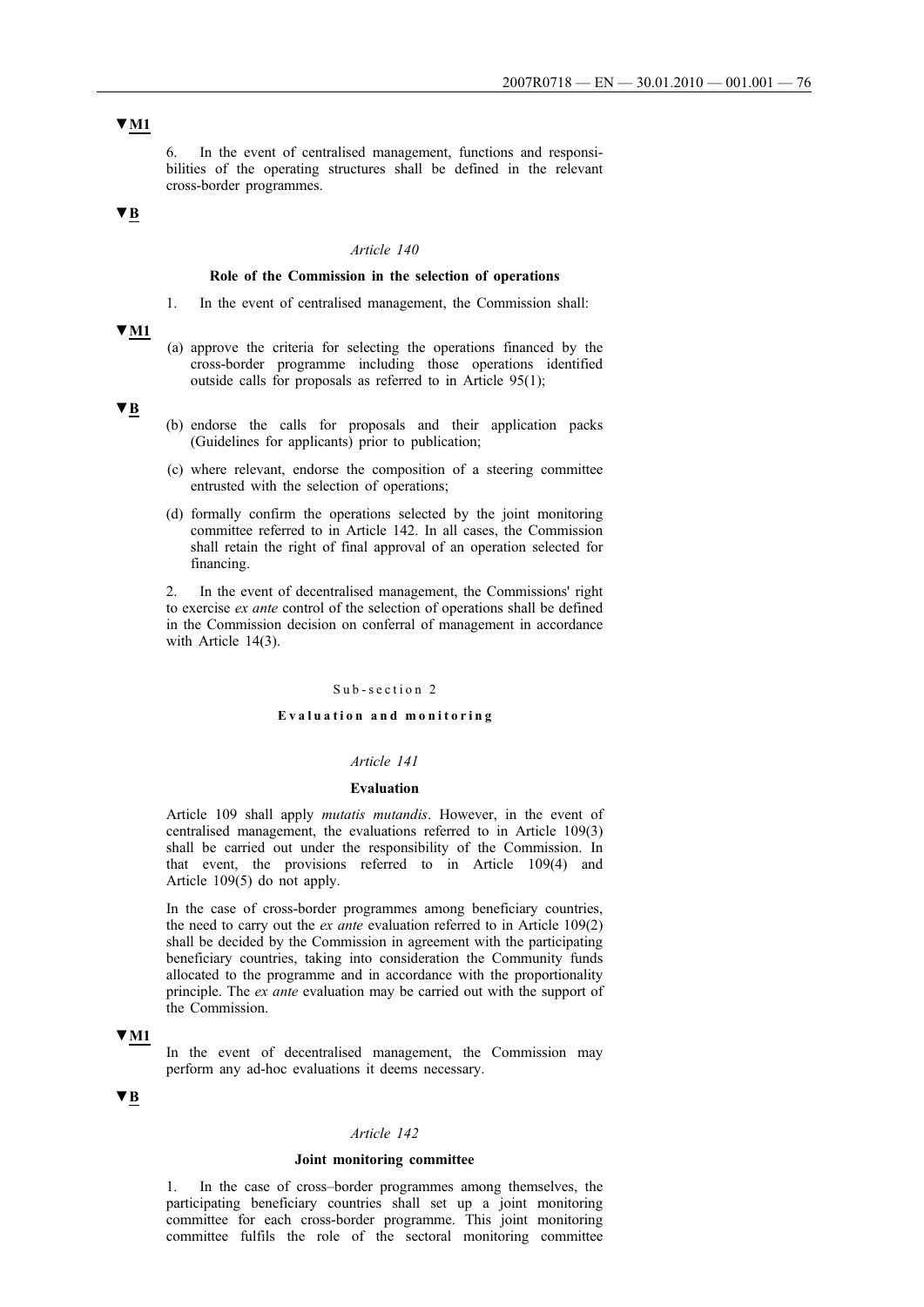referred to in Article 59. By way of derogation from Article 59(1), the joint monitoring committee shall be set up within three months after the entry into force of the first financing agreement relating to the programme.

The joint monitoring committees shall meet at least twice a year, at the initiative of the participating countries or of the Commission.

Each joint monitoring committee shall draw up its rules of procedures in compliance with a joint monitoring committee mandate set out by the Commission and within the institutional, legal and financing framework of the participating countries concerned, in order to exercise its mission in accordance with the present Regulation. It shall adopt these rules of procedures.

3. The joint monitoring committee shall be chaired by a representative of one of the participating countries.

Each participating country shall appoint its representatives, including representatives of the operating structure responsible for the programme, to sit on the joint monitoring committee. With regards to the composition of the joint monitoring committee, due account shall be taken of provisions of Article 87.

4. The Commission shall participate in the work of the joint monitoring committee in an advisory capacity.

5. The joint monitoring committee shall satisfy itself as to the effectiveness and quality of the implementation of the cross-border programme, in accordance with the following provisions:

- (a) it shall consider and approve the criteria for selecting the operations financed by the cross-border programme and approve any revision of those criteria in accordance with programming needs;
- (b) it shall periodically review progress made towards achieving the specific targets of the cross-border programme on the basis of documents submitted by the operating structures of participating beneficiary countries;
- (c) it shall examine the results of implementation, particularly achievement of the targets set for each priority axis and the evaluations referred to in Article 57(4) and Article 141;
- (d) it shall examine the annual and final reports on implementation referred to in Article 144;
- (e) it shall be informed, as applicable of the annual audit activity report (s) referred to in Article 29(2)(b) first indent, and of any relevant comments the Commission may make after examining that report;
- (f) it shall be responsible for selecting operations, but may delegate this function to a steering committee;
- (g) it may propose any revision or examination of the cross-border programme likely to make possible the attainment of the objectives referred to in Article 86(2) or to improve its management, including its financial management;
- (h) it shall consider and approve any proposal to amend the content of the cross-border programme.

### *Article 143*

### **Shared tasks of the operating structures and the joint monitoring committee**

The operating structures of the participating beneficiary countries and the joint monitoring committee shall ensure the quality of the implementation of the cross-border programme. They shall carry out monitoring by reference to the indicators referred to in Article 94(1)(d) and,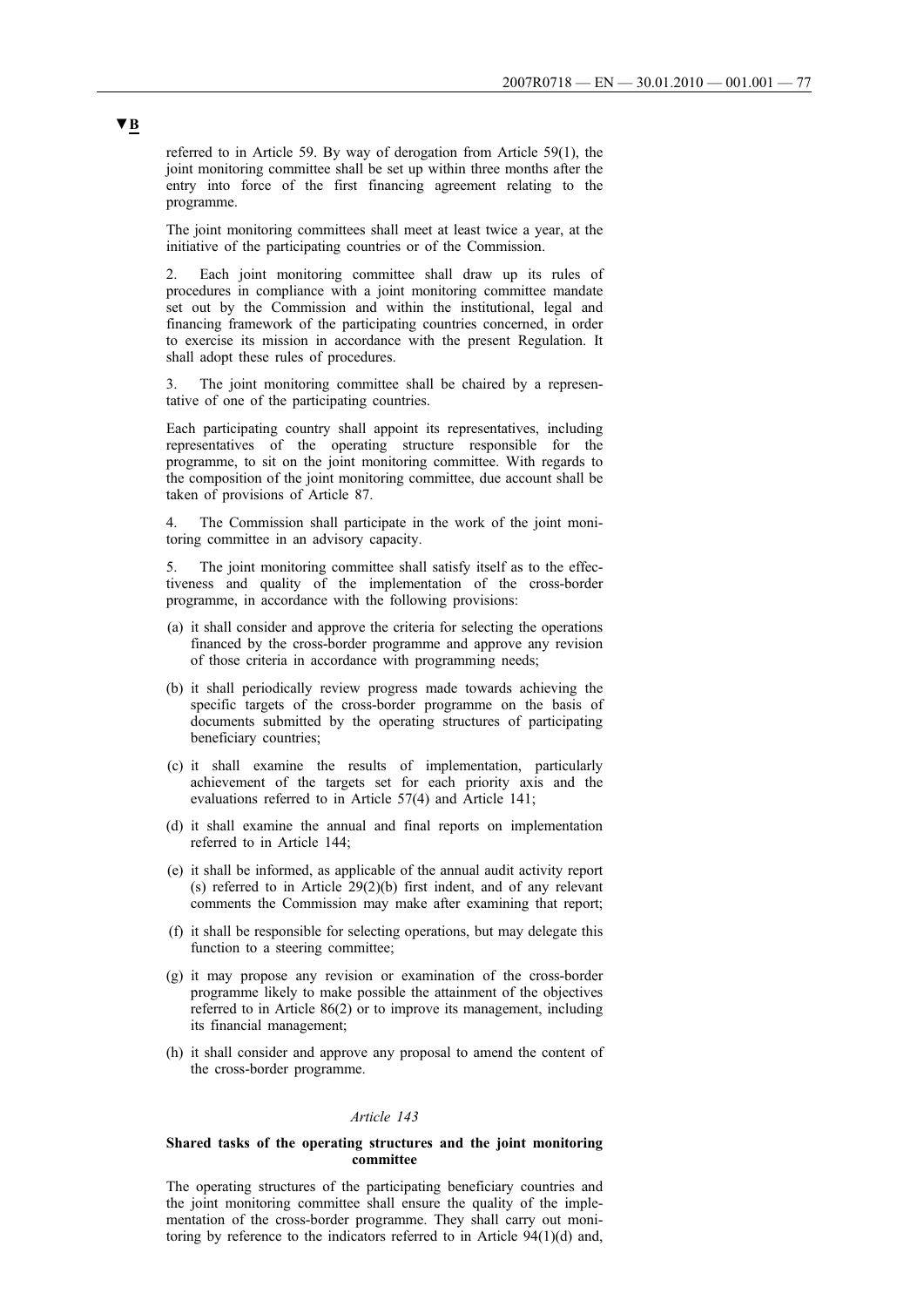in the event of decentralised management, the financial indicators specified in the cross-border programme.

## *Article 144*

#### **Annual report and final report on implementation**

1. The operating structures of the beneficiary countries participating in a cross-border programme shall send the Commission and the respective national IPA coordinators an annual report and a final report on the implementation of the cross-border programme after examination by the joint monitoring committee.

In the case of decentralised management, the reports shall also be sent to the respective national authorising officers.

The annual report shall be submitted by 30 June each year and for the first time in the second year following the adoption of the cross-border programme.

The final report shall be submitted at the latest 6 months after the closure of the cross-border programme.

2. The reports referred to in paragraph 1 shall include the following information:

- (a) the progress made in implementing the cross-border programme and priorities in relation to their specific, verifiable targets, with a quantification, wherever and whenever they lend themselves to quantification, using the indicators referred to in Article 94(1)(d) at the level of the priority axis;
- (b) detailed information about the financial implementation of the cross-border programme;
- (c) the steps taken by the operating structures and/or the joint monitoring committee to ensure the quality and effectiveness of implementation, in particular:
	- (i) monitoring and evaluation measures, including data collection arrangements;
	- (ii) a summary of any significant problems encountered in implementing the cross-border programme and any measures taken;
	- (iii) the use made of technical assistance;
- (d) the measures taken to provide information on and publicise the cross-border programme.

Where appropriate, the information referred to in points (a) to (d) of this paragraph may be provided in summary form.

The information referred to in point (b) shall be included in the reports only in the case of decentralised management.

Information referred to in point (c) need not be included if there has been no significant modification since the previous report.

#### Sub-section 3

### **Financial management**

## *Article 145*

#### **Grants**

Following the selection of joint operations in accordance with Article 95, the operating structures in the event of decentralised management and the Commission in the event of centralised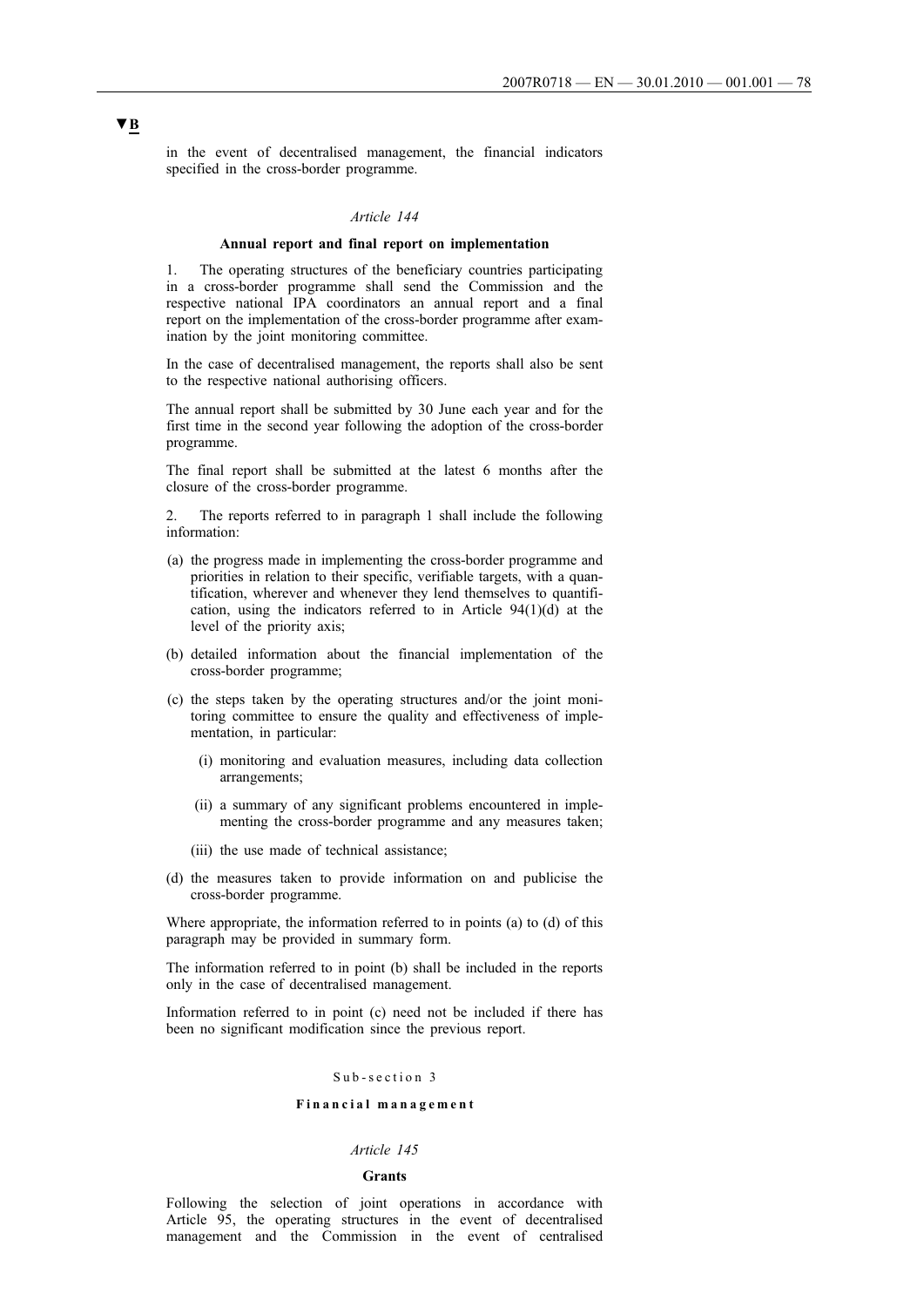management, shall issue a grant to the lead beneficiary of the participating beneficiary country concerned.

## *Article 146*

## **Applicable rules**

In the event of decentralised management, the provisions of Articles 79 paragraphs (1), (2) and (3), and 80 shall apply.

### TITLE III

## **REGIONAL DEVELOPMENT AND HUMAN RESOURCES DEVELOPMENT COMPONENTS**

### *CHAPTER I*

### *Object of assistance and eligibility*

### Section 1

## **Regional development component**

### *Article 147*

### **Areas and forms of assistance**

1. The regional development component may support operations under the following priorities:

- (a) transport infrastructure, in particular interconnection and interoperability between national networks, and between national and trans-European networks;
- (b) environment measures related to waste management, water supply, urban waste water and air quality; rehabilitation of contaminated sites and land; areas related to sustainable development which present environmental benefits, namely energy efficiency and renewable energy;
- (c) operations which enhance regional competitiveness and a productive environment, and encourage creation and safeguarding of sustainable employment, involving in particular:
	- (i) provision of business and technology services for enterprises, particularly in the fields of management, market research and development and networking;
	- (ii) access and use of information and communication technologies;
	- (iii) promotion of technological development, research and innovation including through cooperation with tertiary education and research institutions and research and technology centres;
	- (iv) development of business networks and clusters;
	- (v) creation and development of financing instruments which facilitate access to revolving financing through venture capital, loan and guarantee funds;
	- (vi) provision of local infrastructure and services which contribute to facilitate establishment, development and expansion of new and existing business;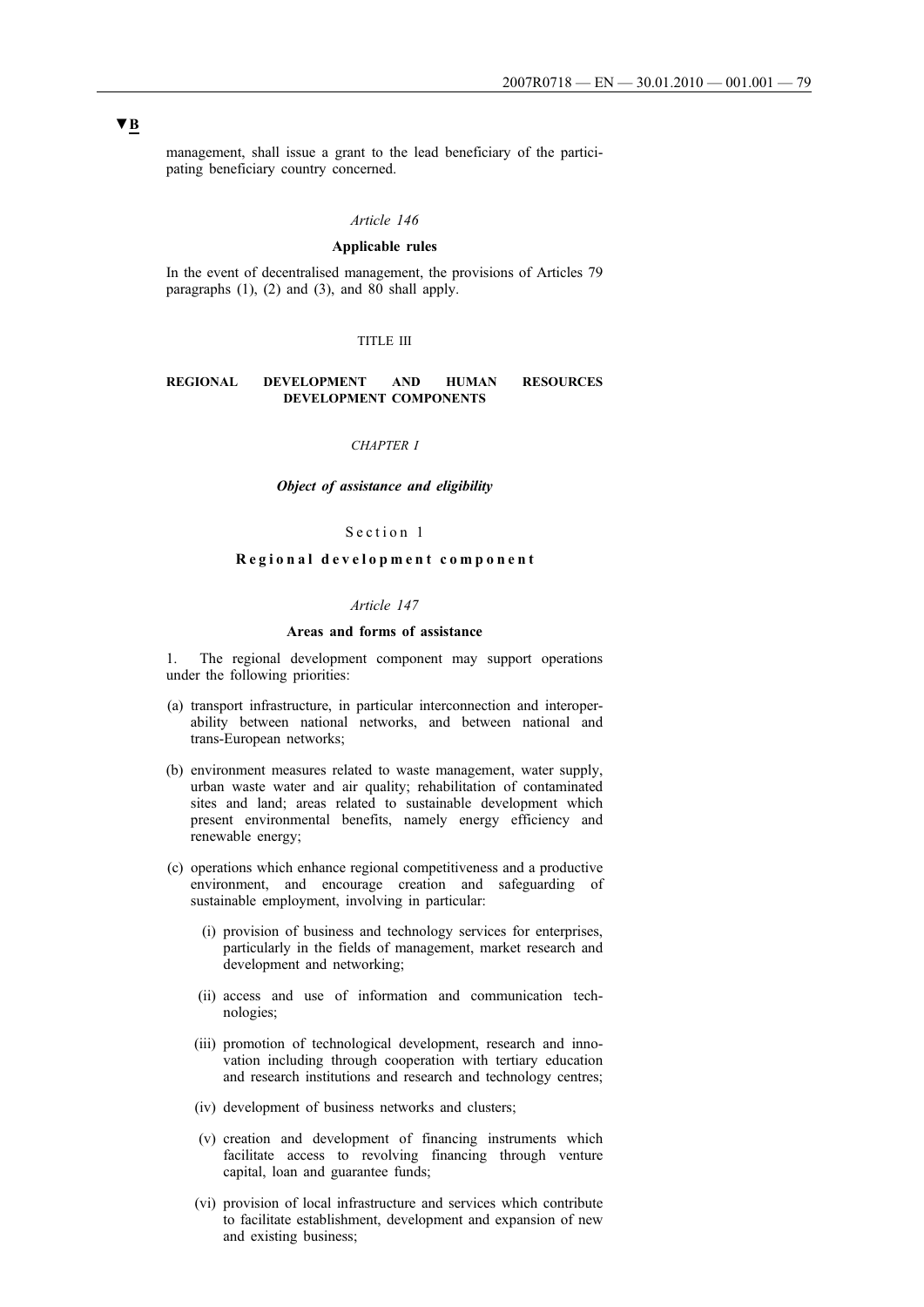(vii) education and training infrastructures, where necessary for regional development and in close coordination with the human resources development component.

2. Under this component, technical assistance may be granted for preliminary studies and technical support related to eligible activities, including those necessary for their implementation.

Technical assistance may also finance preparatory, management, monitoring, evaluation, information and control activities and activities to reinforce the administrative capacity for implementing the assistance under the IPA Regulation provided through this component.

### *Article 148*

## **Eligibility of expenditure**

1. Expenditure under this component shall be eligible if it has actually been paid after the signature of the financing agreement following the adoption of the relevant programme. In the case of major projects as referred to in Article 157, expenditure shall not be eligible before the Commission Decision approving the major project has been adopted, as referred to in Article 157(3).

## **▼M1**

In addition to the rules set out in Article  $34(3)$ , depreciation costs for the infrastructures shall not be eligible.

By way of derogation from Article 34(3), operating costs, including rental costs, exclusively related to the period of co-financing of the operation, may be eligible.

### **▼B**

## *Article 149*

### **Aid intensities and rate of Community contribution**

1. For the purposes of this component, the eligible expenditure as referred to in Article 38(1) shall be based on the public expenditure.

## **▼M1**

2. The Community contribution shall not exceed the ceiling of 85 % of the eligible expenditure at the level of the priority axis.

# **▼B**

3. No operation shall benefit from a higher co-financing rate than the one relating to the priority axis concerned.

#### *Article 150*

### **Revenue-generating projects**

## **▼M1**

1. For the purposes of this component, a revenue-generating project means any operation proposed for pre-accession assistance involving an investment in infrastructure, the use of which is subject to charges borne directly by users and which generates revenues, or any operation involving the sale or rent of land or buildings or any other provision of services against payments.

2. Eligible expenditure for revenue-generating projects, used for calculating the Community contribution in accordance with Article 149, shall not exceed the current value of the investment cost minus the current value of the net revenue from the investment over a specific reference period for (a) investments in infrastructure; or (b) other projects where it is possible to objectively estimate the revenues in advance.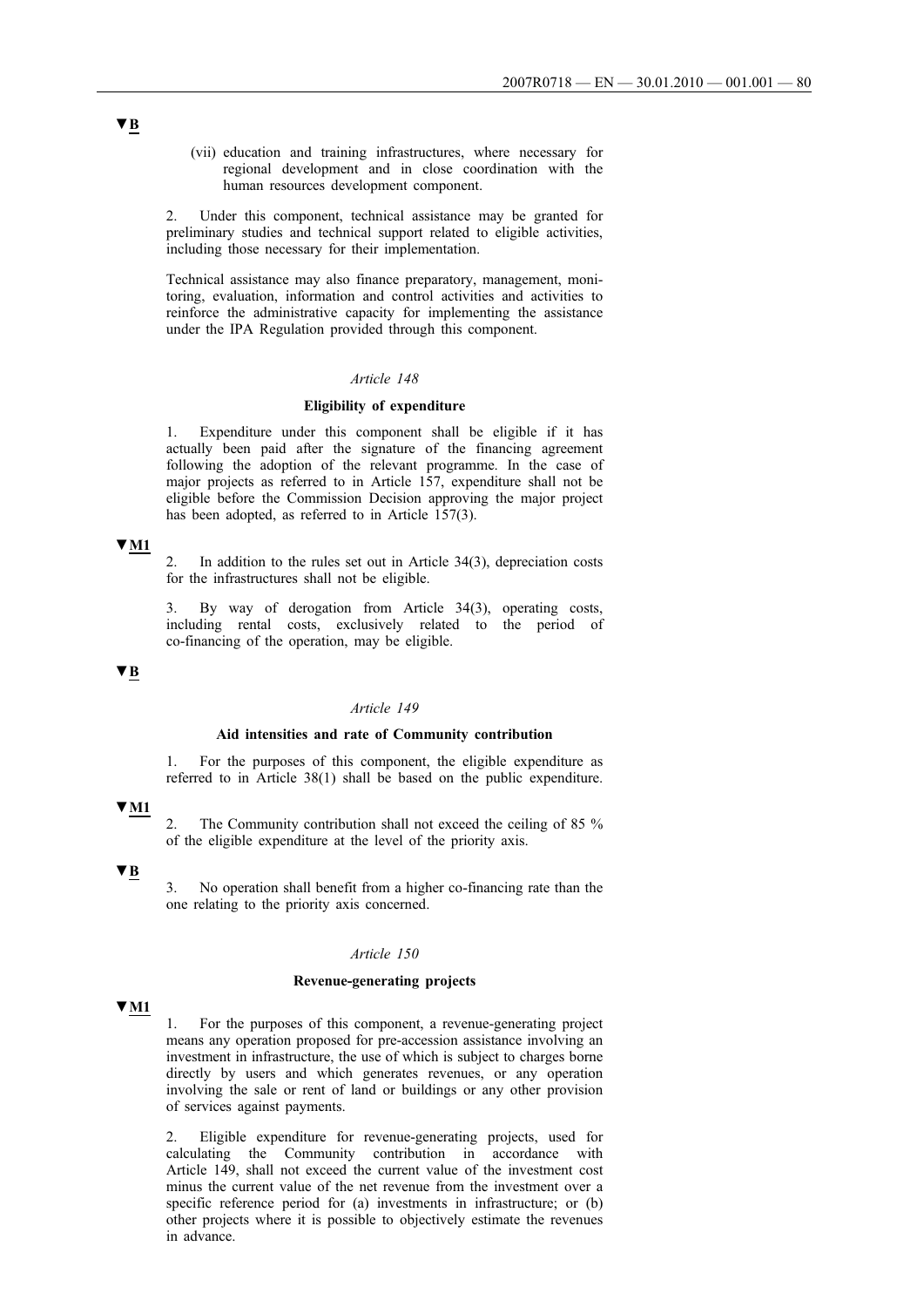3. Where not all the investment cost is eligible for co-financing the net revenue shall be allocated pro rata to the eligible and non-eligible parts of the investment cost.

4. In the calculation, the operating structure shall take account of the reference period appropriate to the category of investment concerned, the category of project, the profitability normally expected of the category of investment concerned and of the application of the polluter-pays principle, and, if appropriate, of considerations of affordability, in particular in the environment sector.

# **▼M1**

- 5. The provisions of this Article do not apply to:
- (a) operations co-financed under this component, the total cost of which is equal or less than EUR 1 million;
- (b) revenues generated throughout the economic lifetime of the co-financed investments in the case of investments in firms;
- (c) revenues generated within the framework of financing instruments which facilitate access to revolving financing through venture capital, loan and guarantee funds.

## **▼B**

## Section 2

### **Human resources development component**

## *Article 151*

### **Areas and forms of assistance**

1. The human resources development component shall contribute to strengthening economic and social cohesion as well as to the priorities of the European Employment Strategy in the field of employment, education and training and social inclusion.

2. In particular, the scope of this component shall cover assistance to persons and focus on the following priorities, the precise mix and concentration of which shall depend on the economic and social specificities of each beneficiary country:

- (a) increase adaptability of workers, enterprises and entrepreneurs, with a view to improving the anticipation and positive management of economic change, in particular by promoting:
	- (i) life long learning and increased investment in human resources by enterprises and workers;
	- (ii) design and dissemination of innovative and more productive forms of work organisation;
- (b) enhance access to employment and sustainable inclusion in the labour market of job seekers and inactive people, prevent unemployment, in particular long term and youth unemployment, encourage active aging and prolong working lives, increase participation in the labour market notably by promoting:
	- (i) creation, modernisation and strengthening of labour market institutions;
	- (ii) implementation of active and preventive measures ensuring early identification of needs;
	- (iii) improvement of access to employment and increase of sustainable participation and progress of women in employment;
	- (iv) increase in migrants' participation in employment, thereby strengthening their social integration;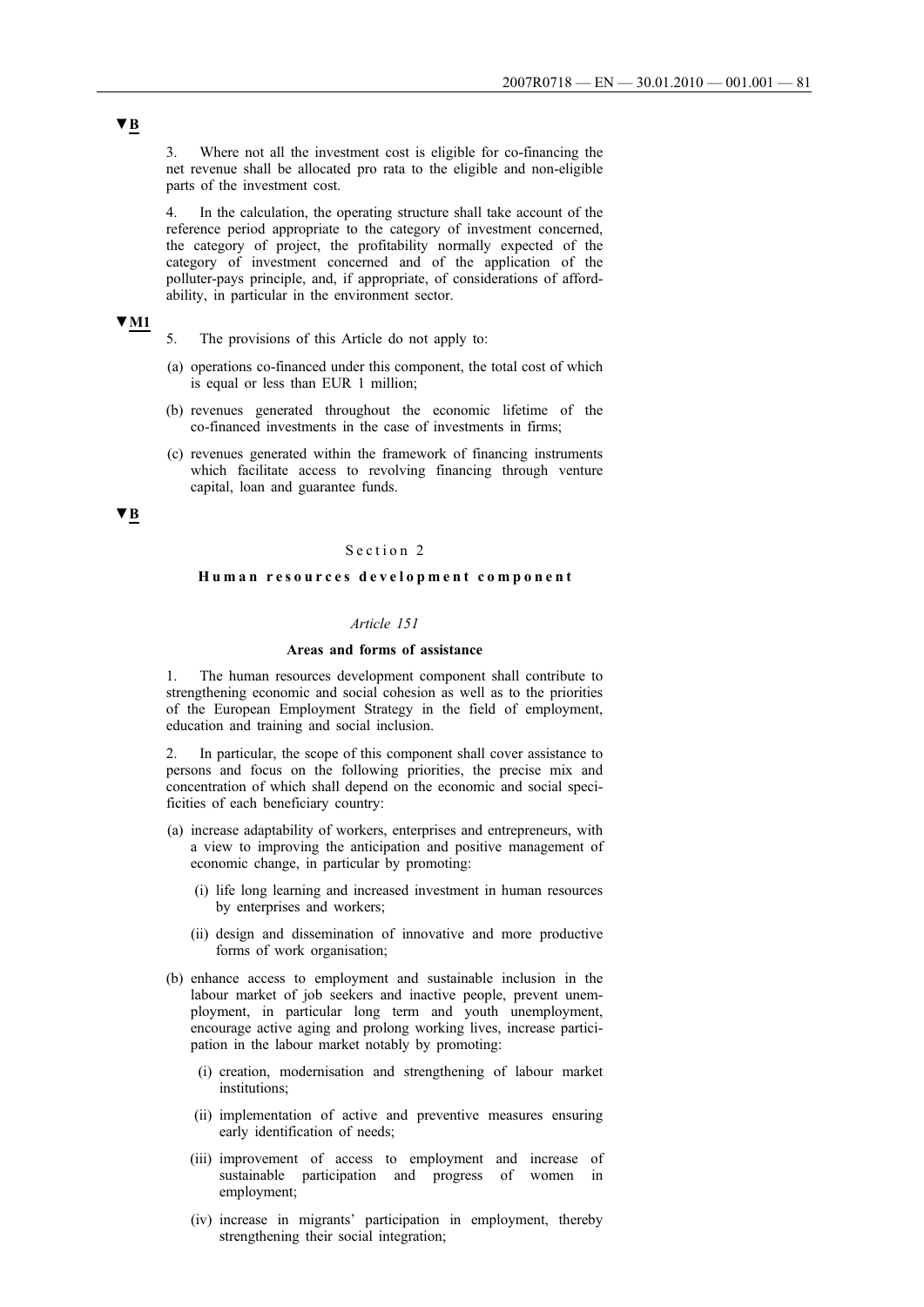- (v) facilitation of geographic and occupational mobility of workers and integration of cross-border labour markets;
- (c) reinforce social inclusion and integration of people at a disadvantage, with a view to their sustainable integration in employment, and combat all forms of discrimination in the labour market, in particular by promoting:
	- (i) pathways to integration and re-entry into employment for disadvantaged people;
	- (ii) acceptance of diversity in the workplace and non discrimination;
- (d) promote partnerships, pacts and initiatives through networking of relevant stakeholders, such as social partners and non-governmental organisations, at national, regional, local level, in order to mobilise for reforms in the field of employment and labour market inclusiveness;
- (e) expand and enhance investment in human capital, in particular by promoting:
	- (i) the design, introduction and implementation of reforms in education and training systems, in order to develop employability and labour market relevance;
	- (ii) increased participation in education and training throughout the life-cycle;
	- (iii) the development of human potential in research and innovation;
	- (iv) networking activities between higher education institutions, research and technological centres and enterprises;
- (f) strengthen institutional capacity and the efficiency of public administrations and public services at national, regional and local level and, where relevant, the social partners and non-governmental organisations with a view to reforms and good governance in the employment, education and training, as well as social fields.

3. At the initiative of the beneficiary country, technical assistance may be granted under this component to support the preparatory, management, monitoring, administrative support, information, evaluation and control activities of the programme, and preparatory activities with a view to the future management of European Structural Funds.

4. Assistance shall focus on those policies and activities which have the potential to act as catalyst for policy change and which enhance good governance and partnership.

### *Article 152*

### **Eligibility of expenditure**

The following expenditure may be eligible for operations falling under the scope of Article 151:

- (a) depreciation costs under the following cumulative conditions:
	- (i) no national or Community grants have contributed to the purchase of the related investment;
	- (ii) depreciation costs are calculated with the relevant applicable national accountancy rules;
	- (iii) costs relate exclusively to the period of co-financing of the operation concerned;
- (b) in the case of grants, the indirect costs declared on a flat rate basis up to 20 % of the direct costs of an operation, provided they are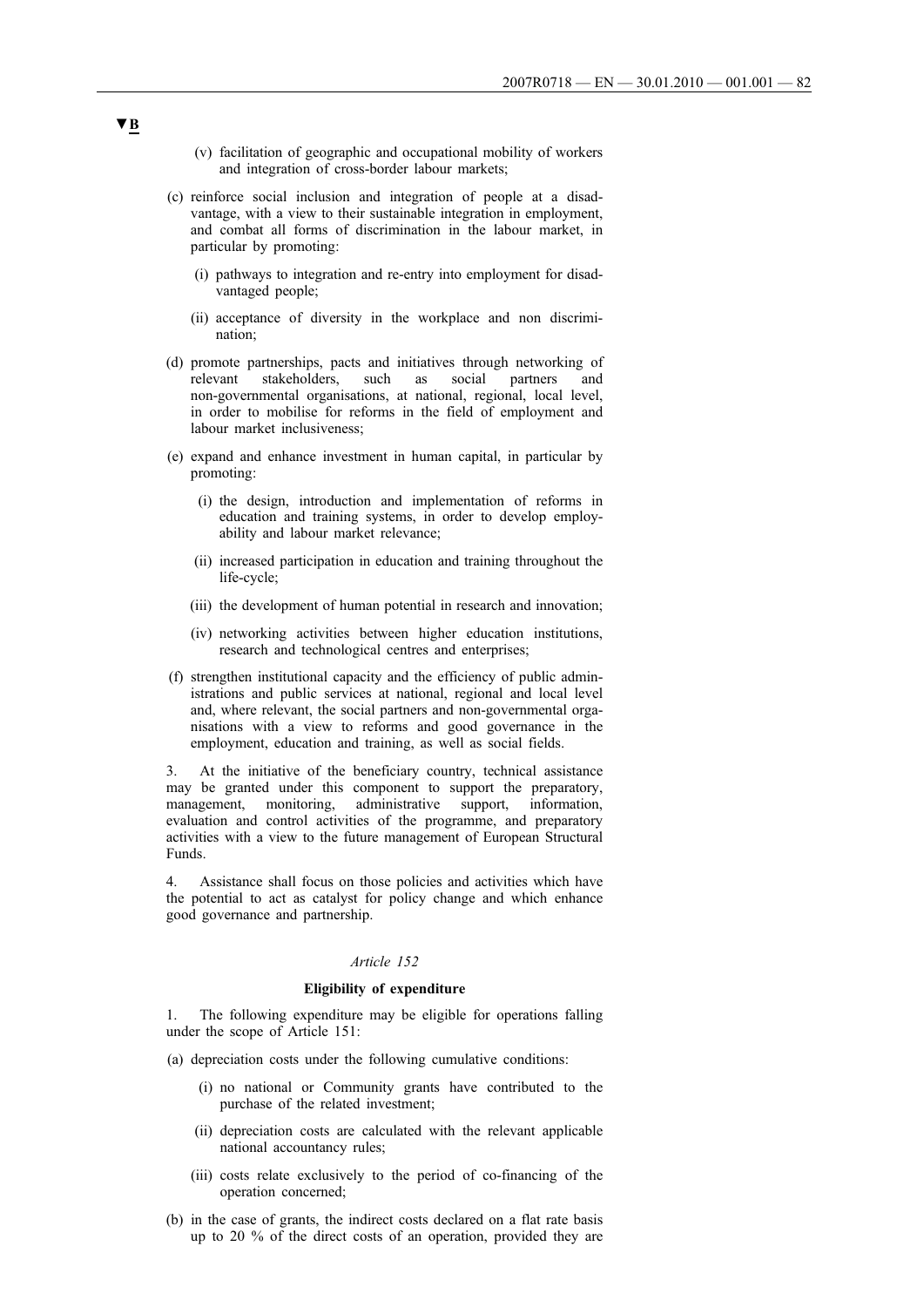incurred in accordance with national rules, including accountancy rules;

- (c) purchase of furniture, equipment, adaptation and modernisation of existing infrastructures, provided that:
	- (i) the amount concerned for the related operations is subject to a limit of 15 % of the funding under the IPA Regulation for each priority axis of the programme(s) under this component;
	- (ii) investments are necessary for the satisfactory implementation of the programme(s) under this component and contribute to increasing the impact of assistance;
	- (iii) assessment, carried out under the responsibility of the operating structure, has demonstrated that purchase is preferable to other solutions in terms of the best value for money.

2. By way of derogation from Article 34(3), the following expenditure may also be eligible:

- (a) taxes, including value added taxes, if they are not recoverable by any means and it is established that they are borne by the final beneficiary,
- (b) operating costs, including rental costs, exclusively related to the period of co-financing of the operation,
- (c) rent or leasing, provided that it is exclusively related to the period of co-financing of the operation, and that it is preferable to other solutions in terms of the best value for money ,

## **▼M1**

(d) costs relating to a bank guarantee or comparable surety to be lodged by the beneficiary of the grant.

## **▼B**

## *Article 153*

## **Aid intensities and rate of Community contribution**

1. For the purposes of this component, the eligible expenditure as referred to in Article 38(1) shall be based either on the public expenditure or on the total expenditure, the choice applying to the entirety of the programme concerned.

2. The Community contribution shall not exceed the ceiling of 85 % of the eligible expenditure at the level of the priority axis.

3. No operation shall benefit from a higher co-financing rate than the one relating to the priority axis concerned.

## *CHAPTER II*

### *Programming*

#### *Article 154*

### **Strategic coherence framework**

1. Beneficiary countries shall establish, based on the multi-annual indicative planning document, a strategic coherence framework to be discussed with the Commission. The strategic coherence framework shall constitute a reference document for the programming of the regional development component and the human resources development component.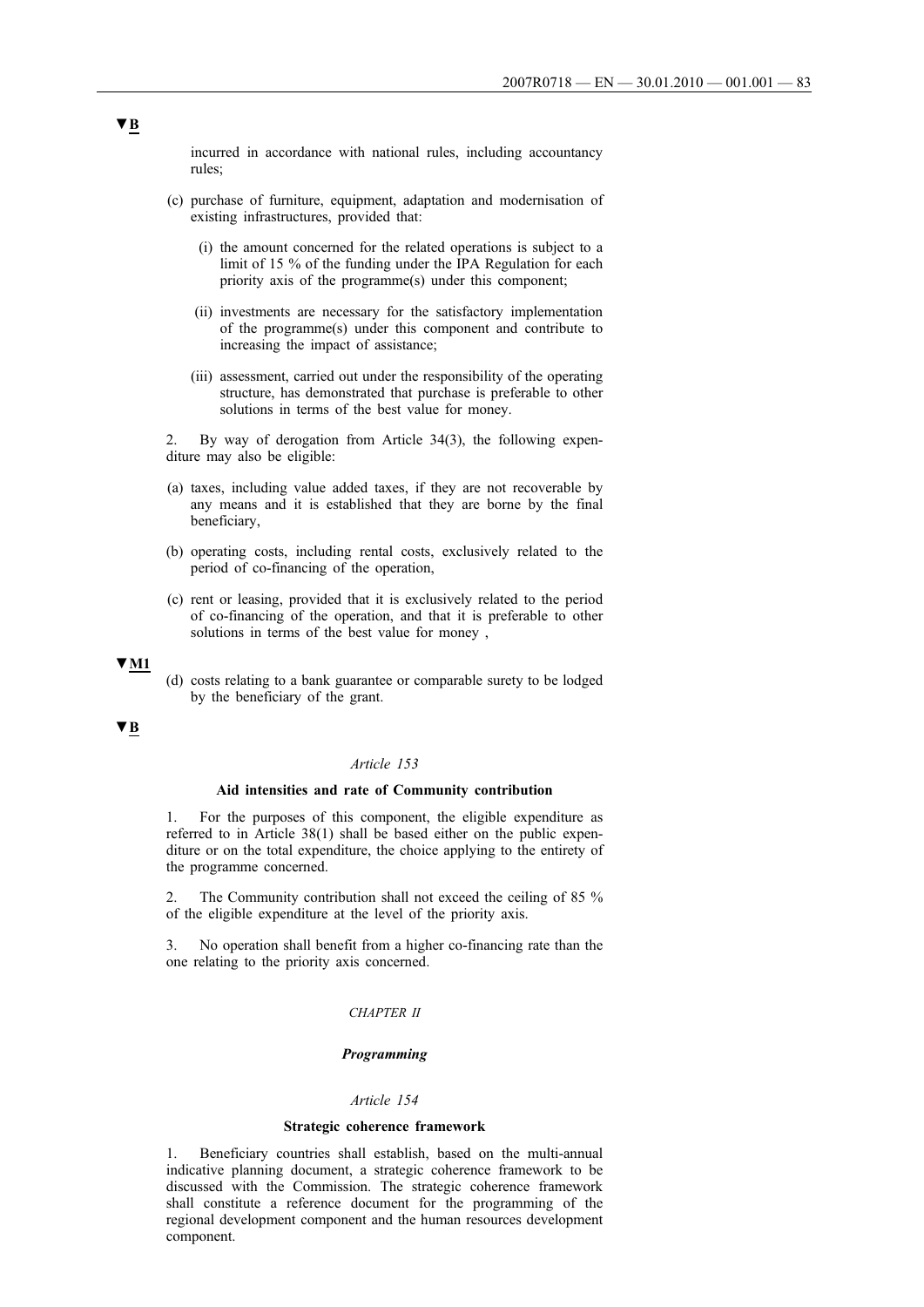- 2. The strategic coherence framework shall include:
- (a) a brief analysis, highlighting the strengths, weaknesses, opportunities and threats in the eligible sectors and thematic priorities, under the regional development and human resources development components, where the beneficiary country intends to concentrate its assistance;
- (b) a description of the objectives pursued under the regional development and human resources development components, in accordance with the relevant national and Community priorities, as set up in the first multi-annual indicative planning document;
- (c) a list of programmes, with a brief description of the main priority axes under each programme;
- (d) an indicative breakdown of the financial allocations between the underlying programmes, covering a three years period, in accordance with the multi-annual indicative financial framework and the multi-annual indicative planning document, and the indicative budgetary balance between the underlying programmes for the following years, within each component.

3. In addition, the strategic coherence framework shall contain, where relevant, provisions about :

- (a) coordination with other national programmes supported by international financial institutions, or other relevant external assistance;
- (b) coordination with other IPA components, in particular the rural development component.

4. The strategic coherence framework shall be a prerequisite for the approval of the programmes under the regional development and human resources development components. It shall be submitted to the Commission prior to, or, at the latest, together with the submission for approval of the first programme under those components.

5. The strategic coherence framework shall be drafted by the strategic coordinator, under the overall responsibility of the national IPA coordinator.

## *Article 155*

### **Operational programmes**

1. Assistance shall be implemented through multi-annual operational programmes. These operational programmes shall be drafted by the operating structures. They shall be established in close consultation with the Commission and the relevant stakeholders, and approved through a Commission Decision, in accordance with Article  $8(1)$ .

- 2. Operational programmes shall contain:
- (a) an assessment of medium term needs and objectives, highlighting the strengths, weaknesses, opportunities and threats in the relevant sectors, themes and regions;
- (b) an overview of the consultation of the relevant socio-economic partners and, where relevant, civil society representatives;
- (c) a description of the chosen strategic priorities, having regard to the strategic coherence framework and the sectoral, thematic and/or geographical mechanisms of concentration of assistance, as well as the results from the *ex ante* evaluation referred to in Article 57(4) and 166;
- (d) information on the priority axis, the related measures and their specific targets. Such targets shall be quantified, when appropriate, using a limited number of result indicators. These indicators shall make it possible to determine the progress for implementing the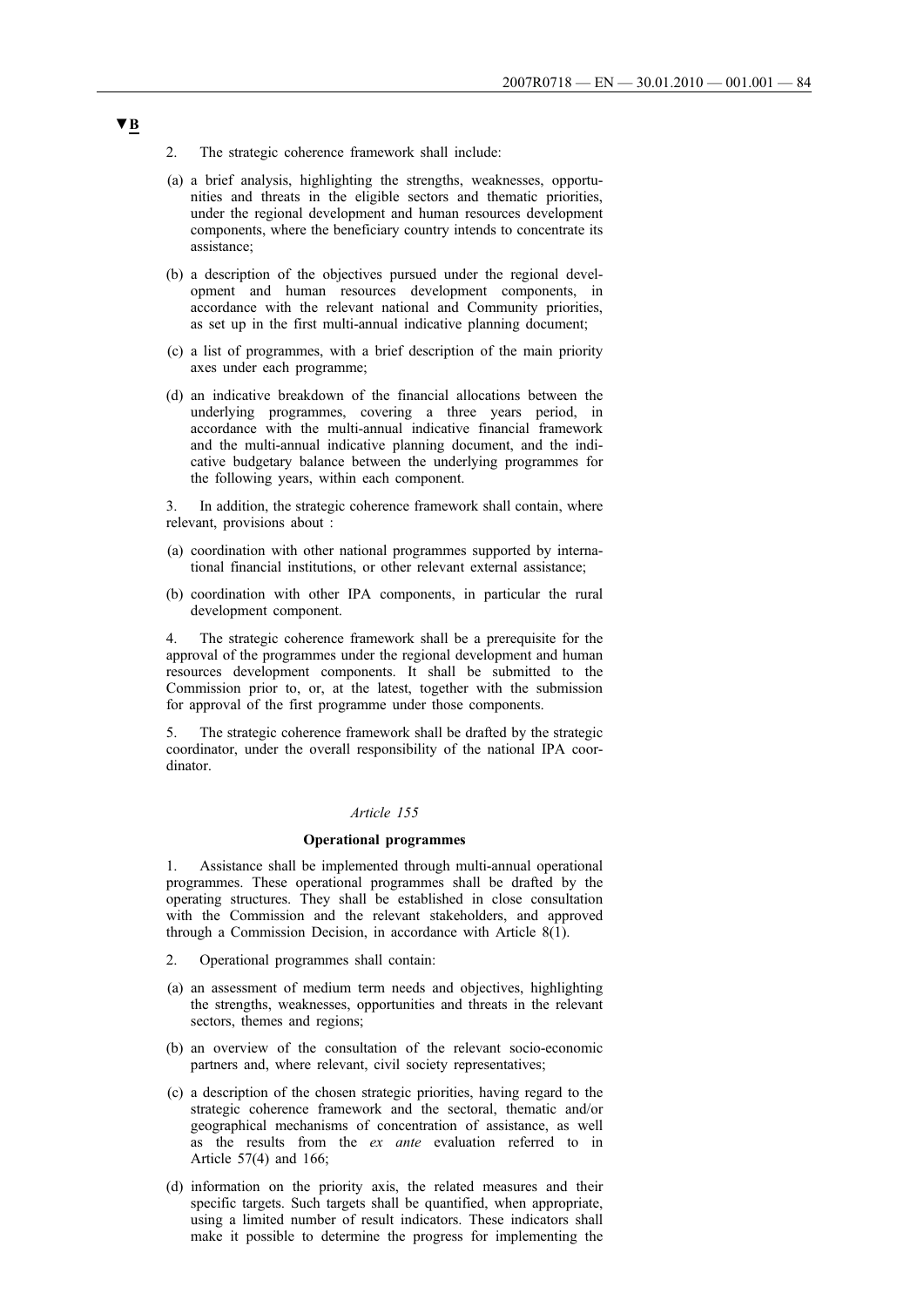selected measures, including the effectiveness of the targets attached to the priority axis and measures;

- (e) when some measures are intended to be implemented through aid schemes for enterprises, related modalities shall be described;
- (f) a description of the technical assistance operations, which shall be undertaken under a specific priority axis. Community support for this priority axis can be up to a ceiling of 6 % of the Community contribution allocated to the operational programme. In exceptional cases and when duly justified with regard to the scope of the programme, this ceiling may reach 10 %;
- (g) an identification, for each measure, of the intended final beneficiaries, the expected selection modalities and possible related specific selection criteria;
- (h) a financial table specifying, for each year covered by the applicable multi-annual indicative financial frameworks, for each priority axis and, in an indicative way, for each related measure:
	- (i) the total amount of the Community contribution;
	- (ii) the national contribution, where applicable identifying other external contributions. Where the Community contribution, under the human resources development component, is calculated with reference to the total expenditure, the table shall give the indicative breakdown of the national contribution between its public and private components;
	- (iii) the resulting rate of Community contribution;
- (i) the proposed evaluation and monitoring indicators and modalities, including indicative evaluation activities and timing;
- (j) for the regional development component, an indicative list of major projects, accompanied with their technical and financial features, including the expected financing sources, as well as indicative timetables for their implementation;
- (k) a description of the relevant structures and authorities for the management and control of the operational programme, in accordance with Articles 21 to 26, 28, 29 and 31.

### *Article 156*

### **Revision of operational programmes**

1. At the initiative of the beneficiary country or the Commission, operational programmes may be re-examined and, where appropriate, the remainder of the programme revised. This review may in particular take place in the following cases:

- (a) following significant socio-economic changes;
- (b) in order to take greater or different account of major changes in Community or national priorities;

## **▼M1**

(c) following the revision of the multiannual indicative planning document;

### **▼B**

- (d) in the light of the evaluations referred to in Article 166(2);
- (e) following implementation difficulties.

2. The Commission Decision on a request for the revision of any operational programme shall be adopted as soon as possible after its formal submission by the strategic coordinator in coordination with the national IPA coordinator.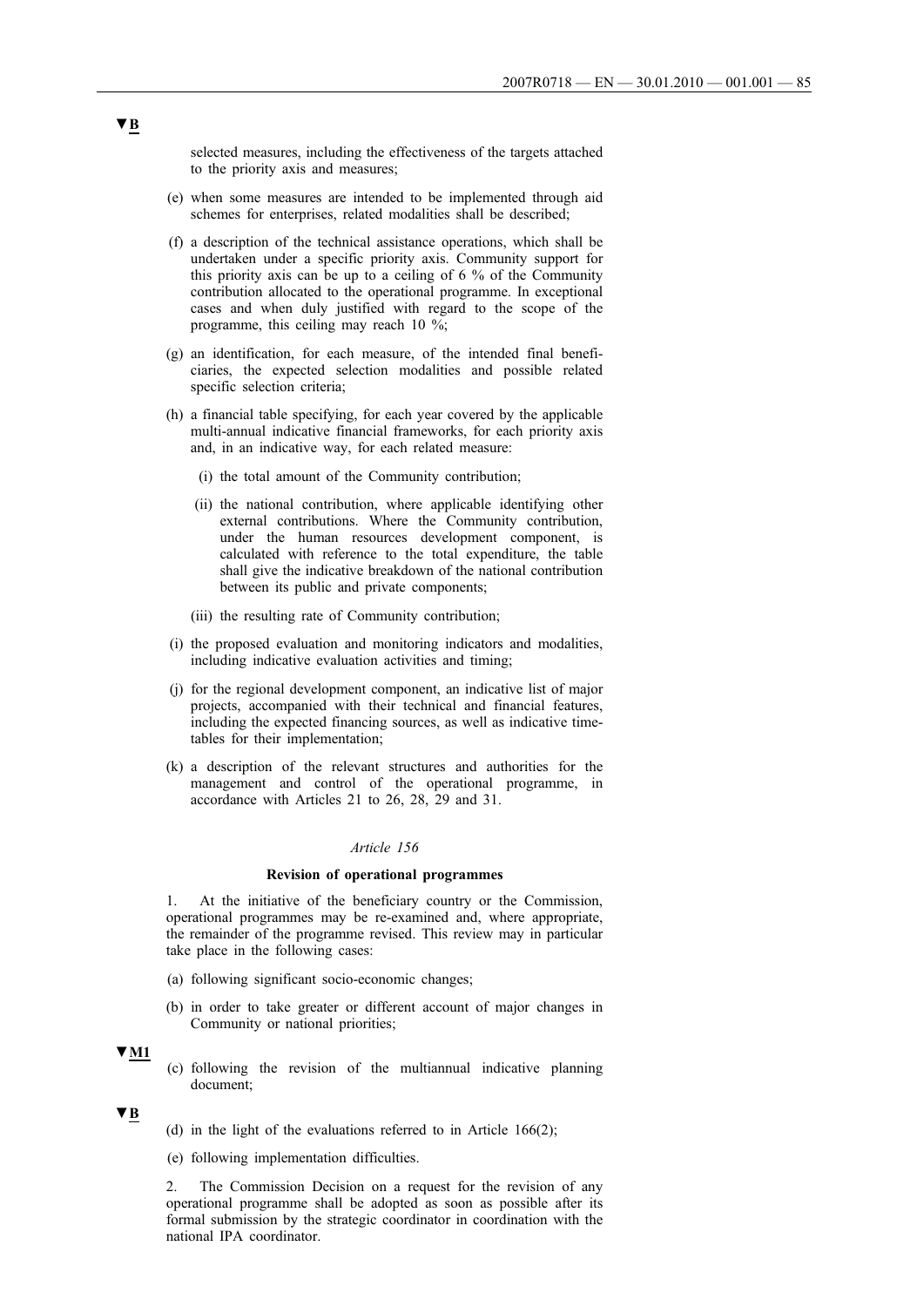3. Where the revision of an operational programme, as referred to in paragraph 1, extends the eligible scope under this programme, any additional expenditure related thereto shall be eligible from the date of the adoption of the Commission Decision.

## *Article 157*

## **Major projects under the regional development component**

1. As part of an operational programme, assistance under the regional development component may finance major projects.

2. A major project comprises a series of works, activities or services and is intended, in itself, to accomplish a definite and indivisible task of a precise economic or technical nature, which has clearly identified goals and whose total cost exceeds  $\epsilon$  10 million.

3. Major projects shall be submitted to the Commission for approval by the relevant operating structure. The Decision approving the project shall define the physical object and the eligible expenditure to which the co-financing rate for the priority axis applies. It shall be followed by a bilateral agreement with the beneficiary country, laying down those elements.

4. When submitting a major project to the Commission, the operating structure shall provide the following information:

- (a) information on the body to be responsible for implementation;
- (b) information on the nature of the investment and a description of its financial volume and location;
- (c) results of feasibility studies;
- (d) a timetable for the implementation of the project before the closure of the related operational programme;
- (e) an assessment of the overall socio-economic balance of the operation, based on a cost-benefit analysis and including a risk assessment, and an assessment of the expected impact on the sector concerned, on the socio-economic situation of the beneficiary country and, where the operation involves the transfer of activities from a region in a Member State, the socio-economic impact on that region;
- (f) an analysis of the environmental impact;
- (g) the financing plan, showing the total financial contributions expected and the planned contribution under the IPA Regulation, as well as other Community and other external funding. The financing plan shall substantiate the required IPA grant contribution through a financial viability analysis.

#### *CHAPTER III*

#### *Implementation*

## Section 1

## **General rules**

### *Article 158*

### **Selection of operations**

1. All operations which are not major projects and which are implemented by final beneficiaries other than national public bodies shall be selected through calls for proposals. The selection criteria shall be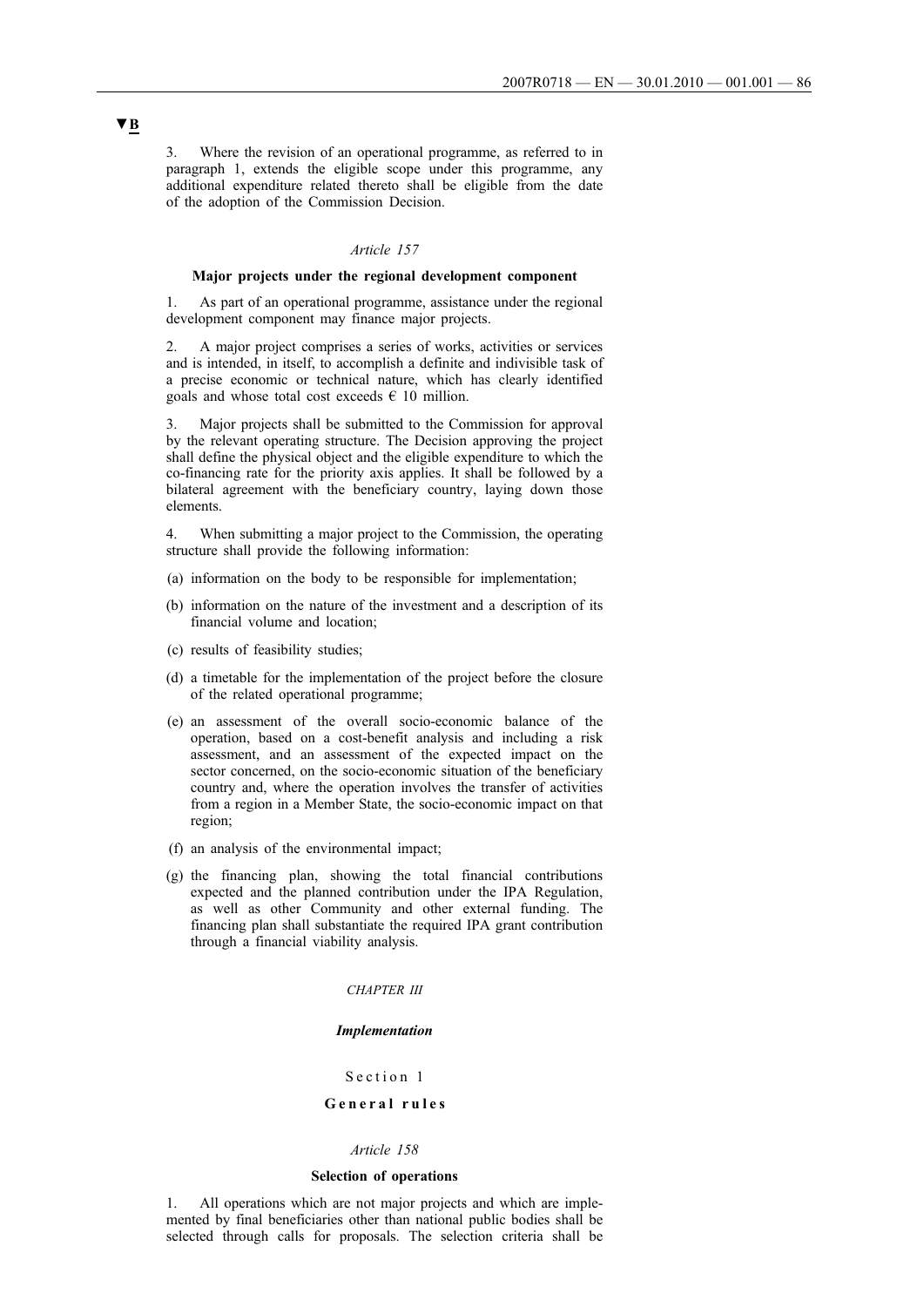drawn up by the operating structure and shall be published with the call for proposals.

2. The operating structure shall set up a selection committee for each call for proposals, which shall analyse and select proposals, and recommend results to the operating structure.

The operating structure shall decide whether to approve the results of the selection procedure and state the reasons for its decision.

The composition of the selection committee and its functioning modalities are defined in the relevant financing agreement.

## *Article 159*

## **Financial engineering instruments**

1. As part of an operational programme, the Community contribution may finance expenditure related to an operation comprising contributions to support financial engineering instruments for enterprises, such as venture capital funds, guarantee funds and loan funds. Preference shall be given to small and medium-sized enterprises.

2. Detailed implementing rules shall be set out in the financing agreement following the adoption of an operational programme providing for Community contribution to financial engineering instruments.

## Section 2

#### **Financial management**

## *Article 160*

### **Payments**

1. Notwithstanding Article 40(5), the combined total of pre-financing and interim payments shall not exceed 90 % of the Community contribution, as set out in the financial table of the operational programmes.

All exchanges concerning financial transactions between the Commission and the authorities and bodies referred to in Article 21 shall be made by electronic means, as provided for in the financing agreement.

3. In addition to the provisions of Article 42, payments for the pre-financing payments for the pre-financing shall amount to 30 % of the Community contribution for the first three years of the programme concerned, and shall be made once the conditions laid down in Article 42(1) are met. Where necessary, with regard to the availability of budgetary commitment, the pre-financing may be made in two instalments.

## **▼M1**

4. In the case of the regional development component, at the time of the revision of operational programmes as referred to in Article 156, the pre-financing referred to in paragraph 3 of this Article may be increased up to a maximum of 30 % of the Community contribution for the three most recent years.

# **▼B**

### *Article 161*

### **Acceptability of applications for payment**

1. In the case of a payment application for an interim payment, in addition to the provisions laid down in Article 43(1), the provisions of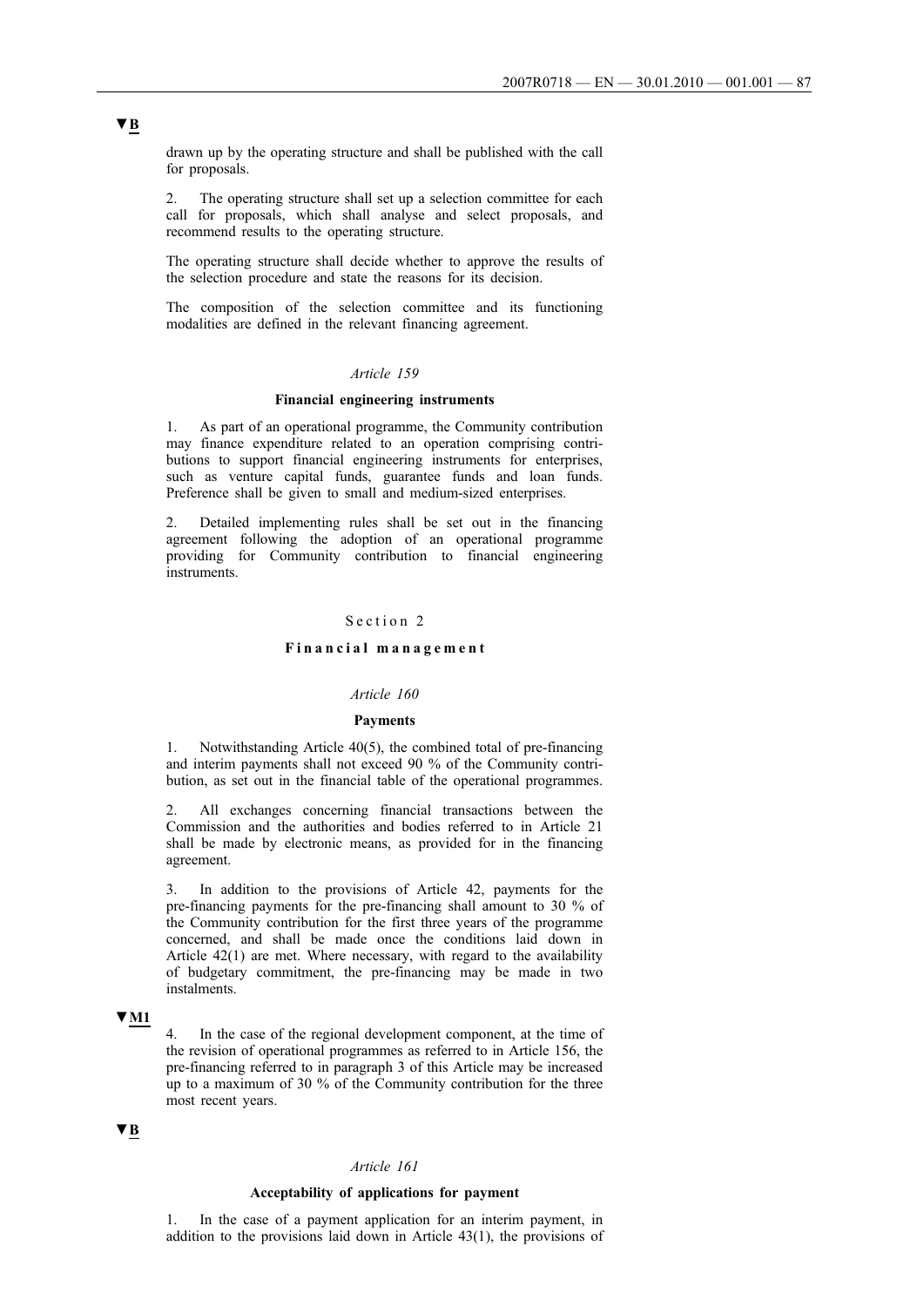this paragraph shall apply under the regional development and the human resources development components.

A payment application cannot be accepted if payments have been suspended in accordance with Article 163. The payment application shall certify that all requirements laid down in Article 43(1) and in this paragraph are fulfilled.

The certified statement of expenditure referred to in Article 43(1) shall be drawn up by priority axis and measures. The national authorising officer shall certify that the statement of expenditure is accurate, results from reliable accounting systems and is based on verifiable documents. The national authorising officer shall send this document to the Commission together with:

- (a) a certificate of expenditure, certifying that the expenditure declared complies with applicable Community and national rules and has been incurred in respect of operations selected for funding in accordance with the criteria applicable to the programme and complying with relevant applicable Community and national rules;
- (b) the computerised listing of operations by measure and the corresponding expenditure, including contribution under the IPA Regulation, national public and, when applicable, private contributions;
- (c) the details of amounts recoverable following cancellation of all or part of the Community contribution for an operation;
- (d) the volume of Community funds in the component-specific euro account at the date of the last debit to which this statement refers and the interest earned.

2. In the case of a payment application for the payment of the final balance, in addition to the provisions laid down in Article 45(1), the provisions of this paragraph shall apply under the regional development and the human resources development components.

For a payment application to be acceptable, the Community contribution, by priority axis, shall be consistent with the financial table of the operational programme.

The certified statement of expenditure referred to in Article 45(1) shall be drawn up by the national authorising officer and sent to the Commission in accordance with the requirements of paragraph 1 of this Article.

The Commission shall inform the beneficiary country of its conclusions on the content of the audit authority opinion referred to in Article 45(1) (c). This opinion shall be deemed accepted in the absence of observations by the Commission within five months from the date of its receipt.

## *Article 162*

#### **Deadlines for payments**

1. The national fund shall ensure that requests for interim payments for each operational programme are sent to the Commission three times a year. For a payment to be made by the Commission in a given year, the application for payment shall be submitted by 31 October that year.

2. Subject to available funding, the Commission shall make the interim payment no later than two months after the date on which an application for payment meeting the conditions referred to in Articles 43(1) and 161(1) is registered with the Commission.

Subject to available funding, the Commission shall make the payment of the final balance once the following conditions are fulfilled:

(a) the Commission has accepted the sectoral final report on implementation in accordance with the provisions of Article 169(4) and (5);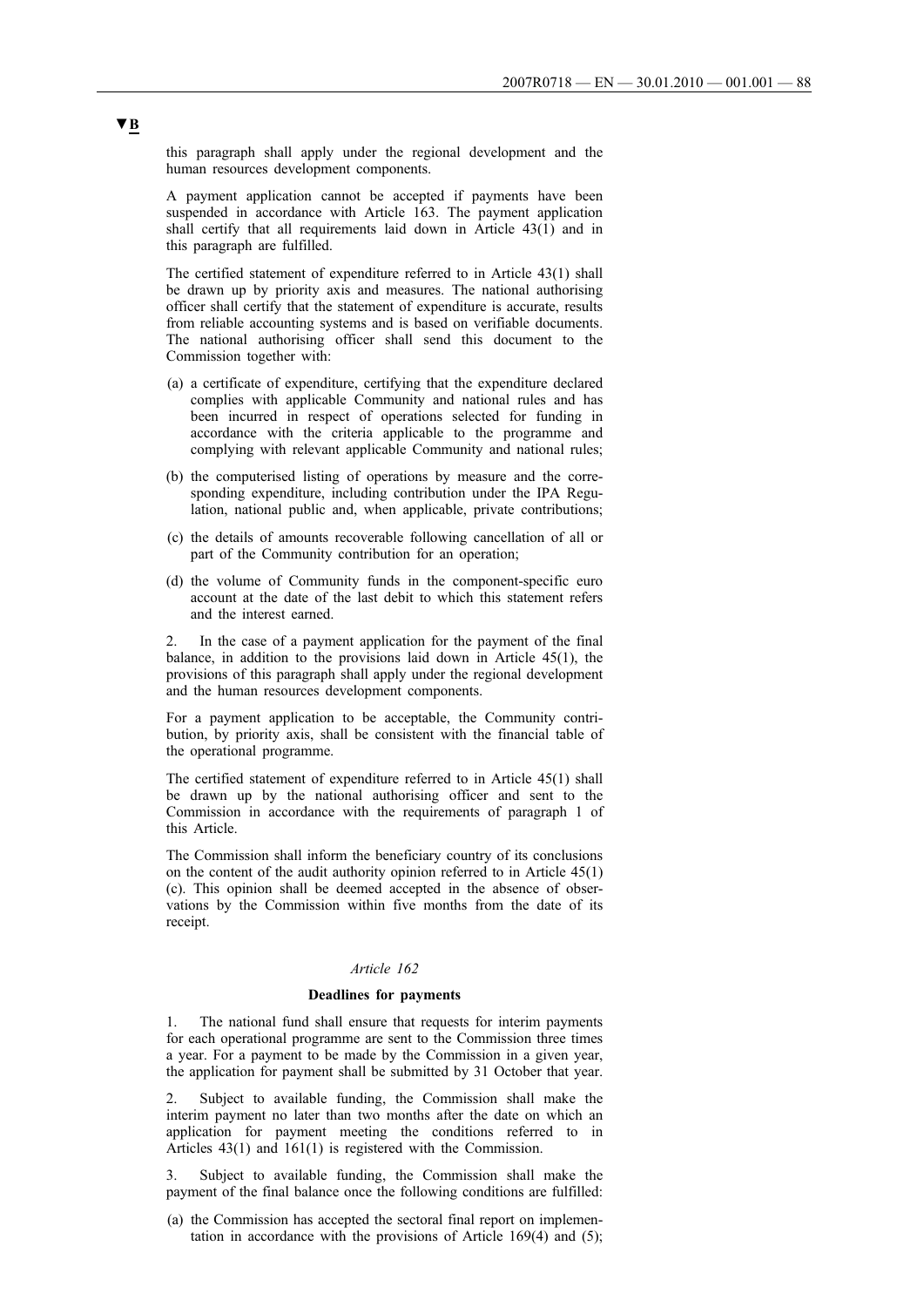(b) the Commission has accepted the opinion issued by the audit authority as referred to in Article  $45(1)(c)$  and the related activity report set out in Article 29(2)(b) first indent.

4. The payment deadline may be interrupted by the authorising officer by delegation of the Commission, with the meaning of Regulation (EC, Euratom) No 1605/2002, for a maximum of six months if:

- (a) in a report of a national or Community audit body there is evidence to suggest a significant deficiency in the functioning of the management and control systems; or
- (b) the authorising officer by delegation in the Commission has to carry out additional verifications following information coming to his attention alerting him that expenditure in a certified statement of expenditure is linked to a serious irregularity which has not been corrected; or
- (c) clarifications are needed regarding the information contained in the statement of expenditure.

The national IPA coordinator and the national authorising officer shall be informed immediately of the reasons for the interruption. The interruption shall be ended as soon as the necessary measures have been taken by the beneficiary country.

## *Article 163*

### **Suspension of payments**

The provisions laid down in Article 46 shall apply to all or part of the interim payments at the level of priority axes or programmes.

#### *Article 164*

## **Closure of a programme**

1. The operational programme shall be closed according to the provisions of Article 47(1), the payment of the final balance being determined by the Commission on the basis of the documents referred to in Article 45(1) and Article 161(2).

The Commission shall inform the beneficiary country about the date of the closure of the operational programme.

2. Notwithstanding the results of any audits performed by the Commission or the European Court of Auditors, the final balance paid by the Commission for the operational programme may be amended within nine months of the date on which it is paid or, where there is a negative balance to be reimbursed by the beneficiary country, within nine months of the date on which the recovery order is issued. Such amendment of the balance shall not affect the date of the closure of the operational programme as set out in paragraph 1.

## *Article 165*

### **Re-use of Community contribution**

The beneficiary country shall inform the Commission of how it proposes to re-use the funds cancelled in accordance with Article 54 and, where appropriate, to amend the financial plan for assistance, in accordance with the provisions of Article 156.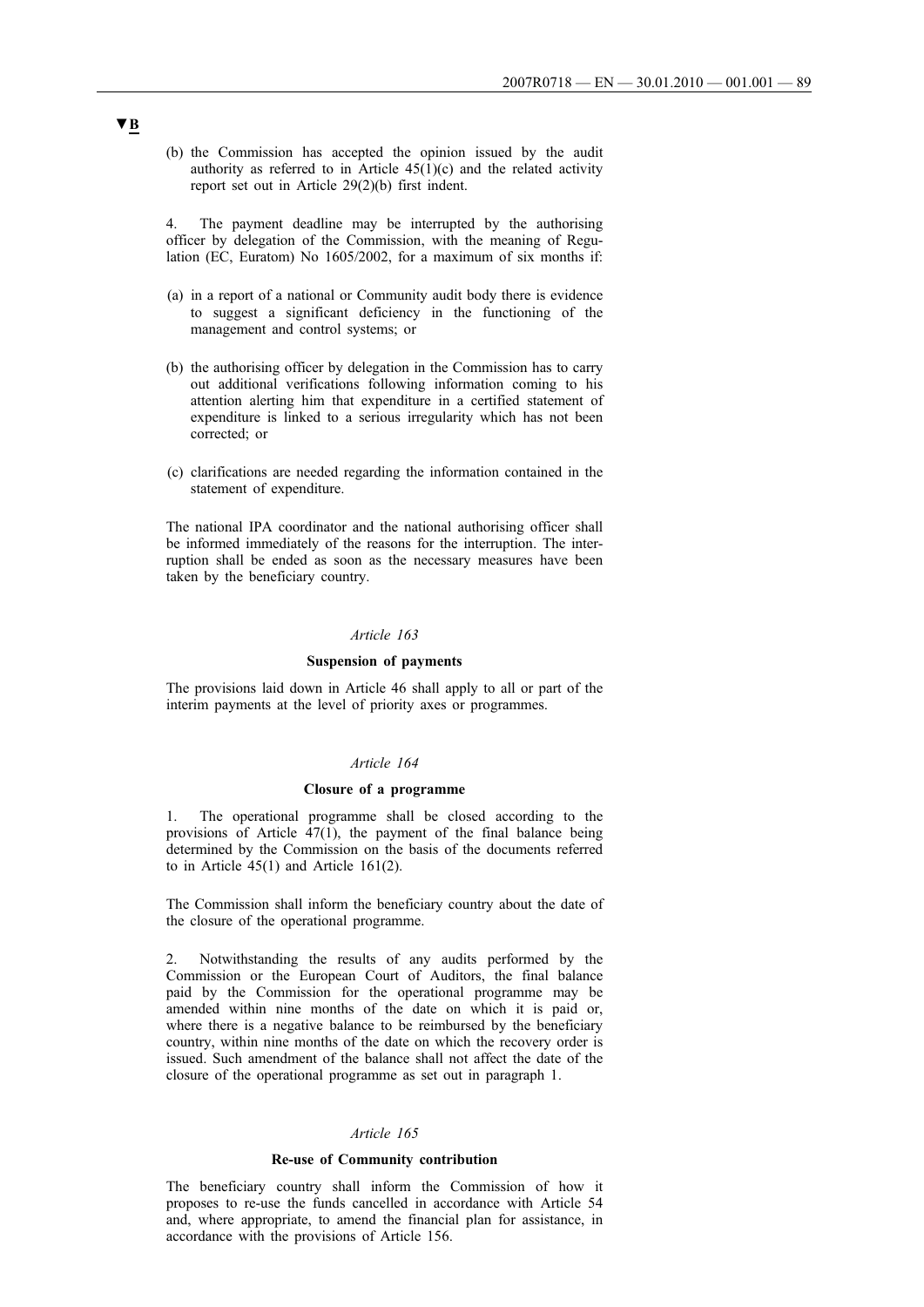## Section 3

## **Evaluation and monitoring**

### *Article 166*

### **Evaluation**

1. Beneficiary countries shall carry out an *ex ante* evaluation for each operational programme separately. However, in duly justified cases, and in agreement with the Commission, beneficiary countries may carry out a single *ex ante* evaluation covering more than one operational programme.

*Ex ante* evaluations shall be carried out under the responsibility of the operating structure.

*Ex ante* evaluations shall aim to optimise the allocation of budgetary resources under operational programmes and improve programming quality. They shall identify and appraise the disparities, gaps and potential for development, the goals to be achieved, the results expected, the quantified targets, the coherence, if necessary, of the strategy proposed and the quality of the procedures for implementation, monitoring, evaluation and financial management.

The *ex ante* evaluation shall be annexed to the operational programme (s) it relates to.

2. During the programming period, beneficiary countries shall carry out evaluations linked to the monitoring of operational programmes, in particular where this monitoring reveals a significant departure from the goals initially set or where proposals are made for the revision of operational programmes, as referred to in Article 156. The results shall be sent to the sectoral monitoring committee for the operational programme and to the Commission.

3. Evaluations shall be carried out by experts or bodies, internal or external, functionally independent of the authorities referred to in Article 21. The results shall be published according to the applicable rules on access to documents.

### *Article 167*

#### **Sectoral monitoring committee**

In accordance with Article 59, the operating structure shall establish a sectoral monitoring committee for each programme. A single sectoral monitoring committee may be set up for several programmes within the same component. This committee shall meet at least twice a year, at the initiative of the beneficiary country or the Commission.

2. Each sectoral monitoring committee shall draw up its rules of procedure in compliance with a sectoral monitoring committee mandate set out by the Commission, and within the institutional, legal and financial framework of the beneficiary country concerned. It shall adopt these rules of procedure in agreement with the operating structure and the IPA monitoring committee, in order to exercise its missions in accordance with this Regulation.

3. The sectoral monitoring committee shall be co-chaired by the head of the operating structure and the Commission. Its composition shall be decided by the operating structure, in agreement with the Commission.

The sectoral monitoring committee shall include the Commission, the national IPA coordinator, the strategic coordinator for the regional development and the human resources development components, the operating structure of the programme. Where appropriate, it shall also include representatives from the civil society and socio-economic partners. A representative of the European Investment Bank may parti-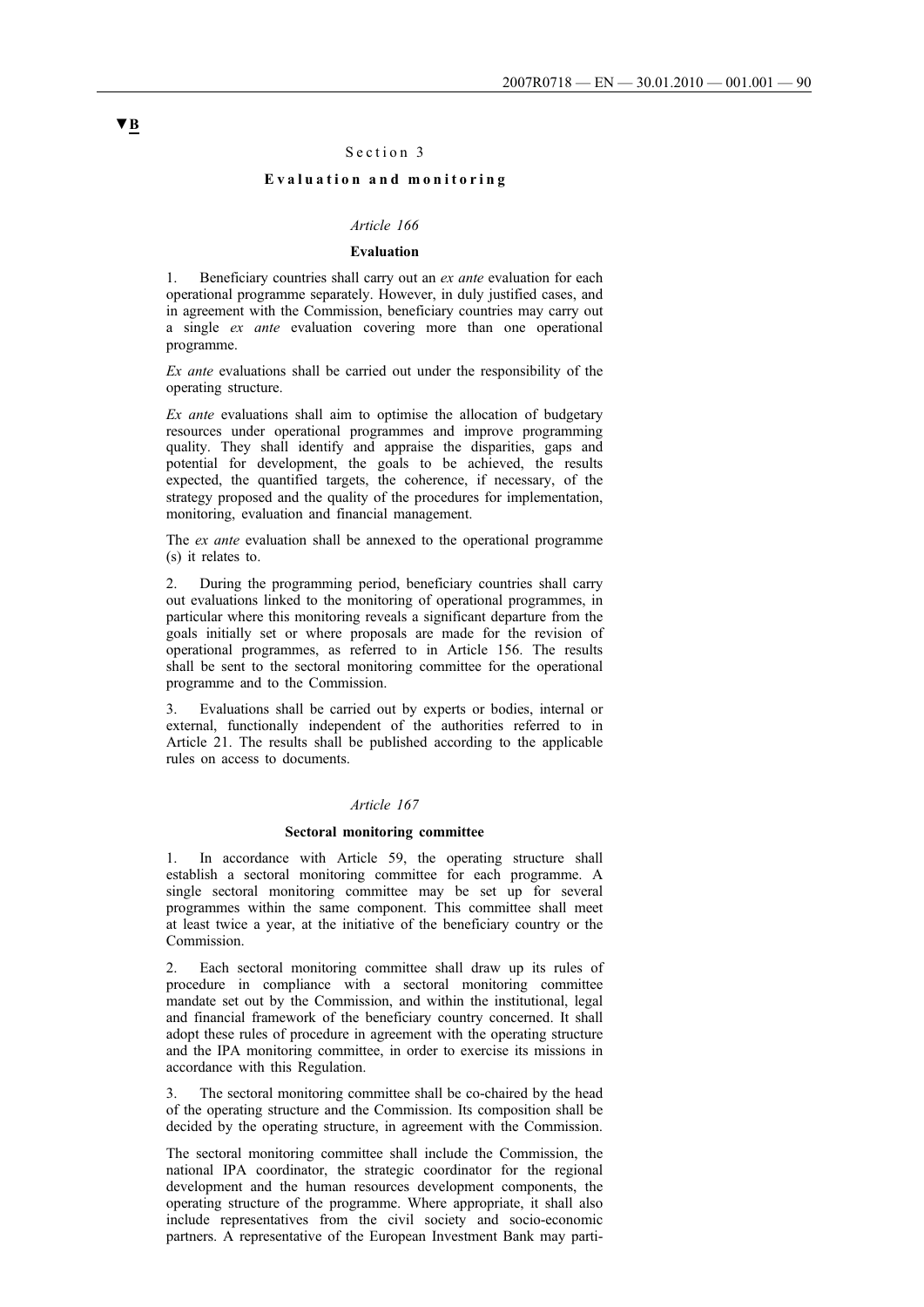cipate in an advisory capacity for those operational programmes to which the European Investment Bank makes a contribution.

- 4. The sectoral monitoring committee shall:
- (a) consider and approve the general criteria for selecting the operations, in accordance, where relevant, with Article  $155(2)(g)$ within six months of the entry into force of the financing agreement on the programme and approve any revision of those criteria in accordance with programming needs;
- (b) review at each meeting progress made towards achieving the specific targets of the operational programme on the basis of documents submitted by the operating structure;

### **▼M1**

(c) examine at each meeting the results of implementation, particularly the achievement of the targets set for each priority axis and measures and interim evaluations referred to in Article 57; it shall carry out this monitoring by reference to the indicators referred to in Article 155(2)(d);

### **▼B**

- (d) examine the sectoral annual and final reports on implementation referred to in Article 169;
- (e) be informed of the annual activity report referred to in the first indent of Article 29(2)(b), or of the part of the report referring to the operational programme concerned, and of any relevant comments the Commission may make after examining that report or relating to that part of the report;
- (f) examine any proposal to amend the financing agreement of the programme.

5. The sectoral monitoring committee may also propose to the operating structure any revision or examination of the programme likely to make possible the attainment of the programmes' objectives referred to in Article 155(2)(a) or to improve its management, including its financial management.

## *Article 168*

### **Arrangements for monitoring**

Data exchange between the Commission and the beneficiary countries for the purpose of monitoring shall be carried out electronically, as provided for in the financing agreements.

## *Article 169*

### **Sectoral annual and final reports on implementation**

1. By 30 June each year and for the first time by 30 June 2008, the operating structure shall submit a sectoral annual report to the Commission and the national IPA coordinator.

A sectoral final report shall be submitted to the Commission and the national IPA coordinator at the latest six months after the final date of eligibility of expenditure. The sectoral final report shall refer to the whole period of implementation and include the last sectoral annual report.

The sectoral reports shall be established in relation to the programmes concerned.

2. Sectoral reports shall be examined by the sectoral monitoring committee prior to their transmission to the Commission and the national IPA coordinator.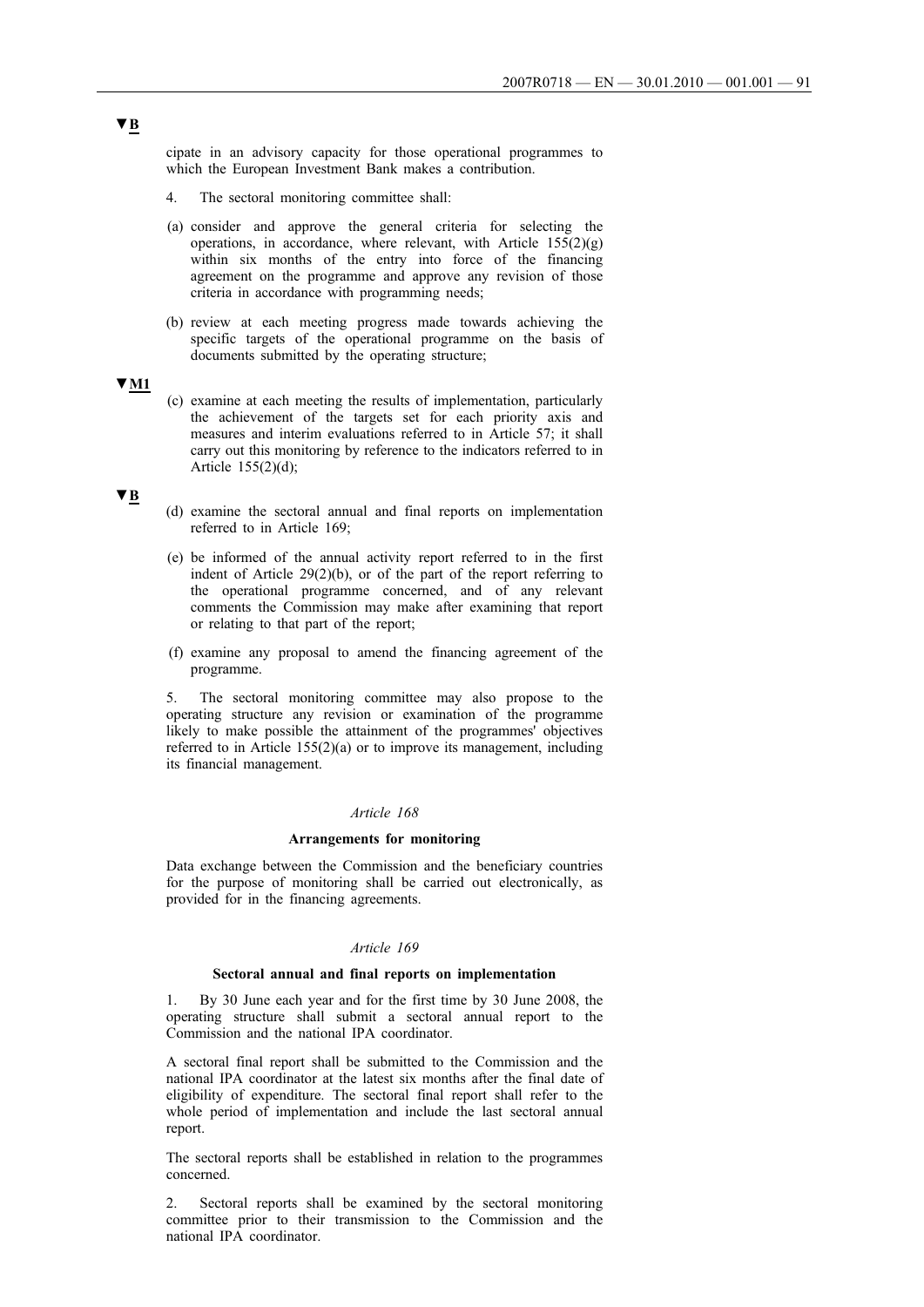- 3. Sectoral reports shall include the following:
- (a) the quantitative and qualitative progress made in implementing the operational programme, priority axes, measures and, where relevant, operations or group of operations, in relation to their specific, verifiable targets, with a quantification, when possible, using the indicators referred to in Article 155(2)(d) at the appropriate level. Where relevant under the human resources development component, the statistics shall be broken down by sex;
- (b) the financial implementation of the operational programme, detailing for each priority axis and measure:
	- (i) the total expenditure paid out by the final beneficiaries and included in payment applications sent to the Commission by the national fund;
	- (ii) the total expenditure actually committed and paid out by the national fund with the corresponding public or public and private contribution; this shall be accompanied by computerised forms listing the operations, so that they can be followed through from budgetary commitment by the beneficiary country to final payments;
	- (iii) the total payments received from the Commission.

Where appropriate, financial implementation may be presented through the major areas of intervention, referred to in Article 5(3) (f), and the regions where assistance is concentrated;

- (c) for information purposes, the indicative breakdown of the allocation under the IPA Regulation, for the regional development component, by categories, in accordance with the detailed list included in the financing agreement;
- (d) the steps taken by the operating structure or the sectoral monitoring committee to ensure the quality and effectiveness of implementation, in particular:
	- (i) the monitoring and evaluation measures, including data collection arrangements;
	- (ii) a summary of any significant problems encountered in implementing the operational programme and any subsequent measures taken;
	- (iii) the use made of technical assistance;
- (e) the activities to provide information on and publicise the programme, in accordance with Article 62;
- (f) where appropriate for the regional development component, the progress and financing of major projects;
- (g) where appropriate under the human resources development component, a synthesis of the implementation of:
	- (i) gender mainstreaming as well as of any gender-specific action;
	- (ii) action to increase participation of migrants in employment and thereby strengthen their social integration;
	- (iii) action to strengthen integration in employment and thereby improve the social inclusion of minorities;
	- (iv) action to strengthen integration in employment and social inclusion of other disadvantaged groups, including people with disabilities.

Information referred to in points (d), (g) of this paragraph shall not be included if there has been no significant modification since the previous report.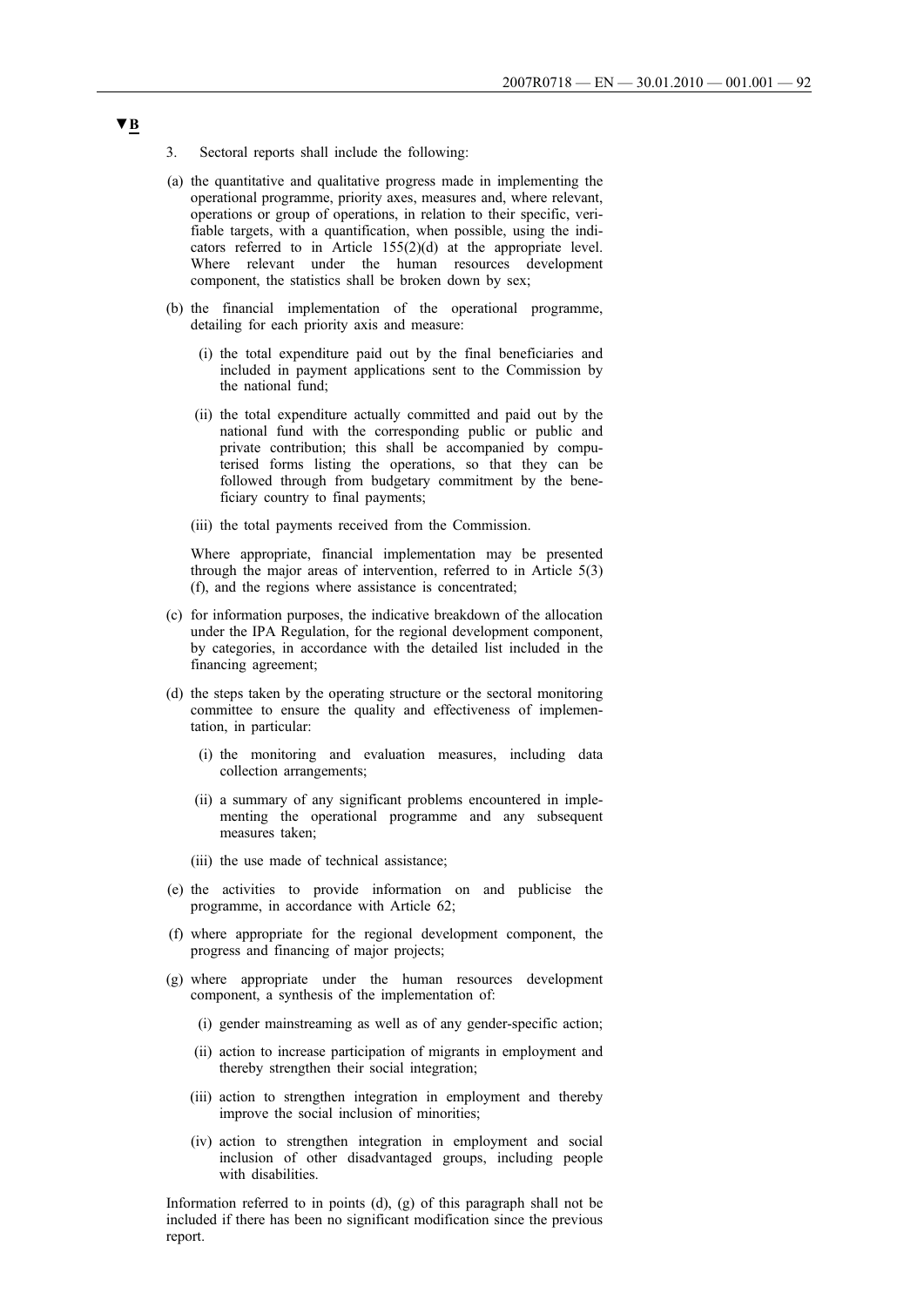4. The sectoral reports shall be considered admissible if they contain all the appropriate information listed in paragraph 3. The national IPA coordinator and the operating structure shall be informed by the Commission of the admissibility of the sectoral annual report within 10 working days from the date of its receipt.

5. The national IPA coordinator and the operating structure shall also be informed of the Commission's opinion on the content of an admissible sectoral annual report within two months from the date of receipt. For the sectoral final report on an operational programme, this information shall be provided within a maximum of five months from the date of receipt of the admissible report.

#### TITLE IV

## **RURAL DEVELOPMENT COMPONENT**

## *CHAPTER I*

### *Object of assistance and eligibility*

## Section 1

## **Object of assistance**

#### *Article 170*

### **Additional definitions for the rural development component**

For the purposes of this Title, in addition to the definitions laid down in Article 2, the following definitions shall apply:

- 1. 'Community standards': the standards laid down by the Community in the fields of environmental protection, public health, animal and plant health, animal welfare and occupational safety;
- 2. 'Mountain areas': the areas referred to in the first subparagraph of Article 50(2) of Council Regulation (EC) No  $1698/2005$  (1);
- 3. 'Young farmer': a farmer under 40 years of age at the time when the decision to grant support is taken, possessing adequate occupational skills and competence.

## *Article 171*

#### **Areas and forms of assistance**

1. Assistance under this component shall contribute to achieving the following objectives:

- (a) improving market efficiency and implementation of Community standards;
- (b) preparatory actions for implementation of the agri-environmental measures and local rural development strategies;
- (c) development of the rural economy.

Assistance covering the objective set out in point (a) of paragraph 1, hereinafter referred to as 'priority axis 1', shall be granted through the following measures:

(a) investments in agricultural holdings to restructure and to upgrade to Community standards;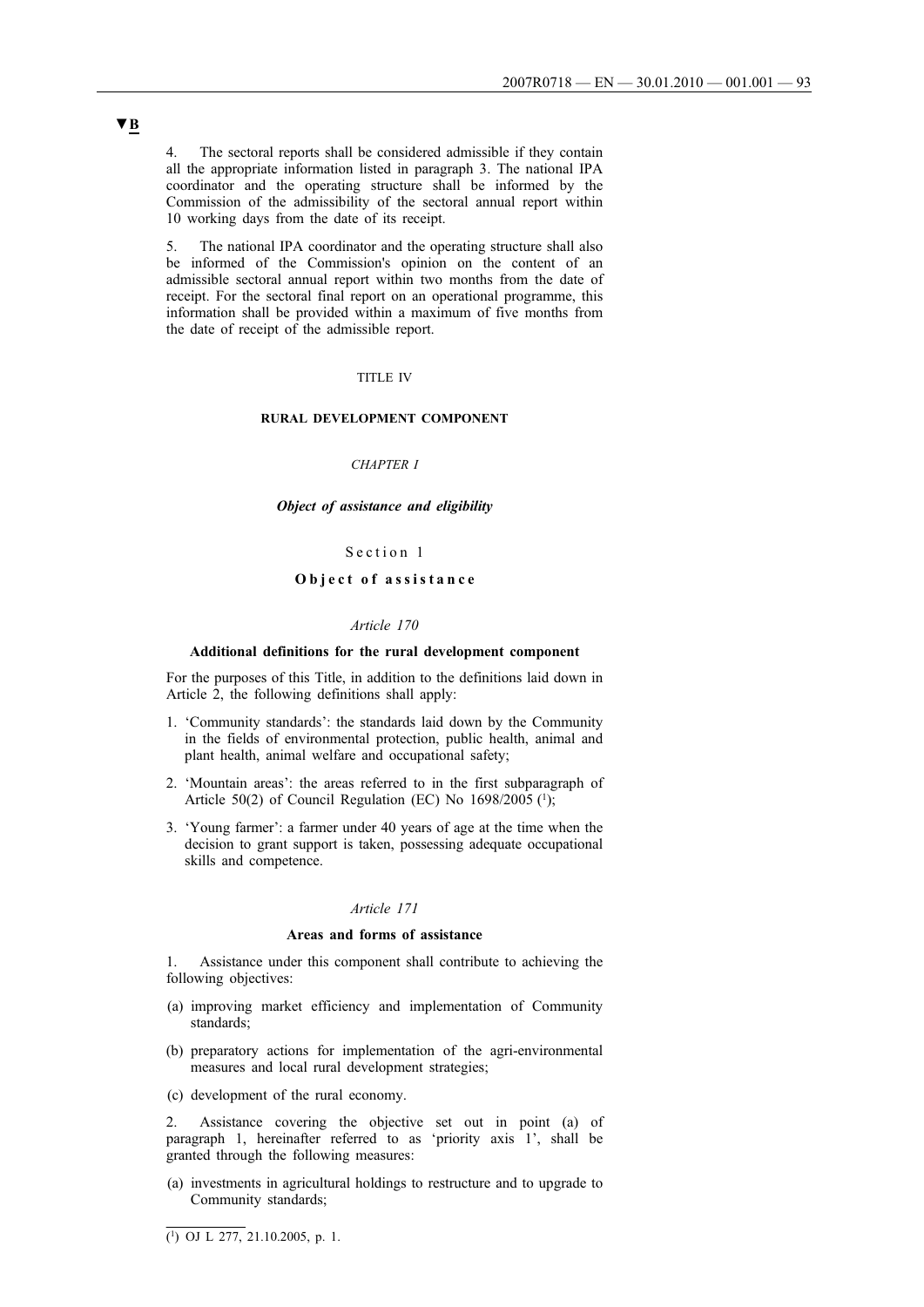- (b) support for the setting-up of producer groups;
- (c) investments in the processing and marketing of agriculture and fishery products to restructure those activities and to upgrade them to Community standards.

3. Assistance covering the objective set out in point (b) of paragraph 1, hereinafter referred to as 'priority axis 2', shall be granted through the following measures:

- (a) actions to improve the environment and the countryside;
- (b) preparation and implementation of local rural development strategies.

4. Assistance covering the objective set out in point (c) of paragraph 1, hereinafter referred to as 'priority axis 3', shall be granted through the following measures:

- (a) improvement and development of rural infrastructure;
- (b) diversification and development of rural economic activities;
- (c) improvement of training.

### Section 2

### **General requirements on eligibility and aid intensities**

#### *Article 172*

### **Eligibility of expenditure**

In addition to the costs mentioned in Article  $34(2)$ , the costs referred to in paragraph 3(c) shall be considered eligible under this component.

The technical assistance measures eligible under Article 34(2) are those referred to in Article 182.

In addition to the provisions of Article  $34(3)$ , the following expenditure shall not be eligible under this component:

- (a) the purchase of agricultural production rights, animals, annual plants and their planting;
- (b) any maintenance, depreciation and rental costs;
- (c) any cost incurred by public administration in managing and implementing assistance.

3. Notwithstanding the provisions of Article 34(3), in the case of investment:

- (a) eligible expenditure shall be limited to the construction or improvement of immovable property;
- (b) the purchase or lease-purchase of new machinery and equipment, including computer software up to the market value of the asset shall be considered as eligible; other costs connected with the leasing contract, such as lessor's margin, interest refinancing costs, overheads and insurance charges, shall not be eligible;
- (c) general costs linked to expenditure referred to in points (a) and (b), such as architects', engineers' and other consultation fees, feasibility studies, the acquisition of patent rights and licences shall be eligible up to a ceiling of 12 % of the costs referred to in points (a) and (b).

Detailed provisions for the implementation of this paragraph shall be set out in sectoral agreements as defined in Article 7 or financing agreements as defined in Article 8.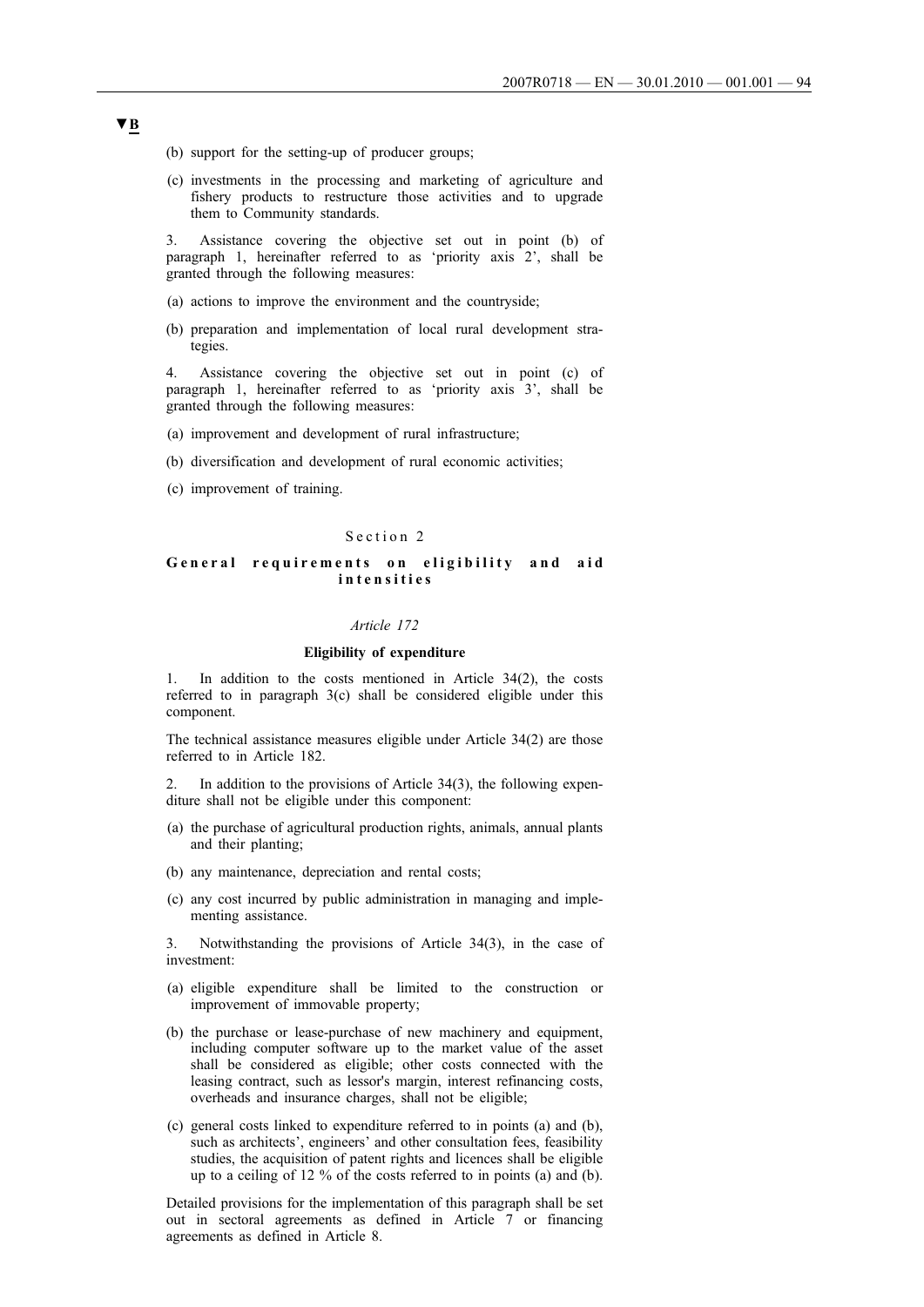4. Investment projects shall remain eligible for Community financing provided they do not, within five years from the final payment by the operating structure, undergo a substantial modification.

## *Article 173*

#### **Aid intensities and rate of Community contribution**

1. For the purposes of this component, the eligible expenditure as referred to in Article 38(1) shall be calculated on the basis of the public expenditure as defined in Article 2.

Public expenditure shall in principle not exceed a ceiling of 50 % of the total eligible cost of the investment. However, that ceiling shall be raised up to:

- (a) 55 % for investments in agricultural holdings made by young farmers;
- (b) 60 % for investments in agricultural holdings in mountain areas;
- (c) 65 % for investments in agricultural holdings in mountain areas made by young farmers;
- (d) 75 % for investments referred to in paragraph 4(d) and for investments in agricultural holdings to implement the Council Directive  $91/676/EEC$  (1), subject to the existence of a national strategy for its implementation;
- (e) 100 % for investments in infrastructure not of a nature to generate substantial net revenue;
- (f) 100 % for measures referred to under in Article 182.

3. In determining the rate of public expenditure for the purposes of paragraph 2, account shall not be taken of national aid to facilitate access to loans granted without any Community contribution provided under the IPA Regulation.

4. The Community contribution shall in principle not exceed a ceiling of 75 % of the eligible expenditure. However, that ceiling shall be raised up to:

- (a) 80 % for the measures covered by priority axis 2 referred to in Article 171(3);
- (b) 80 % in the case of activities covered by Article 182, where those activities are not taken at the initiative of the Commission;
- (c) 100 % in the case of activities covered by Article 182, where those activities are taken at the initiative of the Commission;
- (d) 85 % in the case of investment projects carried out in regions where the Commission determines that exceptional natural disasters have occurred.

#### Section 3

### **Eligibility and specific requirements for assistance under Priority Axis 1**

## *Article 174*

#### **Investments in agricultural holdings**

1. Assistance referred to in Article 171(2)(a) shall be granted for tangible or intangible investments in agricultural holdings to upgrade them to Community standards and to improve their overall performance.

 $\overline{(^1)}$  OJ L 375, 31.12.1991, p. 1.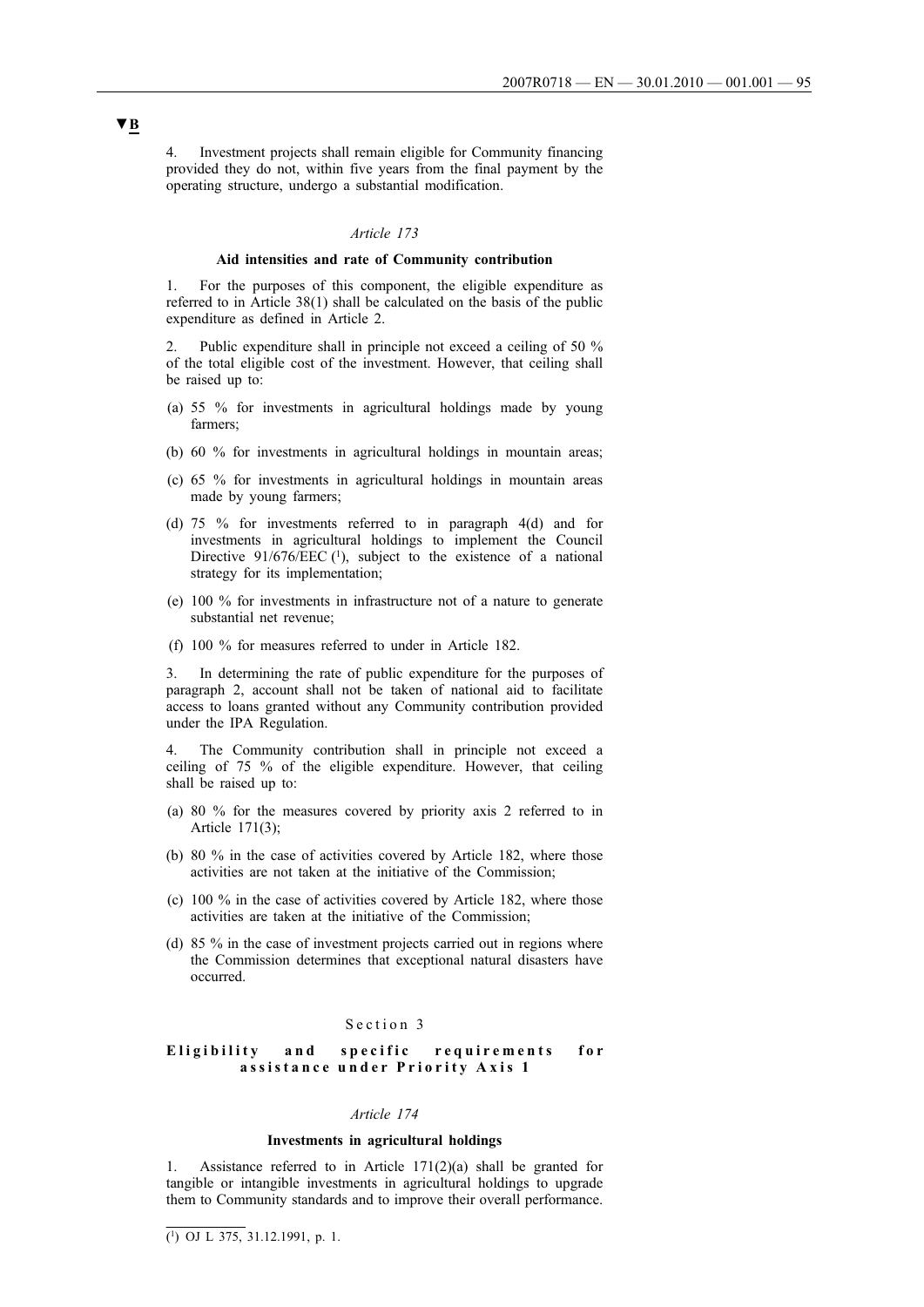2. Assistance under this measure may be granted to agricultural holdings:

- (a) for which a prospect of economic viability at the end of the realisation of the investment can be demonstrated;
- (b) which comply with national minimum standards regarding environmental protection, public health, animal and plant health, animal welfare and occupational safety at the time when the decision to grant support is taken.

3. By derogation from point (b) of paragraph 2, where national minimum standards based on Community standards have been newly introduced at the time the application is received, assistance may be granted regardless of non-compliance with those standard on the condition that the holding shall meet the new standards by the end of the realisation of the investment.

Furthermore, the Commission may, on the basis of duly substantiated request from the beneficiary country, allow derogation from point (b) of paragraph 2 in respect of non-compliance with national minimum standards based on Community standards introduced in the national law up to one year prior to date of submission of the application.

Assistance shall be granted on the condition that the investments comply with the relevant Community standards at the end of their realisation.

5. Beneficiary countries shall set limits for the total investment eligible for assistance. They shall lay down appropriate standards regarding farmers' occupational skill and competence which the farmers shall be required to comply with in order to be eligible for assistance.

### *Article 175*

### **Support for the setting-up of producer groups**

1. Assistance referred to in Article 171(2)(b) may be granted to facilitate the setting-up and administrative operation of producer groups, for the purposes of:

- (a) adapting the production and output of the members of producer groups to market requirements;
- (b) jointly placing goods on the market, including preparation for sale, centralisation of sale, and supply to bulk buyers;
- (c) establishing common rules on production information, with particular regard to harvesting and availability.

2. Assistance under this measure shall not be granted to producer groups which have been officially recognised by the relevant national authority of the beneficiary country before 1 January 2007 and/or before the approval of the programme referred to in Article 184.

Professional and/or inter-professional organisations representing one or more sectors do not qualify as producer groups.

3. Assistance shall be granted as a flat-rate aid in annual instalments for the first five years following the date on which the producer group was recognised. It shall be calculated on the basis of the group's annual marketed production and shall fulfil the following requirements:

- (a) amount for the first, second, third, fourth and fifth years to 5  $\%$ , 5 %, 4 %, 3 % and 2 % respectively of the value of marketed production up to 1 million euros,
- (b) amount for the first, second, third, fourth and fifth years, to 2,5 %, 2,5 %, 2,0 %, 1,5 % and 1,5 % respectively of the values of marketed production exceeding 1 million euros,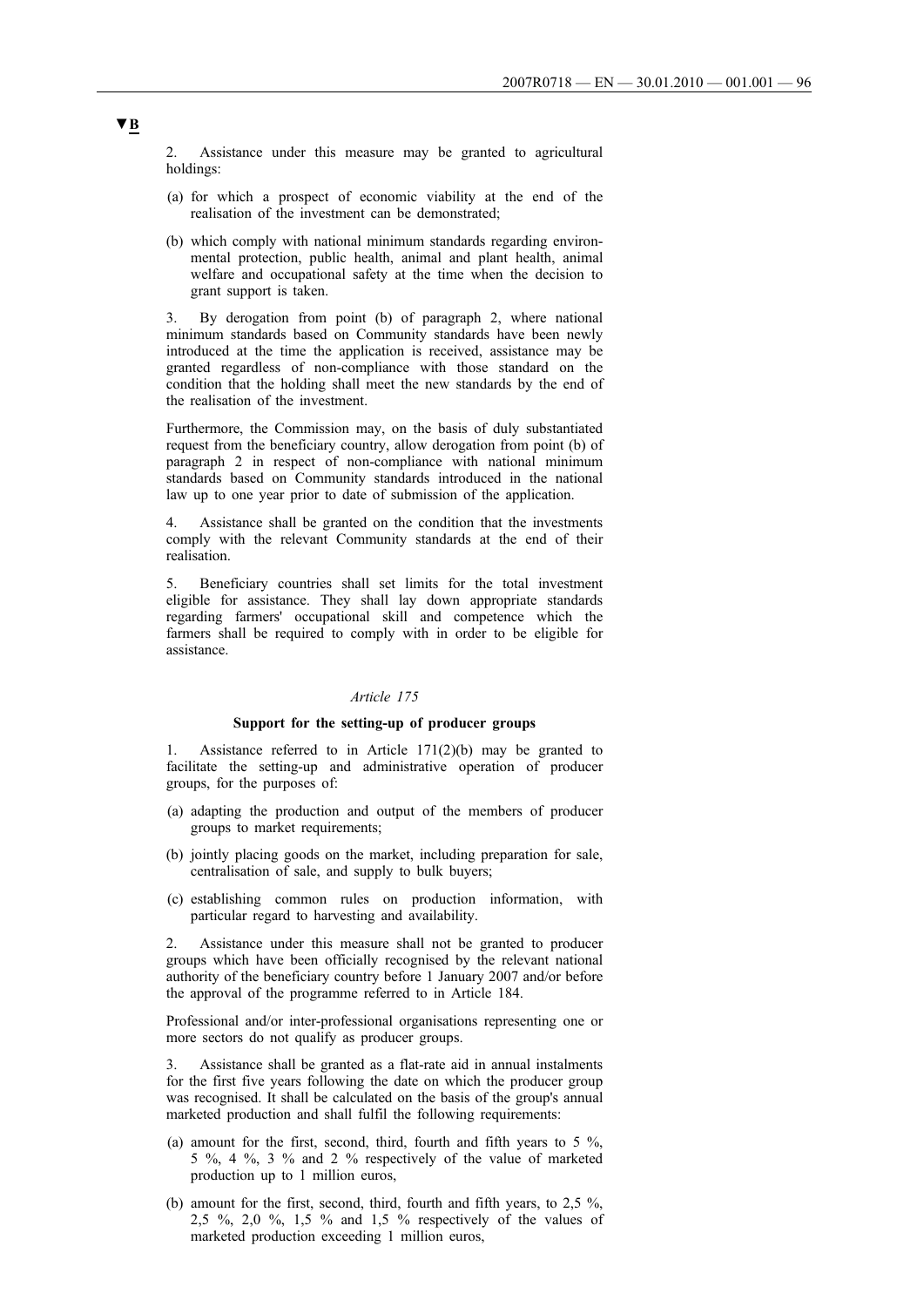- (c) be subject to a ceiling for each producer organisation of:
	- EUR 100 000 for the first year
	- EUR 100 000 for the second year
	- EUR 80 000 for the third year
	- EUR 60 000 for the fourth year
	- EUR 50 000 for the fifth year.

### *Article 176*

### **Investments in processing and marketing of agriculture and fishery products**

1. Assistance referred to in Article 171(2)(c) shall be granted for tangible and intangible investments in processing and marketing of agricultural and fishery products, covered by Annex I to the Treaty. Such assistance shall be aimed at assisting enterprises in upgrading to Community standards and to improve their overall performance. Investments must contribute to improving the situation of the basic agricultural production sector in question.

Investments at retail level shall be excluded from support.

2. Assistance under this measure may be granted for investments in enterprises:

- (a) for which the prospect of economic viability at the end of the realisation of the investment can be demonstrated, and
- (b) which comply with the national minimum standards regarding environmental protection, public health, animal and plant health, animal welfare and occupational safety at the time when the decision to grant support is taken.

3. By derogation from point (b) of paragraph 2, where national minimum standards based on Community standards have been newly introduced at the time the application is received, assistance may be granted regardless of non-compliance with those standard on the condition that the enterprise shall meet the new standards by the end of the realisation of the investment.

Furthermore, the Commission may, on the basis of a duly substantiated request from the beneficiary country, allow derogation from point (b) of paragraph 2 in respect of non-compliance with national minimum standards based on Community standards introduced in the national law up to one year prior to date of submission of the application.

4. Assistance maybe granted to investments in establishments which are part of enterprises:

- (a) which employ fewer than 250 persons and which have an annual turnover not exceeding EUR 50 million, and/or an annual balance sheet total not exceeding EUR 43 million, giving priority to investments aiming to align the establishment with all the relevant Community standards; or
- (b) which employ fewer than 750 persons or have an annual turnover not exceeding EUR 200 million, where the purpose of the investments is to make the establishment comply with the relevant Community standards.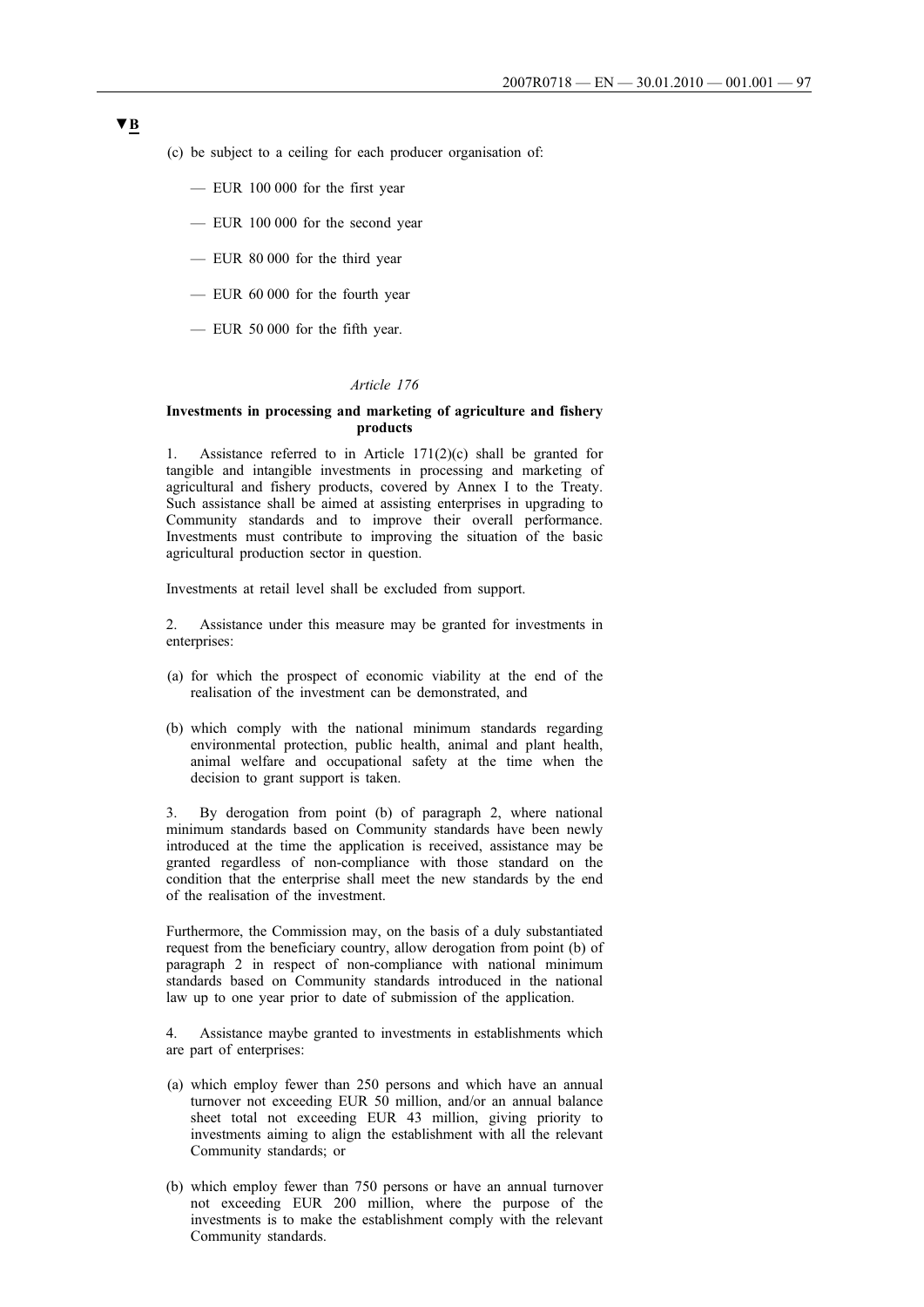5. The Commission may, on the basis of a duly substantiated request from the beneficiary country, decide that assistance can also be granted to enterprises not covered by paragraph 4 for investments necessary to meet specific Community standards which involves especially costly investments. Such support may be granted only to enterprises identified in the national plan for upgrading to Community standards specifically intended to make the establishment compliant with the relevant Community standards in its entirety. In such cases assistance shall be granted at half of the aid rate available for the enterprises covered by paragraph 4.

6. Beneficiary countries shall set limits for total investment eligible for support under this measure.

7. Assistance to investments in the enterprises referred to in point (a) of paragraph 4 shall be granted on the condition that such investments will comply with the relevant Community standards at the end of their realisation.

### Section 4

## **Eligibility and specific requirements under Priority Axis 2**

## *Article 177*

### **Preparation for implementation of actions relating to environment and the countryside**

1. In order to prepare the beneficiary countries for the implementation of actions referred to in Axis 2 of Council Regulation (EC) No 1698/2005, assistance referred to in Article 171(3)(a), shall be granted to pilot projects covered by Articles 39 and 40 of Council Regulation (EC) No 1698/2005.

Such actions shall aim at developing practical experience of the implementation of actions to improve the environment and the countryside, at both the administrative and farm levels.

### *Article 178*

### **Preparation and implementation of local rural development strategies**

1. Assistance as referred to in Article 171(3)(b) shall be granted in accordance with Article 61 of Council Regulation (EC) No 1698/2005.

- 2. Assistance shall support:
- (a) the implementation of cooperation projects in accordance with the priorities as referred to in Article  $171(1)$  and within the meaning of Article 65 of Council Regulation (EC) No 1698/2005;
- (b) the running of the local private-public partnerships, also referred as 'local action groups', acquisition of skills, awareness raising activities and promotional events in a view to achieving the objectives as referred to in Article 171(1).

3. Detailed provisions for the implementation of this measure shall be agreed with the beneficiary country. They shall be consistent with the relevant rules applicable to the European Agricultural Fund for Rural Development as set out in Council Regulation (EC) No 1698/2005.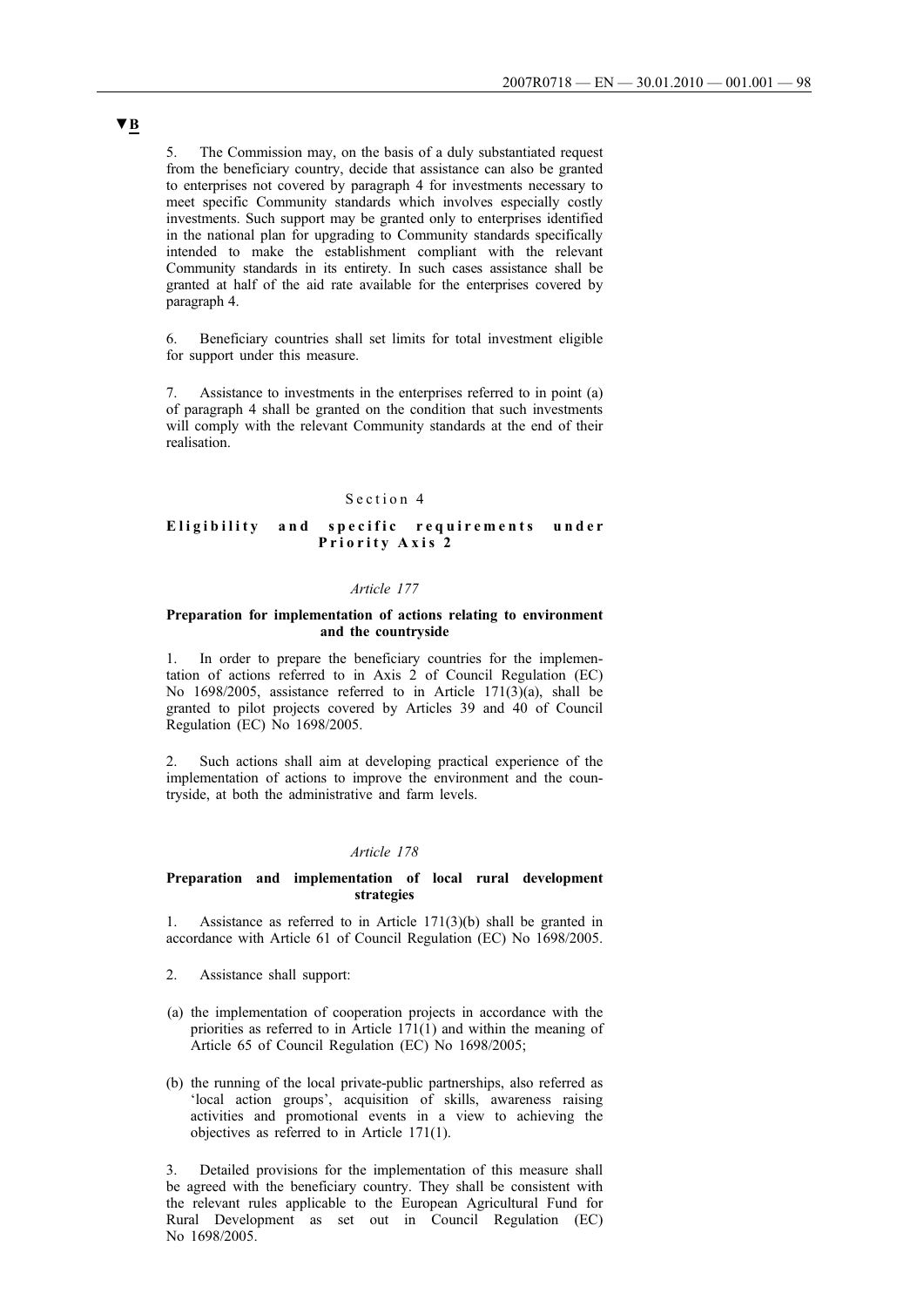## Section 5

## **Eligibility and specific requirements under Priority Axis 3**

#### *Article 179*

### **Improvement and development of rural infrastructure**

1. Assistance referred to in Article 171(4)(a), may be provided to investments aimed at improving and developing rural infrastructure by:

- (a) addressing regional disparities and increasing the attractiveness of rural areas for private individuals and entrepreneurial activity;
- (b) providing conditions for the development of the rural economies.

2. Priority shall be given to investments in water and energy supply, waste management, local access to information and communication technologies, local access to roads of particular importance for local economic development, and, fire protection infrastructures where justified by the risk of forest fires.

3. Where local rural development strategies as referred to in Article 171(3)(b) have been established, the investments supported under this Article must be in line with those strategies.

#### *Article 180*

## **Diversification and development of rural economic activities**

Assistance referred to in Article  $171(4)(b)$ , may be provided to investments aimed at diversification and development of rural economic activities by:

- (a) raising of the economic activity;
- (b) creation of employment opportunities;
- (c) diversification into non-agricultural activities.

2. Priority shall be given to investments for the creation and development of micro and small enterprises, crafts and rural tourism, with a view to promoting entrepreneurship and developing the economic fabric.

3. Where local rural development strategies as referred to in Article 171(3)(b) have been established, the investments supported under this Article must be in line with those strategies.

### *Article 181*

### **Improvement of training**

1. Assistance may be granted to contribute to the improvement of the occupational skills and competence of persons engaged in the agricultural, food, and forestry sectors and other economic actors operating in the fields covered by this component.

Assistance shall not be granted to courses of instruction or training which form part of normal programmes or systems of education at secondary or higher levels.

### **▼M1**

2. Beneficiary countries shall elaborate a training strategy for the implementation of the operations envisaged under paragraph 1. The strategy shall include a critical assessment of the existing training structures, an analysis of the training needs and objectives. It shall also establish a set of criteria for the selection of training providers. A description of the training strategy shall be included in the programme.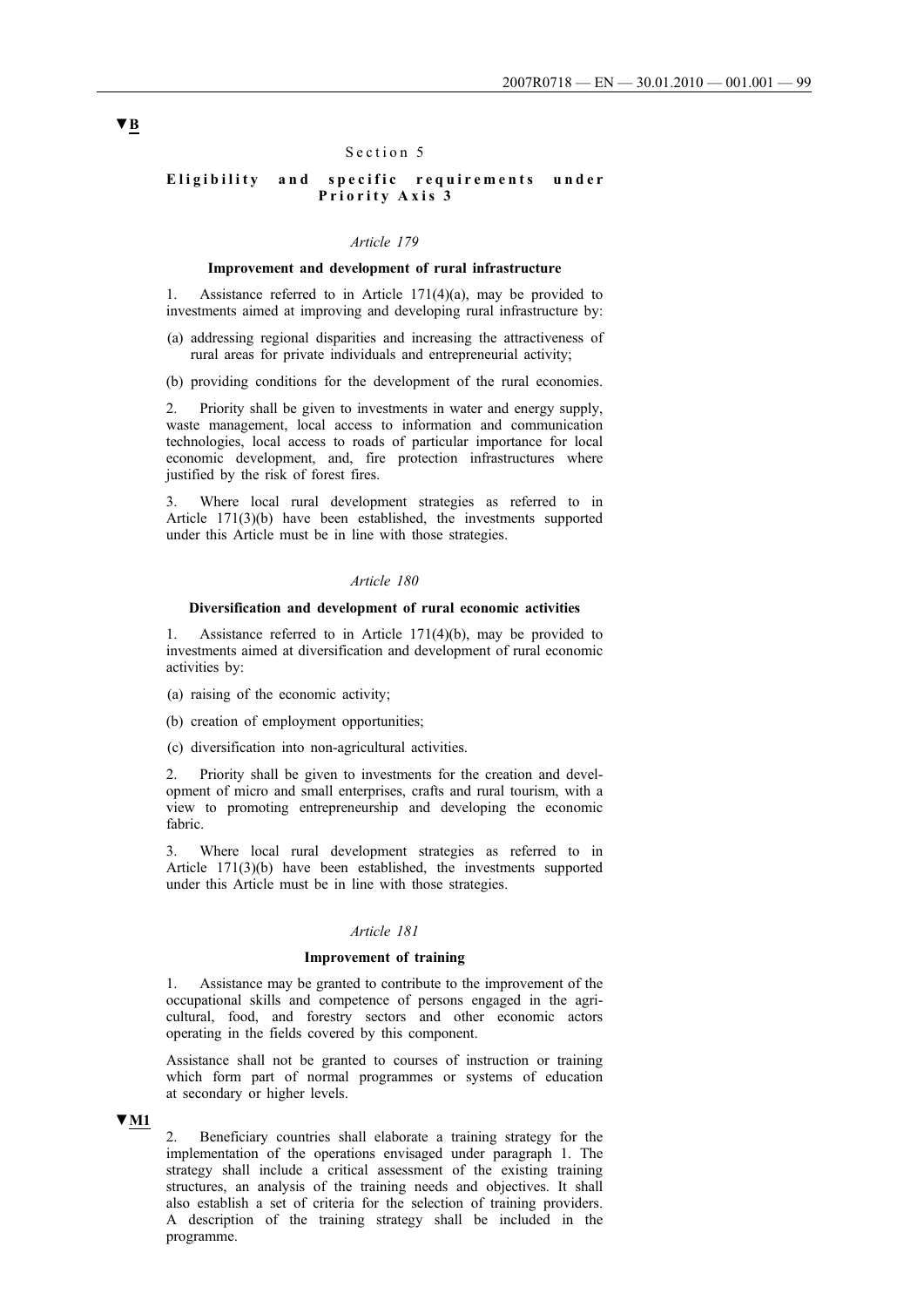## Section 6

## **Technical assistance**

#### *Article 182*

### **Scope and implementation**

1. Assistance may be granted for activities related to the preparation, monitoring, evaluation, information and control activities which are necessary for the implementation of the programme. These activities shall include in particular:

- (a) meetings and other activities necessary to discharge the responsibilities of the sectoral monitoring committee for this component, such as studies contracted and realised via expert assistance;
- (b) information and publicity campaigns;
- (c) translation and interpretation at the request of the Commission, not including those required pursuant to the application of the framework, sectoral and financing agreements;
- (d) visits and seminars;
- (e) activities related to the preparation of measures in the programme to ensure their effectiveness, including those measures whose application is foreseen at a later stage;
- (f) the interim evaluation of the programme;
- (g) the establishment and operation of a national network to coordinate activities developed under Article 178 as well as of a future national rural development network consistent with Article 68 of Council Regulation (EC) No 1698/2005.

## **▼M1**

2. The sectoral monitoring committee for this component shall be consulted on the technical assistance activities. It shall approve each year an annual action plan for the implementation of technical assistance activities.

#### **▼B**

3. Each visit and seminar referred to in paragraph 1(d) not made at the initiative of the Commission shall require the submission of a written report to the sectoral monitoring committee for this component.

### *Article 183*

## **European Network for Rural Development**

Beneficiary countries and organisations established in the beneficiary countries and administrations of beneficiary countries active in the field of rural development shall have access to the European Network for Rural Development established by Article 67 of Council Regulation (CE) No 1698/2005. Relevant detailed provisions shall be agreed with beneficiary countries.

## *CHAPTER II*

### *Programming*

### *Article 184*

### **Programmes**

1. Measures under the rural development component shall be the subject of a programme to be drawn up at national level for agriculture and rural development (hereinafter referred to as 'the programme')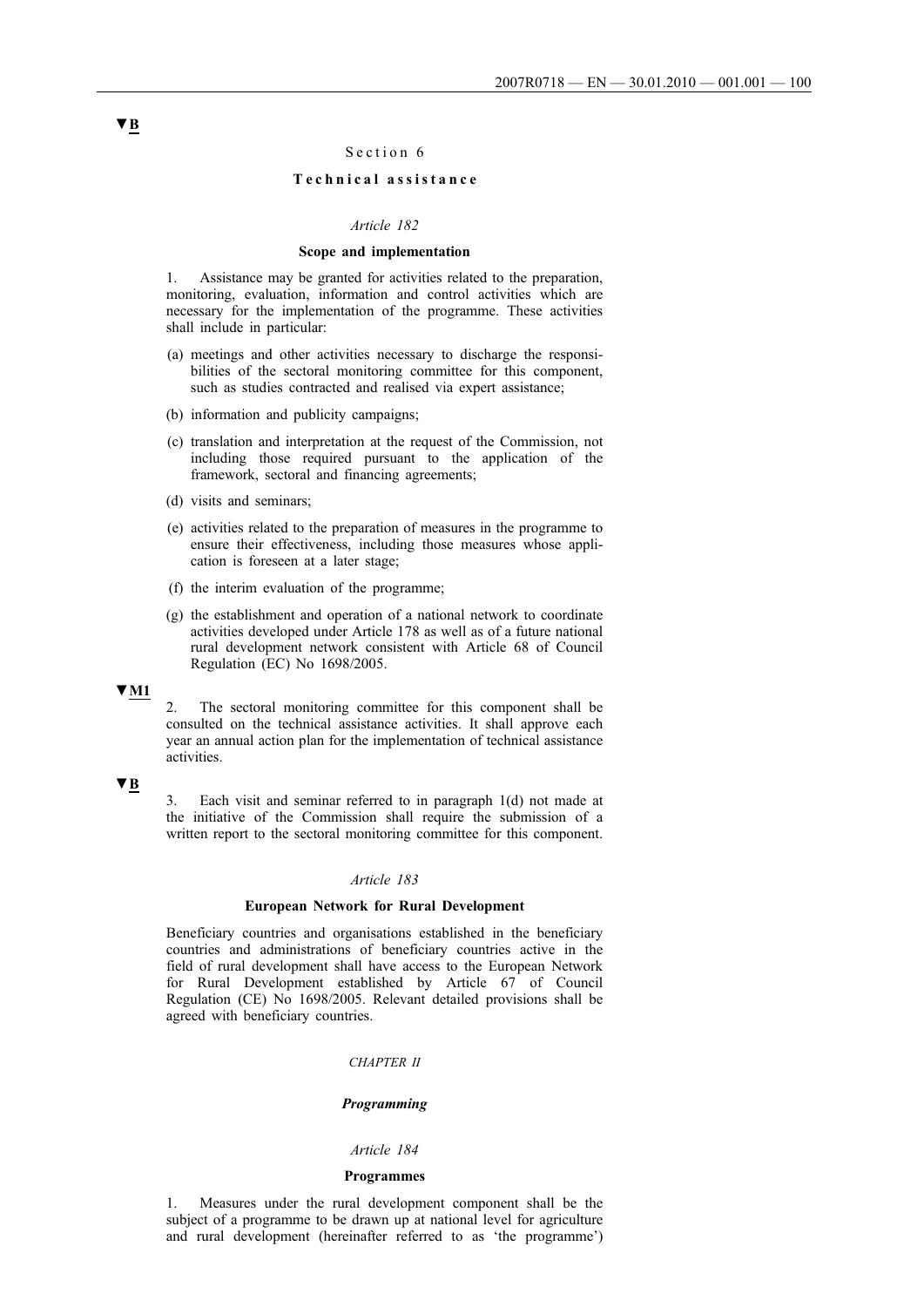covering the entire period of IPA implementation. The programme shall be prepared by the relevant authorities designated by the beneficiary country and shall be submitted to the Commission after consulting the appropriated interested parties.

# **▼M1**

2. Each programme shall include:

- (a) a quantified description of the current situation showing disparities, shortcomings and potential for development, the main results of previous operations undertaken with Community and other bilateral or multilateral assistance, the financial resources deployed and the evaluation of results available;
- (b) a description of the national rural development strategy proposed, based on an analysis of the current situation in the rural areas;
- (c) a description of the strategic priorities of the programme, based on the national rural development strategy and on an analysis of the sectors concerned, involving independent expertise. It shall also include quantified objectives, indicating for each priority axis set out under Article 171(1) the appropriate monitoring and evaluation indicators;
- (d) an explanation of how the overall strategic approach and sectoral strategies identified in the multiannual indicative planning document of the beneficiary country are translated into specific actions within the rural development component;
- (e) an indicative overall financial table summarising the national, Community and, where appropriate, the private financial resources provided for and corresponding to each rural development measure, as well as the EU co-financing rate by axis;
- (f) a description of the measures chosen from Article 171 including:
	- the definition of final beneficiaries,
	- the geographic scope,
	- the eligibility criteria,
	- the ranking criteria for selecting projects,
	- monitoring indicators,
	- quantified target indicators;
- (g) a description of the operating structure for the implementation of the programme, including monitoring and evaluation;
- (h) the names of the authorities and bodies responsible for carrying out the programme;
- (i) the results of consultations and provisions adopted for associating the relevant authorities and bodies as well as appropriate economic, social and environmental partners;
- (j) the results and recommendations of the *ex-ante* evaluation of the programme, including the description of the follow-up undertaken by the beneficiary countries on recommendations.

## **▼B**

3. In their programme, beneficiary countries shall ensure that priority is given to measures to implement the Community standards and to improve market efficiency, and measures to create new employment opportunities in rural areas.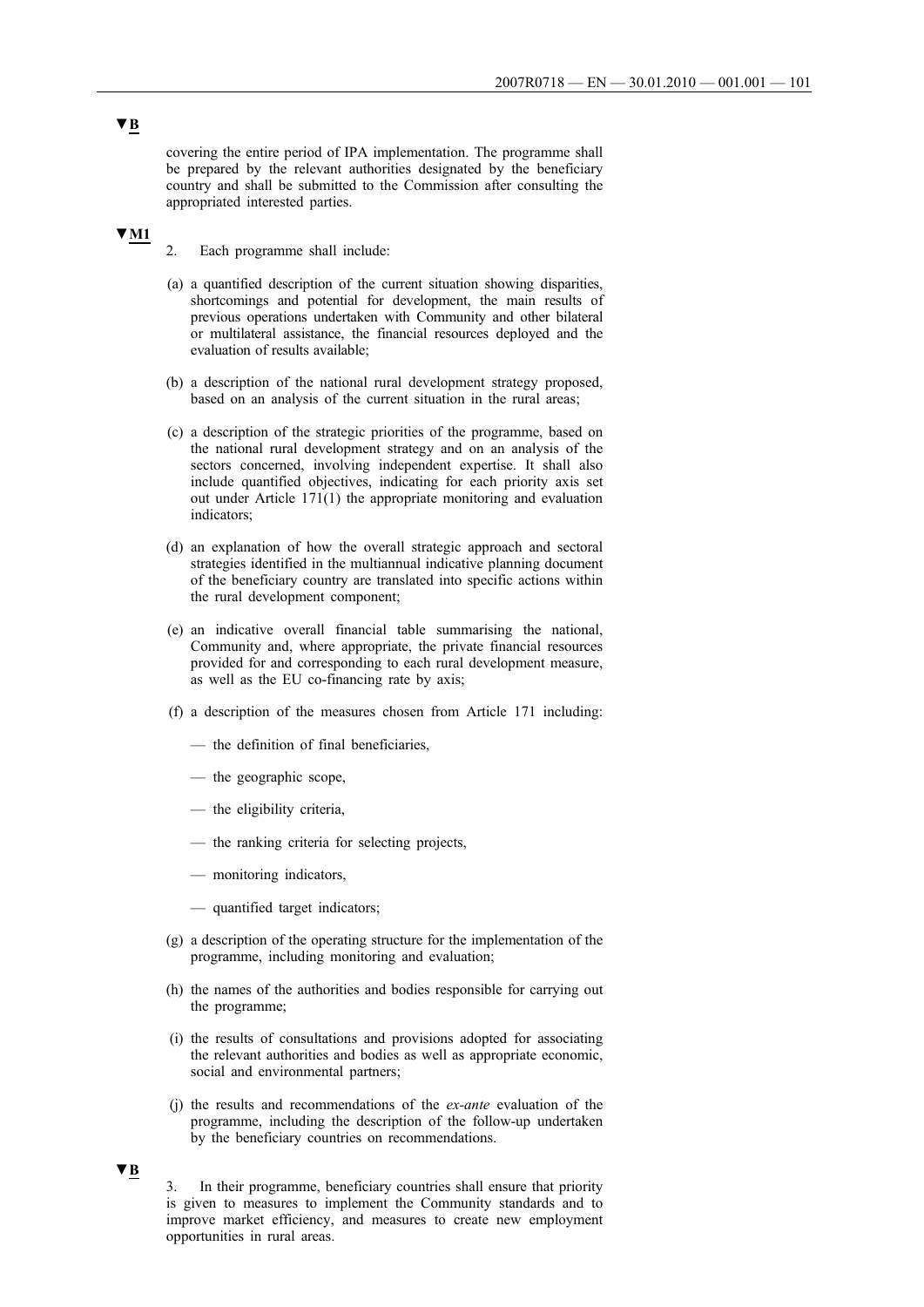4. In their programme, beneficiary countries shall ensure compliance with the provisions of the multi-annual indicative planning document.

5. Unless otherwise agreed with the Commission, beneficiary countries shall submit their programme proposals no later than six months after the entry into force of this Regulation.

## *Article 185*

## **Adoption and amendments of programmes**

1. The programmes under the rural development component shall be adopted by the Commission within six months of submission of the proposal of the programme, provided that all relevant information is available. In particular, the Commission shall appraise the proposed programme to determine whether it is consistent with this Regulation.

2. The programme may, if necessary, be amended to take due account of:

- (a) relevant new information and results relating to the implementation of the actions concerned, including the results of monitoring and evaluation, as well as the need to adjust the amounts of aid available,
- (b) the beneficiary country's progress towards accession as indicated in the main accession documents, including the multi-annual indicative planning document.

3. Any proposal for amendments shall be submitted to the Commission by the beneficiary country and shall be duly substantiated, and shall include the following information:

- (a) the reasons for the proposed amendment;
- (b) the expected effects of the amendment;
- (c) amended financial and measure tables, where the proposed amendments are of a financial nature.

4. Substantial changes with the meaning of Article 14(4) of the IPA Regulation include amendments which involve changes of financial breakdowns among priority axes as referred in Article 171(1) or the co-financing rate by axis or the inclusion of new measures.

5. The Commission may request beneficiary countries to present a proposal for amending the programme where relevant Community legislation has been amended.

#### *CHAPTER III*

### *Implementation*

### Section 1

## **Principles and financial management**

## *Article 186*

### **Implementing principles**

1. Implementation of this component shall be carried out by the beneficiary countries on the basis of decentralised management without *ex ante* controls as referred to in Article 18.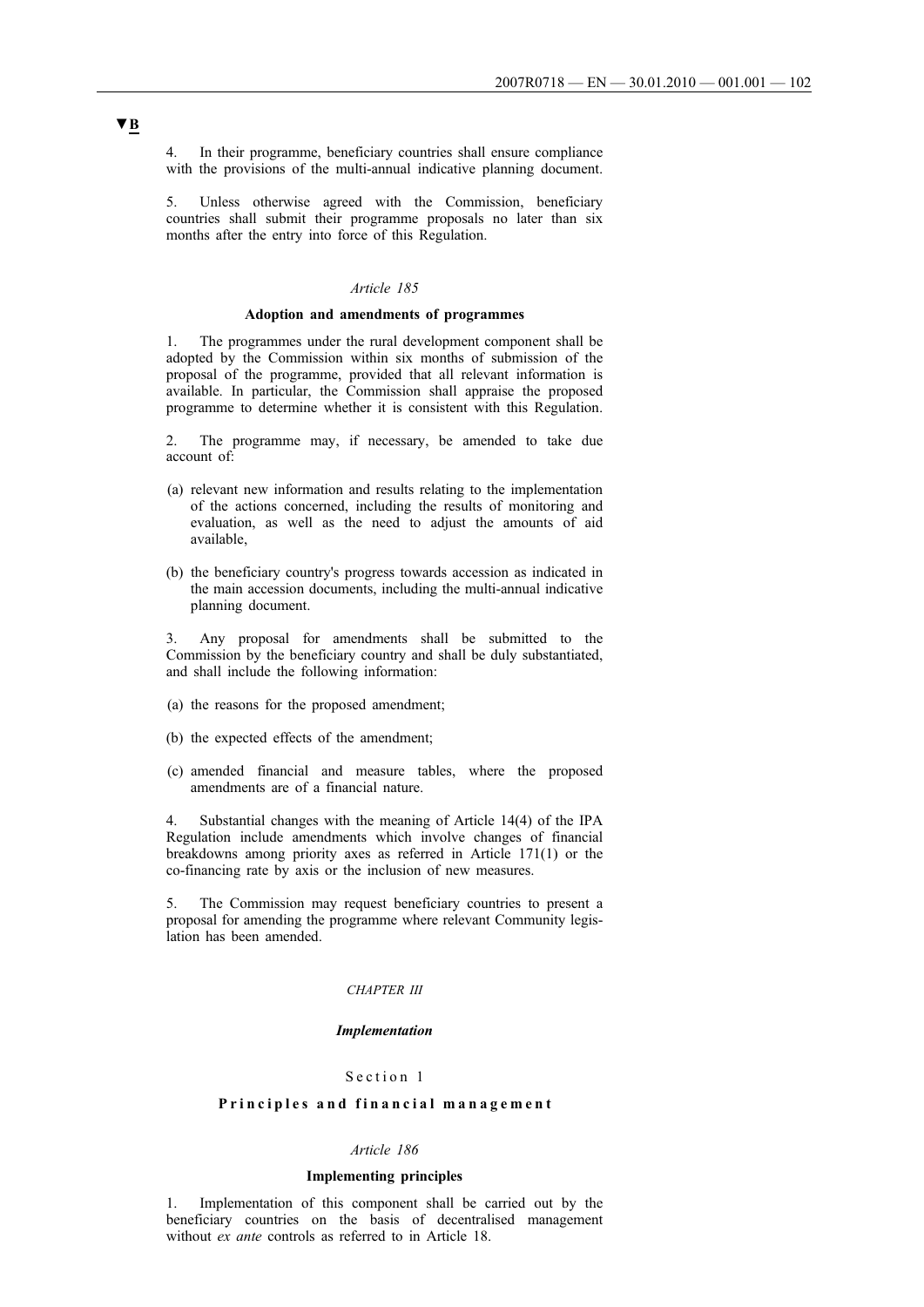2. Further provisions may be set out in the sectoral and financing agreements, referred to in Articles 7 and 8.

The provisions shall be consistent with the relevant rules applicable to rural development programmes in the Member States.

## *Article 187*

## **Calculation of payments**

By way of derogation from Article 44, the Community contribution to the programmes under this component shall be calculated by applying the co-financing rate laid down for each priority axis in the financing decision to the eligible expenditure certified in each expenditure declaration, subject to the maximum Community contribution attached to each priority axis.

## *Article 188*

### **Pre-financing**

1. For the purposes of this component, pre-financing payments may amount to 30 % of the Community contribution for the first three years of the programme concerned. Subject to the availability of budgetary appropriations, pre-financing may be paid in two or more instalments.

2. In cases where the amounts paid for pre-financing referred to in paragraph 1 are not sufficient to ensure timely payment of claims from final beneficiaries, these amounts may be increased according to the provisions laid down in the sectoral or financing agreements during the period of implementation to cover such needs, provided that the cumulative amount of payments for pre-financing does not exceed 30 % of the Community contribution for the three most recent years as established in the financing decision adopting the multi-annual programmes.

3. The first instalment of pre-financing shall be paid by the Commission when the conditions laid down in Article 42(1) are fulfilled. Additional instalments may be paid following a request of the beneficiary country in accordance with the requirements provided for in paragraphs 1 and 2.

### *Article 189*

### **Clearance of accounts**

Detailed provisions for the clearance of accounts shall be set out in the sectoral and financing agreements, respectively referred to in Articles 7 and 8. They shall be consistent with the relevant rules applicable to the European Agricultural Fund for Rural Development as set out in Council Regulation (EC) No  $1290/2005$  ( $\frac{1}{1}$ ) and the regulations laying down detailed rules for its application. They may in particular provide for consultation of the Committee on the Agricultural Funds.

### *Article 190*

#### **Criteria for financial corrections**

By way of derogation from Article 51(2), the Commission shall apply, depending on the findings, either flat-rate corrections, or punctual corrections or corrections based on an extrapolation of the findings.

 $\overline{(^1)}$  OJ L 209, 11.8.2005, p. 1.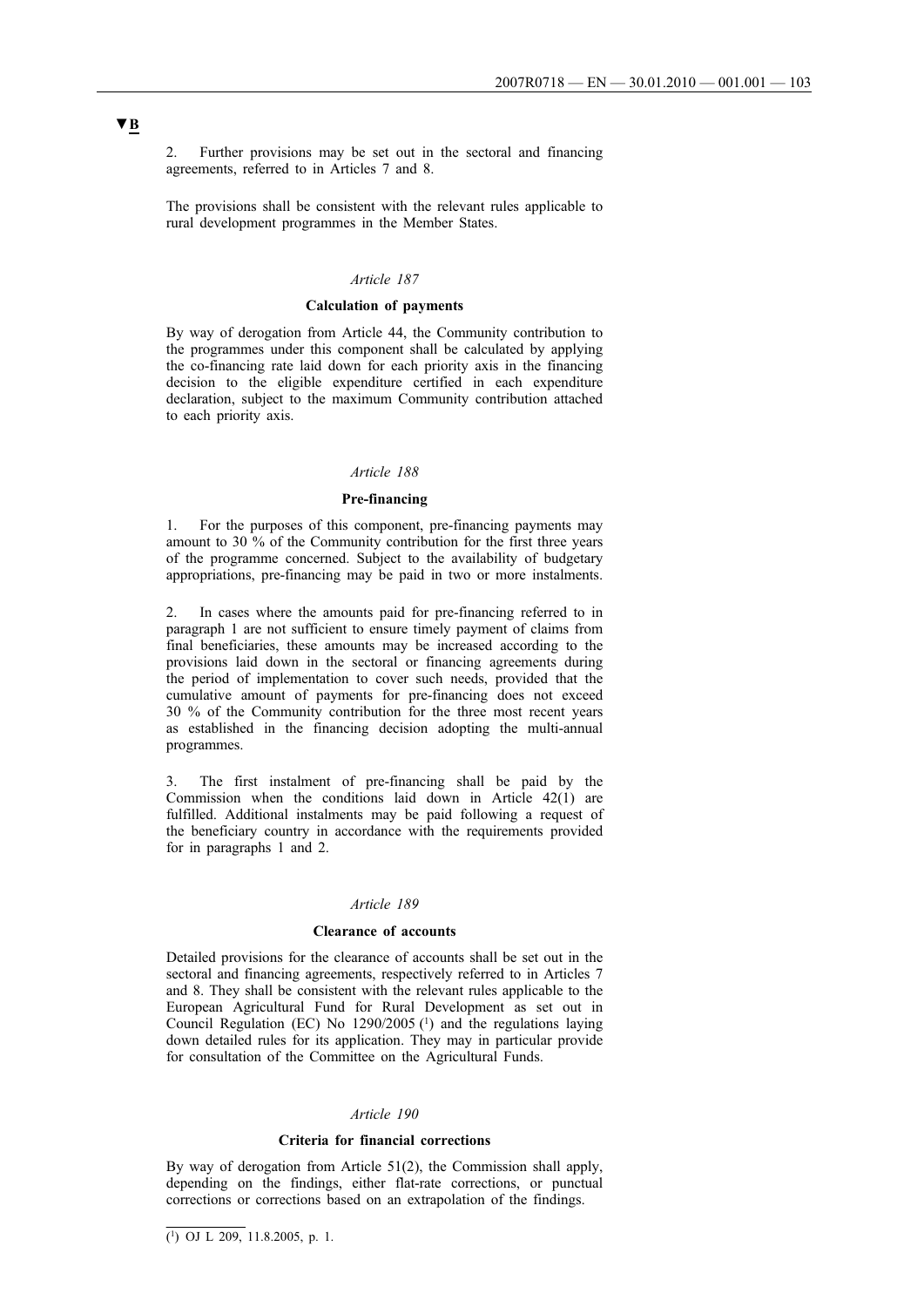## Section 2

## **Evaluation and monitoring**

### *Article 191*

### *Ex ante***, interim and** *ex post* **evaluations**

In accordance with Article 57, the programme shall be subject to *ex ante*, *ex post* and, where appropriate, interim evaluations carried out by independent evaluators under the responsibility of the beneficiary country.

2. The evaluations shall assess the implementation of the programme towards the achievement of objectives set out in Article 12 of the IPA Regulation.

3. Detailed modalities of these evaluations may be set out in the sectoral or financing agreements, respectively referred to in Articles 7 and 8. These modalities shall be consistent with the relevant rules applicable to rural development programmes in the Member States.

## *Article 192*

### **Sectoral monitoring committee**

1. In accordance with the provisions of Article 59, a sectoral monitoring committee shall be set up by the beneficiary country.

2. The sectoral monitoring committee shall be composed of representatives of relevant authorities and bodies, and appropriate economic, social and environmental partners. The sectoral monitoring committee shall draw up and approve its rules of procedure.

3. The sectoral monitoring committee shall be chaired by a representative of the beneficiary country. The Commission shall participate in the work of the sectoral monitoring committee.

4. The progress, efficiency and effectiveness of the programme in relation to its objectives shall be measured by means of indicators relating to the baseline situation as well as to the financial execution, outputs, results and impact of the programmes.

### *Article 193*

#### **Sectoral annual reports**

**▼M1**

1. Under this component, the sectoral annual reports referred to in Article 61(1) shall be submitted to the Commission, the national IPA coordinator and the national authorising officer within six months of the end of each full calendar year of programme implementation.

## **▼B**

- (a) Such reports shall contain information regarding the implementation progress, covering in particular, the attainment of set objectives, the problems encountered in managing the programme, and the measures taken, financial execution, as well as monitoring and evaluation activities carried out.
- (b) The sectoral annual reports shall be examined by the sectoral monitoring committee prior to their submission.

2. A sectoral final report shall, after examination by the sectoral monitoring committee, be submitted to the Commission and the national IPA coordinator, at the latest six months after the final date of eligibility of expenditure under the programme.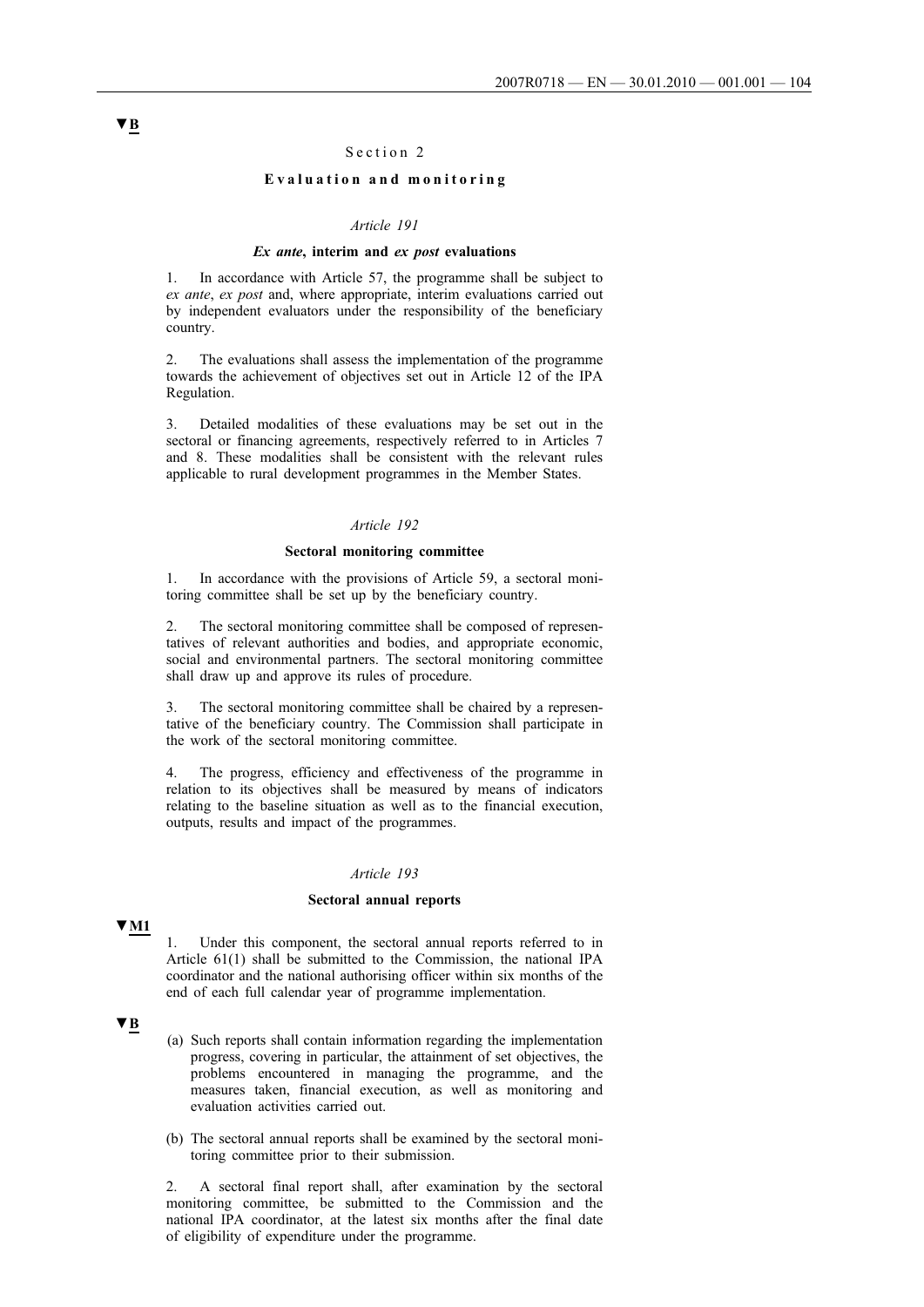# *Article 194*

## **Further provisions for monitoring and reporting**

Further provisions for monitoring and reporting may be set out in the sectoral and financing agreements referred to in Articles 7 and 8. They shall be consistent with the relevant rules applicable to the rural development programmes in the Member States.

# PART III

## **FINAL PROVISIONS**

## *Article 195*

## **Entry into force**

This Regulation shall enter into force on the first day following that of its publication in the *Official Journal of the European Union*.

It shall apply from 1 January 2007.

This Regulation shall be binding in its entirety and directly applicable in all Member States.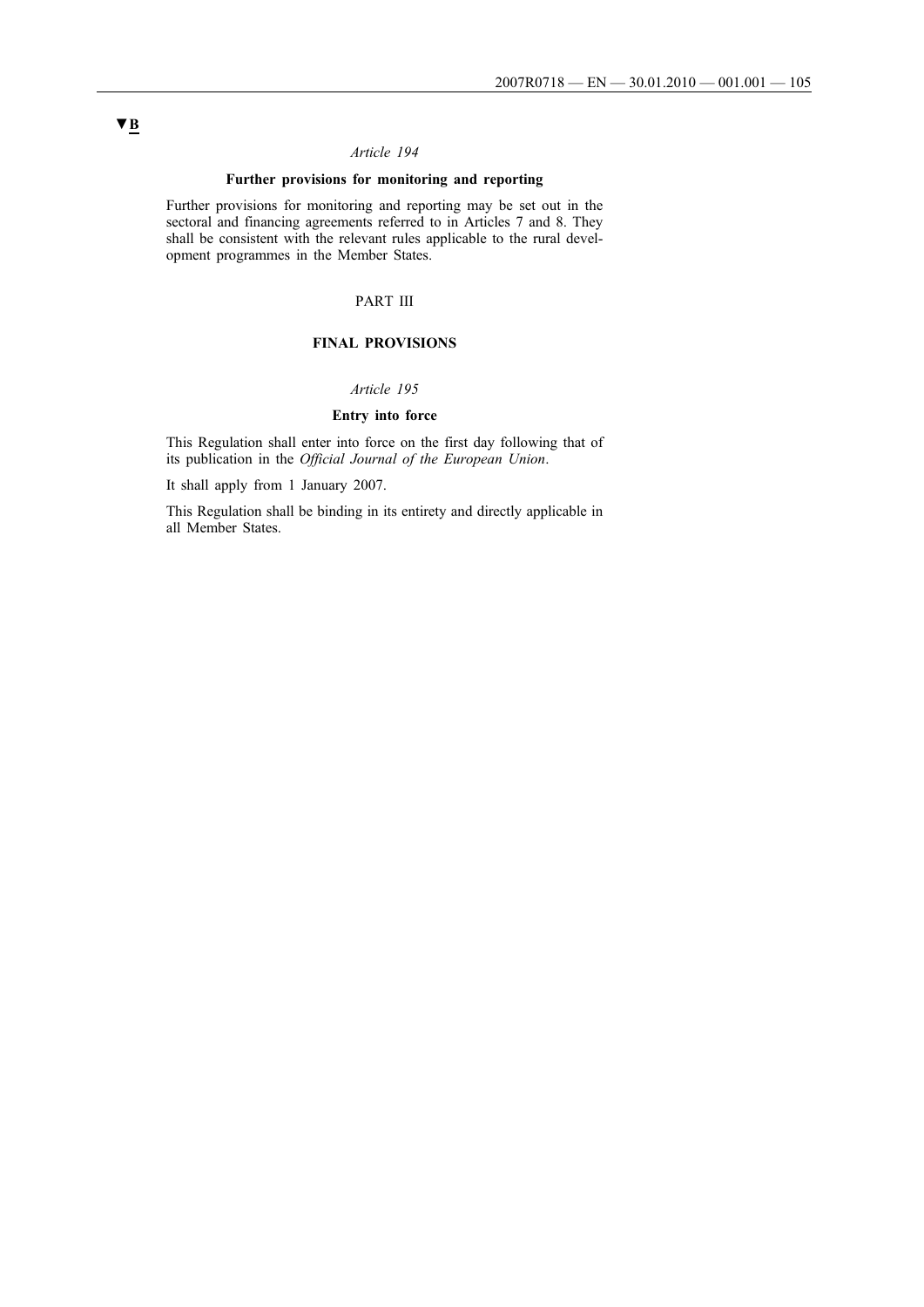#### *ANNEX*

### **ACCREDITATION CRITERIA**

### **Standard list of areas and related requirements as referred to in Article 11(2)**

### 1. **Control environment (establishment and management of the organisation and the staff)**

- (a) Ethics and integrity policies
	- ensuring the culture for the organisation required by top management is understood throughout the organisation
- (b) Irregularity management and reporting
	- ensuring possible irregularities noted lower down the organisation are reported appropriately and followed-up, including protection for 'whistle-blowers'
- (c) Staff planning, recruitment, training and appraisal (including sensitive post management)
	- ensuring adequate numbers and quality of staff are in place at all levels
- (d) Sensitive functions and conflicts of interest
	- ensuring that staff in 'sensitive posts' are identified (i.e. those where the staff may become vulnerable to undue influence by the nature of their contacts with third parties or the information they have);
	- ensuring that appropriate controls (including, where appropriate, rotation policies) are applied to sensitive posts;
	- ensuring that procedures exist to identify and avoid conflicts of interests.
- (e) Establishment of legal bases for bodies and individuals
	- ensuring bodies and individuals have full legal authority to fulfil their functions.
- (f) Formal establishment of accountability, responsibility, delegated responsibility, and any necessary related authority for all tasks and positions throughout the organisation:
	- ensuring that no member of staff is in doubt as to the extent of their responsibilities. For commitments or payments engaged to third parties, a single manager should be accountable for all aspects of the transaction;
	- mission statements, job descriptions etc are up to date and known.

### 2. **Planning/risk management (planning of interventions)**

- (a) Risk identification, assessment and management
	- ensuring that risks are identified and management, in particular that adequate control resources are applied in all areas, in function of the significance of different risks they mitigate.
- (b) Objective setting and allocation of resources against objectives
	- ensuring that appropriate (and measurable) objectives at output and impact level are established at all levels and understood throughout the organisation;
	- ensuring that resources are appropriately allocated against those objectives respecting transparent sound financial management principles;
	- ensuring that responsibility for those objectives is clear.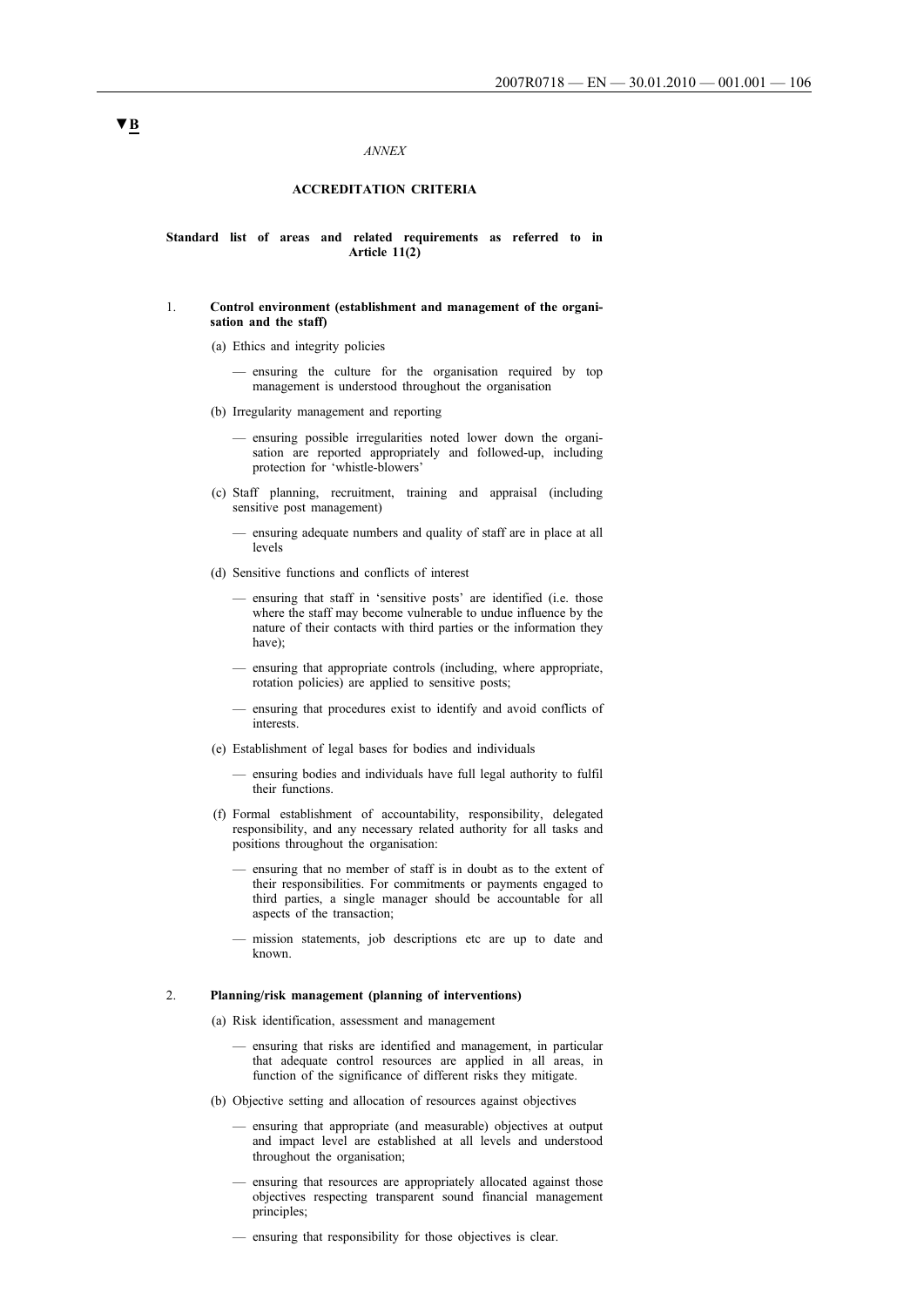- (c) Planning of the implementation process
	- ensuring clear planning of steps needed to deliver objectives including timing and responsibility for each step, and critical path analyses where necessary.

#### 3. **Control activities (implementation of interventions)**

- (a) Verification procedures
	- ensuring double-check of all steps in a transaction (*ex-ante* and, where appropriate, *ex-post*).
- (b) Procedures for supervision by accountable management of tasks delegated to subordinates (including annual statements of assurance from subordinate actors)
	- ensuring that responsibility is supported by active supervision and not merely considered a passive or theoretical concept.
- (c) Rules for each type of procurement and grant calls
	- ensuring appropriate legal framework for all such commitment processes.
- (d) Procedures (including checklists) for each step of procurement and grant calls (e.g. technical specifications, evaluation committees, reporting of exceptions etc)
	- ensuring each member of staff is clear as to their task responsibilities in these areas.
- (e) Publicity rules and procedures

— ensuring that these Commission requirements are fulfilled.

- (f) Payment procedures (including procedures for confirmation of output delivery, and/or eligibility conditions, 'on-the-spot' where necessary).
	- ensuring that payments are made only for justified payment applications which fulfil all contractual requirements.
- (g) Procedures for monitoring delivery of co-financing
	- ensuring that these Commission requirements are fulfilled.
- (h) Budgetary procedures to ensure availability of funds (including funds necessary to maintain implementation if Commission funding is delayed or refused)
	- ensuring that the National Authority can fulfil its local contractual commitments regardless of delays or interruptions in funding from Commission.
- (i) Procedures for continuity of operations
	- ensuring that significant risks to continuity (e.g. concerning loss of data, absence of individuals etc) are identified and contingency plans put in place where possible.
- (j) Accounting procedures
	- ensuring full and transparent accounting following accepted accounting principles.
- (k) Reconciliation procedures
	- ensuring that wherever possible accounting balances are reconciled against third-party information.
- (l) Reporting of exceptions, *inter alia*, exceptions to normal procedures approved at appropriate level, unapproved exceptions and control failures whenever identified
	- ensuring variations to normal practices are always recorded and logged and reviewed at appropriate levels.
- (m) Security procedures (IT and otherwise)
	- ensuring that assets and data are kept secure from interference or physical damage.